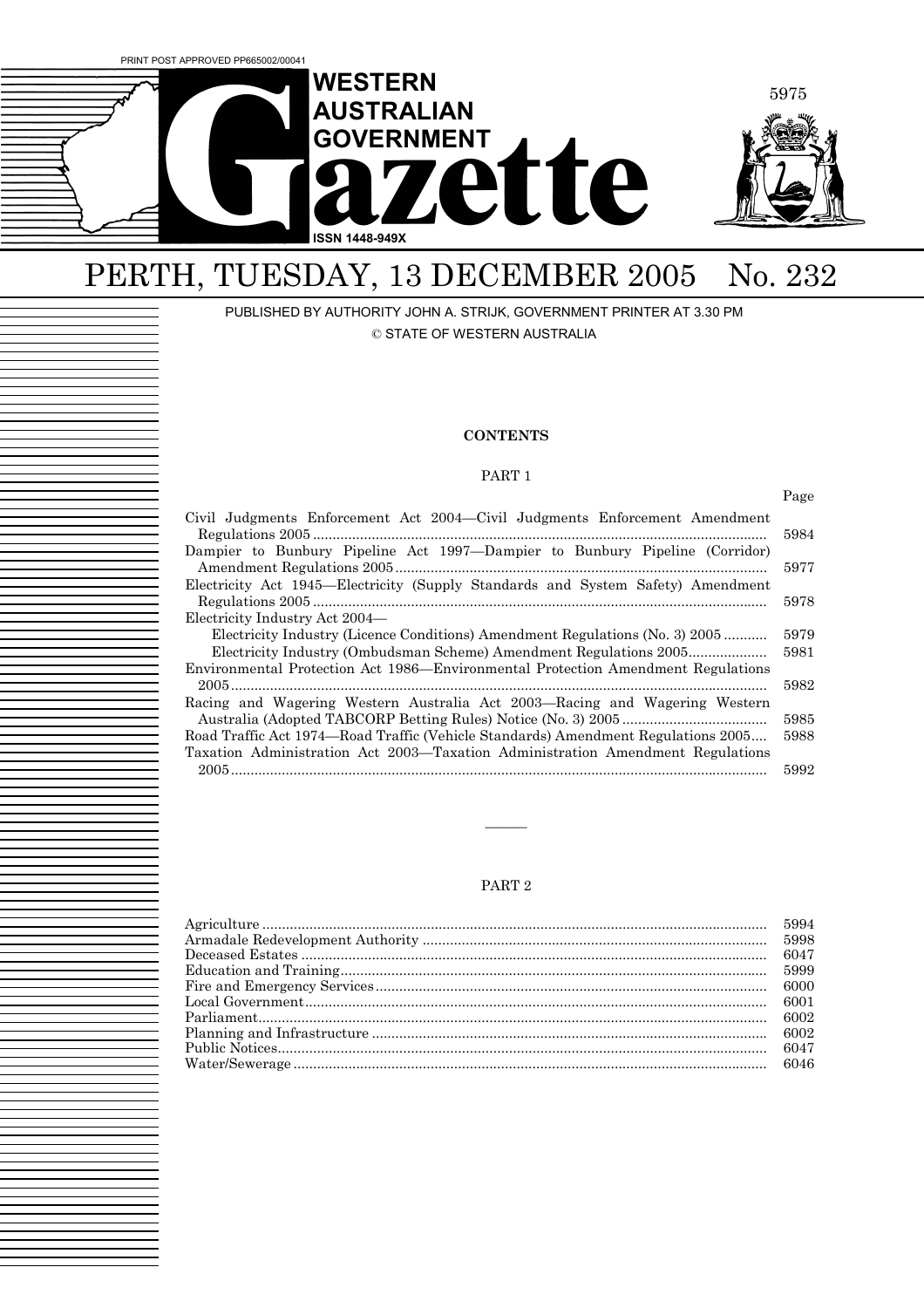## **IMPORTANT COPYRIGHT NOTICE**

© State of Western Australia

This work is copyright. Apart from any use as permitted under the *Copyright Act 1968*, no part may be reproduced by any process without written permission from the Attorney General for Western Australia. Inquiries in the first instance should be directed to the Government Printer, State Law Publisher, 10 William St, Perth 6000.

## **PUBLISHING DETAILS**

The Western Australian *Government Gazette* is published by State Law Publisher for the State of Western Australia on Tuesday and Friday of each week unless disrupted by Public Holidays or unforeseen circumstances.

Special *Government Gazettes* containing notices of an urgent or particular nature are published periodically.

The following guidelines should be followed to ensure publication in the *Government Gazette*.

- Material submitted to the Executive Council prior to gazettal will require a copy of the signed Executive Council Minute Paper and in some cases the Parliamentary Counsel's Certificate.
- Copy must be lodged with the Sales and Editorial Section, State Law Publisher no later than 12 noon on Wednesday (Friday edition) or 12 noon on Friday (Tuesday edition).

Delivery address: State Law Publisher Ground Floor, 10 William St. Perth, 6000 Telephone: 9321 7688 Fax: 9321 7536

- Inquiries regarding publication of notices can be directed to the Editor on (08) 9426 0010.
- Lengthy or complicated notices should be forwarded early to allow for preparation. Failure to observe this request could result in the notice being held over.

If it is necessary through isolation or urgency to fax copy, confirmation is not required by post. *If original copy is forwarded later and published, the cost will be borne by the advertiser.* 

|--|--|

## **GOVERNMENT GAZETTE**

## **PUBLISHING DETAILS FOR CHRISTMAS 2005 AND NEW YEAR HOLIDAY PERIOD 2006**

*NOTE: Due to Tuesday 27th December being a public holiday there will not be a gazette published on that day*

—————

### **Publishing Dates Closing Dates and Times and times** for copy

Friday 30 December 2005 at 3.30 pm Wednesday 28 December 2005 at 12 noon

Tuesday 3 January 2006 at 3.30 pm Friday 30 December 2005 at 12 noon

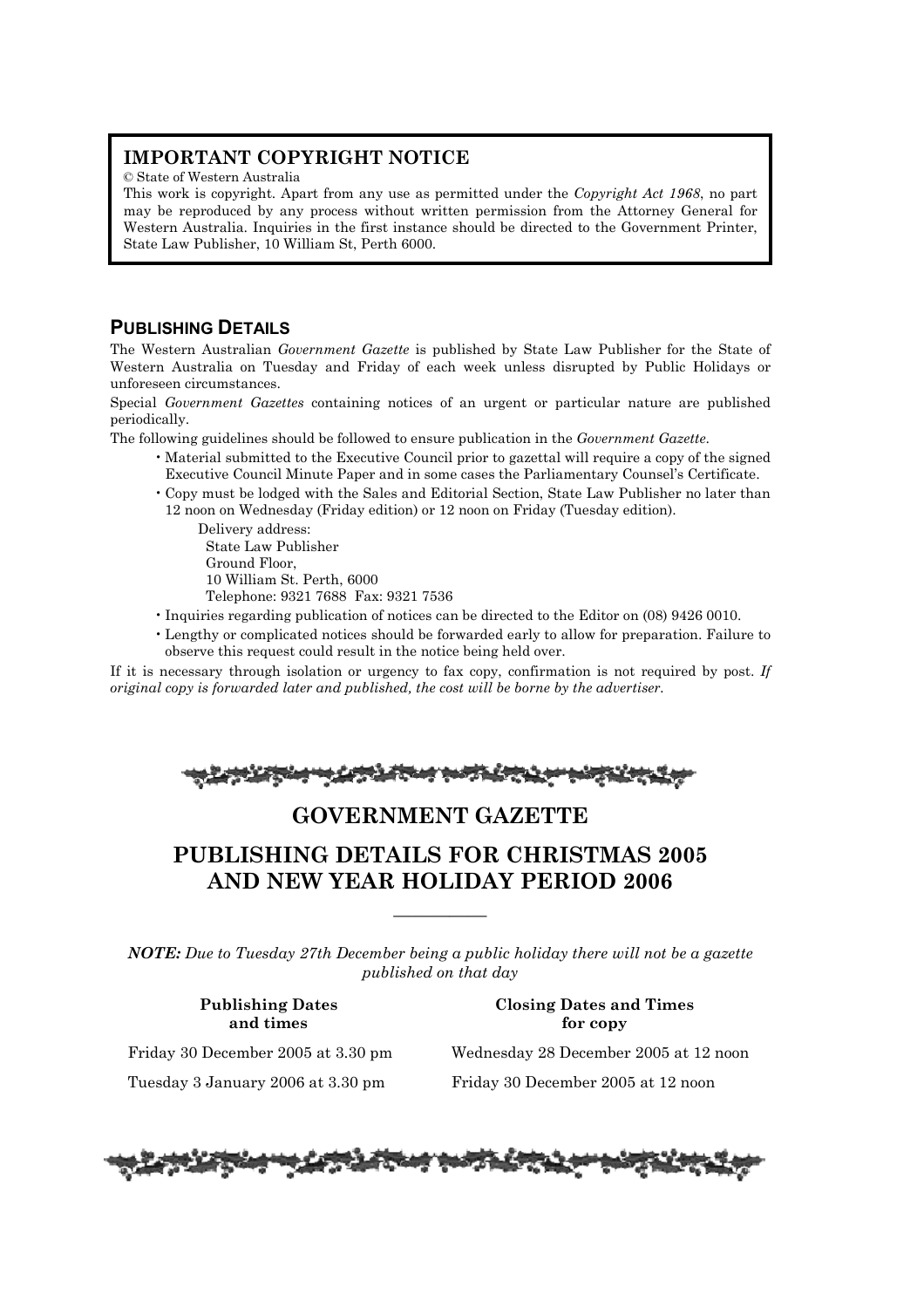# **— PART 1 —**

## **ENERGY**

**EN301\*** 

Dampier to Bunbury Pipeline Act 1997

## **Dampier to Bunbury Pipeline (Corridor) Amendment Regulations 2005**

Made by the Lieutenant-Governor and Administrator in Executive Council.

## **1. Citation**

 These regulations are the *Dampier to Bunbury Pipeline (Corridor) Amendment Regulations 2005*.

## **2. The regulations amended**

 The amendment in these regulations is to the *Dampier to Bunbury Pipeline (Corridor) Regulations 1998*\*.

[\* *Reprint 1 as at 7 May 2004.*]

## **3. Regulation 4A inserted**

After regulation 4 the following regulation is inserted —

### $\alpha$

## **4A. Offence**

- (1) A person commits an offence if the person uses land in the DBNGP corridor in a way that contravenes the restriction under section  $41(2)(a)$ .
- (2) A person commits an offence if the person
	- (a) uses land in the DBNGP corridor; or
	- (b) exercises any statutory power under any other written law on or in respect of land in the DBNGP corridor,

 in a way or to an extent that contravenes the restriction under section  $41(2)(b)$ .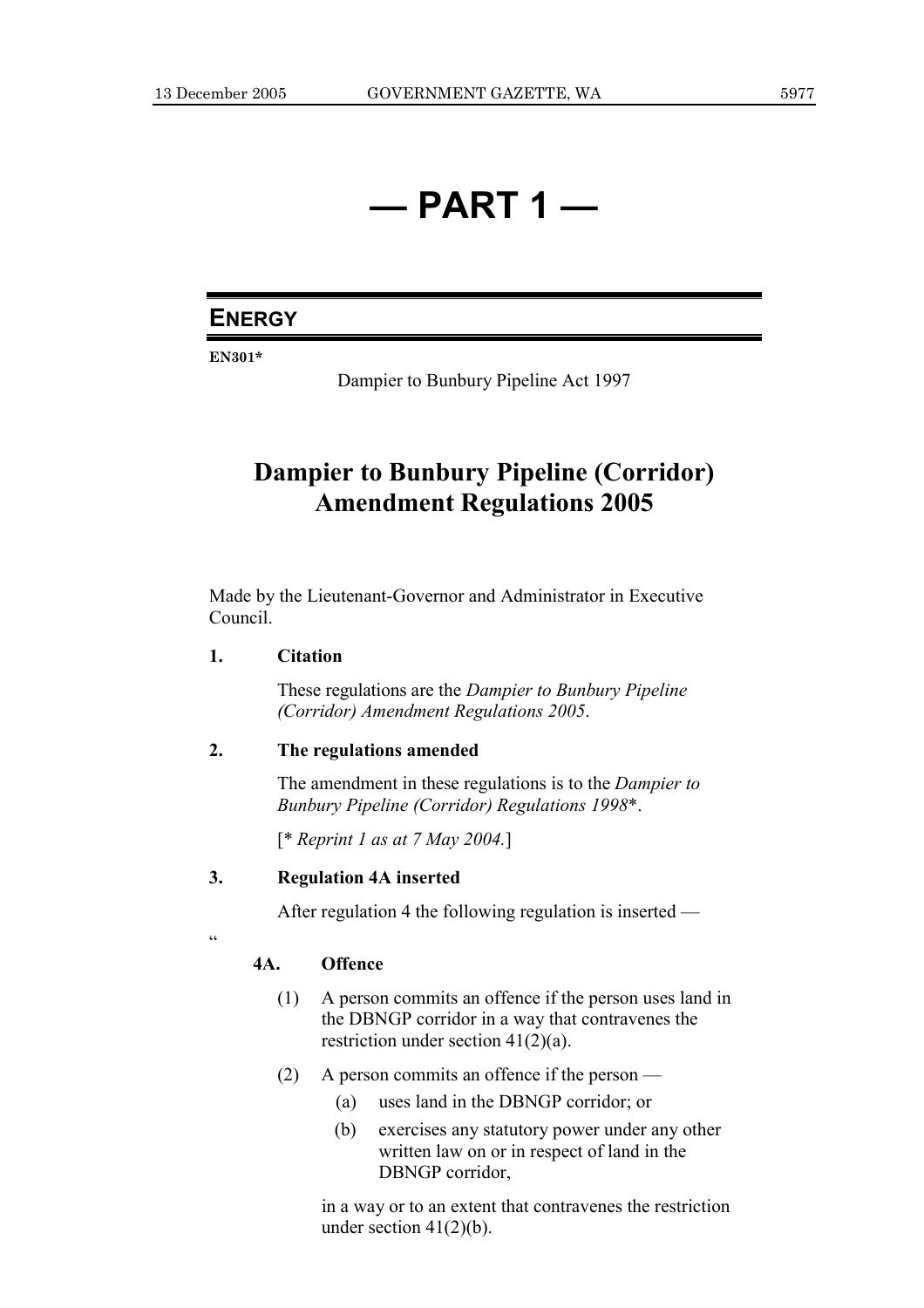Penalty: for an individual and for a body corporate, a fine of \$10 000.

By Command of the Lieutenant-Governor and Administrator,

G. M. PIKE, Clerk of the Executive Council.

**EN302\*** 

Electricity Act 1945

———————————

## **Electricity (Supply Standards and System Safety) Amendment Regulations 2005**

Made by the Lieutenant-Governor and Administrator in Executive Council.

## **1. Citation**

 These regulations are the *Electricity (Supply Standards and System Safety) Amendment Regulations 2005*.

## **2. Commencement**

These regulations come into operation on 1 January 2006.

## **3. The regulations amended**

 The amendments in these regulations are to the *Electricity (Supply Standards and System Safety) Regulations 2001*\*.

[\* *Published in Gazette 7 December 2001 p. 6221-73*.]

## **4. Regulation 3 amended**

 Regulation 3(1) is amended by deleting the definition of "low voltage".

## **5. Part 2 repealed**

Part 2 is repealed.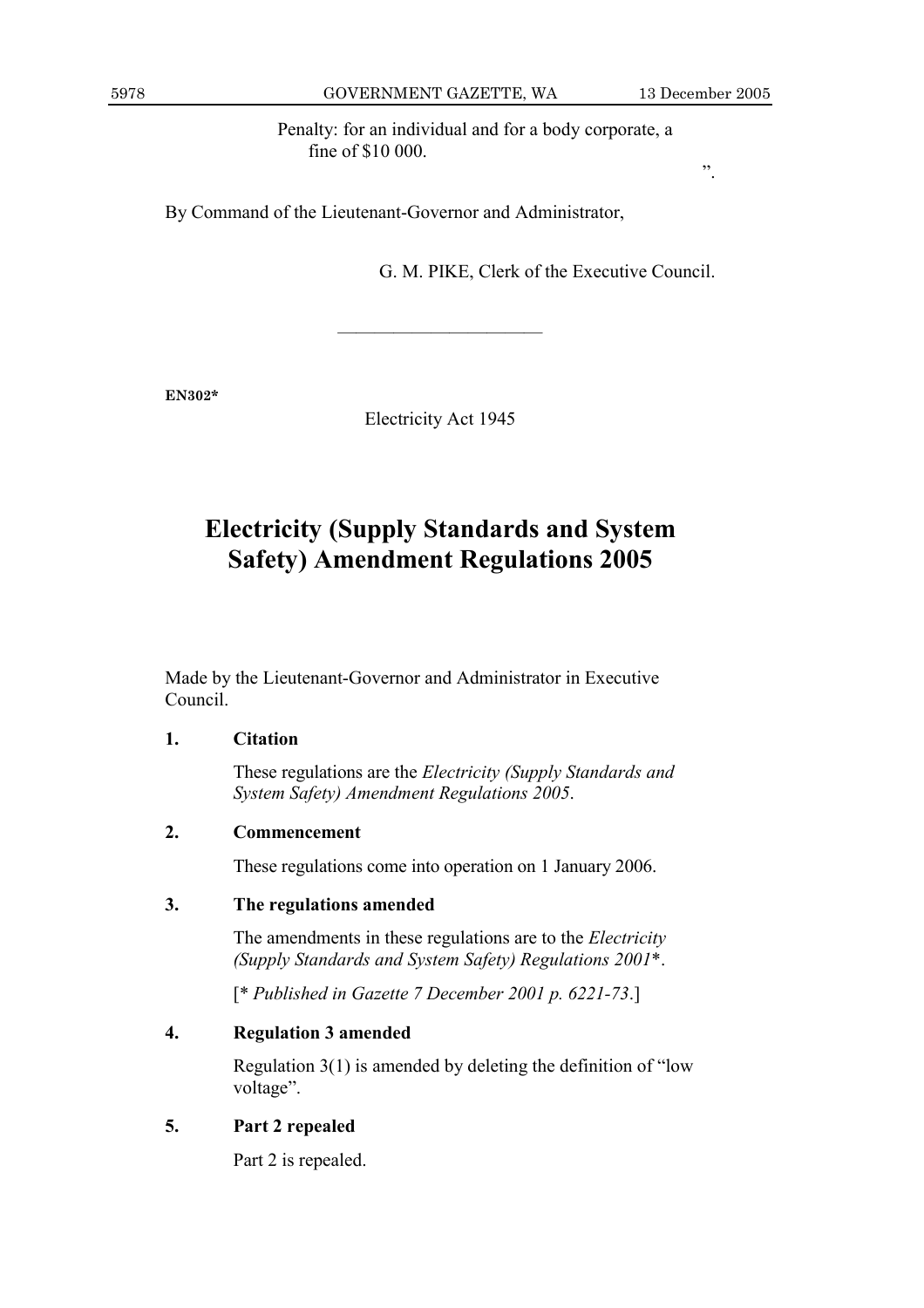.<br>44

## **6. Regulation 35 amended**

- (1) Regulation 35(1) is repealed and the following subregulation is inserted instead —
	- (1) A network operator must notify the Director of any incident or event that is caused, or significantly contributed to, by electricity and that results in —
		- (a) serious injury; or
		- (b) serious damage.
- (2) Regulation 35(4) is repealed.

## **7. Regulation 41 amended**

Regulation 41 is amended as follows:

- (a) in paragraph (k) by deleting "; or" and inserting a full stop instead;
- (b) by deleting paragraph (l).

## **8. Schedules 1, 4 and 5 repealed**

Schedules 1, 4 and 5 are repealed.

By Command of the Lieutenant-Governor and Administrator,

G. M. PIKE, Clerk of the Executive Council.

**EN303\*** 

Electricity Industry Act 2004

———————————

## **Electricity Industry (Licence Conditions) Amendment Regulations (No. 3) 2005**

Made by the Lieutenant-Governor and Administrator in Executive Council.

**1. Citation** 

 These regulations are the *Electricity Industry (Licence Conditions) Amendment Regulations (No. 3) 2005*.

".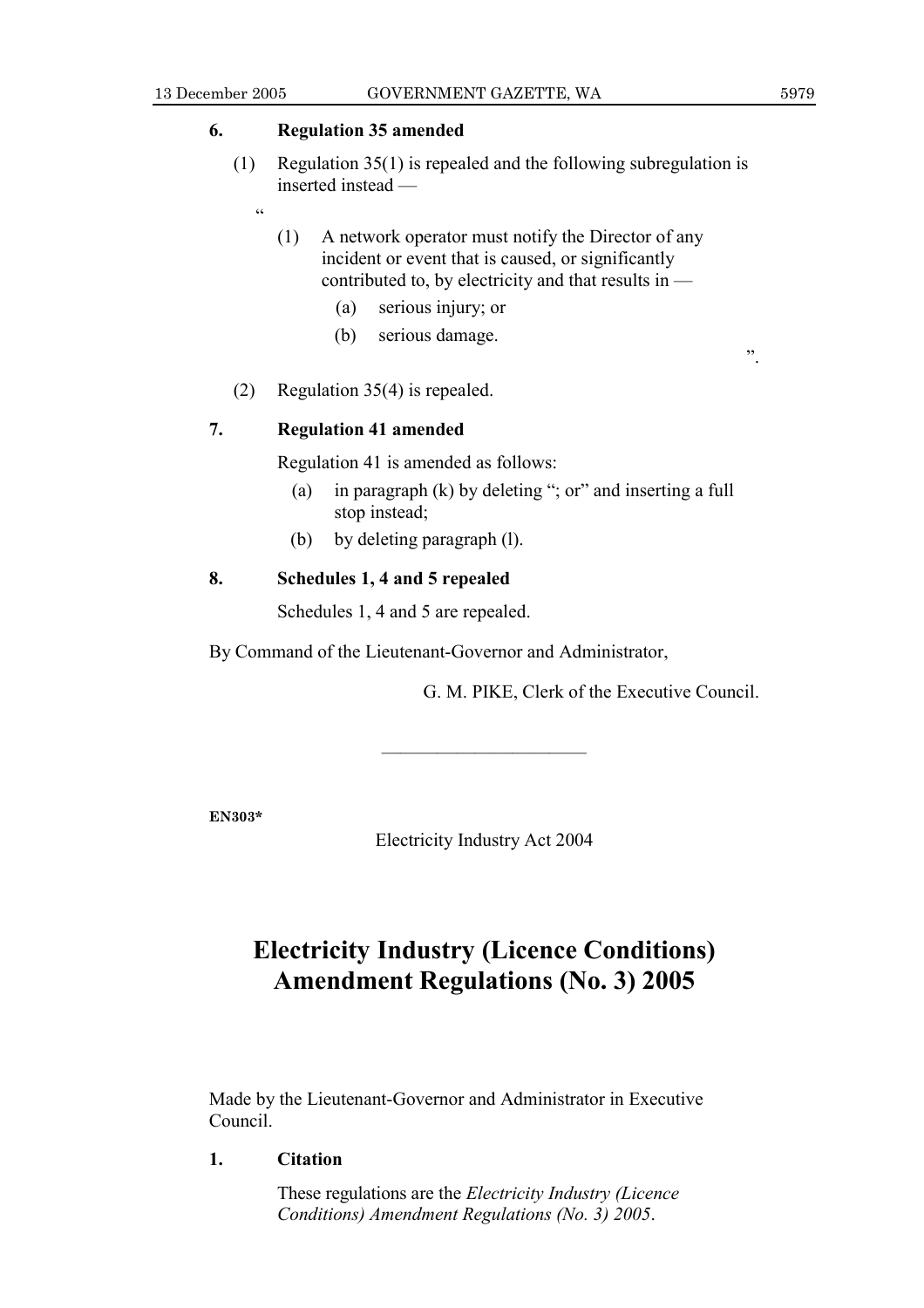| 2.             | <b>Commencement</b>                                                                                                 |
|----------------|---------------------------------------------------------------------------------------------------------------------|
|                | These regulations come into operation on 1 January 2006.                                                            |
| 3.             | The regulations amended                                                                                             |
|                | The amendment in these regulations is to the <i>Electricity Industry</i><br>(Licence Conditions) Regulations 2005*. |
|                | [* Published in Gazette 7 January 2005, p. 57-9.]                                                                   |
| 4.             | <b>Regulation 9 inserted</b>                                                                                        |
|                | After regulation 8 the following regulation is inserted —                                                           |
| $\zeta\,\zeta$ |                                                                                                                     |
|                | $\Gamma$ an ditian waanining aanuulianga ruith tha $\Gamma$ laatulaitu                                              |

5980 GOVERNMENT GAZETTE, WA 13 December 2005

## **9. Condition requiring compliance with the** *Electricity Industry (Network Quality and Reliability of Supply) Code 2005*

 $(1)$  In this regulation —

 **"Director of Energy Safety"** means the official referred to in section 5 of the *Energy Coordination Act 1994*.

- (2) This regulation applies to  $-$ 
	- (a) a distribution licence;
	- (b) a transmission licence; and
	- (c) an integrated regional licence which authorises the carrying out of the activities described in section  $4(1)(b)$  or (c) of the Act.
- (3) It is a condition of every licence to which this regulation applies that the holder of the licence must comply with the obligations imposed on the holder by Part 2, section 21 and Part 4 of the *Electricity Industry (Network Quality and Reliability of Supply) Code 2005*.
- (4) If the Authority in the performance of its functions under section 32 of the Act in relation to the obligations referred to in subregulation (3) requests the Director of Energy Safety to provide advice to assist the Authority in that performance, it is a function of the Director of Energy Safety to do all such things as are required to comply with the request.

———————————

".

By Command of the Lieutenant-Governor and Administrator,

G. M. PIKE, Clerk of the Executive Council.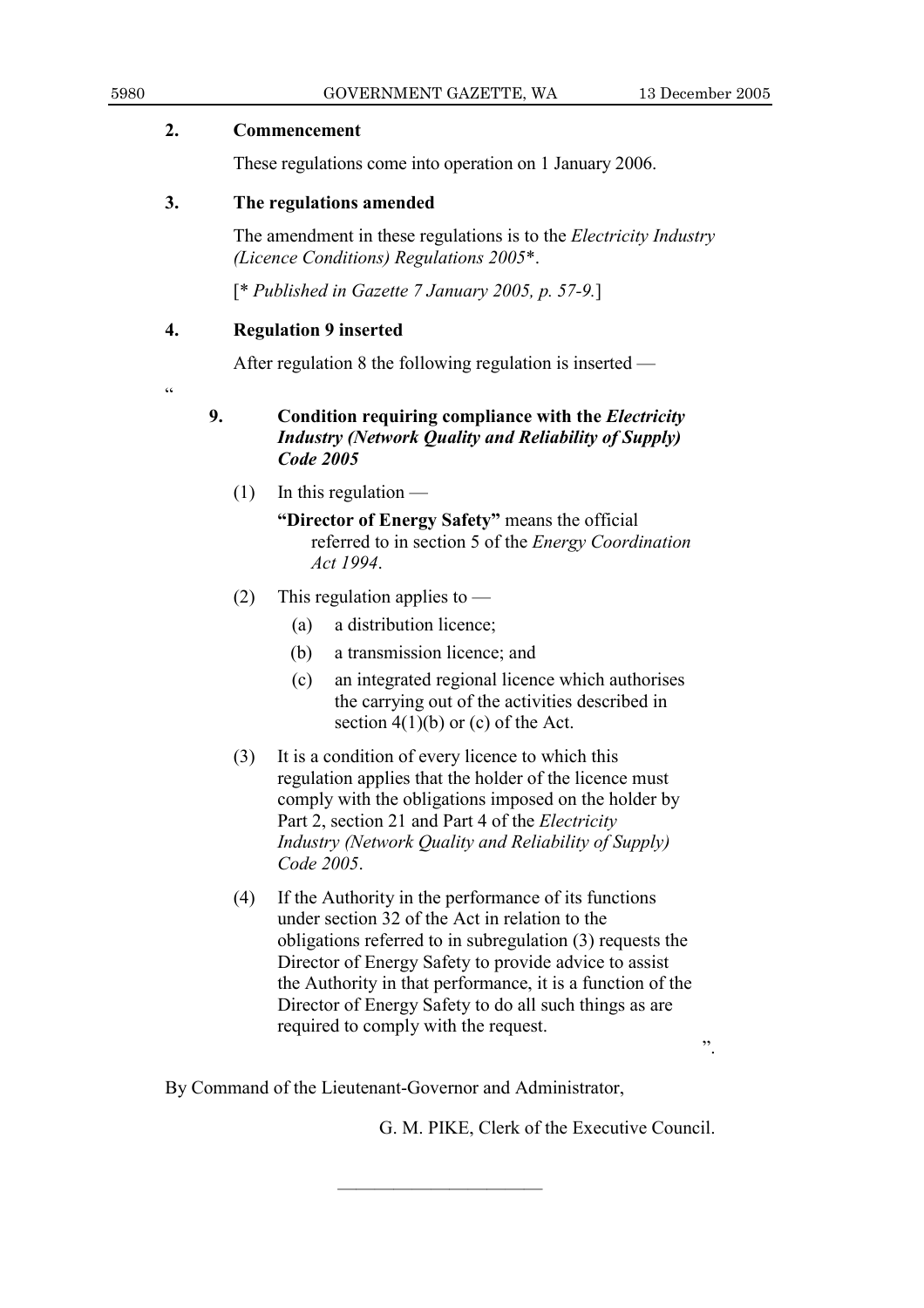**EN304\*** 

Electricity Industry Act 2004

## **Electricity Industry (Ombudsman Scheme) Amendment Regulations 2005**

Made by the Lieutenant-Governor and Administrator in Executive Council.

## **1. Citation**

 These regulations are the *Electricity Industry (Ombudsman Scheme) Amendment Regulations 2005*.

## **2. Commencement**

These regulations come into operation on 1 January 2006.

## **3. The regulations amended**

 The amendment in these regulations is to the *Electricity Industry (Ombudsman Scheme) Regulations 2005*\*.

[\* *Published in Gazette 24 June 2005 p. 2805-12.*]

### **4. Regulation 6A inserted**

After regulation 6 the following regulation is inserted —

.<br>"

## **6A. Particular provision relating to the** *Electricity Industry (Network Quality and Reliability of Supply) Code 2005*

 $(1)$  In this regulation —

 **"Director of Energy Safety"** means the official referred to in section 5 of the *Energy Coordination Act 1994*.

- (2) Terms used in this regulation that are defined in the *Electricity Industry (Network Quality and Reliability of Supply) Code 2005* (the **"Code"**) have the same meanings as they have in the Code.
- (3) If the EO is dealing with a complaint by a customer that a provision of the Code has not been, or is not being, complied with by a transmitter or distributor, the EO may request the Director of Energy Safety to provide advice to assist the EO in the dealing with the complaint.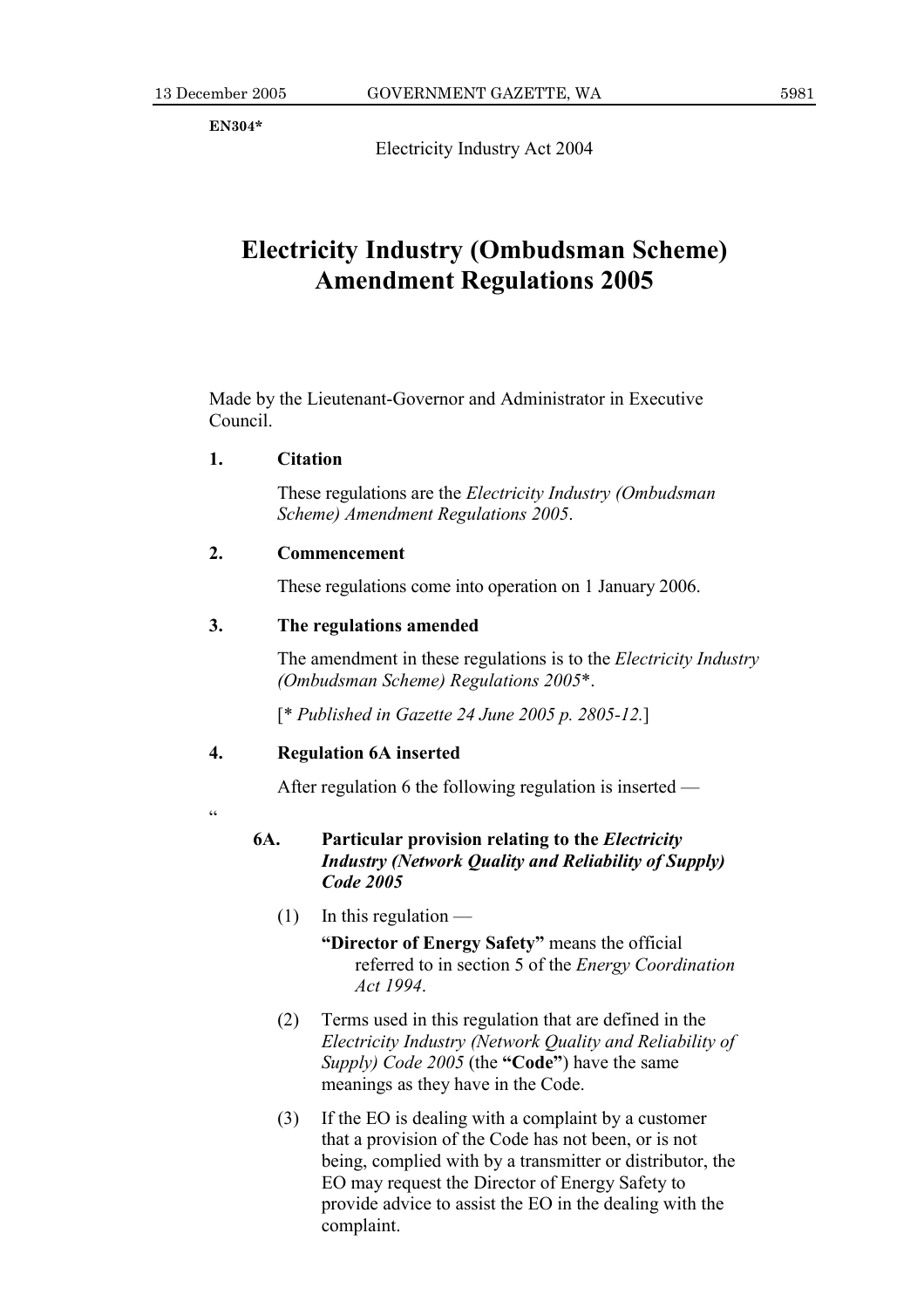- (4) It is a function of the Director of Energy Safety to do all such things as are required to comply with a request under subregulation (3).
- (5) Subregulation (3) does not limit the power of the EO to consult other persons in relation to a complaint referred to in that subregulation.

By Command of the Lieutenant-Governor and Administrator,

G. M. PIKE, Clerk of the Executive Council.

## **ENVIRONMENT**

**EV301\*** 

Environmental Protection Act 1986

## **Environmental Protection Amendment Regulations 2005**

Made by the Lieutenant-Governor and Administrator in Executive Council.

## **1. Citation**

 These regulations are the *Environmental Protection Amendment Regulations 2005*.

## **2. The regulations amended**

 The amendments in these regulations are to the *Environmental Protection Regulations 1987*\*.

[\* *Reprint 5 as at 11 March 2005.*]

## **3. Regulation 5D amended**

- (1) Regulation 5D(1a)(b) is amended as follows:
	- (a) by deleting "53, 70 or 80," and inserting instead  $\frac{1}{2}$  53, 54A, 70, 80 or 85B, ";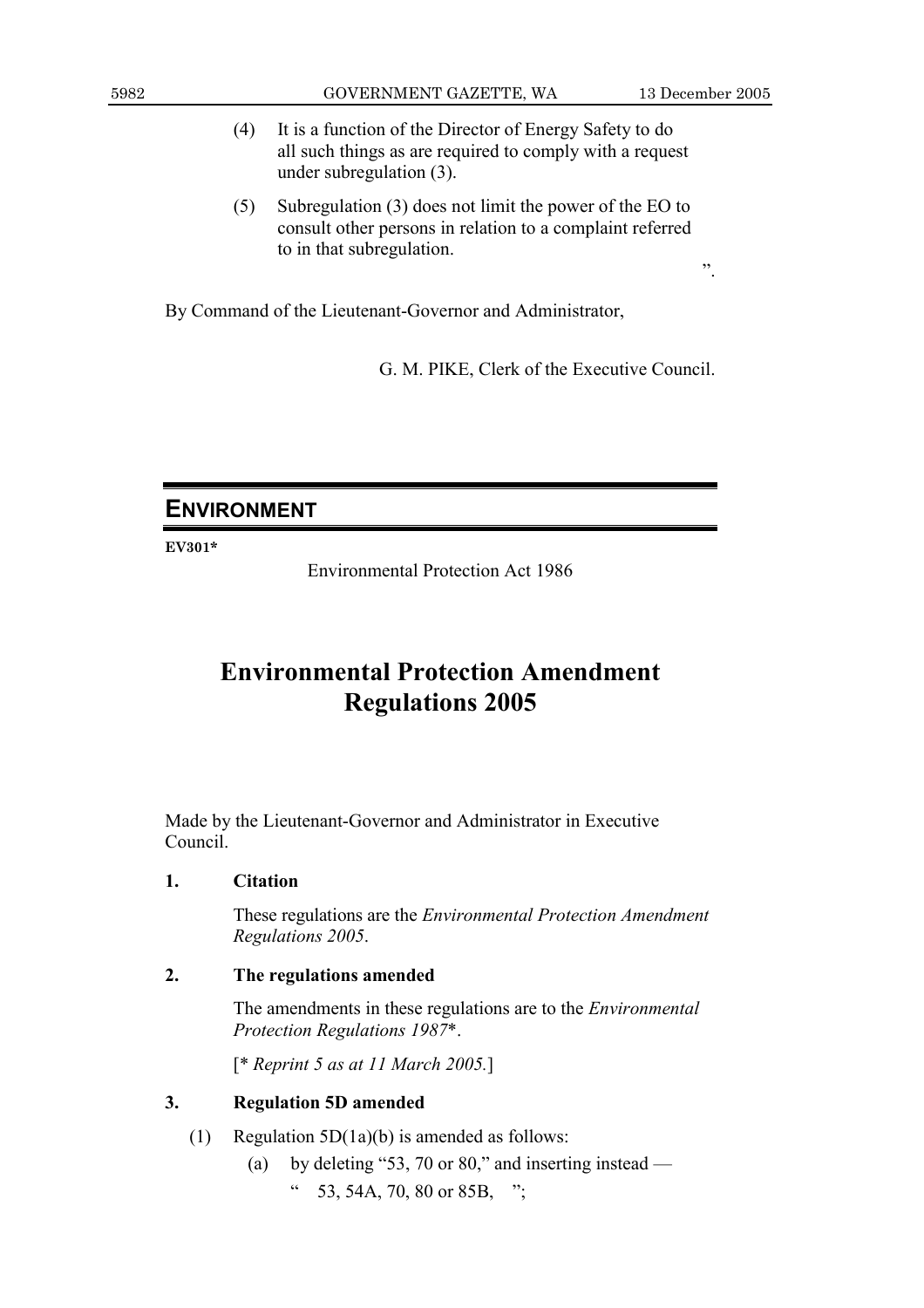13 December 2005 GOVERNMENT GAZETTE, WA 5983

".

".

- (b) by deleting "waste consisting of tailings, bitterns, water to allow mining of ore or flyash" and inserting instead —
	- " Part 2 waste ".
- (2) After regulation 5D(5) the following subregulation is inserted —
	- $\epsilon$

 $\overline{\mathbf{c}}$ 

(6) In this regulation and Schedule  $4 -$ 

 **"Part 2 waste"** means waste consisting of —

- (a) tailings;
- (b) bitterns;
- (c) water to allow mining of ore;
- (d) flyash; or
- (e) waste water from a desalination plant.

## **4. Schedule 1 amended**

 Schedule 1 is amended by inserting the following items in the appropriate numerical positions —

| 54 A | Water desalination plant: premises at<br>which salt is extracted from water<br>$if -$<br>waste water is discharged into<br>(a)<br>marine waters; and                   | 10 gigalitres<br>or more per<br>year     |
|------|------------------------------------------------------------------------------------------------------------------------------------------------------------------------|------------------------------------------|
|      | (b) the discharged waste water has a<br>density greater than the average<br>ambient density of the marine<br>water at the discharge site.                              |                                          |
| 85B  | Water desalination plant: premises at<br>which salt is extracted from water if<br>waste water is discharged onto land or<br>into waters (other than marine<br>waters). | $0.50$ gigalitres<br>or more per<br>year |

### **5. Schedule 4 amended**

 $\epsilon\,\epsilon$ 

 (1) Schedule 4 Part 1 is amended by inserting the following item after the item for Category 54 —

| Category 54A | Not more than 20 gigalities per year | 20  |    |
|--------------|--------------------------------------|-----|----|
|              | More than 20 but not more than       |     |    |
|              | 40 gigalitres per year               | 50  |    |
|              | More than 40 gigalitres per year     | 100 |    |
|              |                                      |     | ,, |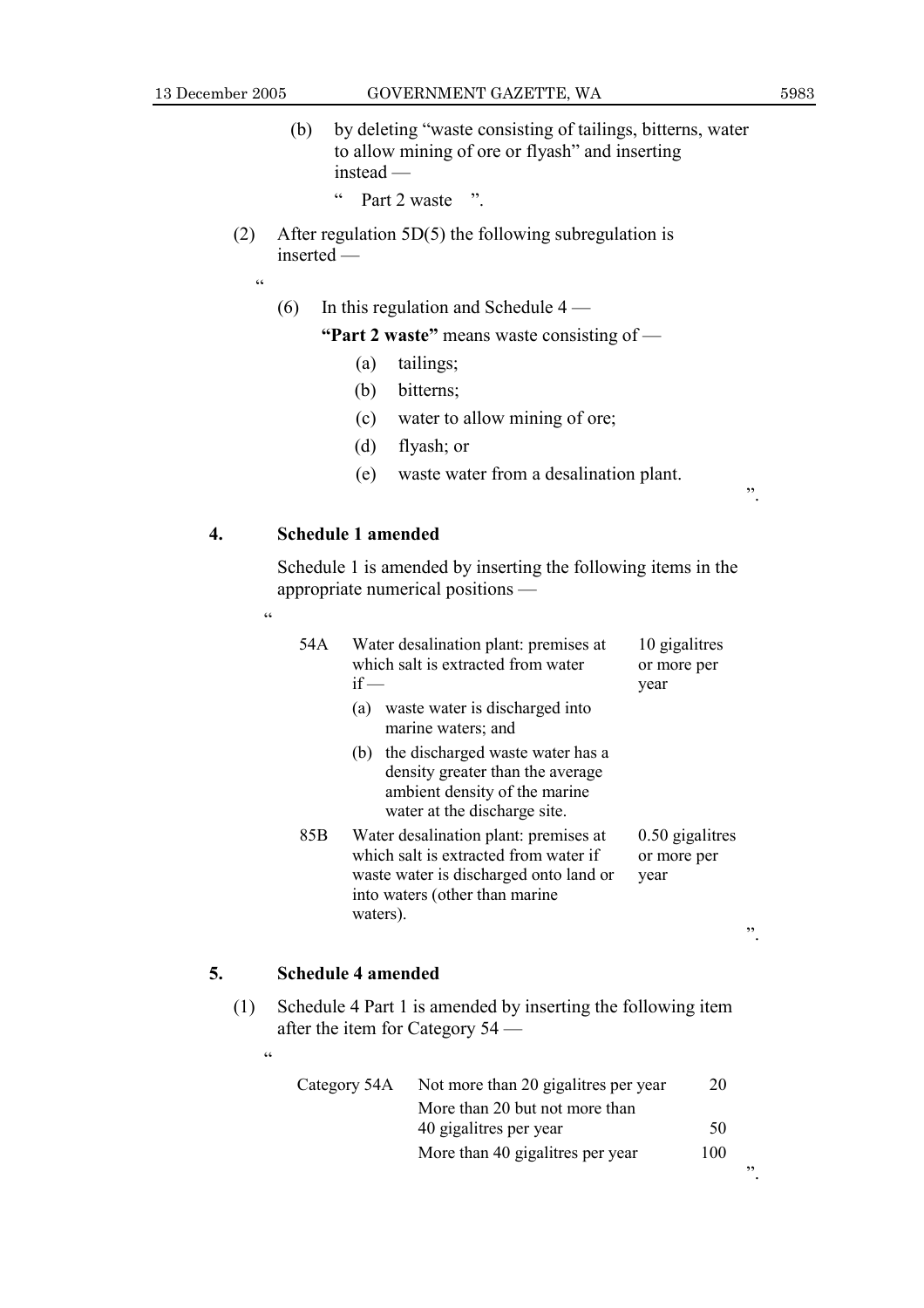.<br>cc

5984 GOVERNMENT GAZETTE, WA 13 December 2005

".

 (2) The heading to Schedule 4 Part 2 is deleted and the following heading is inserted instead —

## **Part 2 — Part 2 waste**

By Command of the Lieutenant-Governor and Administrator,

G. M. PIKE, Clerk of the Executive Council.

## **JUSTICE**

**JU301\*** 

Civil Judgments Enforcement Act 2004

## **Civil Judgments Enforcement Amendment Regulations 2005**

Made by the Lieutenant-Governor and Administrator in Executive Council.

## **1. Citation**

 These regulations are the *Civil Judgments Enforcement Amendment Regulations 2005*.

## **2. The regulations amended**

 The amendments in these regulations are to the *Civil Judgments Enforcement Regulations 2005*\*.

[\* *Published in Gazette 28 April 2005 p. 1483-559*.]

## **3. Regulation 35 amended**

Regulation 35(2) is amended as follows:

 (a) by deleting the full stop at the end of paragraph (e) and inserting a semicolon instead;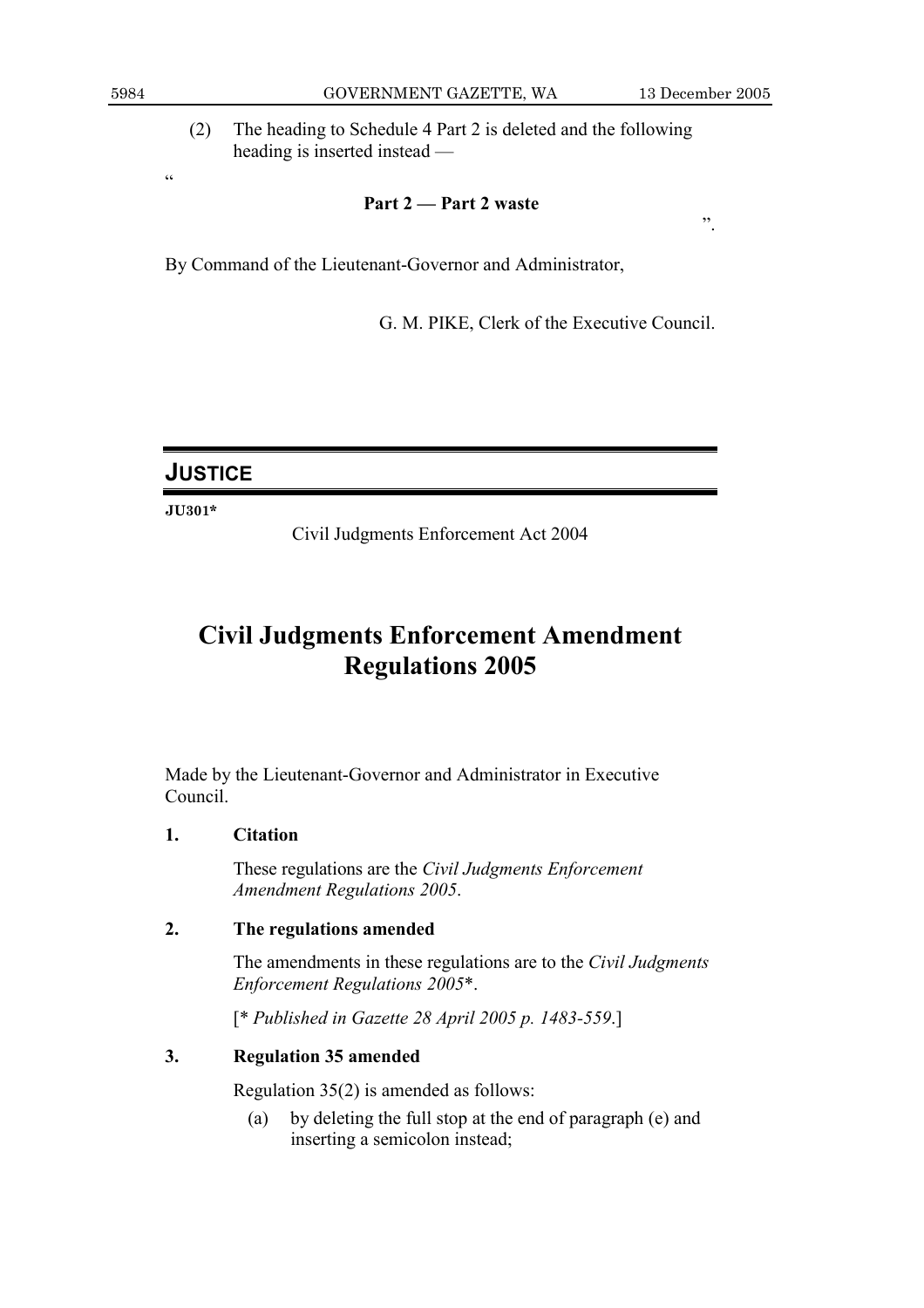<u>،</u>

13 December 2005 GOVERNMENT GAZETTE, WA 5985

".

- (b) after paragraph (e) by inserting the following paragraph —
	- (f) books, software, computers and other equipment, used by a dependant of the judgment debtor for educational purposes to the value of \$3 000.

By Command of the Lieutenant-Governor and Administrator,

M. C. WAUCHOPE, Clerk of the Executive Council.

## **RACING, GAMING AND LIQUOR**

#### **RG301\***

Racing and Wagering Western Australia Act 2003

## **Racing and Wagering Western Australia (Adopted TABCORP Betting Rules) Notice (No. 3) 2005**

Made by Racing and Wagering Western Australia under section 59(6)(c) of the Act.

## **1. Citation**

 This notice is the *Racing and Wagering Western Australia (Adopted TABCORP Betting Rules) Notice (No. 3) 2005*.

## **2. Interpretation**

In this notice —

- **"the Act"** means the *Racing and Wagering Western Australia Act 2003*;
- **"the Rules"** means the rules described in clause 3, adopted by Racing and Wagering Western Australia.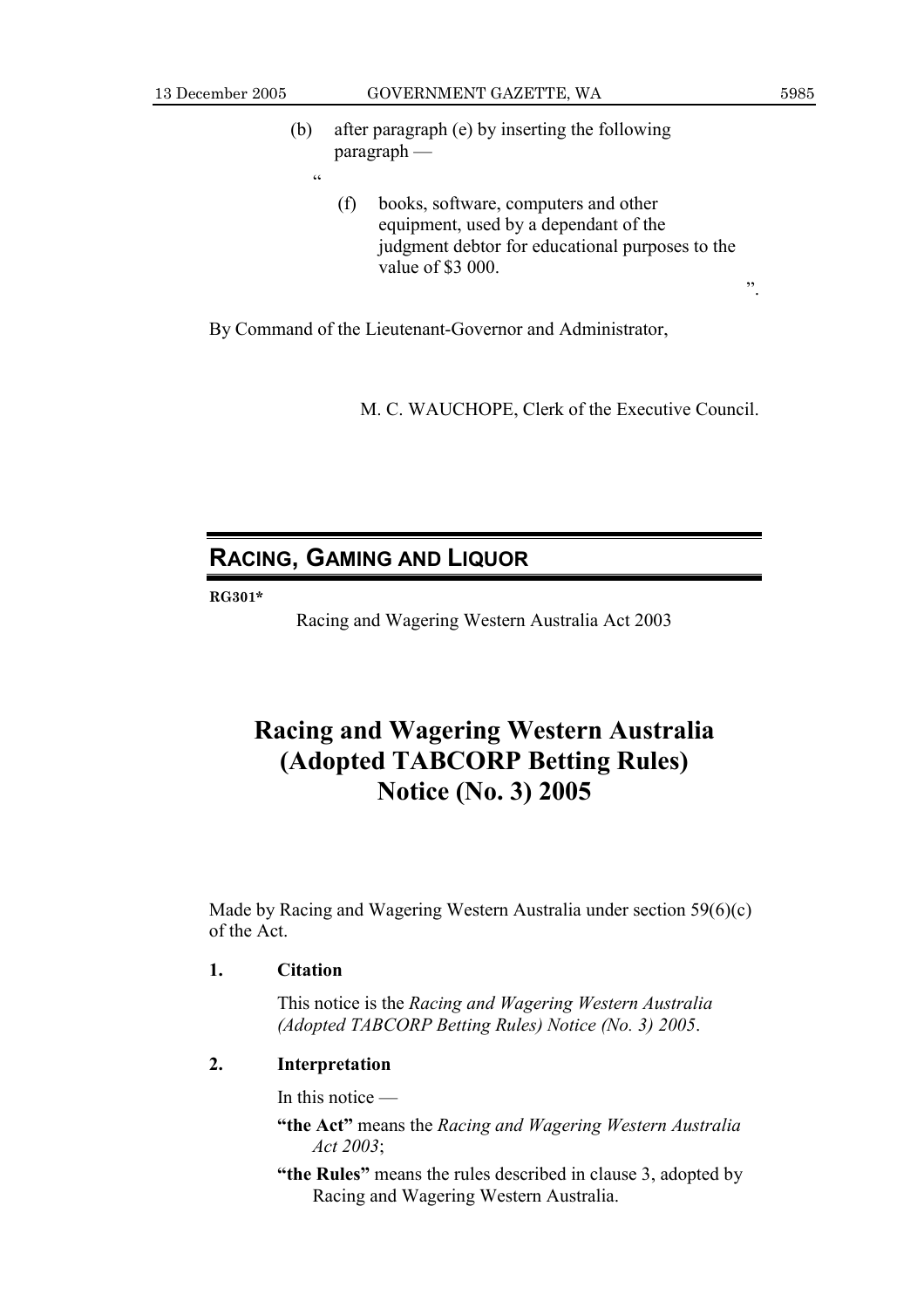## **3. Rules adopted under section 59(4) of the Act**

- (1) In a meeting held on 21 February 2005 and a further meeting held on 26 April 2005, Racing and Wagering Western Australia resolved to adopt and operate under Rules relating to a combined totalisator scheme in accordance with section 59(4) of the Act.
- (2) A copy of the Rules adopted was published for public information in the *Gazette* of 7 July 2005 at p. 3095-156.
- (3) Amendments to the Rules were adopted subsequently, and notice of those changes was published in the *Gazette* of 23 August 2005 at p. 3909-15.

## **4. Further changes to Rules published for public information (section 59(6)(c) of the Act)**

- (1) Further amendments to the Rules were adopted by circular resolution dated 28 October 2005 and confirmed by resolution dated 7 November 2005.
- (2) Those further amendments to the Rules are published in the Schedule to this notice for public information, as required by section 59(6)(c) of the Act.

## **Schedule — Further Amendments to Adopted Rules**

 $\lceil$ cl. 4 $\rceil$ 

1. Rule 13.3.14 is amended to read as follows —

.<br>د د

13.3.14 For the purpose of these Rules:

"Jackpot Allocation Table" means the following table:

| <b>MEETING CLASS</b>               | <b>DEFINITION</b>                                                                                               |  |
|------------------------------------|-----------------------------------------------------------------------------------------------------------------|--|
| NSW / ACT Metropolitan Race        | A horse race held in NSW or ACT and<br>conducted by a club that occupies one<br>of the following racecourses:   |  |
|                                    | Royal Randwick;<br>(a)                                                                                          |  |
|                                    | (b)<br>Rosehill Gardens;                                                                                        |  |
|                                    | (c)<br>Warwick Farm; or                                                                                         |  |
|                                    | (d)<br>Canterbury Park                                                                                          |  |
| NSW / ACT Non-Metropolitan<br>Race | A horse race held in NSW or ACT that<br>is not defined in this table as a NSW /<br><b>ACT</b> Metropolitan Race |  |
| VIC Metropolitan Race              | A horse race held in VIC and<br>conducted by a club that occupies one<br>of the following racecourses:          |  |
|                                    | Flemington;<br>(a)                                                                                              |  |
|                                    | (b)<br>Caulfield;                                                                                               |  |
|                                    | Sandown; or<br>(c)                                                                                              |  |
|                                    | (d)<br>Moonee Valley                                                                                            |  |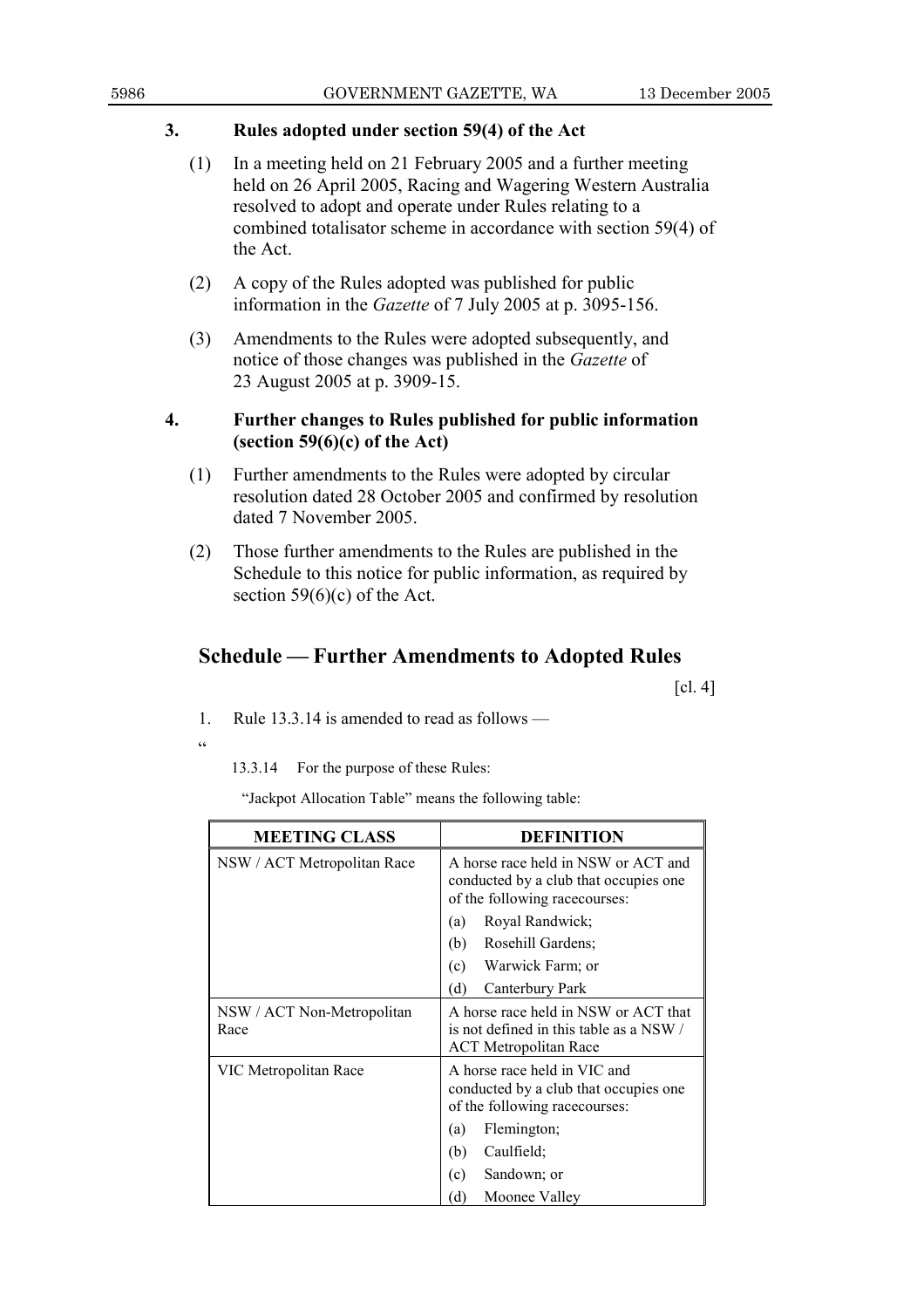| VIC Non-Metropolitan Race         | A horse race held in VIC that is not<br>defined in this table as a VIC<br>Metropolitan Race                                                                                  |
|-----------------------------------|------------------------------------------------------------------------------------------------------------------------------------------------------------------------------|
| TAS Metropolitan Race             | A horse race held in TAS and<br>conducted by a club that occupies one<br>of the following racecourses:<br>Hobart; or<br>(a)<br>(b)<br>Launceston                             |
| TAS Non-Metropolitan Race         | A horse race held in TAS that is not<br>defined in this table as a TAS<br>Metropolitan Race                                                                                  |
| QLD / NT Metropolitan Race        | A horse race held in QLD or NT and<br>conducted by a club that occupies one<br>of the following racecourses:<br>Eagle Farm; or<br>(a)<br>Doomben<br>(b)                      |
| QLD / NT Non-Metropolitan<br>Race | A horse race held in QLD or NT that is<br>not defined in this table as a QLD / NT<br>Metropolitan Race                                                                       |
| SA Metropolitan Race              | A horse race held in SA and conducted<br>by a club that occupies one of the<br>following racecourses:<br>Morphettville;<br>(a)<br>(b)<br>Cheltenham; or<br>(c) Victoria Park |
| SA Non-Metropolitan Race          | A horse race held in SA that is not<br>defined in this table as a SA<br>Metropolitan Race                                                                                    |
| WA Metropolitan Race              | A horse race held in WA and<br>conducted by a club that occupies one<br>of the following racecourses:<br>Ascot; or<br>(a)<br>Belmont<br>(b)                                  |
| WA Non-Metropolitan Race          | A horse race held in WA that is not<br>defined in this table as a WA<br>Metropolitan Race                                                                                    |
| <b>International Race</b>         | A horse race held outside Australia                                                                                                                                          |
| NSW / ACT Harness race            | A harness race held in NSW or ACT                                                                                                                                            |
| VIC harness race                  | A harness race held in VIC                                                                                                                                                   |
| TAS harness race                  | A harness race held in TAS                                                                                                                                                   |
| QLD / NT harness race             | A harness race held in QLD or NT                                                                                                                                             |
| SA harness race                   | A harness race held in SA                                                                                                                                                    |
| WA harness race                   | A harness race held in WA                                                                                                                                                    |
| International harness race        | A harness race held outside Australia                                                                                                                                        |
| NSW / ACT greyhound race          | A greyhound race held in NSW<br>or ACT                                                                                                                                       |
| VIC greyhound race                | A greyhound race held in VIC                                                                                                                                                 |
| TAS greyhound race                | A greyhound race held in TAS                                                                                                                                                 |
| QLD / NT greyhound race           | A greyhound race held in QLD or NT                                                                                                                                           |
| SA greyhound race                 | A greyhound race held in SA                                                                                                                                                  |
| WA greyhound race                 | A greyhound race held in WA                                                                                                                                                  |
| International greyhound race      | A greyhound race held outside<br>Australia                                                                                                                                   |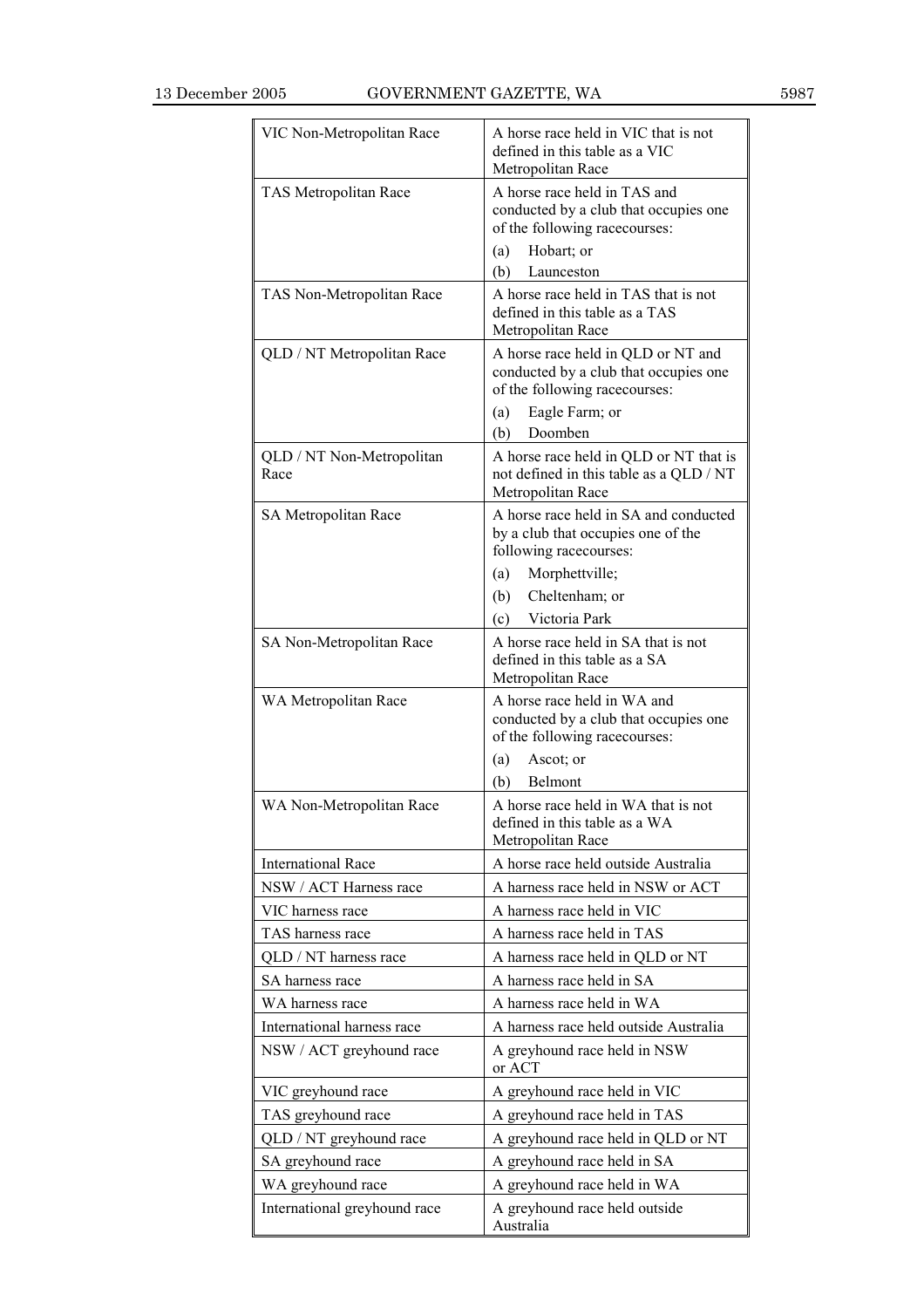**"Succeeding Quaddie"** means in relation to a Quaddie ("Initial Quaddie") - the next Quaddie at a Meeting selected by the Betting Operator and within the same class as defined in the Jackpot Allocation Table;

**"Succeeding Trifecta Event"** means, in relation to a Trifecta Event ("Initial Trifecta Event"):

> (a) the next Trifecta Event (if any) conducted at the same Meeting as the Initial Trifecta Event;

or if there is none

(b) the next Trifecta Event at a Meeting selected by the Betting Operator and within the same class as defined in the Jackpot Allocation Table.

(Signed), Racing and Wagering Western Australia.

## **TRANSPORT**

**TR301\*** 

Road Traffic Act 1974

## **Road Traffic (Vehicle Standards) Amendment Regulations 2005**

Made by the Lieutenant-Governor and Administrator in Executive Council.

### **1. Citation**

 These regulations are the *Road Traffic (Vehicle Standards) Amendment Regulations 2005*.

## **2. The regulations amended**

 The amendments in these regulations are to the *Road Traffic (Vehicle Standards) Regulations 2002*\*.

 [\* *Published in Gazette 9 August 2002, p. 3903-4020. For amendments to 7 January 2005 see Western Australian Legislation Information Tables for 2003, Table 4, p. 340 and Gazette 28 May 2004*.]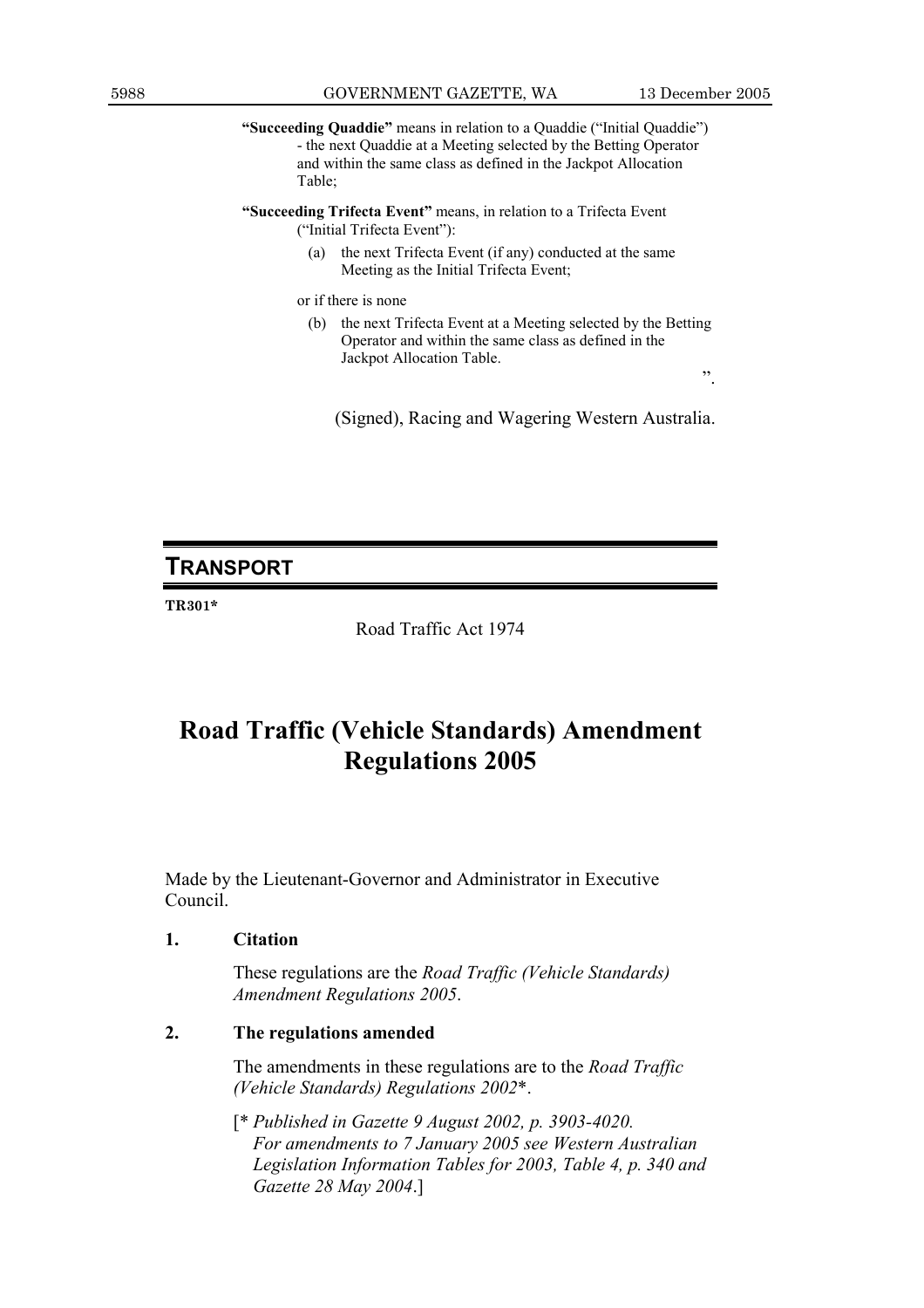## **3. Regulation 16 amended**

 (1) Regulation 16(4) is amended by deleting "Division 2 to 6" and inserting instead —

" Division 3, 5 or 6  $"$ .

- (2) After regulation 16(4) the following subregulation is inserted
	- $\epsilon$
- (5) A person convicted of an offence under regulation 12, 13 or 14 for a failure to comply with a requirement in Schedule 1 Division 2 or 4 is liable to the following penalty:

Maximum penalty: 16 PU.

Minimum penalty: 2 PU.

Modified penalty: 2 PU.

## **4. Regulation 42 amended**

After regulation 42(6) the following subregulation is inserted —

- .<br>.<br>.
	- (7) The Director General may reduce, waive or refund the application fee referred to in subregulation (2)(d) if it would, in the opinion of the Director General, be unreasonable for the applicant to pay the fee taking into account —
		- (a) the circumstance of the applicant;
		- (b) the use or proposed use of the vehicle;
		- (c) the nature of the exemption; and
		- (d) the extent to which the Director General has or will examine or assess the vehicle or application.

## **5. Regulation 43 amended**

- (1) Regulation 43(2) is amended as follows:
	- (a) by deleting "particular";
	- (b) by deleting "or" after paragraph (c);
	- (c) by deleting the full stop at the end of paragraph (d) and inserting instead —

.<br>44

; or

 (e) it would be unreasonable to require the vehicle to comply with the provision.

".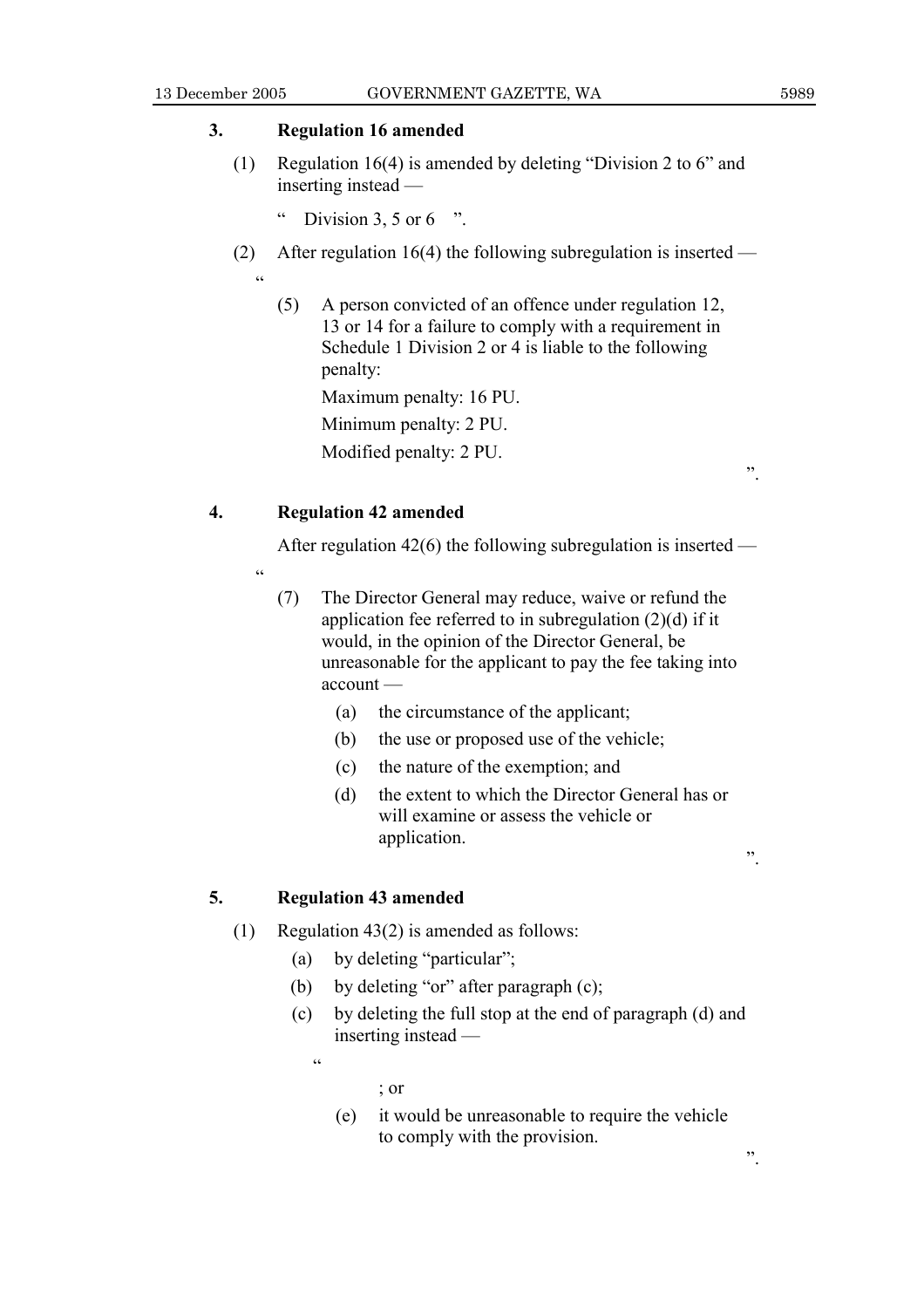".

- (2) Regulation 43(3) is amended as follows:
	- (a) by inserting after "exempt"
		- ", under subregulation  $(2)$ , ";
	- (b) by inserting after "require"  $\frac{a}{a}$  all "

## (3) Regulation 43(4) is amended as follows:

- (a) by deleting "particular";
- (b) by deleting "or" after paragraph (a);
- (c) by deleting the full stop at the end of paragraph (b) and inserting instead —
	-

 $\epsilon$ 

- ; or
- (c) it would be unreasonable to require the combination to comply with the provision.
- (4) Regulation 43(5) is amended as follows:
	- (a) by inserting after "exempt"
		- " , under subregulation  $(4)$ , ";
	- (b) by inserting after "combinations in"  $\cdot$  the ":
	- (c) by deleting "only";
	- (d) by inserting after "expect"  $\frac{a}{\text{all}}$  "
- (5) After regulation 43(8) the following subregulation is inserted
	- $\alpha$
- (9) In deciding whether to grant a departmental exemption on the basis that it would be unreasonable for the vehicle or combination to comply with the provision, the Director General must take into account —
	- (a) the use or proposed use of the vehicle or combination;
	- (b) the nature of the exemption;
	- (c) whether or not the vehicle or combination can be operated safely despite not complying with the provision; and
	- (d) the public interest in the vehicle or combination not complying with the provision.

## **6. Regulation 65 amended**

- (1) Regulation 65(2)(a) is amended by inserting after "vehicle examiner" —
	- , or an authorised police officer, ".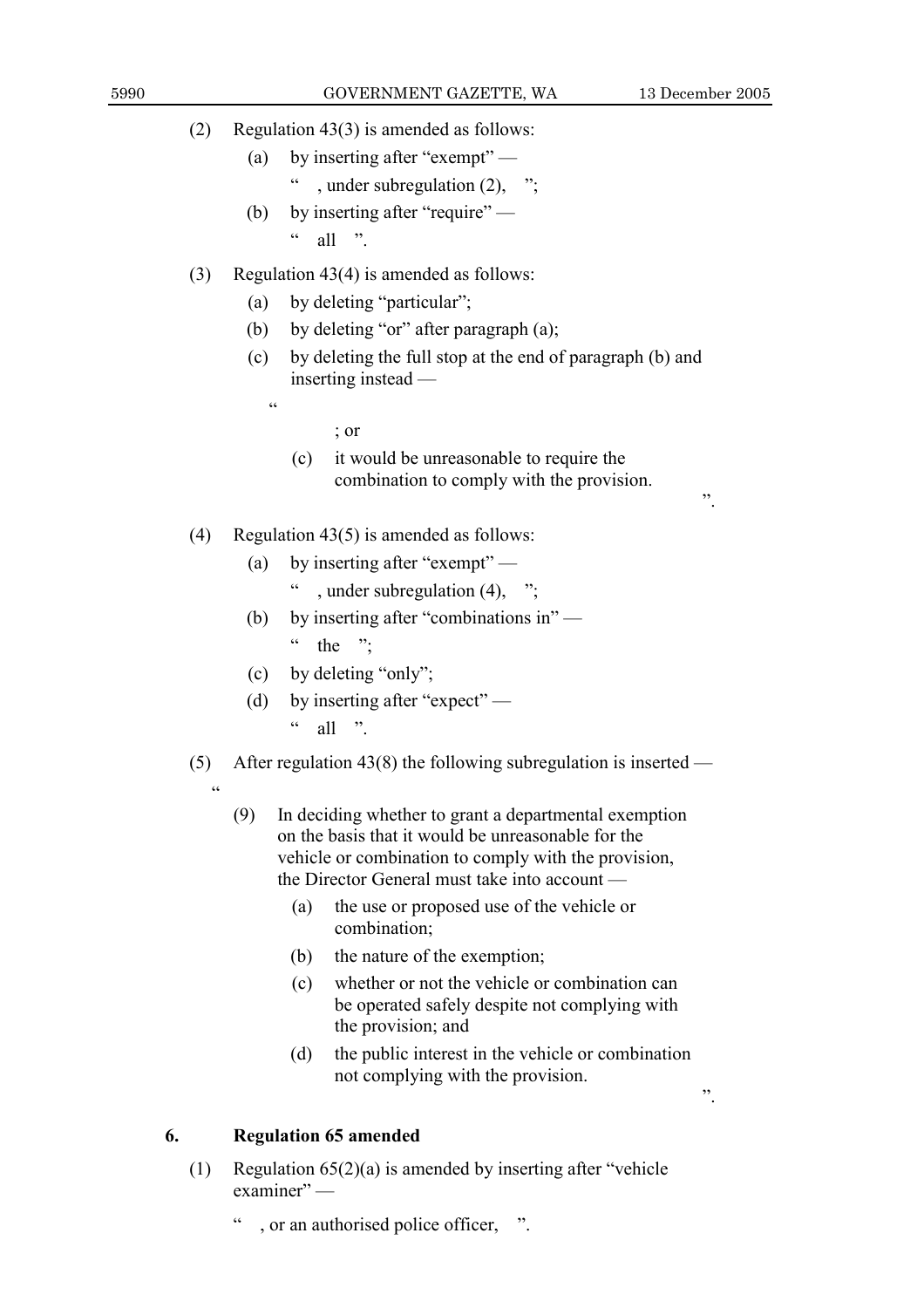.<br>44

".

- (2) After regulation 65(3) the following subregulation is inserted
	- $(4)$  In this regulation
		- **"authorised police officer"**, in relation to a defect in a vehicle, means a police officer, or a police officer of a class, authorised by the Director General to examine defects of that type.

## **7. Regulation 67 amended**

Regulation 67(1) is amended as follows:

- (a) by deleting "An authorised" and inserting instead  $\begin{matrix} \cdots & A \end{matrix}$  ".
- (b) by inserting after "examination"
	- " by the owner of the vehicle or a police officer ".

### **8. Schedule 1 amended**

- (1) Schedule 1 clause 11(1) is deleted and the following subclauses are inserted instead —
	- $\epsilon$ 
		- (1) A vehicle and its load must not exceed a size limit set for the vehicle in Part 7 Division 2 of the Vehicle Standards.
		- (1a) In the case of a vehicle other than a motor bike, the load and equipment on the vehicle must not project more than —
			- (a) 1.2 m in front of the vehicle; or
			- (b) 1.2 m to the rear of the vehicle.
- (2) After Schedule 1 clause 11(2) the following subclause is inserted —
	- "
		- (3) In the case of a vehicle, the load and equipment on the vehicle, other than rear vision mirrors and approved signalling devices, must not project more than 150 mm beyond the extreme outer portion of the vehicle on either side.

## **9. Glossary amended**

The Glossary is amended as follows:

 (a) by inserting the following definition in the appropriate alphabetical position —

<u>،</u>

**"Department"** means the department of the Public Service principally assisting in the administration of the Act;

".

".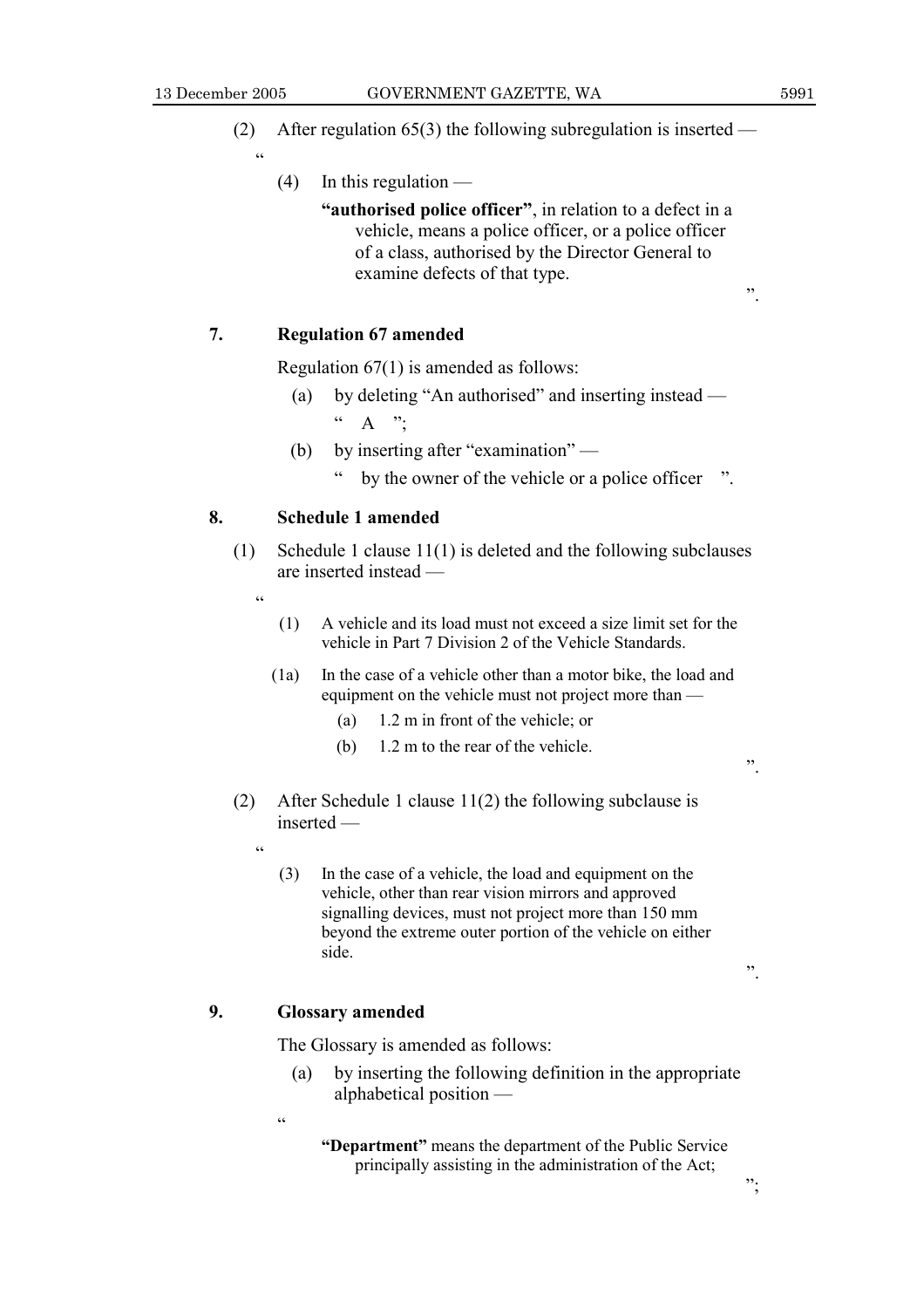.<br>cc

 $\cdot$ <sup>"</sup>.

 (b) by deleting the definition of "vehicle examiner" and inserting instead —

### **"vehicle examiner"** means —

- (a) an officer of the Department authorised by the Director General to examine and test vehicles for the purposes of the administration of the licensing provisions of the Act; or
- (b) a person authorised under regulation  $3A(1)(a)$  of the *Road Traffic (Licensing) Regulations 1975*;

By Command of the Lieutenant-Governor and Administrator,

G. M. PIKE, Clerk of the Executive Council.

## **TREASURY AND FINANCE**

**TF301\*** 

Taxation Administration Act 2003

## **Taxation Administration Amendment Regulations 2005**

Made by the Lieutenant-Governor and Administrator in Executive Council.

## **1. Citation**

 These regulations are the *Taxation Administration Amendment Regulations 2005*.

## **2. The regulations amended**

 The amendment in these regulations is to the *Taxation Administration Regulations 2003*\*.

 [\* *Published in Gazette 27 June 2003, p. 2419-22. For amendments to 4 November 2005 see Western Australian Legislation Information Tables for 2004, Table 4, p. 402*.]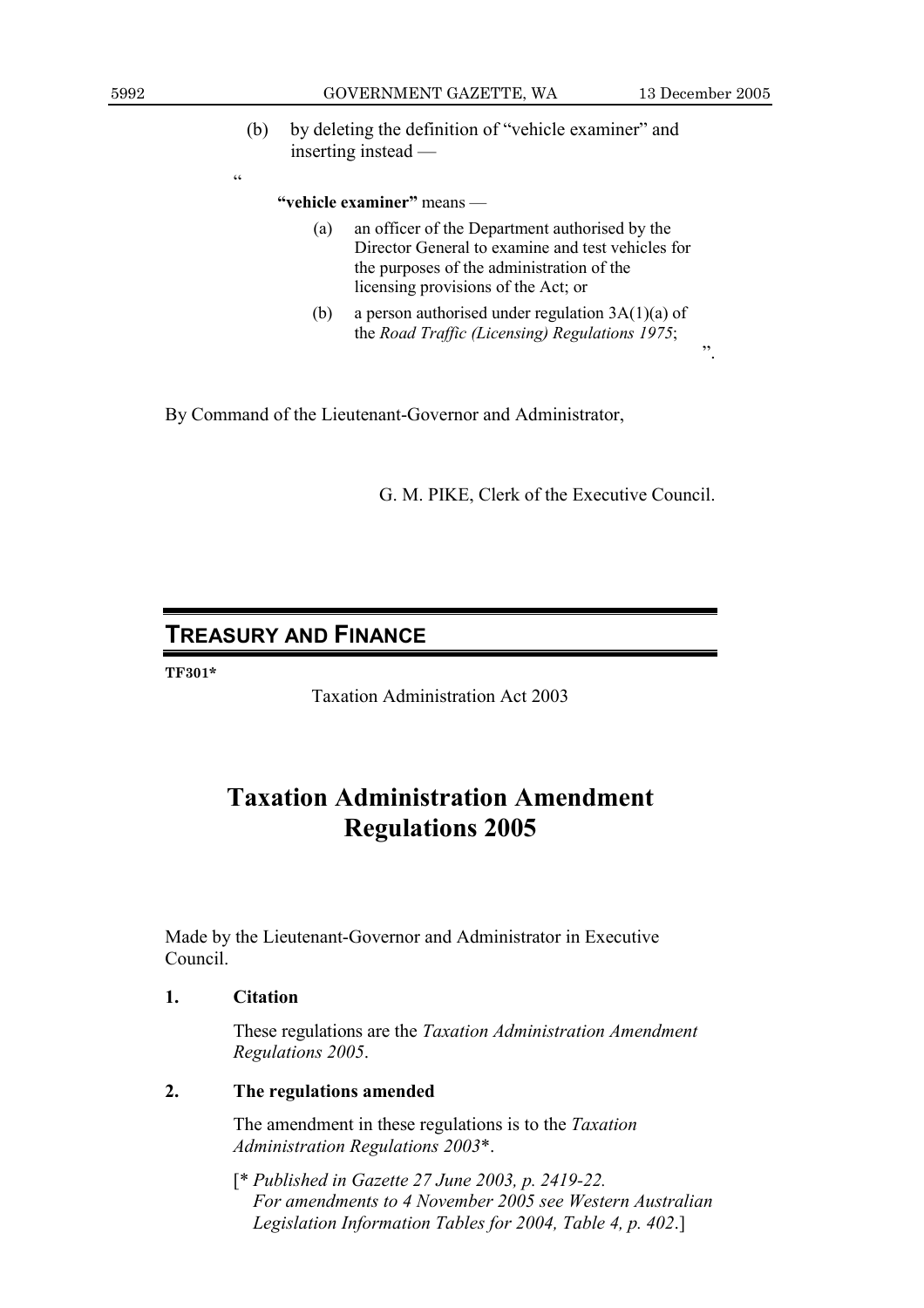## **3. Regulation 5A inserted**

After regulation 5 the following regulation is inserted —

.<br>C

## **5A. Special tax return arrangements — corrections and alterations (section 50(1)(f))**

- (1) An online stamping arrangement may authorise the responsible party to correct an error of any of the following kinds made in a self-assessment made under the arrangement —
	- (a) a typographical error;
	- (b) an incorrect selection from a list of items;
	- (c) incorrectly entering information more than once;
	- (d) any other error of a minor clerical nature.
- (2) An online stamping arrangement may authorise the responsible party to alter a self-assessment of the stamp duty payable on an instrument if —
	- (a) the responsible party has made an error of the kind referred to in subregulation (1);
	- (b) as a result of the error an incorrect decision was made as to —
		- (i) whether stamp duty was payable on the instrument; or
		- (ii) the amount of stamp duty payable on the instrument;
		- and
	- (c) the alteration is to correct that decision after the error has been corrected.
- (3) In this regulation
	- **"online stamping arrangement"** means a special tax return arrangement under which the responsible party may make a self-assessment of the stamp duty payable on an instrument using the web site provided by the Commissioner to enable taxpayers to make self-assessments, lodge returns and pay tax electronically (known as Revenue Online).

By Command of the Lieutenant-Governor and Administrator,

———————————

G. M. PIKE, Clerk of the Executive Council.

".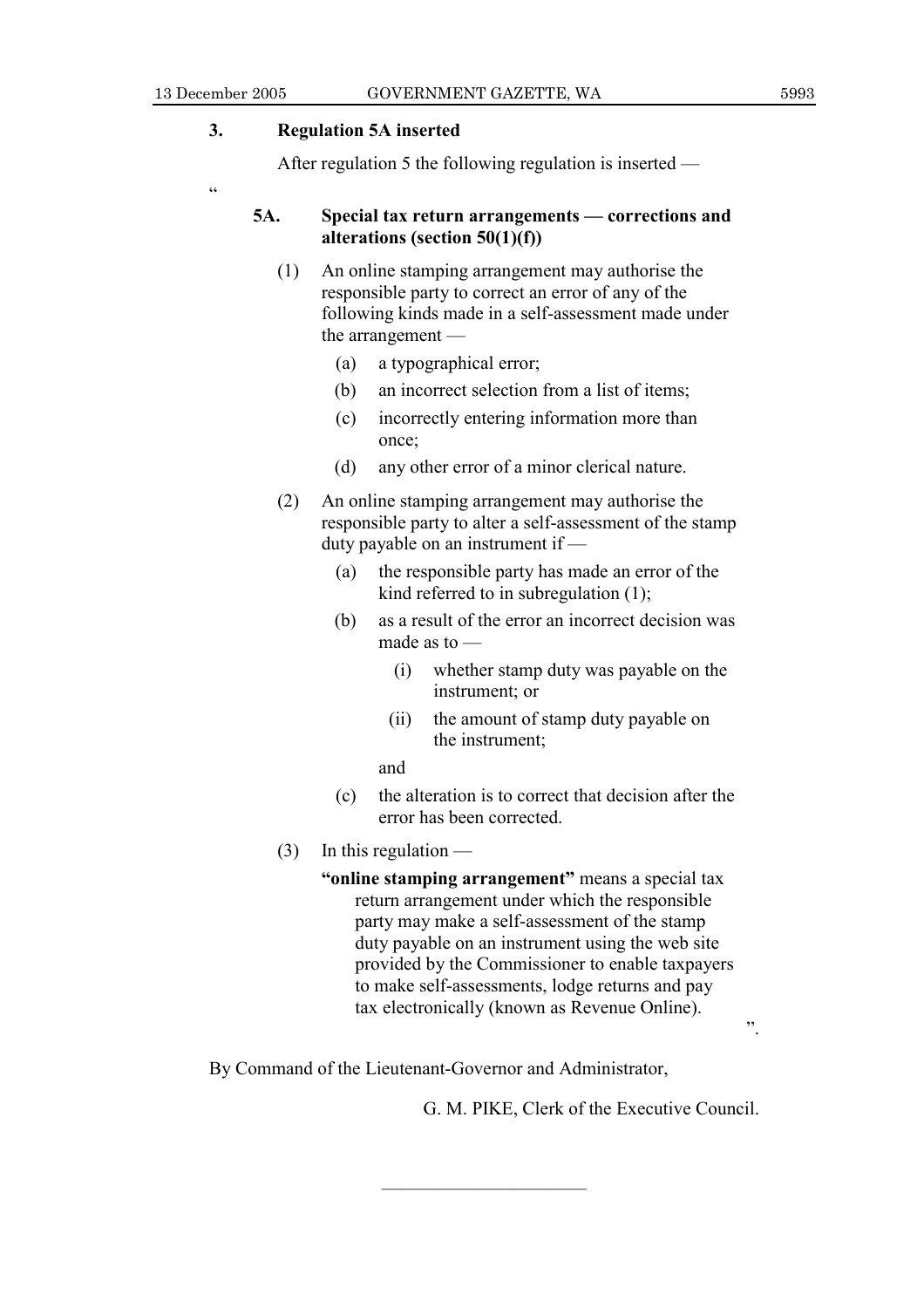## **— PART 2 —**

## **AGRICULTURE**

#### **AG401\***

#### **AGRICULTURAL PRODUCE COMMISSION ACT 1988**

APC AVOCADO PRODUCERS' COMMITTEE DIRECTIONS 1991

(Gazetted 24 January 1992)

In accordance with Section 11(3) of the Act the APC Avocado Producers' Committee Directions 1991 are amended to include three additional paragraphs as follows—

#### **Constitution of the Committee**

- **4.4** A person who is the chairperson, president, vice-president or treasurer of an organisation that provides services on behalf of the Committee pursuant to section  $12(1)(m)$  of the Act is not eligible to be elected chairperson of the Committee.
	- **4.5** A person who is the secretary/executive officer of an organisation that provides services on behalf of the Committee pursuant to section  $12(1)(m)$  of the Act is not eligible to be appointed secretary of the Committee except with the prior written approval of the Commission.
	- **4.6** A secretary of the Committee will not hold executive powers and will act under the direction of the chairperson.

Given by the Agricultural Produce Commission, Dated: 5 December 2005.

H. MORGAN AM, Chairman.

**AG402\*** 

#### **AGRICULTURAL PRODUCE COMMISSION ACT 1988**

———————————

#### APC BEEKEEPERS PRODUCERS' COMMITTEE DIRECTIONS 2003

#### (Gazetted 21 October 2003)

In accordance with Section 11(3) of the Act the APC Beekeepers Producers' Committee Directions 2003 are amended to include three additional paragraphs as follows—

#### **Constitution of the Committee**

- **4.4** A person who is the chairperson, president, vice-president or treasurer of an organisation that provides services on behalf of the Committee pursuant to section  $12(1)(m)$  of the Act is not eligible to be elected chairperson of the Committee.
	- **4.5** A person who is the secretary/executive officer of an organisation that provides services on behalf of the Committee pursuant to section  $12(1)(m)$  of the Act is not eligible to be appointed secretary of the Committee except with the prior written approval of the Commission.
	- **4.6** A secretary of the Committee will not hold executive powers and will act under the direction of the chairperson.

Given by the Agricultural Produce Commission,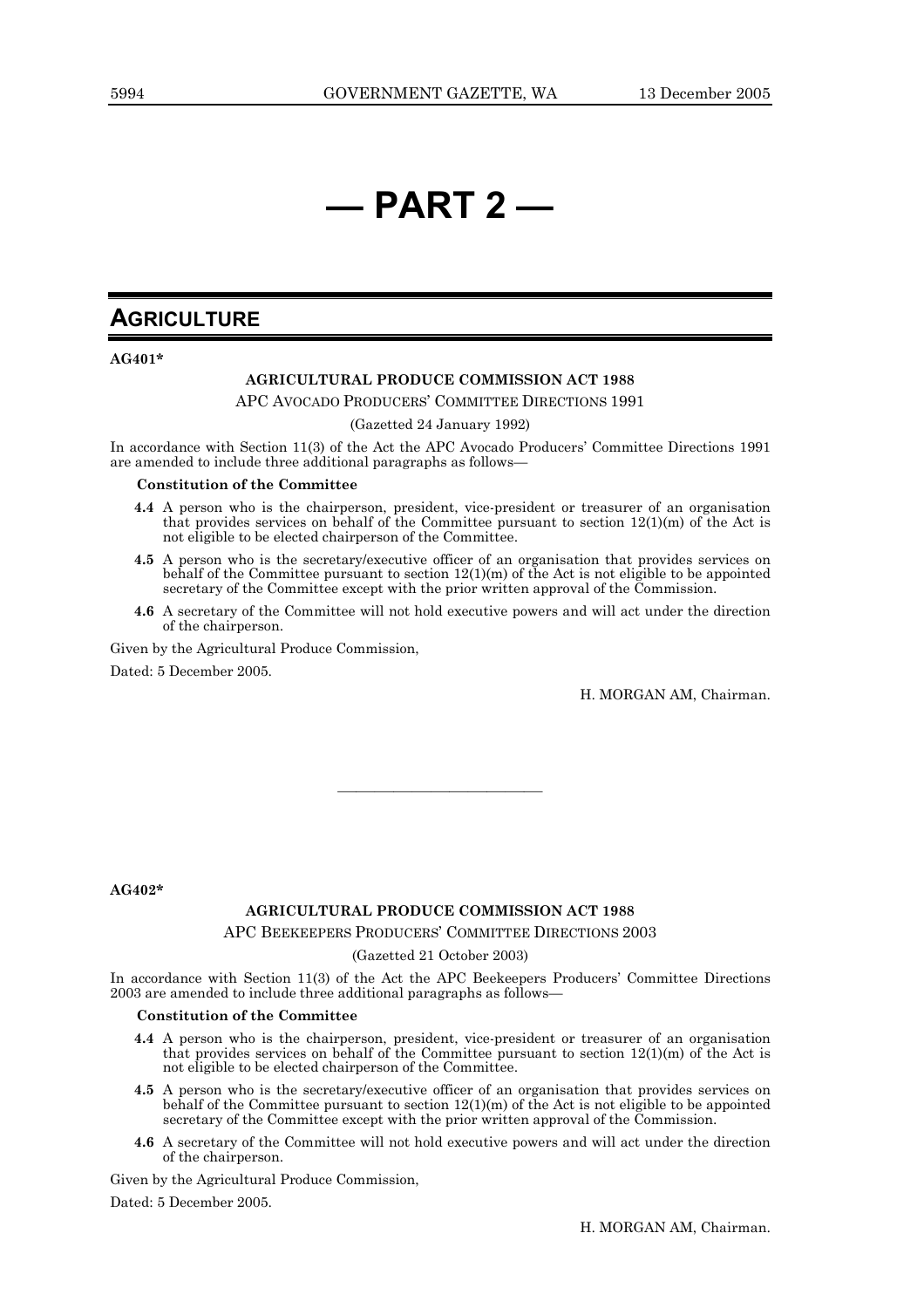#### **AG403\***

#### **AGRICULTURAL PRODUCE COMMISSION ACT 1988**

#### APC CARNARVON BANANA PRODUCERS' COMMITTEE DIRECTIONS 2002

#### (Gazetted 25 June 2002)

In accordance with Section 11(3) of the Act the APC Carnarvon Banana Producers' Committee Directions 2002 are amended to include three additional paragraphs as follows—

#### **Constitution of the Committee**

- **4.4** A person who is the chairperson, president, vice-president or treasurer of an organisation that provides services on behalf of the Committee pursuant to section 12(1)(m) of the Act is not eligible to be elected chairperson of the Committee.
	- **4.5** A person who is the secretary/executive officer of an organisation that provides services on behalf of the Committee pursuant to section 12(1)(m) of the Act is not eligible to be appointed secretary of the Committee except with the prior written approval of the Commission
	- **4.6** A secretary of the Committee will not hold executive powers and will act under the direction of the chairperson.

Given by the Agricultural Produce Commission,

Dated: 5 December 2005.

H. MORGAN AM, Chairman.

#### **AG404\***

#### **AGRICULTURAL PRODUCE COMMISSION ACT 1988**

———————————

APC CARROT PRODUCERS' COMMITTEE DIRECTIONS 1994

(Gazetted 13 May 1994)

In accordance with Section 11(3) of the Act the APC Carrot Producers' Committee Directions 1994 are amended to include three additional paragraphs as follows—

#### **Constitution of the Committee**

- **4.4** A person who is the chairperson, president, vice-president or treasurer of an organisation that provides services on behalf of the Committee pursuant to section  $12(1)(m)$  of the Act is not eligible to be elected chairperson of the Committee.
- **4.5** A person who is the secretary/executive officer of an organisation that provides services on behalf of the Committee pursuant to section  $12(1)(m)$  of the Act is not eligible to be appointed secretary of the Committee except with the prior written approval of the Commission
- **4.6** A secretary of the Committee will not hold executive powers and will act under the direction of the chairperson.

Given by the Agricultural Produce Commission,

Dated: 5 December 2005.

H. MORGAN AM, Chairman.

#### **AG405\***

#### **AGRICULTURAL PRODUCE COMMISSION ACT 1988**

———————————

APC EGG PRODUCERS' COMMITTEE DIRECTIONS 2002

#### (Gazetted 19 November 2002)

In accordance with Section 11(3) of the Act the APC Egg Producers' Committee Directions 2002 are amended to include three additional paragraphs as follows—

#### **Constitution of the Committee**

- **4.4** A person who is the chairperson, president, vice-president or treasurer of an organisation that provides services on behalf of the Committee pursuant to section  $12(1)(m)$  of the Act is not eligible to be elected chairperson of the Committee.
- **4.5** A person who is the secretary/executive officer of an organisation that provides services on behalf of the Committee pursuant to section  $12(1)(m)$  of the Act is not eligible to be appointed secretary of the Committee except with the prior written approval of the Commission
- **4.6** A secretary of the Committee will not hold executive powers and will act under the direction of the chairperson.

Given by the Agricultural Produce Commission,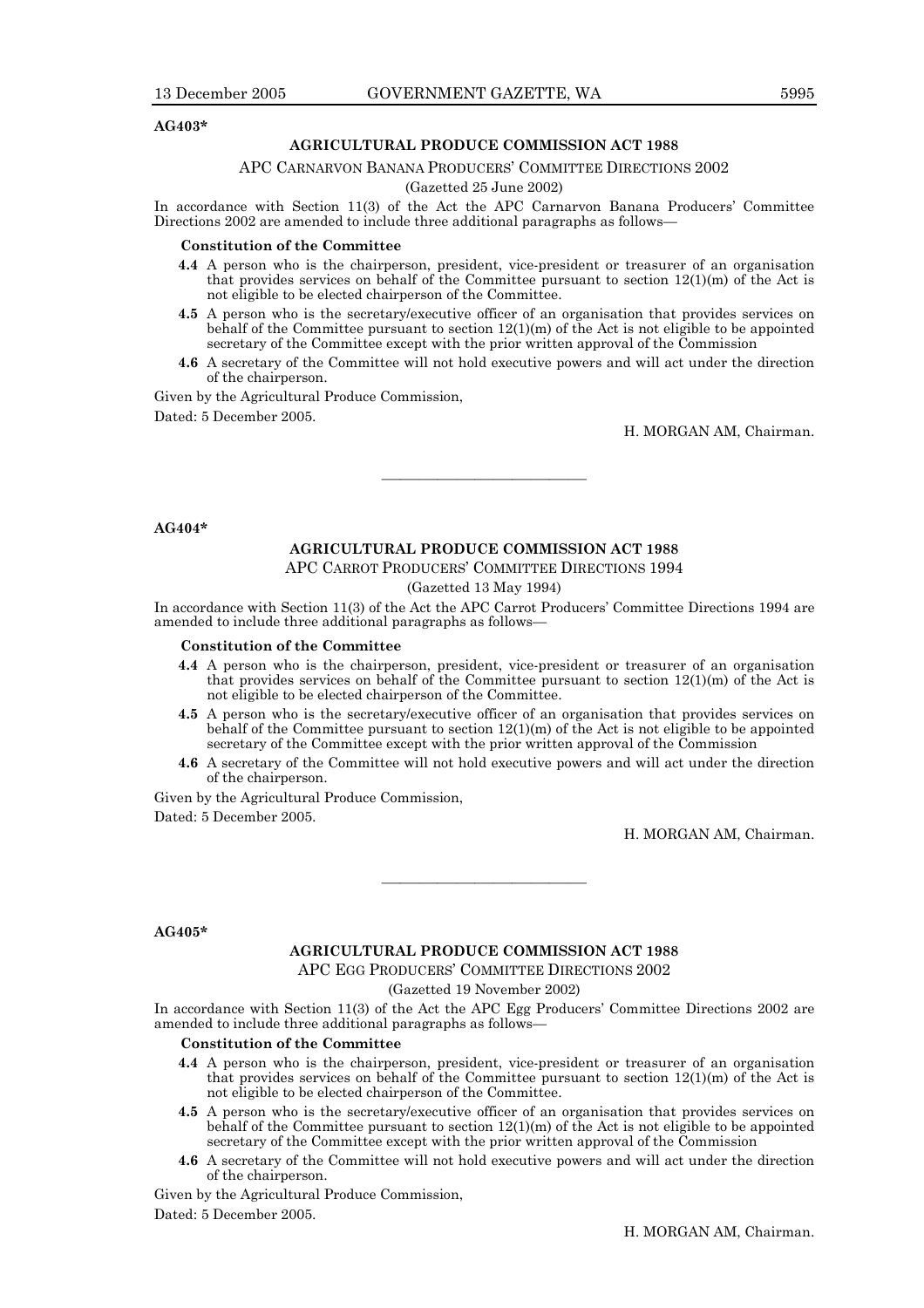#### **AG406\***

#### **AGRICULTURAL PRODUCE COMMISSION ACT 1988**

#### APC KUNUNURRA CROP PEST CONTROL COMMITTEE DIRECTIONS 2001

#### (Gazetted 26 June 2001)

In accordance with Section 11(3) of the Act the APC Kununurra Crop Pest Control Committee Directions 2001 are amended to include three additional paragraphs as follows—

#### **Constitution of the Committee**

- **4.4** A person who is the chairperson, president, vice-president or treasurer of an organisation that provides services on behalf of the Committee pursuant to section 12(1)(m) of the Act is not eligible to be elected chairperson of the Committee.
- **4.5** A person who is the secretary/executive officer of an organisation that provides services on behalf of the Committee pursuant to section  $12(1)(m)$  of the Act is not eligible to be appointed secretary of the Committee except with the prior written approval of the Commission
- **4.6** A secretary of the Committee will not hold executive powers and will act under the direction of the chairperson.

Given by the Agricultural Produce Commission,

Dated: 5 December 2005.

H. MORGAN AM, Chairman.

#### **AG407\***

#### **AGRICULTURAL PRODUCE COMMISSION ACT 1988**

———————————

APC PORK PRODUCERS' COMMITTEE DIRECTIONS 2002

#### (Gazetted 25 June 2002)

In accordance with Section 11(3) of the Act the APC Pork Producers' Committee Directions 2002 are amended to include three additional paragraphs as follows—

#### **Constitution of the Committee**

- **4.4** A Person who is the chairperson, president, vice-president or treasurer of an organisation that provides services on behalf of the Committee pursuant to section  $12(1)(m)$  of the Act is not eligible to be elected chairperson of the Committee.
- **4.5** A person who is the secretary/executive officer of an organisation that provides services on behalf of the Committee pursuant to section 12(1)(m) of the Act is not eligible to be appointed secretary of the Committee except with the prior written approval of the Commission
- **4.6** A secretary of the Committee will not hold executive powers and will act under the direction of the chairperson.

Given by the Agricultural Produce Commission,

Dated: 5 December 2005.

H. MORGAN AM, Chairman.

#### **AG408\***

#### **AGRICULTURAL PRODUCE COMMISSION ACT 1988**

———————————

APC POME, CITRUS AND STONE FRUIT PRODUCERS' COMMITTEE DIRECTIONS 2001

(Gazetted 26 June 2001)

In accordance with Section 11(3) of the Act the APC Pome, Citrus and Stone Fruit Producers' Committee Directions 2001 are amended to include three additional paragraphs as follows—

#### **Constitution of the Committee**

- **4.4** A person who is the chairperson, president, vice-president or treasurer of an organisation that provides services on behalf of the Committee pursuant to section  $12(1)(m)$  of the Act is not eligible to be elected chairperson of the Committee.
	- **4.5** A person who is the secretary/executive officer of an organisation that provides services on behalf of the Committee pursuant to section  $12(1)(m)$  of the Act is not eligible to be appointed secretary of the Committee except with the prior written approval of the Commission
	- **4.6** A secretary of the Committee will not hold executive powers and will act under the direction of the chairperson.

Given by the Agricultural Produce Commission,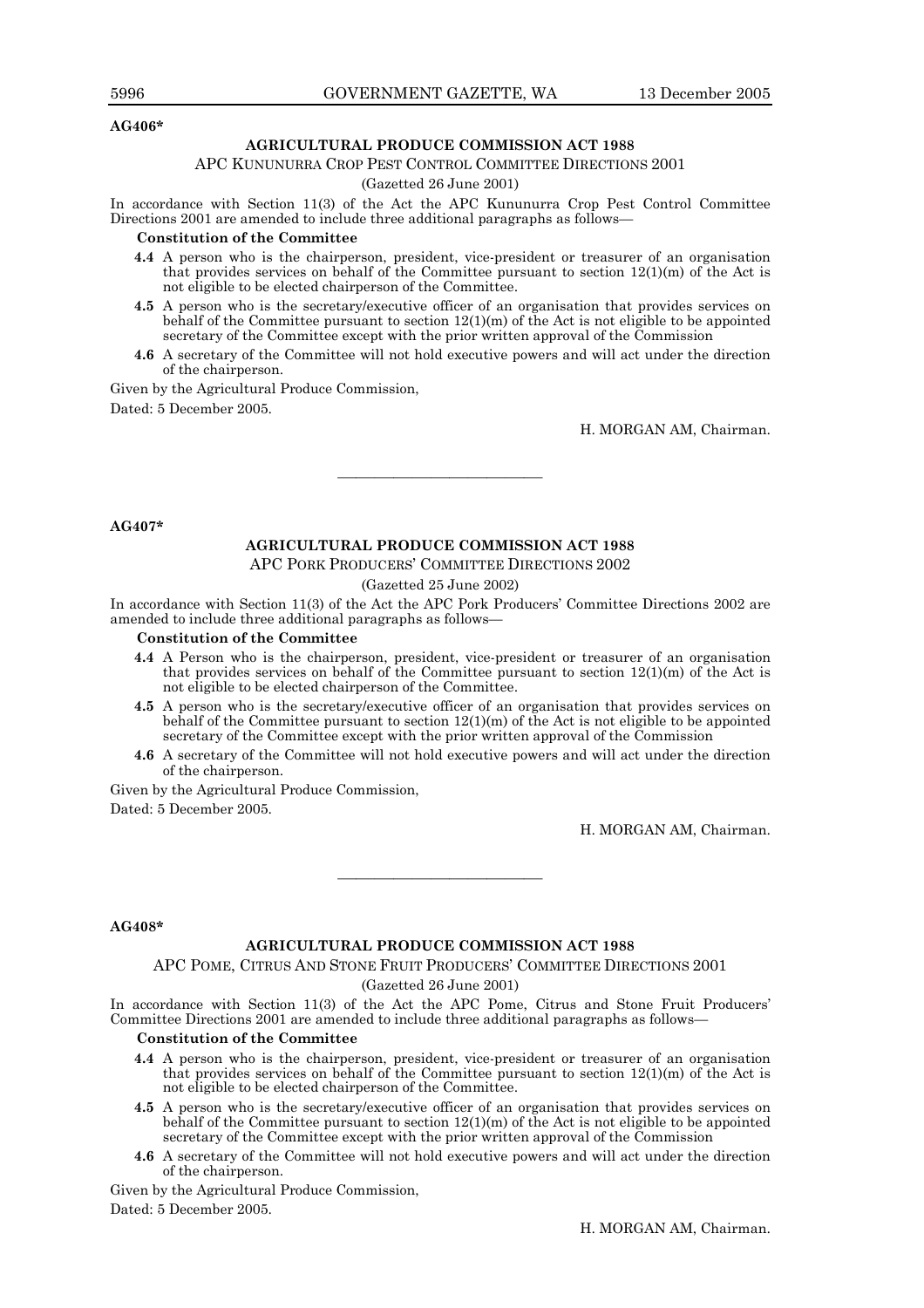#### **AG409\***

#### **AGRICULTURAL PRODUCE COMMISSION ACT 1988**

APC POTATO PRODUCERS' COMMITTEE DIRECTIONS 2001

#### (Gazetted 26 June 2001)

In accordance with Section 11(3) of the Act the APC Potato Producers' Committee 2001 are amended to include three additional paragraphs as follows—

#### **Constitution of the Committee**

- **4.4** A person who is the chairperson, president, vice-president or treasurer of an organisation that provides services on behalf of the Committee pursuant to section  $12(1)(m)$  of the Act is not eligible to be elected chairperson of the Committee.
- **4.5** A person who is the secretary/executive officer of an organisation that provides services on behalf of the Committee pursuant to section  $12(1)(m)$  of the Act is not eligible to be appointed secretary of the Committee except with the prior written approval of the Commission
- **4.6** A secretary of the Committee will not hold executive powers and will act under the direction of the chairperson.

Given by the Agricultural Produce Commission,

Dated: 5 December 2005.

H. MORGAN AM, Chairman.

#### **AG410\***

#### **AGRICULTURAL PRODUCE COMMISSION ACT 1988**

APC STRAWBERRY PRODUCERS' COMMITTEE DIRECTIONS 1996

———————————

#### (Gazetted 9 February 1996)

In accordance with Section 11(3) of the Act the APC Strawberry Producers' Committee Directions 1996 are amended to include three additional paragraphs as follows—

#### **Constitution of the Committee**

- **4.4** A person who is the chairperson, president, vice-president or treasurer of an organisation that provides services on behalf of the Committee pursuant to section  $12(1)(m)$  of the Act is not eligible to be elected chairperson of the Committee.
- **4.5** A person who is the secretary/executive officer of an organisation that provides services on behalf of the Committee pursuant to section 12(1)(m) of the Act is not eligible to be appointed secretary of the Committee except with the prior written approval of the Commission
- **4.6** A secretary of the Committee will not hold executive powers and will act under the direction of the chairperson.

Given by the Agricultural Produce Commission,

Dated: 5 December 2005.

H. MORGAN AM, Chairman.

#### **AG411\***

#### **AGRICULTURAL PRODUCE COMMISSION ACT 1988**

APC TABLE GRAPE PRODUCERS' COMMITTEE DIRECTIONS 1991

———————————

#### (Gazetted 1 February 1991)

In accordance with Section 11(3) of the Act the APC Table Grape Producers' Committee Directions 1991 are amended to include three additional paragraphs as follows—

#### **Constitution of the Committee**

- **4.4** A person who is the chairperson, president, vice-president or treasurer of an organisation that provides services on behalf of the Committee pursuant to section 12(1)(m) of the Act is not eligible to be elected chairperson of the Committee.
- **4.5** A person who is the secretary/executive officer of an organisation that provides services on behalf of the Committee pursuant to section  $12(1)(m)$  of the Act is not eligible to be appointed secretary of the Committee except with the prior written approval of the Commission
- **4.6** A secretary of the Committee will not hold executive powers and will act under the direction of the chairperson.

Given by the Agricultural Produce Commission,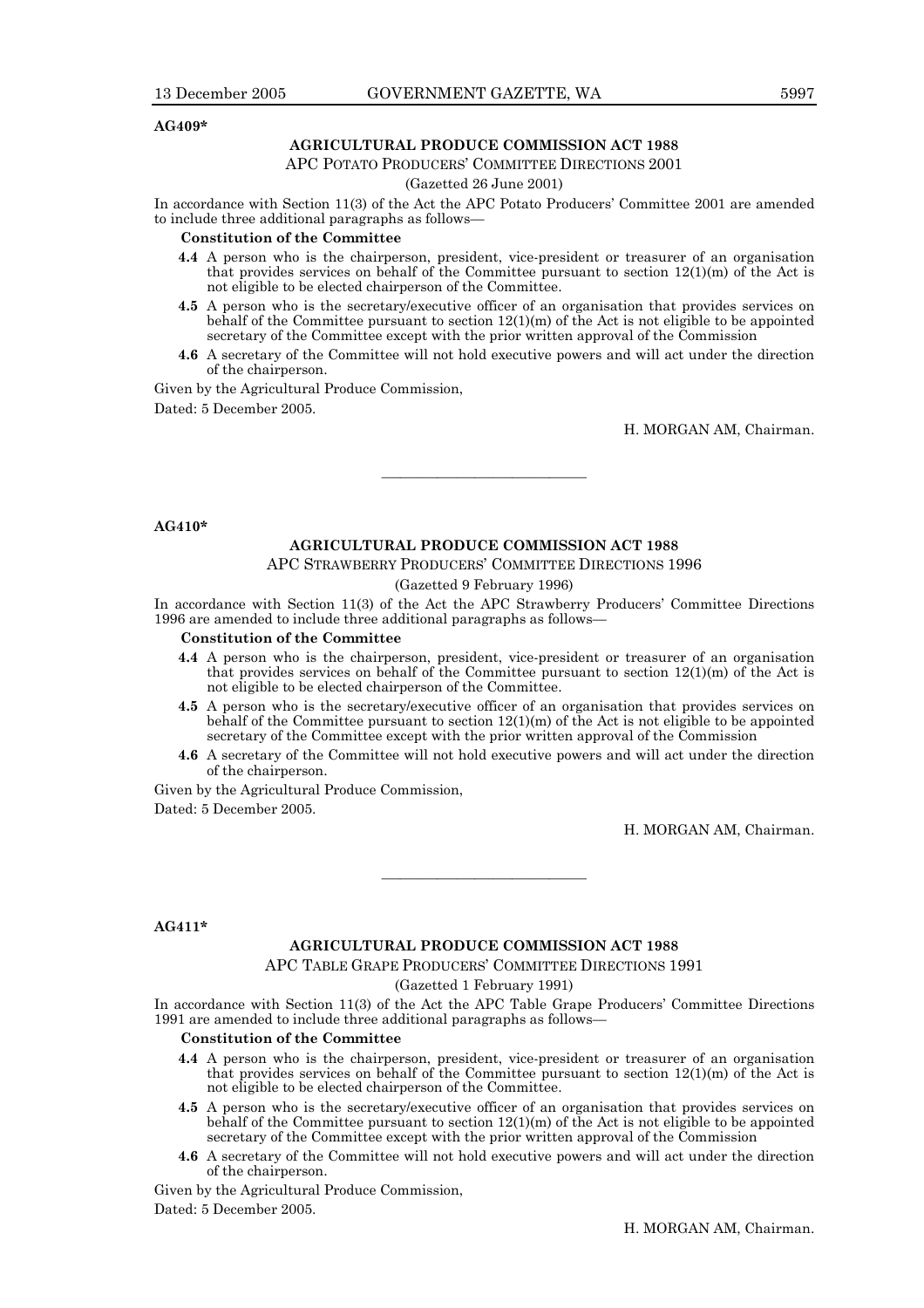#### **AG412\***

#### **AGRICULTURAL PRODUCE COMMISSION ACT 1988**

APC VEGETABLE PRODUCERS' COMMITTEE DIRECTIONS 2005

#### (Gazetted 1 May 2005)

In accordance with Section 11(3) of the Act the APC Vegetable Producers' Committee Directions 2005 are amended to include three additional paragraphs as follows—

#### **Constitution of the Committee**

- **4.4** A person who is the chairperson, president, vice-president or treasurer of an organisation that provides services on behalf of the Committee pursuant to section 12(1)(m) of the Act is not eligible to be elected chairperson of the Committee.
- **4.5** A person who is the secretary/executive officer of an organisation that provides services on behalf of the Committee pursuant to section  $12(1)(m)$  of the Act is not eligible to be appointed secretary of the Committee except with the prior written approval of the Commission
- **4.6** A secretary of the Committee will not hold executive powers and will act under the direction of the chairperson.

Given by the Agricultural Produce Commission,

Dated: 5 December 2005.

H. MORGAN AM, Chairman.

## **ARMADALE REDEVELOPMENT AUTHORITY**

#### **AB401\***

### **ARMADALE REDEVELOPMENT ACT 2001**

ARMADALE REDEVELOPMENT SCHEME 2004

Amendment No. 7

Notice is hereby given that, in accordance with the consent of the Minister for Planning and Infrastructure to its public notification, the proposed Armadale Redevelopment Scheme 2004— Amendment No 7 has been prepared by the Armadale Redevelopment Authority.

The Amendment proposes the introduction of a Description of Contribution Area Redevelopment Works (DOCARW) for the Champion Drive Precinct Contribution Area (CDPCA) as set out in Schedule 3 of the Scheme.

A document setting out the Amendment is available for inspection or purchase at the offices of the Armadale Redevelopment Authority, Shops 4-5, Armadale Shopping City, Jull Street, Armadale, between the hours of 8.30 am and 4.30 pm, Monday to Friday, until Tuesday 24 January 2006. The document can also be viewed at and downloaded from the Authority's website at www.ara.wa.gov.au.

Written submissions on the Scheme should be addressed to—

Executive Director Armadale Redevelopment Authority PO Box 816 Armadale WA 6992

Submissions may also be hand delivered to the Authority's office and the closing date for all submissions is 5.00pm, Tuesday 24 January 2006.

———————————

**AB402\*** 

#### **ARMADALE REDEVELOPMENT ACT 2001**

ARMADALE REDEVELOPMENT SCHEME 2004

Amendment No. 4

Notice is hereby given that, in accordance with the consent of the Minister for Planning and Infrastructure to its public notification, the proposed Armadale Redevelopment Scheme 2004— Amendment No 4 has been prepared by the Armadale Redevelopment Authority.

The Amendment proposes to include the "City Centre—West of Railway Precinct" within a Structure Plan Area designated under Appendix 4 of the Scheme. This will help facilitate comprehensive planning of the precinct and coordinate future subdivision and development.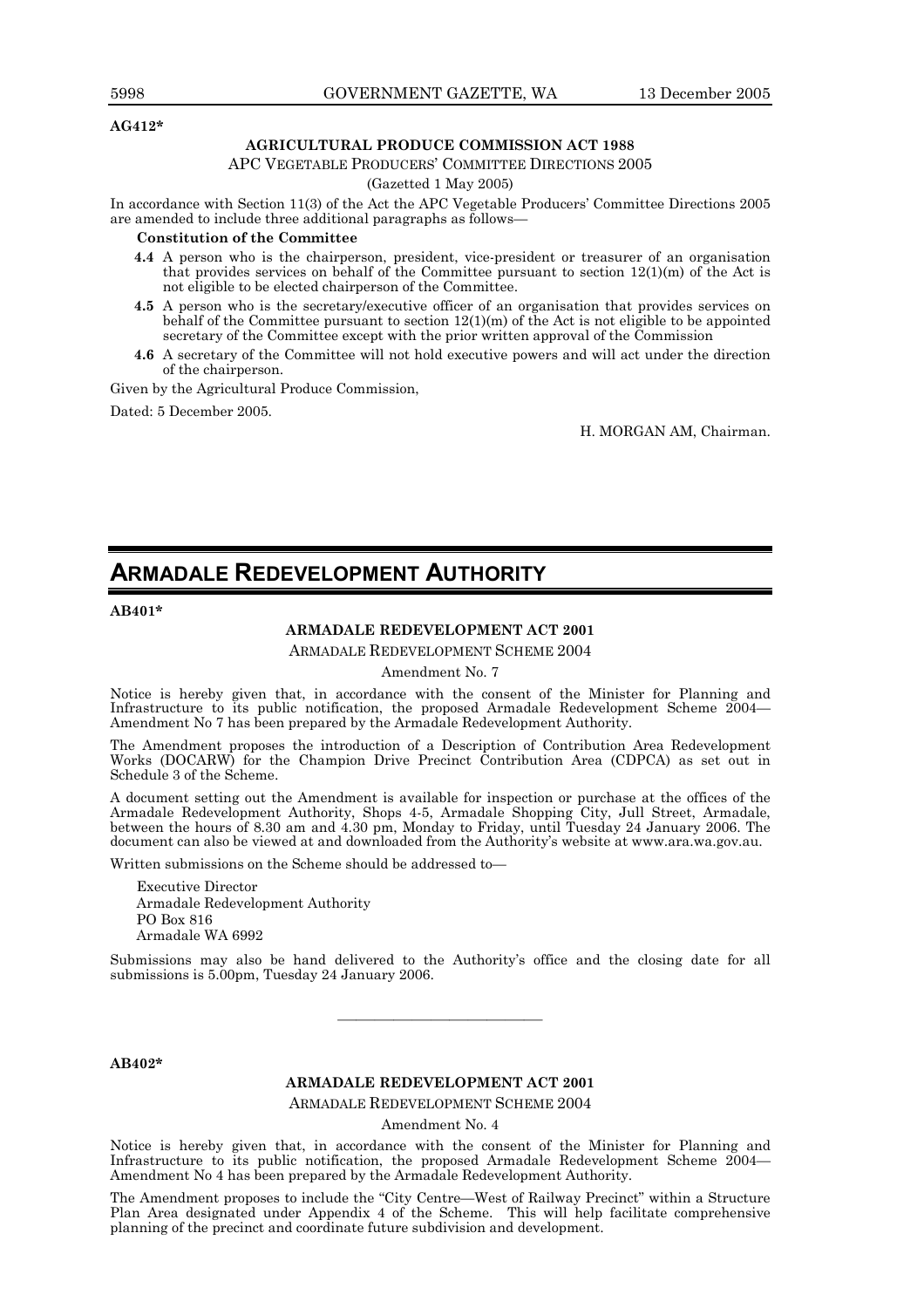A document setting out the Amendment is available for inspection or purchase at the offices of the Armadale Redevelopment Authority, Shops 4-5, Armadale Shopping City, Jull Street, Armadale, between the hours of 8.30 am and 4.30 pm, Monday to Friday, until Tuesday 24 January 2006. The document can also be viewed at and downloaded from the Authority's website at www.ara.wa.gov.au.

Written submissions on the Scheme should be addressed to—

Executive Director Armadale Redevelopment Authority PO Box 816 Armadale WA 6992

Submissions may also be hand delivered to the Authority's office and the closing date for all submissions is 5.00pm, Tuesday 24 January 2006.

———————————

#### **AB403\***

#### **ARMADALE REDEVELOPMENT ACT 2001**

ARMADALE REDEVELOPMENT SCHEME 2004

Amendment No. 5

Notice is hereby given that, in accordance with the consent of the Minister for Planning and Infrastructure to its public notification, the proposed Armadale Redevelopment Scheme 2004— Amendment No 5 has been prepared by the Armadale Redevelopment Authority.

The Amendment proposes to extend the Forrestdale Business Park Precinct Scheme Area, Structure Plan Area and Development Contributions Area boundaries within the Armadale Redevelopment Scheme 2004 so as to include those portions of land that were introduced into the Armadale Redevelopment Area by the Armadale Redevelopment (Extension of Redevelopment Area) Regulations 2003, in January 2005.

A document setting out the Amendment is available for inspection or purchase at the offices of the Armadale Redevelopment Authority, Shops 4-5, Armadale Shopping City, Jull Street, Armadale, between the hours of 8.30 am and 4.30 pm, Monday to Friday, until Tuesday 24 January 2006. The document can also be viewed at and downloaded from the Authority's website at www.ara.wa.gov.au.

Written submissions on the Scheme should be addressed to—

Executive Director Armadale Redevelopment Authority PO Box 816 Armadale WA 6992

Submissions may also be hand delivered to the Authority's office and the closing date for all submissions is 5.00pm, Tuesday 24 January 2006.

## **EDUCATION AND TRAINING**

#### **ED401\***

#### **UNIVERSITY OF WESTERN AUSTRALIA ACT 1911**  APPROVED AMENDING STATUTE

It is hereby notified that the Lieutenant-Governor and Administrator in Executive Council, acting under the provisions of Section 33 of the *University of Western Australia Act 1911*, has approved Amending Statute No. 1 of 2005 as set out in the attached schedule.

LJILJANNA RAVLICH MLC, Minister for Education and Training.

M. C. WAUCHOPE, Clerk of the Executive Council.

Schedule AMENDING STATUTE No. 1 of 2005

————

1. STATUTE 8—THE FACULTIES

Existing paragraph  $6(2)(c)$  is deleted and existing paragraph  $6(2)(d)$  is renumbered as  $6(2)(c)$ .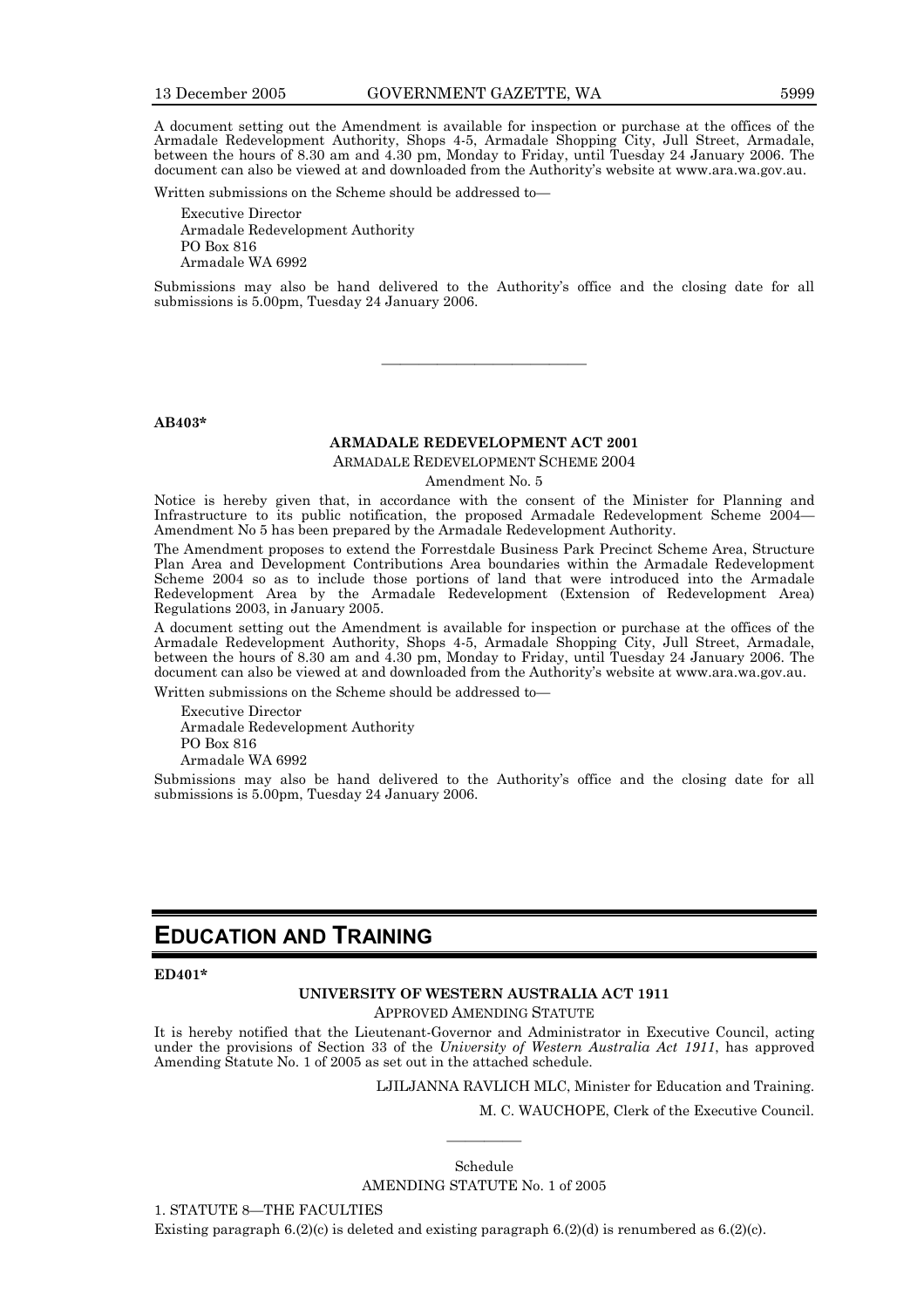#### 2. STATUTE 19—ACADEMIC BOARD

Existing paragraph  $4.(1)(a)$  is deleted and existing paragraphs  $4.(1)(b)$ , (c) and (d) are renumbered as  $4.(1)(a)$ ,  $(b)$  and  $(c)$  respectively.

The Common Seal of The University of Western Australia was hereto affixed by authority of the Senate.

————

Attested by—

ALAN ROBSON, Vice-Chancellor.

By Command of the Lieutenant-Governor and Administrator,

M. C. WAUCHOPE, Clerk of the Executive Council

## **FIRE AND EMERGENCY SERVICES**

**FE401\*** 

#### **FIRE AND EMERGENCY SERVICES AUTHORITY OF WESTERN AUSTRALIA ACT 1998.**

FORMATION OF BRIGADES

Fire and Emergency Services Authority, Perth.

Correspondence No. 07843

#### *FIRE BRIGADES ACT 1942***—FORMATION OF BRIGADES etc.**

Fire and Emergency Services Authority of Western Australia

Pursuant to the powers delegated and sub-delegated to the Fire and Emergency Services Authority of Western Australia Chief Executive Officer, I hereby declare under section 26(b) of the *Fire Brigades Act 1942* that the registration of the following fire brigade is cancelled—

Waroona Volunteer Fire and Rescue Services Brigade.

ROBERT MITCHELL, Chief Executive Officer, Fire and Emergency Services Authority of Western Australia.

**FE402\*** 

## **FIRE AND EMERGENCY SERVICES AUTHORITY OF WESTERN AUSTRALIA ACT 1998.**

———————————

APPROVAL OF FESA UNITS

Fire and Emergency Services Authority, Perth.

Correspondence No. 07843

#### **FIRE AND EMERGENCY SERVICES AUTHORITY OF WESTERN AUSTRALIA ACT 1998— APPROVAL OF FESA UNITS**

Fire and Emergency Services Authority of Western Australia

I, Robert Mitchell, the Fire and Emergency Services Authority of Western Australia Chief Executive Officer, hereby declare under section 18M(1) of the *Fire and Emergency Services Authority of Western Australia Act 1998* that the following Volunteer Fire Service Brigade is approved as a Volunteer Fire Service Brigade for the purposes of the Act—

Waroona Volunteer Fire Service Brigade.

ROBERT MITCHELL, Chief Executive Officer, Fire and Emergency Services Authority of Western Australia.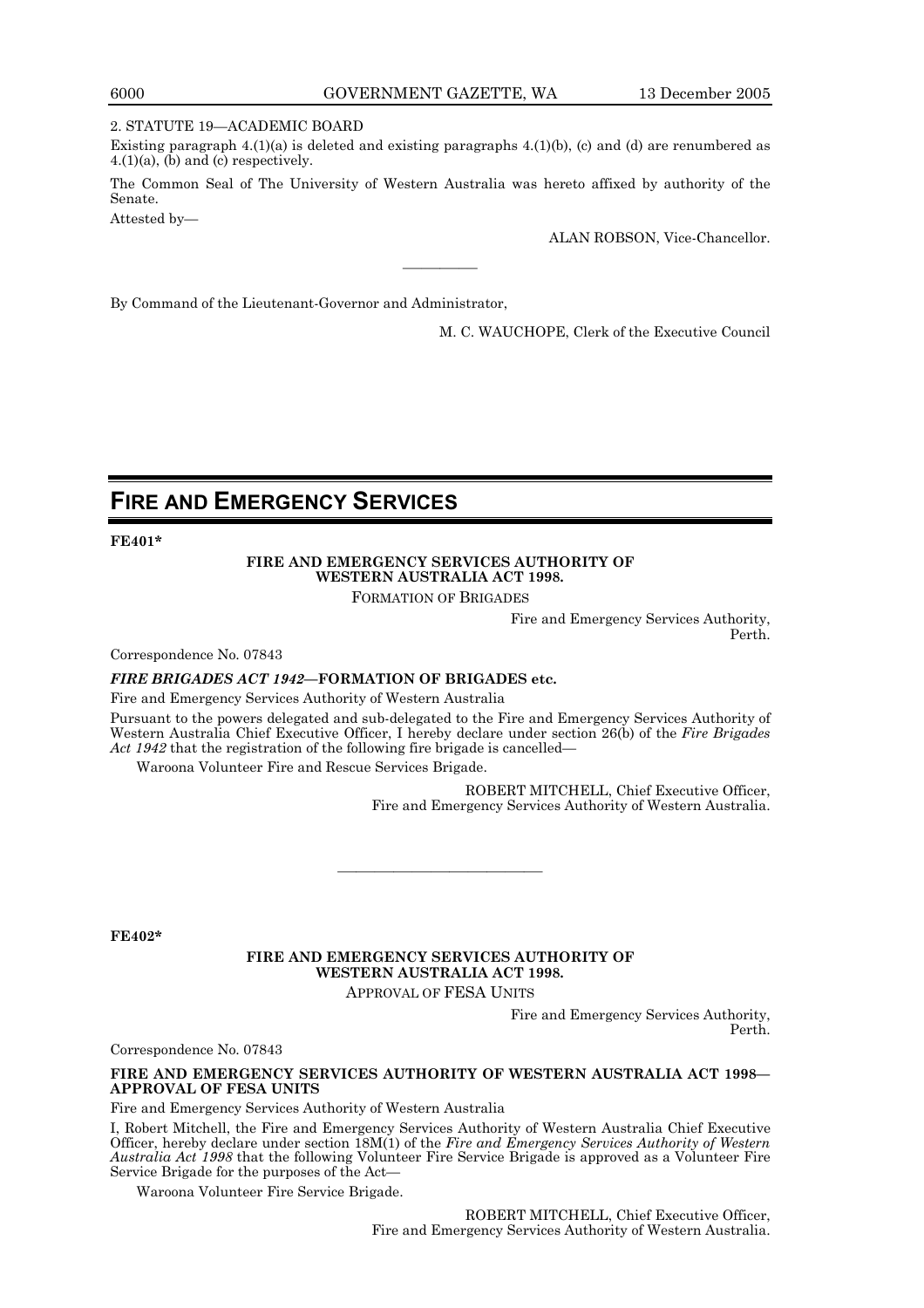## **LOCAL GOVERNMENT**

**LG401\*** 

#### **LOCAL GOVERNMENT ACT 1995**

Shire of Capel (BASIS OF RATES)

> Department of Local Government and Regional Development 7 December 2005.

DLGRD: CP5-4#05

It is hereby notified for public information that in accordance with the provisions of section 6.28 of the *Local Government Act 1995*, the Director General of the Department of Local Government and Regional Development under delegation from the Hon John Bowler MLA, Minister for Local Government and Regional Development being charged for the time being, with the administration of the *Local Government Act 1995*, has determined that the method of valuing the land described in Schedule A hereunder shall be gross rental value for the purposes of rating with effect from 12th August 2005; Schedule B hereunder shall be gross rental value for the purposes of rating with effect from 23rd August 2005; and Schedule C hereunder shall be gross rental value for the purposes of rating with effect from 10th November 2005.

CHERYL GWILLIAM , Director General.

#### **SCHEDULE A**

#### ADDITION TO GROSS RENTAL VALUE AREA

————

Shire of Capel

All those portions of land being Lot 12, Lots 15 to 18 inclusive, Lots 27 to 29 inclusive and Lot 41 as shown on Deposited Plan 45281.

#### **SCHEDULE B**

#### ADDITION TO GROSS RENTAL VALUE AREA

Shire of Capel

All those portions of land being Lot 1782 as shown on Deposited Plan 45030; Lots 2192 to 2209 inclusive as shown on Deposited Plan 46278; Lots 1439 to 1449 inclusive and Lot 8001 as shown on Deposited Plan 47036.

#### **SCHEDULE C**

#### ADDITION TO GROSS RENTAL VALUE AREA

Shire of Capel

All those portions of land being Lot 2305 as shown on Deposited Plan 47048; Lots 2373 to 2410 inclusive and Lot 2422 as shown on Deposited Plan 47610; Lots 2526 to 2551 inclusive, Lots 2566 to 2568 inclusive, Lots 2587 to 2589 inclusive, Lots 2599 to 2601 inclusive, Lot 2627 and Lot 2629 as shown on Deposited Plan 47611; Lots 2245 to 2254 inclusive, Lots 2259 to 2276 inclusive, Lot 2306 and Lot 2307 as shown on Deposited Plan 46301.

#### **LG402**

#### *SHIRE OF NORTHAM*

———————————

#### APPOINTMENT OF RANGER

It is hereby notified for public information that Mr Felix McQuistan and Mr Ian Dudley Chance have each been appointed as a Ranger for the Shire of Northam, effective from Monday, 12 December 2005, and as an authorised officer for the following purposes—

- (i) Dog Act 1976
- (ii) Litter Act 1979
- (iii) Local Government Act 1995
- (iv) Council Local Laws
- (v) Bush Fires Act 1954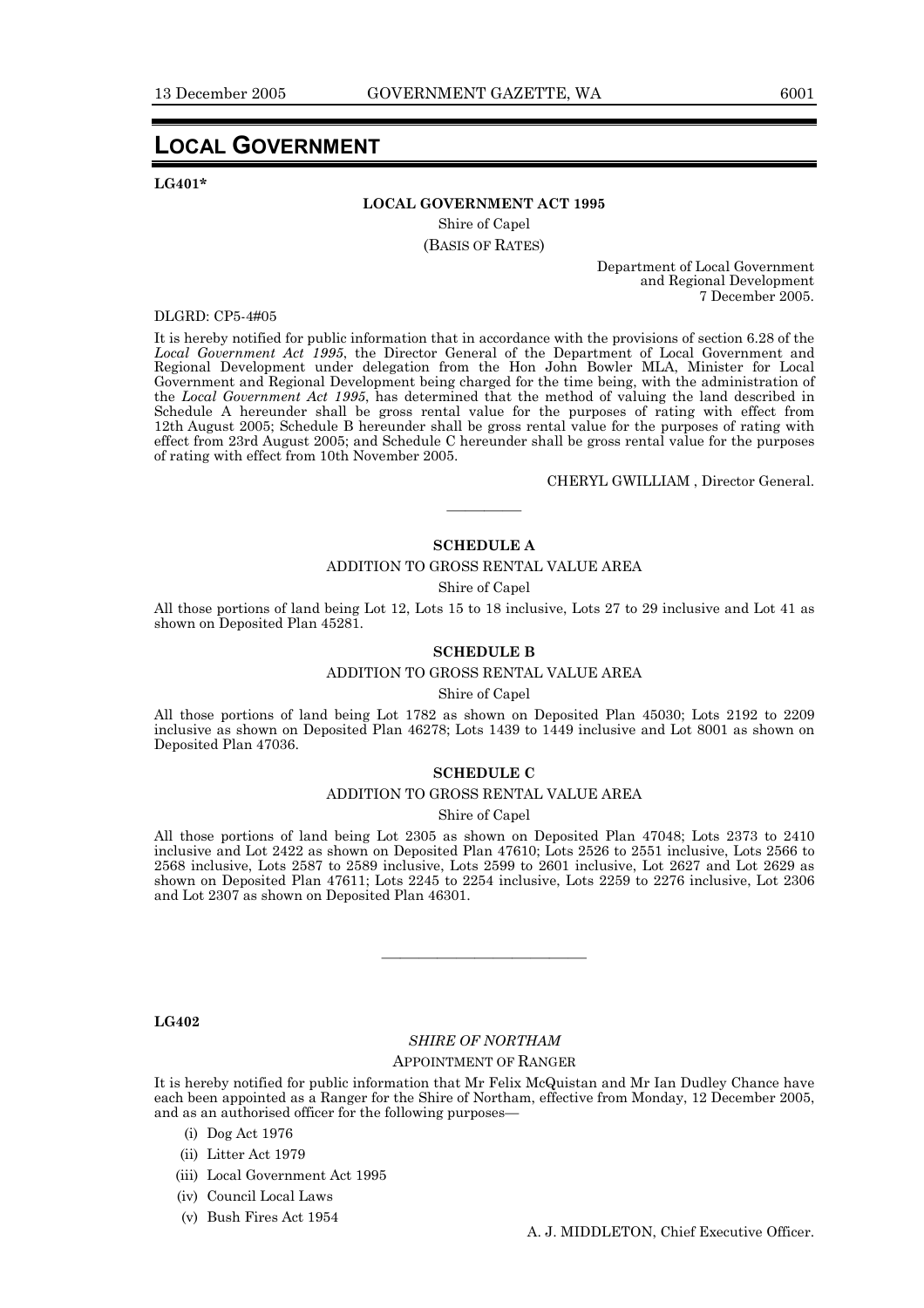#### **LG403\***

#### **LOCAL GOVERNMENT ACT 1995**

*Shire of Boddington* 

#### APPOINTMENTS

It is hereby notified for public information that the following persons have been appointed as Registration Officers under the provisions of the Dog Act 1976—

Fiona Bate, Stephanie Cornish, Wendy Teale, Lynda Harmer, Tania Dawson & Martyn Dunbar-Stuart.

The following persons have been appointed as Authorised Persons under the provisions of the Dog Act 1976—

Rodney Pett, Peter Ingles & Aaron Cook.

All previous appointments are hereby cancelled.

P. R. BRADBROOK, Chief Executive Officer.

## **PARLIAMENT**

#### **PA401\***

### PARLIAMENT OF WESTERN AUSTRALIA

Royal Assent to Bills

It is hereby notified for public information that the Lieutenant-Governor and Administrator has Assented in the name and on behalf of Her Majesty the Queen, on the dates shown, to the undermentioned Bills passed by the Legislative Council and the Legislative Assembly during the First Session of the Thirty-Seventh Parliament.

#### **Short Title of Bill Contract Date of Assent Act No. Date of Assent Act No.**

Oaths, Affidavits and Statutory Declarations Bill 2005 December 2 2005 23 of 2005 Oaths, Affidavits and Statutory Declarations (Consequential Provisions) Bill 2005 December 2 2005 24 of 2005

December 8 2005.

PETER J. McHUGH, Acting Clerk of the Parliaments.

## **PLANNING AND INFRASTRUCTURE**

#### **PI401\***

**TOWN PLANNING AND DEVELOPMENT ACT 1928**  APPROVED TOWN PLANNING SCHEME AMENDMENT

*Shire of Dandaragan* 

Town Planning Scheme No. 6—Amendment No. 28

Ref: 853/3/6/7 Pt 28

It is hereby notified for public information, in accordance with section 7 of the Town Planning and Development Act 1928 (as amended) that the Minister for Planning and Infrastructure approved the Shire of Dandaragan town planning scheme amendment on 6 December 2005 for the purpose of deleting Development Guide Plan No. 1A from Appendix 7 of the scheme text and replacing it with the following—

#### **DEVELOPMENT GUIDE PLAN NO. 1B**

#### **General**

The use and development of land within the Rural Development Zone encompassing that land currently or previously within Victoria Location 10751 shall be in accordance with the provisions of this development plan.

Notwithstanding the above the Council may recommend a variation to the Development Guide Plan but substantial modifications shall be deemed to be contrary to the scheme.

Development shall accord with the specified development criteria, however, Council shall generally be guided by the Statement of intent and relevant Category Policy Statements.

#### **Statement of Intent**

The objective of Development Guide Plan No. 1B is to guide subdivision and development in a manner which will maximise economic output of the land, facilitate a range of rural residential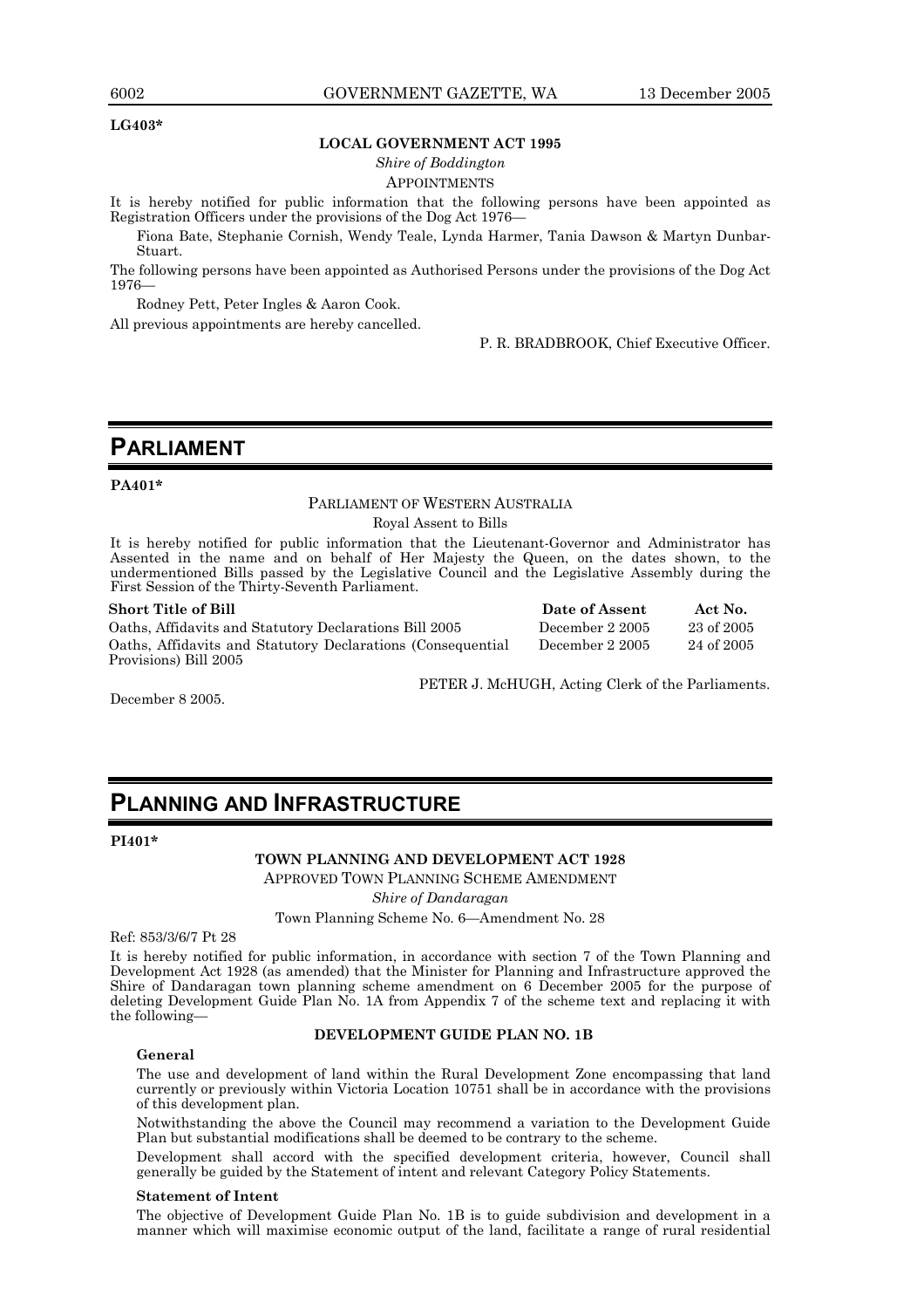opportunities and other tourist and recreational uses but at all times having due regard for the relative capabilities of the land.

#### **Development Criteria**

The following subdivision and development criteria shall be applied to all land within Development Guide Plan No. 1B.

- 1.0 LOCATION OF BUILDINGS AND STRUCTURES
- 1.1 All buildings in category 3 shall be located within a building envelope not exceeding  $3000m^2$  and in categories 1 and 2 within a building envelope not exceeding  $4000m^2$ . The location of building envelopes shall be determined on site by the landowner in conjunction with Council with the intention of protecting significant remnant vegetation, reducing the risk of soil erosion, and minimising the external and internal visual impact of dwellings, outbuildings and access arrangements.
- 1.2 All building envelopes and development on any lot shall be setback a minimum of 30 metres from front lot boundaries, 50 metres from rear lot boundaries and 15 metres from side lot boundaries.
- 1.3 Not more than one dwelling house may be constructed on any lot and all buildings shall be located within the designated building envelope as shown on the approved plan of building envelopes.
- 1.4 Council shall require a buffer distance of 150 metres between the nearest boundary of the waste landfill site and any dwelling consistent with the Department of Environmental Protection's Draft Code of Practice for Country Landfill Management.
- 2.0 BUILDING DESIGN AND COLOUR
- 2.1 Buildings shall be designed and constructed of materials which allow them to blend into the landscape of the site. No materials or colours shall be used which the Council considers will have an undue impact on the visual amenity of the adjoining sites or the surrounding locality.
- 2.2 Dwellings and all ancillary buildings shall be restricted to a height of two storeys. However, the height of any building shall not exceed 7.5 metres which is measured vertically from the natural ground level.
- 2.3 The use of fibro cement, metal sheeting or wooden picket for boundary fencing will not be permitted. If fencing is utilised, it shall be of rural construction such as open post and rail or post and wire, to the satisfaction of Council.
- 3.0 VEGETATION AND REVEGETATION
- 3.1 If Council considers a lot within the area requires tree cover improvement it may require the owner of the lot as a condition of development approval, to undertake a tree planting programme to its specifications. Council may also require the owner to maintain these trees.
- 3.2 No clearing of trees or vegetation shall occur without the approval of Council, and where appropriate, Agriculture Western Australia, except for—
	- (a) clearing to comply with the requirements of the Bush Fires Act 1954 (as amended);
	- (b) clearing as may reasonably be required to construct an approved building and curtilage, including fences and on-site effluent disposal systems;
	- (c) clearing to gain vehicular access to an approved development on the land;
	- (d) trees which are dead, diseased or in a dangerous condition;
	- (e) clearing required to establish and maintain a low fuel buffer.
- 3.3 Fences shall be erected to protect trees and other remnant vegetation by grazing livestock where required. Council may request the Commission to impose a condition at the time of subdivision for the fencing of remnant vegetation and revegetation areas.
- 4.0 EFFLUENT DISPOSAL
- 4.1 The disposal of liquid and/or solid wastes on the lots shall be carried out by way of an effluent system approved by the Council and the Health Department of Western Australia. Systems shall be designed and located to minimise nutrient export and/or release into any waterway or groundwater. Effluent disposal areas for development utilising conventional effluent disposal systems shall be setback a minimum of 100 metres from a natural permanent water course, water body or existing drain, and situated 2 metres above the highest known ground water level.
- 4.2 Council shall require the use of amended soil type effluent disposal systems, such as ECOMAX, Biocycle, Aquarius or other similar approved ATU Systems acceptable to the Health Department of Western Australia, in the following situations—
	- where a 100 metre setback from a water course, water body or existing drain cannot be achieved;
	- where soil conditions are not conducive to the retention of nutrients; and
	- in low lying areas.

 Separation from waterways and ground water shall be determined by Council in accordance with the Health Department of Western Australia and Department of Environmental Protection guidelines.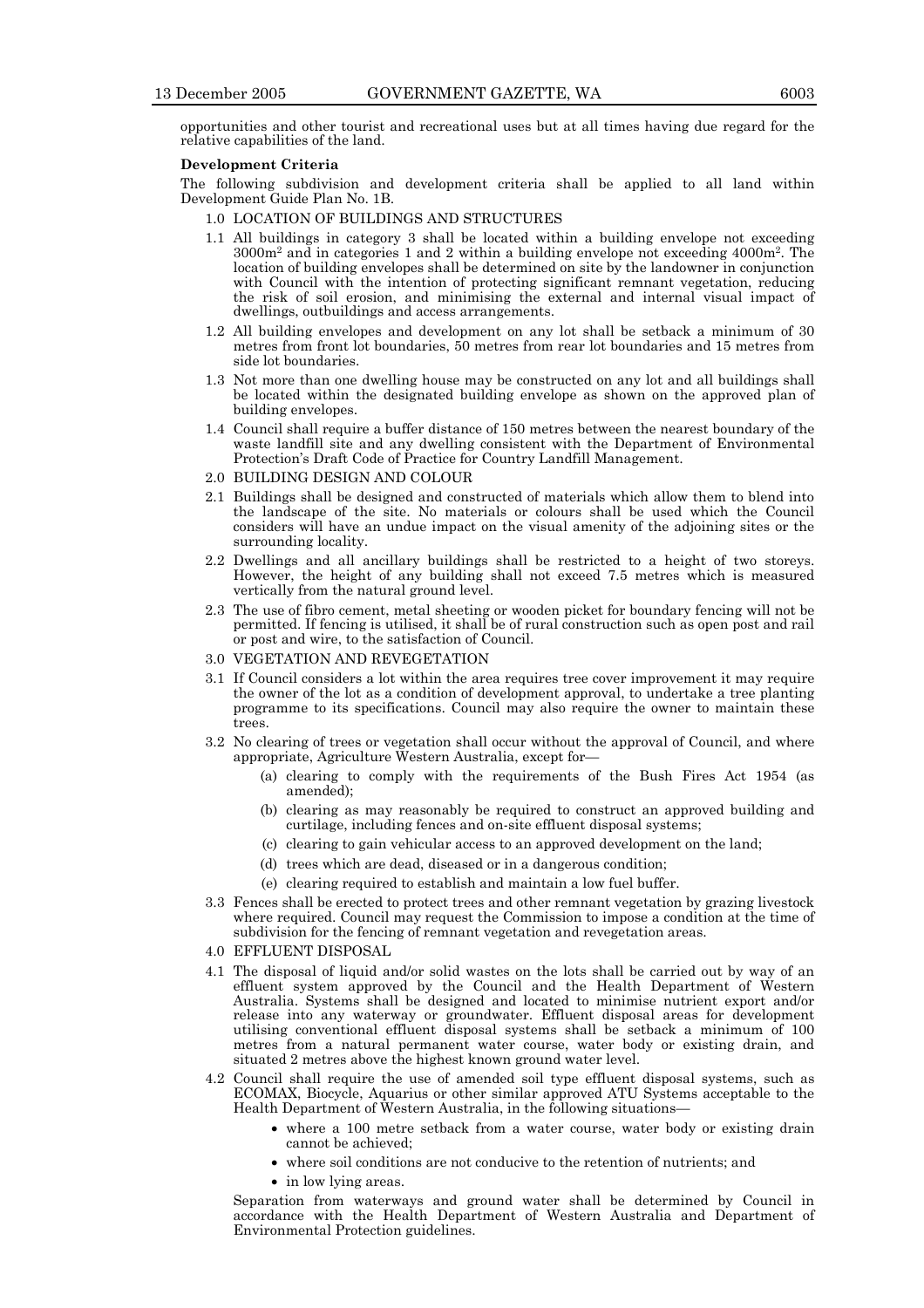#### 5.0 KEEPING OF STOCK

- 5.1 The keeping and rearing of livestock shall not be permitted in category 3 except for domestic purposes and in such case shall not exceed one horse or one cow or two sheep, and shall be restricted to an appropriate yard area within the building envelope.
- 5.2 Stock may be permitted in categories 1 & 2 to a maximum of 5 dry sheep equivalent (DSE) as defined by Agriculture Western Australia. Animal numbers shall not exceed the stocking rates recommended by Agriculture Western Australia in accordance with the pasture type.
- 5.3 The keeping of stock shall not result in the removal or damage of vegetation and trees or result in soil degradation and dust nuisance. Where in the opinion of Council and Agriculture Western Australia the continued presence of animals on any portion of land is likely to contribute, or is contributing to soil degradation, dust nuisance or significant additional nutrient application, notice may be served on the owner of the land, requiring immediate removal of those animals specified in the notice.
- 5.4 Where notice has been served on a landowner in accordance with this Clause the Council may also require the land to be rehabilitated to its satisfaction within three (3) months of serving the notice. In the event that such action is not undertaken, Council may carry out such works as are deemed necessary, with all costs being borne by the landowner.
- 6.0 BUSHFIRE MANAGEMENT & CONTROL
- 6.1 Council may request the Commission to impose a condition at the time of subdivision for the construction of strategic firebreaks to the satisfaction of the Council and the Bush Fires Board.
- 6.2 Strategic firebreaks shall be designed and constructed so as to avoid erosion impacts and to standard suitable for all year access by heavy duty fire appliances and two wheel drive vehicles.
- 6.3 Low fuel buffers, at least 20 metres wide shall be established and maintained around each building.
- 6.4 Council may request the Commission to impose a condition at the time of subdivision for fire suppression and prevention measures and equipment to be provided in the locality. Council will facilitate discussions between the subdivider and the Bush Fires Board regarding such requirements.
- 6.5 The subdivider shall make arrangements to the satisfaction of Council to ensure prospective purchasers, in the transfer of lots, are made aware of the fire management guidelines of the Home owners Bushfire Survival Manual and the Australian Standard 3959-1991 Construction of Buildings in Bushfire Prone Areas.
- 7.0 WATER SUPPLY PROVISIONS
- 7.1 The subdivider shall make arrangements satisfactory to the Council to ensure that prospective purchasers of the lots are advised that no reticulated water supply can be provided by the Water Corporation and that the land is within the Jurien Groundwater area and that licensing of underground water usage applies in the area.
- 7.2 Each dwelling shall be provided with a supply of potable water comprising of not less than 120,000 litres of storage directly connected to the necessary roof catchment area to provide this supply.
- 8.0 ROAD UPGRADING, ACCESS AND DESIGN
- 8.1 Council may request the Commission to impose at the time of subdivision requirements for the upgrading of Canover Road.
- 9.0 NOTIFICATION OF PROSPECTIVE OWNERS
- 9.1 Provision shall be made to Council's satisfaction to ensure prospective purchasers of land within the area covered by Development Plan No. 1A are given a copy of these special provisions prior to entering into an agreement to acquire any property.
- 10.0 PROTECTION OF LANDSCAPE ELEMENTS
- 10.1 When subdividing the land the subdivider will be required to ensure that landscape values are not compromised in areas which are clearly visible from Hill River, the coastline and adjoining roads. This may entail—
	- retaining remnant vegetation;
	- providing larger lot sizes in sensitive areas;
	- locating buildings away from ridge-tops;
	- ensuring building design, materials and colour, complement surrounding landscape elements.

#### 11.0 HORTICULTURAL DEVELOPMENT

- 11.1 A Nutrient and Irrigation Management Plan shall be included as part of any proposal for horticultural use and/or development.
- 12.0 BUFFER REQUIREMENTS
- 12.1 Council shall consider the Environmental Protection Authorities Guidelines contained in its draft "Industrial Residential Buffer Areas (Separation Distances)" or subsequent adopted policy, when considering applications for horse stables, market gardens and rural pursuits.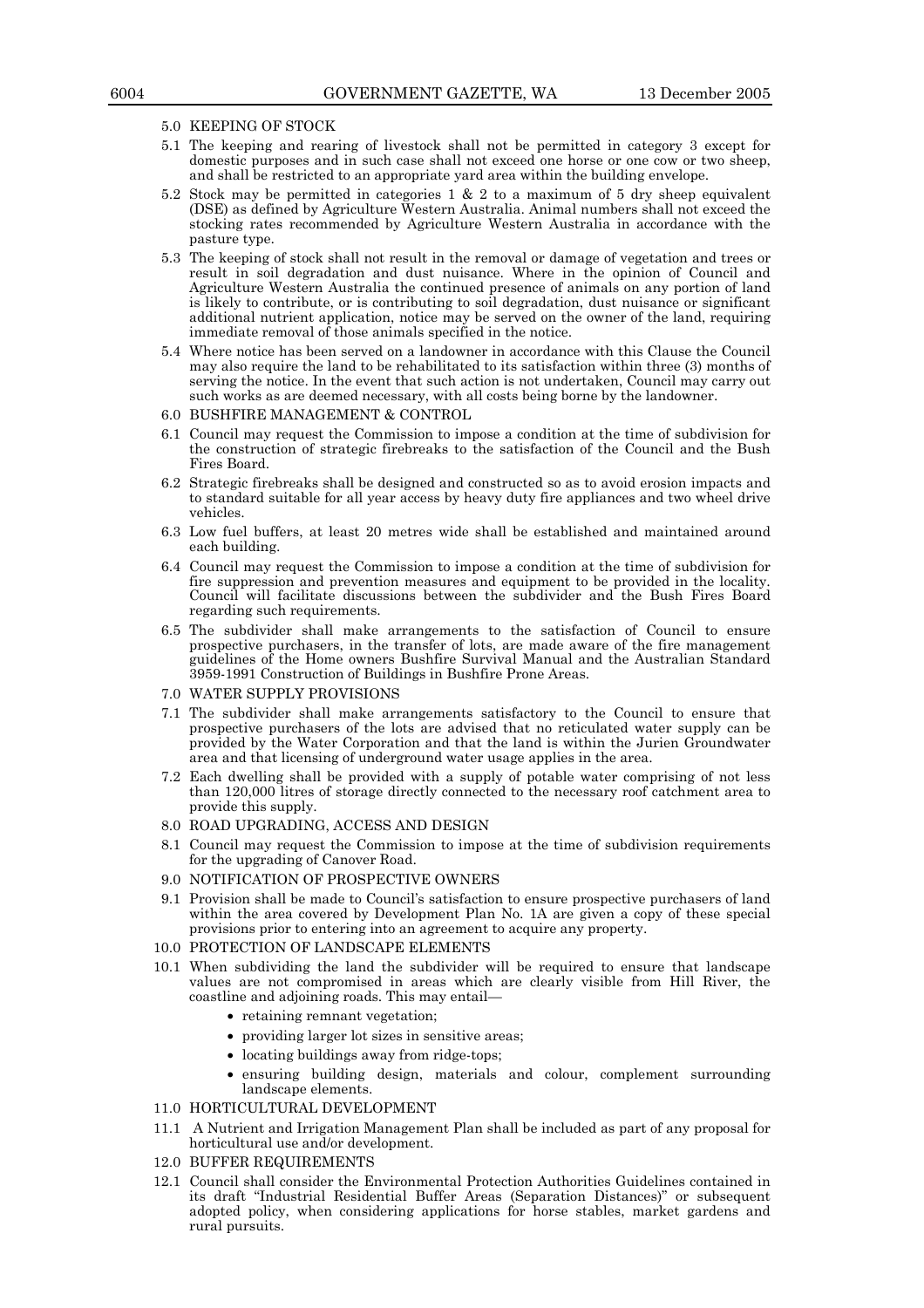#### **Category 1**

Category Policy Statement

The objective for Category 1 is to achieve economic output by encouraging the use of small areas of cleared land available for land based agricultural use and, in the absence of such areas, attempting to diversify into non-land based agricultural or recreational uses.

#### Development Criteria

The following subdivision and development criteria shall apply to those lots within Category 1 only.

- (a) The recommended minimum lot sizes in this category shall range from 4.0 ha to 6.0 ha.
- (b) Stocking of lots within this precinct will only be allowed up to a maximum of 5 dry sheep equivalent (DSE) as defined by the Department of Agriculture of Western Australia, for the quantity of cleared pasture available.
- (c) The following uses may be permitted subject to the explanation of symbols in Clause 2.2.2. of the scheme.
	- P—Dwelling—single house
	- IP—Home occupation
	- PS—Stable
	- PS—Private recreation
	- PS—Market garden
	- PS—Retail nursery
	- PS—Rural pursuit
	- PS—Veterinary Clinic and Hospital
	- PS—Dog kennels
	- PS—Rural industry

#### **Category 2**

#### Category Policy Statement

The objective for Category 2 is to achieve economic output by encouraging the use of small areas of cleared land available for land based agricultural use and, in the absence of such areas, attempting to diversify into non-land based agricultural or recreational uses.

Development Criteria

The following subdivision and development criteria shall apply to those lots within Category 2 only.

- (a) The recommended minimum lot sizes in this category shall range from 2.0 ha to 4.0 ha.
- (b) Stocking of lots within this precinct will only be allowed up to a maximum of 5 dry sheep equivalent (DSE) as defined by the Department of Agriculture of Western Australia, for the quantity of cleared pasture available.
- (c) The following uses may be permitted subject to explanation of symbols in Clause 2.2.2. of the Scheme.
	- P—Dwelling—single house
	- IP—Home occupation
	- PS—Stable
	- PS—Private recreation
	- PS—Market garden
	- PS—Retail nursery
	- PS—Rural pursuit
	- PS—Veterinary Clinic and Hospital

#### **Category 3**

Category Policy Statement

The objective for Category 3 is to facilitate Rural Residential development and provide an alternative form of housing to that provided within the Jurien townsite.

#### Development Criteria

The following subdivision and development criteria shall apply to those lots within Category 3 only.

- (a) The recommended minimum lot sizes in this category shall range from 2.0 ha to 6.0 ha.
- (b) Stocking of lots will only be permitted with the approval of Council and will generally require the applicant to demonstrate an appropriate source of imported feed and the restriction of stock to an appropriate yard area.
- (c) Development within this precinct shall only occur within the building envelope as designated on the approved Plan of Subdivision.
- (d) The following uses may be permitted subject to explanation of symbols in Clause 2.2.2. P—Dwelling—single housing
	- IP—Home occupation
	- PS—Stable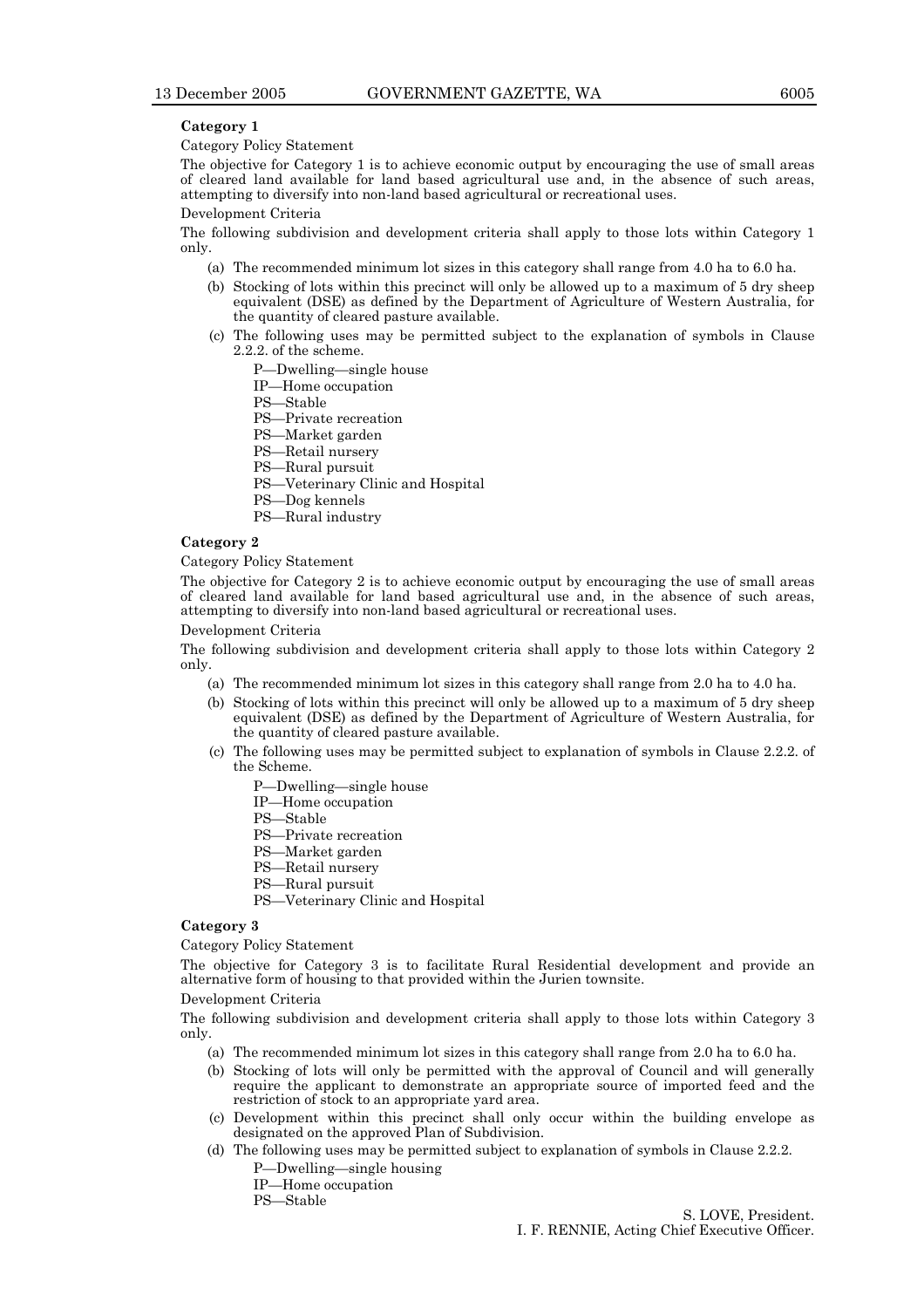#### **PI402\***

### **TOWN PLANNING AND DEVELOPMENT ACT 1928**

APPROVED TOWN PLANNING SCHEME AMENDMENT

*Shire of Dardanup* 

#### Town Planning Scheme No. 3—Amendment No. 134

Ref: 853/6/9/6 Pt 134

It is hereby notified for public information, in accordance with section 7 of the Town Planning and Development Act 1928 (as amended) that the Minister for Planning and Infrastructure approved the Shire of Dardanup town planning scheme amendment on 6 December 2005 for the purpose of inserting into Appendix V—Restricted Use Zones of the Scheme Text the following—

|                | No           | Street            | Particulars of<br>Land                      | Only use permitted                                                                                                                                                                                                                                       |
|----------------|--------------|-------------------|---------------------------------------------|----------------------------------------------------------------------------------------------------------------------------------------------------------------------------------------------------------------------------------------------------------|
| R <sub>2</sub> | $\mathbf{2}$ | Columbas<br>Drive | Lots $104$ and $105$<br>on Diagram<br>96576 | (a) Notwithstanding any other provision of the<br>Scheme, the following use classifications and<br>symbols apply to the subject land—<br>• Dry Industry (P)—development standards<br>as per the Light Industry Zone.                                     |
|                |              |                   |                                             | (b) The use of asbestos, metal sheeting or wooden<br>pickets as boundary fencing shall not be<br>permitted.                                                                                                                                              |
|                |              |                   |                                             | Applications for Planning Consent are to<br>(c)<br>demonstrate that there will be no adverse<br>impacts in terms of dust, noise or odour, on the<br>residential premises in the immediate locality.                                                      |
|                |              |                   |                                             | (d) Notwithstanding the above, the subject land<br>will be required to connect to reticulated<br>services when connection is feasible. Upon<br>connection of sewerage, Council may permit<br>other uses as permitted under the General<br>Industry Zone. |
|                |              |                   |                                             | Further subdivision of Lots 104 & 105 is not<br>(e)<br>permitted until such time as—                                                                                                                                                                     |
|                |              |                   |                                             | (i) Comprehensive structure planning has<br>undertaken<br>been<br>for<br>the<br>Preston<br>Industrial Park; and                                                                                                                                          |
|                |              |                   |                                             | The subject land can be provided with<br>(i)<br>appropriate services, including reticulated<br>water and sewer.                                                                                                                                          |

M. T. BENNETT, President.

M. L. CHESTER, Chief Executive Officer.

**PI403\*** 

#### **TOWN PLANNING AND DEVELOPMENT ACT 1928**

———————————

APPROVED TOWN PLANNING SCHEME AMENDMENT

*Shire of Dardanup* 

Town Planning Scheme No. 4—Amendment No. 2

Ref: 853/6/9/7 Pt 2

It is hereby notified for public information, in accordance with section 7 of the Town Planning and Development Act 1928 (as amended) that the Minister for Planning and Infrastructure approved the Shire of Dardanup town planning scheme amendment on 6 December 2005 for the purpose of rezoning portion of Wellington Location 617 being portion Lot 15 Harold Douglas Drive, Dardanup West from "Recreation" to "Small Holding".

M. T. BENNETT, President. M. L. CHESTER, Chief Executive Officer.

**PI404\*** 

**TOWN PLANNING AND DEVELOPMENT ACT 1928** 

———————————

APPROVED TOWN PLANNING SCHEME AMENDMENT *Town of East Fremantle* 

Town Planning Scheme No. 3—Amendment No. 1

Ref: 853/2/4/4 Pt 1

It is hereby notified for public information, in accordance with section 7 of the Town Planning and Development Act 1928 (as amended) that the Minister for Planning and Infrastructure approved the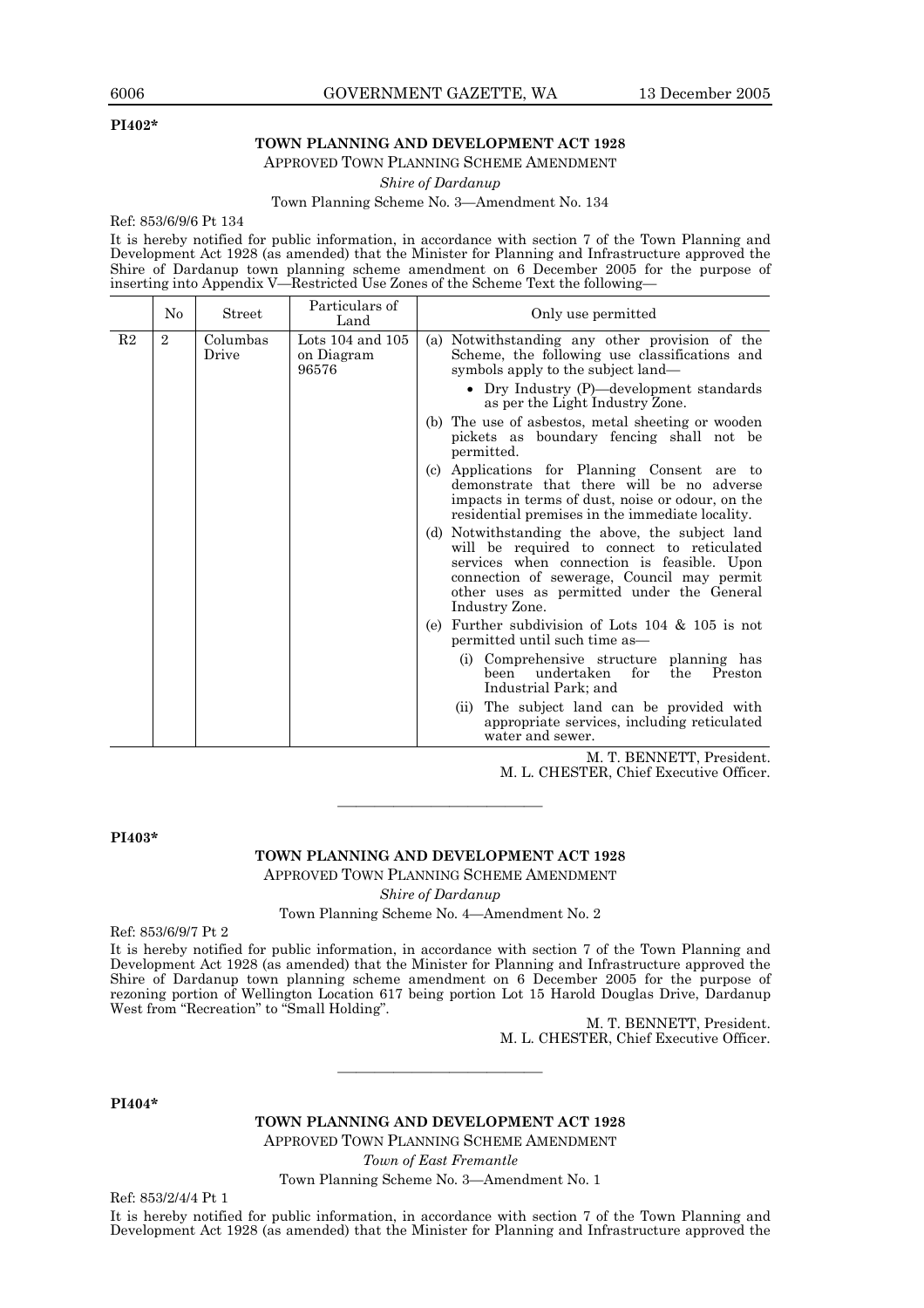Town of East Fremantle town planning scheme amendment on 6 December 2005 for the purpose of amending the Scheme Map and portion of Lot 500 (No 256) Canning Highway corner Petra Street, East Fremantle be zoned from "Residential R12.5/R40" to "Special Business".

> J. O'NEILL, Mayor. S. WEARNE, Chief Executive Officer.

**PI405\*** 

### **TOWN PLANNING AND DEVELOPMENT ACT 1928**

———————————

APPROVED TOWN PLANNING SCHEME AMENDMENT

*Shire of Exmouth* 

Town Planning Scheme No. 3—Amendment No. 14

Ref: 853/10/7/3 Pt 14

It is hereby notified for public information, in accordance with section 7 of the Town Planning and Development Act 1928 (as amended) that the Minister for Planning and Infrastructure approved the Shire of Exmouth town planning scheme amendment on 6 December 2005 for the purpose of—

- 1. Reclassifying Lot 1433 Truscott Crescent, Exmouth, from Local Reserve for Recreation and Open Space to Tourist Zone as depicted on the Scheme Amendment Map.
- 2. Inserting the following as Clause 5.4.4—
	- 5.4.4 Lot 1433 Truscott Court, Exmouth

 In considering any development on the site the Council will pay due regard to the potential odour impact of the Waste Water Treatment Plant and may impose conditions on the development, including the requirement to stage the proposal, designed minimise the impact on the permitted uses.

> R. J. COOPER, President. P. ANASTASAKIS, Chief Executive Officer.

**PI406\*** 

#### **TOWN PLANNING AND DEVELOPMENT ACT 1928**

———————————

APPROVED TOWN PLANNING SCHEME AMENDMENT

*City of Gosnells* 

Town Planning Scheme No. 6—Amendment No. 40

Ref: 853/2/25/8 Pt 40

It is hereby notified for public information, in accordance with section 7 of the Town Planning and Development Act 1928 (as amended) that the Minister for Planning and Infrastructure approved the City of Gosnells town planning scheme amendment on 6 December 2005 for the purpose of—

- 1. Rezoning No 158 (Lot 2) Stalker Road, Gosnells and No 164-168 (Lot 1100) Corfield Street, Gosnells, from Mixed Business and Residential R17.5 to Local Centre.
- 2. Amending the Scheme Text by inserting the following text into Schedule 3- Restricted Uses—

| N <sub>0</sub> . | Description of Land                                                                           | Restricted Use | Conditions                                                                                                                                               |
|------------------|-----------------------------------------------------------------------------------------------|----------------|----------------------------------------------------------------------------------------------------------------------------------------------------------|
|                  | 158 (Lot 2) Stalker Road,<br>Gosnells; and<br>164-168 (Lot 1100)<br>Corfield Street, Gosnells | Zone           | Uses Permissible in   Lot 2—maximum retail<br>the Local Centre   floorspace 420 sq metres;<br>Lot 1100—retail floorspace to<br>comprise a pharmacy only. |

 3. Amending the Scheme Text by deleting the following text from Schedule 2—Additional Uses—

| No. | Description of Land                         | Additional Use                  | Conditions |
|-----|---------------------------------------------|---------------------------------|------------|
| 11. | 164 (Pt Lot 3) Corfield<br>Street, Gosnells | Medical Centre<br>$comprising-$ |            |
|     |                                             |                                 |            |
|     |                                             | • General Practitioners         |            |
|     |                                             | • Physiotherapists              |            |
|     |                                             | $\bullet$ Pathology             |            |
|     |                                             | Dentist<br>$\bullet$            |            |
|     |                                             | • $X$ -Ray                      |            |
|     |                                             | $\bullet$ Pharmacy              |            |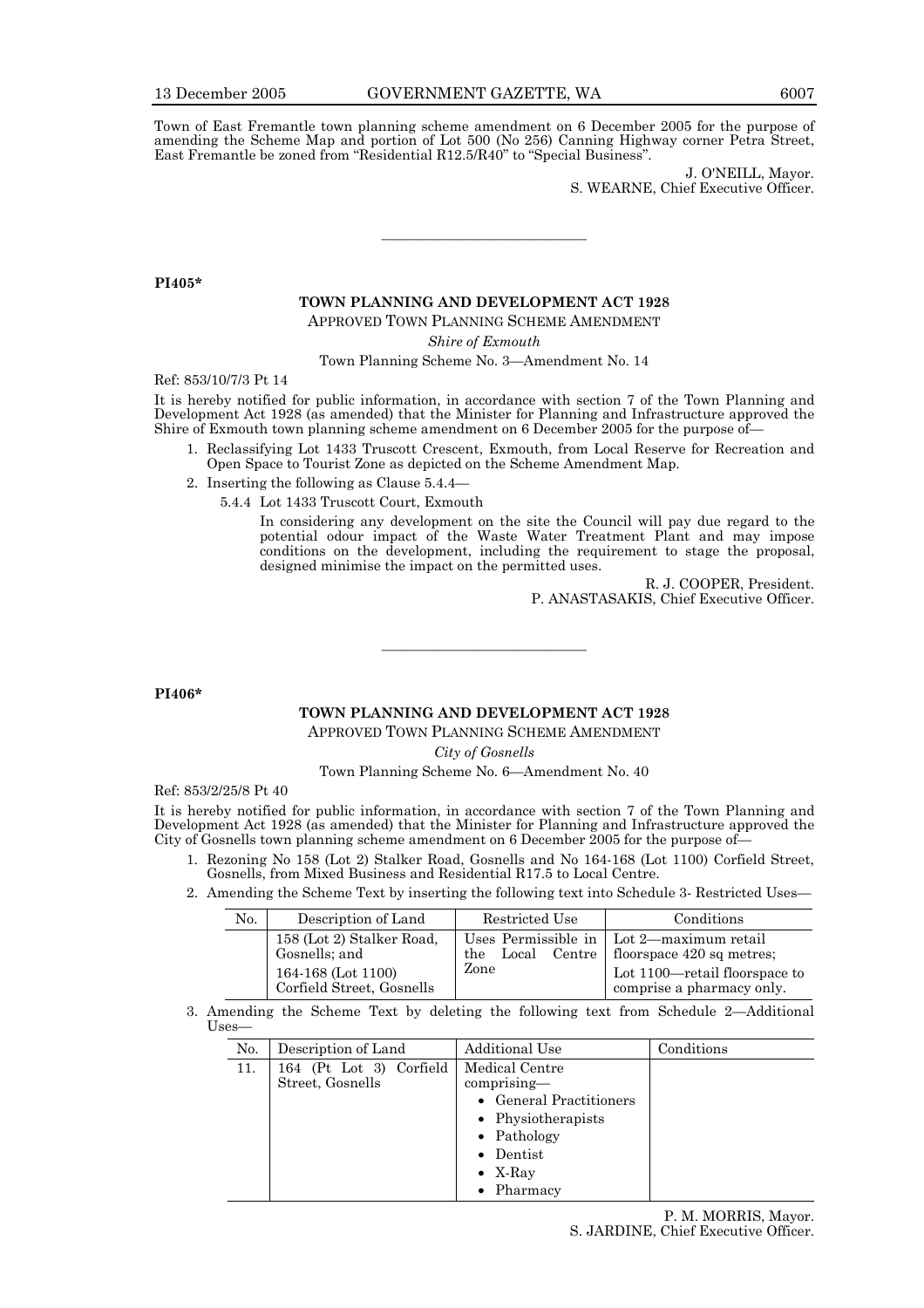#### **PI701\***

#### **TOWN PLANNING AND DEVELOPMENT ACT 1928**

APPROVED TOWN PLANNING SCHEME

*Shire of East Pilbara* 

Town Planning Scheme No. 4

Ref: 853/8/2/5

It is hereby notified for public information, in accordance with section 7 of the Town Planning and Development Act 1928 (as amended) that the Minister for Planning and Infrastructure approved the Shire of East Pilbara Town Planning Scheme No. 4 on 5 December 2005, the scheme text of which is published as a Schedule annexed hereto.

> L. CRAIGIE, President. A. COOPER, Chief Executive Officer.

## ———— Schedule

#### *Shire of East Pilbara*  TOWN PLANNING SCHEME No. 4

The Shire East Pilbara, under and by virtue of the powers conferred upon it in that behalf by the Town Planning and Development Act, 1928 (as amended), hereinafter referred to as The Act, hereby makes the following Town Planning Scheme for the purposes laid down in The Act.

#### **TABLE OF CONTENTS**  PART 1—PRELIMINARY

- 1.1 Citation
- 1.2 Responsible Authority
- 1.3 Scheme Area
- 1.4 Contents of Scheme
- 1.5 Purposes of Scheme
- 1.6 The Aims of the Scheme
- 1.7 Definitions
- 1.8 Relationship with Local Laws
- 1.9 Relationship with Other Schemes
- 1.10 Relationship with the Region Scheme

### PART 2—LOCAL PLANNING POLICY FRAMEWORK

- 2.1 Scheme Determinations to Conform with Local Planning Strategy
- 2.2 Local Planning Policies
- 2.3 Relationship of Local Planning Policies to Scheme
- 2.4 Procedure for Making or Amending a Local Planning Policy
- 2.5 Revocation of Local Planning Policy

#### PART 3—RESERVES

- 3.1 Reserves
- 3.2 Local Reserves
- 3.3 Use and Development of Local Reserves

#### PART 4—ZONES

- 4.1 Zones
- 4.2 Objectives of the Zones
- 4.3 Zoning Table
- 4.4 Interpretation of the Zoning Table
- 4.5 Additional Uses
- 4.6 Restricted Uses
- 4.7 Special Use Zones
- 4.8 Non-conforming Uses
- 4.9 Extensions and Changes to a Non-conforming Use
- 4.10 Discontinuance of Non-conforming Use
- 4.11 Termination of a Non-conforming Use
- 4.12 Destruction of Non-conforming Use Buildings

#### PART 5—GENERAL DEVELOPMENT REQUIREMENTS

- 5.1 Compliance with Development Standards and Requirements
- 5.2 Residential Design Codes
- 5.3 Special Application of Residential Design Codes
- 5.4 Restrictive Covenants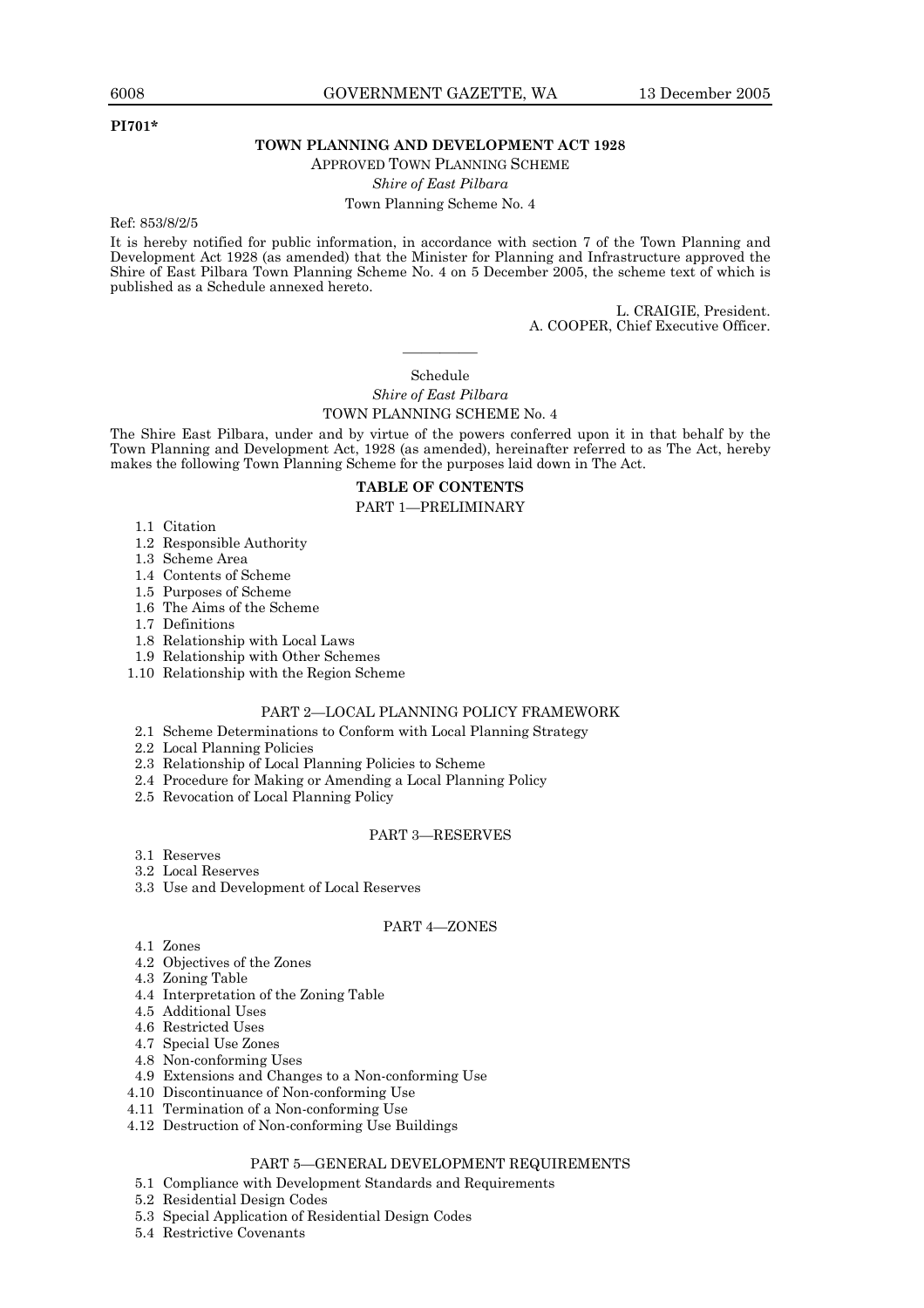- 5.5 Variations to Site and Development Standards and Requirements
- 5.6 Environmental Conditions
- 5.7 Residential Zone
- 5.7.1 Dual Density Code 5.8 Town Centre Zone
- 5.9 Industrial Zone
	- 5.9.3 Unsewered Industrial Development
- 5.10 Nullagine Townsite Zone
- 5.11 Building And Car Parking Requirements
	- 5.11.1 Building Setbacks 5.11.2 Car Parking
	- 5.11.3 Landscaping
- 5.12 Parking of Commercial Vehicles
- 5.13 Home Occupations and Home Businesses
- 5.14 Aboriginal Settlements
- 5.15 Caretakers Dwellings
- 5.16 Control of Advertisements
	- 5.16.1 Power to Control Advertisements
	- 5.16.2 Existing Advertisements
	- 5.16.3 Consideration of Applications
	- 5.16.4 Exemptions from the Requirement to Obtain Planning Approval
	- 5.16.5 Discontinuance
	- 5.16.6 Derelict or Poorly Maintained Signs
	- 5.16.7 Notices
	- 5.16.8 Scheme to Prevail
	- 5.16.9 Enforcement and Penalties

#### PART 6—SPECIAL CONTROL AREAS

- 6.1 Operation of Special Control Areas
- 6.2 Public Drinking Water Source Protection Areas
	- 6.2.1 Purpose and Intent
	- 6.2.2 Referral of Applications
	- 6.2.3 Relevant Considerations

#### PART 7—HERITAGE PROTECTION

- 7.1 Heritage List
- 7.2 Designation of a Heritage Area
- 7.3 Heritage Agreements
- 7.4 Heritage Assessment
- 7.5 Variations to Scheme Provisions for a Heritage Place or Heritage Area

#### PART 8—DEVELOPMENT OF LAND

- 8.1 Requirement for Approval to Commence Development
- 8.2 Permitted Development
- 8.3 Amending or Revoking a Planning Approval
- 8.4 Unauthorized Existing Developments

#### PART 9—APPLICATION FOR PLANNING APPROVAL

- 9.1 Form of Application
- 9.2 Accompanying Material
- 9.3 Additional Material for Heritage Matters
- 9.4 Advertising of Applications

#### PART 10—PROCEDURE FOR DEALING WITH APPLICATIONS

- 10.1 Consultation with Other Authorities
- 10.2 Matters to be Considered by Council
- 10.3 Determination of Applications
- 10.4 Form and Date of Determination
- 10.5 Term of Planning Approval
- 10.6 Temporary Planning Approval
- 10.7 Scope of Planning Approval
- 10.8 Approval Subject to Later Approval of Details
- 10.9 Deemed Refusal
- 10.10 Appeals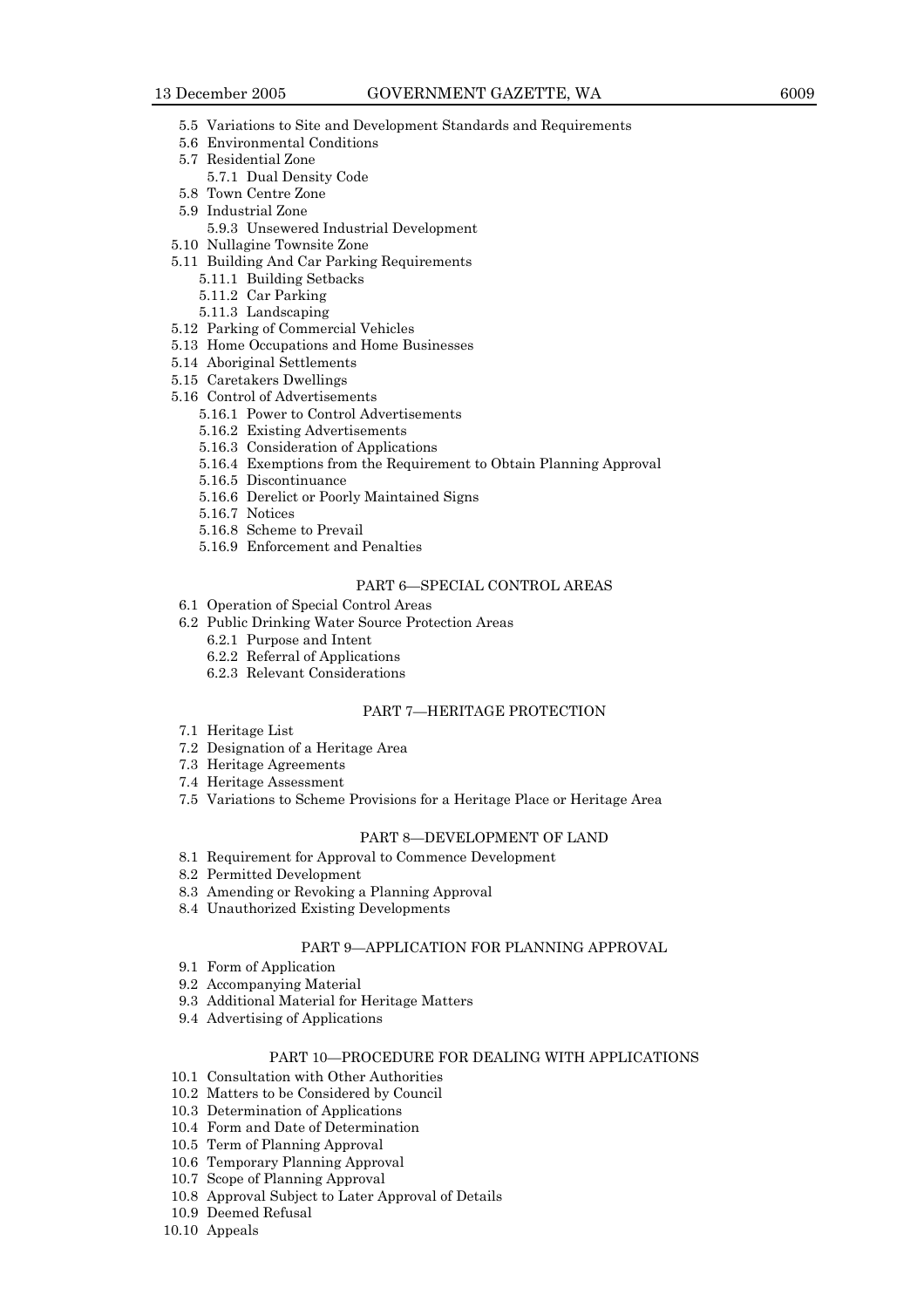#### PART 11—ENFORCEMENT AND ADMINISTRATION

- 11.1 Powers of the Council
- 11.2 Removal and Repair of Existing Advertisements
- 11.3 Delegation of Functions
- 11.4 Person Must Comply with Provisions of Scheme
- 11.5 Compensation
- 11.6 Purchase or Taking of Land
- 11.7 Notice for Removal of Certain Buildings

#### **SCHEDULES**

- 1. Dictionary of Defined Words and Expressions
- 2. Additional Uses
- 3. Restricted Uses
	- 4. Special Use Zones
	- 5. Exempted Advertisements
	- 6. Form of Application for Planning Approval
	- 7. Additional Information for Advertisements
	- 8. Notice of Public Advertisement of Planning Proposal
	- 9. Notice of Determination on Application for Planning Approval
	- 10. Environmental Conditions

#### **PART 1—PRELIMINARY**

————

#### **1.1 Citation**

1.1.1 The Shire of East Pilbara Town Planning Scheme No. 4 comes into operation on its Gazettal date.

1.1.2 The following Scheme is revoked—

Shire of East Pilbara Town Planning Scheme No. 1—Gazetted: 8th April 1983

#### **1.2 Responsible Authority**

The Shire of East Pilbara is the responsible authority for implementing the Scheme.

#### **1.3 Scheme Area**

The Scheme applies to the Scheme area which covers all of the Council district of the Shire of East Pilbara as shown on the Scheme Map.

#### **1.4 Contents of Scheme**

- The Scheme comprises—
	- (a) the Scheme Text;
	- (b) the Scheme Map (sheets 1 to 7).

The Scheme is to be read in conjunction with the Scheme Report (Local Planning Strategy).

#### **1.5 Purposes of Scheme**

The purposes of the Scheme are to—

- (a) set out the Council's planning aims and intentions for the Scheme area;
- (b) set aside land as reserves for public purposes;
- (c) zone land within the Scheme area for the purposes defined in the Scheme;
- (d) control and guide land use and development;
- (e) set out procedures for the assessment and determination of planning applications;
- (f) make provision for the administration and enforcement of the Scheme; and
- (g) address other matters set out in the First Schedule to the Town Planning Act.

#### **1.6 The Aims of the Scheme**

The aims of the Scheme are—

- (a) to assist the effective implementation of the State Planning Strategy and any regional plans and policies which are relevant to the Shire;
- (b) to foster efficient, hospitable and aesthetic town centres to serve as residential, civic, cultural, recreational and commercial focal points for the surrounding region;
- (c) to assist commercial, industrial and business development in order to maximise business and employment opportunities and to sustain and broaden the economic base;
- (d) to accommodate infrastructure and townsite development for the beneficial exploration and mining of minerals within the Shire;
- (e) to assist the sustainable and economic operation of the pastoral industry in the region;
- (f) to support housing choice in townsites and neighbourhoods with community identity and high levels of amenity;
- (g) to support the conservation and wise use of natural resources including land, wetlands, flora, fauna and minerals;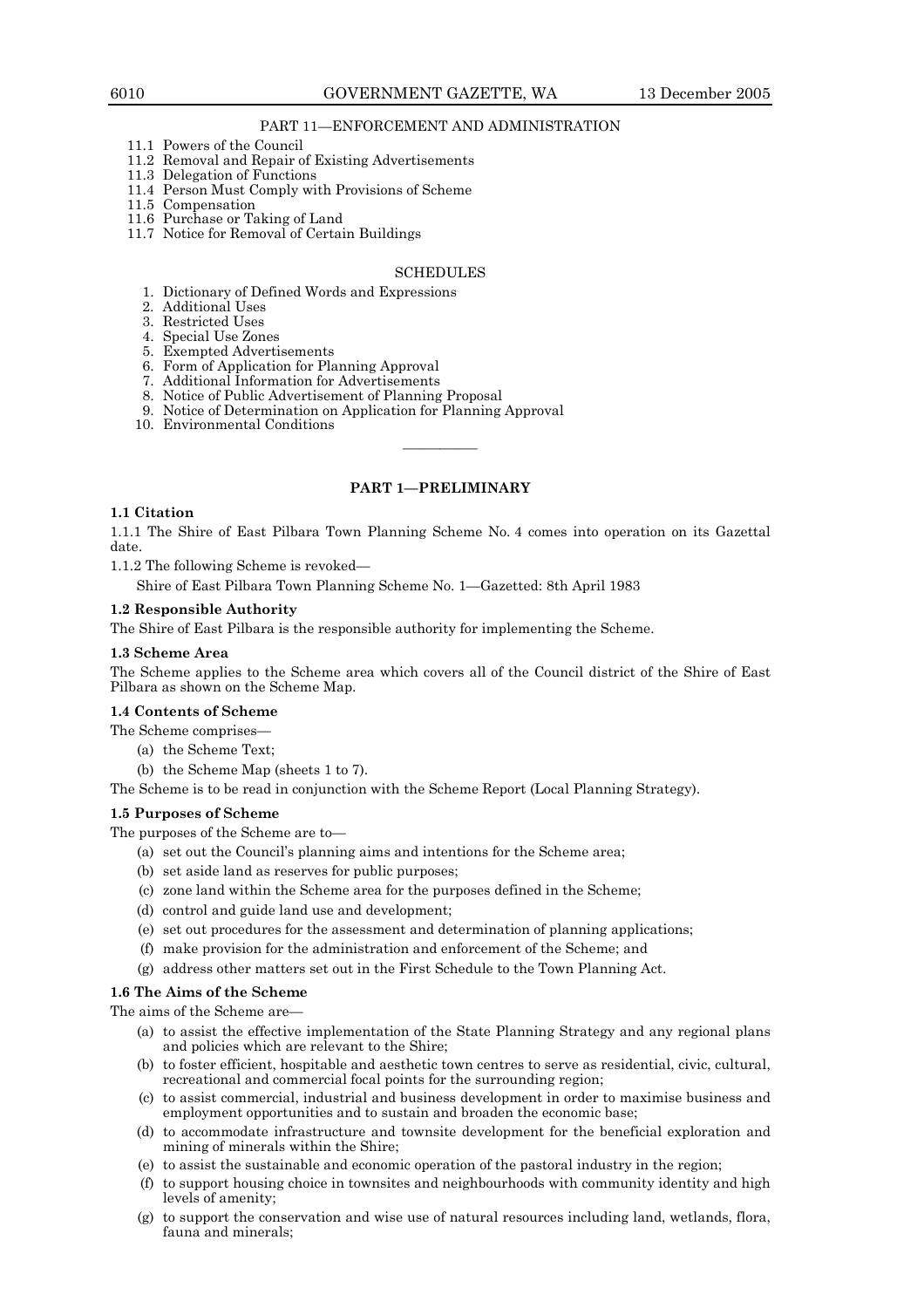- (h) to conserve objects and places of natural, historic and cultural significance; and
- (i) to protect routes and corridors for the effective transportation of people and goods within the region.

#### **1.7 Definitions**

1.7.1 Unless the context otherwise requires, words and expressions used in the Scheme have the same meaning as they have—

- (a) in the Town Planning Act; or
- (b) if they are not defined in that Act—
	- (i) in the Dictionary of defined words and expressions in Schedule 1; or
	- (ii) in the Residential Design Codes.

1.7.2 If there is a conflict between the meaning of a word or expression in the Dictionary of defined words and expressions in Schedule 1 and the meaning of that word or expression in the Residential Design Codes—

- (a) in the case of a residential development, the definition in the Residential Design Codes prevails; and
- (b) in any other case the definition in the Dictionary prevails.

1.7.3 Notes, and instructions printed in italics, are not part of the Scheme.

#### **1.8 Relationship with Local Laws**

Where a provision of the Scheme is inconsistent with a local law, the provision of the Scheme prevails.

#### **1.9 Relationship with Other Schemes**

There are no other Schemes of the Shire of East Pilbara which apply to the Scheme Area.

#### **1.10 Relationship with the Region Scheme**

There is no statutory Region Scheme which applies to the Scheme Area.

## **PART 2—LOCAL PLANNING POLICY FRAMEWORK**

#### **2.1 Scheme Determinations to Conform with Local Planning Strategy**

Except to the extent that the Local Planning Strategy is inconsistent with the Scheme, determinations of the Council under the Scheme are to be consistent with the Scheme Report (Local Planning Strategy).

## **2.2 Local Planning Policies**

The Council may prepare a Local Planning Policy in respect of any matter related to the planning and development of the Scheme area so as to apply—

- (a) generally or for a particular class or classes of matters; and
- (b) throughout the Scheme area or in one or more parts of the Scheme area, and may amend or add to or rescind the Policy.

#### **2.3 Relationship of Local Planning Policies to Scheme**

2.3.1 If a provision of a Local Planning Policy is inconsistent with the Scheme, the Scheme prevails.

2.3.2 A Local Planning Policy is not part of the Scheme and does not bind the Council in respect of any application for planning approval but the Council is to have due regard to the provisions of the Policy and the objectives which the Policy is designed to achieve before making its determination.

Note: Local Planning Policies are guidelines used to assist the Council in making decisions under the Scheme. Although Local Planning Policies are not part of the Scheme they must be consistent with, and cannot vary, the intent of the Scheme provisions, including the Residential Design Codes. In considering an application for planning approval, the Council must have due regard to relevant Local Planning Policies as required under clause 10.2.

#### **2.4 Procedure for Making or Amending a Local Planning Policy**

2.4.1 If a Council resolves to prepare a Local Planning Policy, the Council—

- (a) is to publish a notice of the proposed Policy once a week for 2 consecutive weeks in a newspaper circulating in the Scheme area, giving details of—
	- (i) where the draft Policy may be inspected;
	- (ii) the subject and nature of the draft Policy; and
	- (iii) in what form and during what period (being not less than 21 days from the day the notice is published) submissions may be made;
- (b) may publish a notice of the proposed Policy in such other manner and carry out such other consultation as the Council considers appropriate.
- 2.4.2 After the expiry of the period within which submissions may be made, the Council is to—
	- (a) review the proposed Policy in the light of any submissions made; and
	- (b) resolve to adopt the Policy with or without modification, or not to proceed with the Policy.
- 2.4.3 If the Council resolves to adopt the Policy, the Council is to—
	- (a) publish notice of the Policy once in a newspaper circulating in the Scheme area; and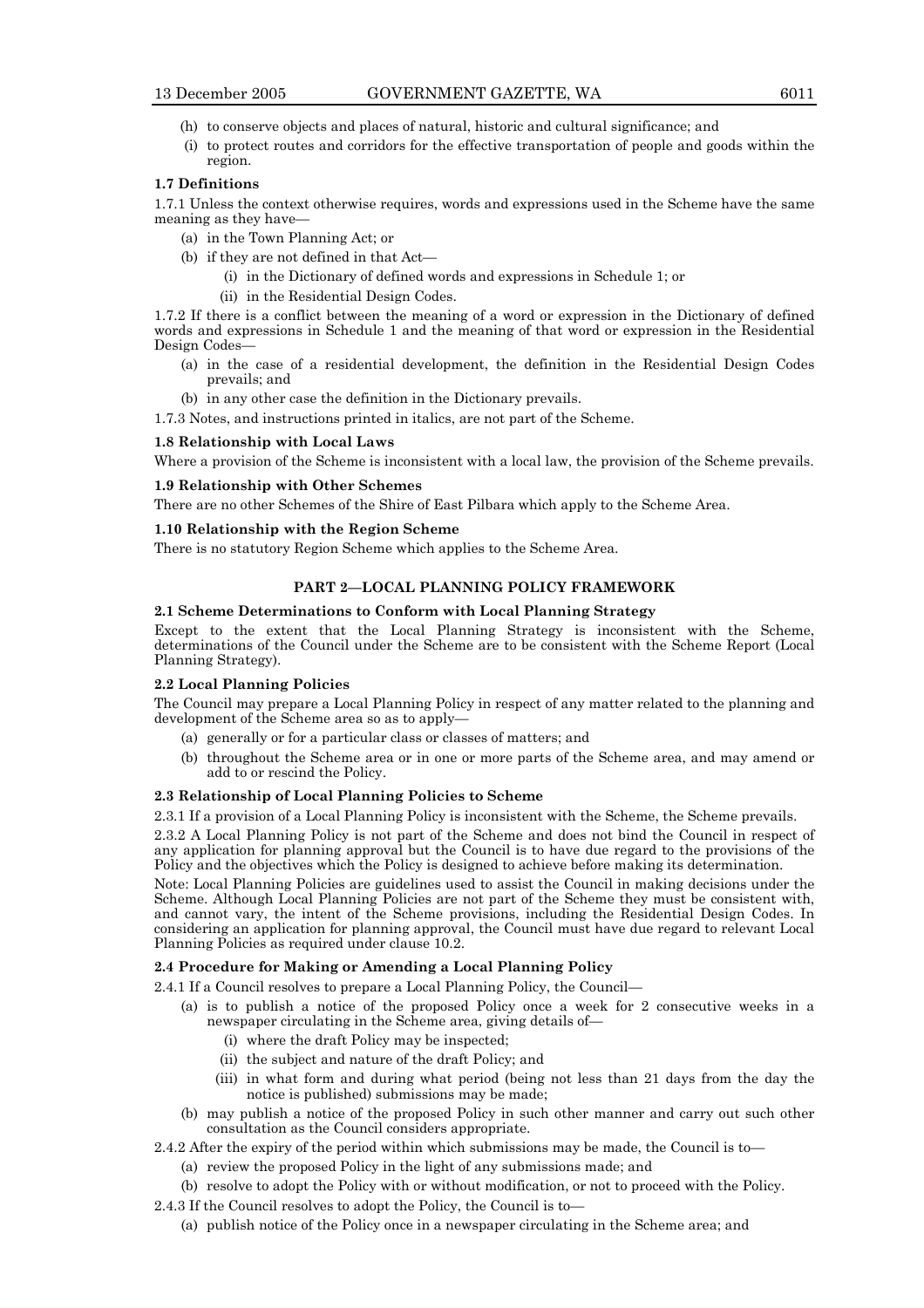(b) if, in the opinion of the Council, the Policy affects the interests of the Commission, forward a copy of the Policy to the Commission.

# 2.4.4 A Policy has effect on publication of a notice under clause 2.4.3(a).

2.4.5 A copy of each Local Planning Policy, as amended from time to time, is to be kept and made available for public inspection during business hours at the offices of the Council.

2.4.6 Clauses 2.4.1 to 2.4.5, with any necessary changes, apply to the amendment of a Local Planning Policy.

# **2.5 Revocation of Local Planning Policy**

A Local Planning Policy may be revoked by—

- (a) the adoption by a Council of a new Policy under clause 2.4 that is expressed to supersede the existing Local Planning Policy; or
- (b) publication of a notice of revocation by the Council once a week for 2 consecutive weeks in a newspaper circulating in the Scheme area.

# **PART 3—RESERVES**

# **3.1 Reserves**

Certain lands within the Scheme area are classified as Local Reserves.

# **3.2 Local Reserves**

Local Reserves are delineated and depicted on the Scheme Map according to the legend on the Scheme Map.

# **3.3 Use and Development of Local Reserves**

3.3.1 A person must not—

- (a) use a Local Reserve; or
- (b) commence or carry out development on a Local Reserve

without first having obtained planning approval under Part 10 of the Scheme.

3.3.2 In determining an application for planning approval the Council is to have due regard to—

- (a) the matters set out in clause 10.2; and
- (b) the ultimate purpose intended for the Reserve.

3.3.3 In the case of land reserved for the purposes of a public authority, the Council is to consult with that authority before determining an application for planning approval.

# **PART 4—ZONES**

# **4.1 Zones**

4.1.1 The Scheme area is classified into the zones shown on the Scheme Map.

4.1.2 The zones are delineated and depicted on the Scheme Map according to the legend on the Scheme Map.

# **4.2 Objectives of the Zones**

The objectives of the zones are—

- (a) Residential: The objective of the zone is to provide for residential development at a range of densities with a variety of housing to meet the needs of different household types through the application of the Residential Design Codes at the density coding shown on the Scheme Map.
- (b) Town Centre: The objective of the zone is to provide for retail shopping, office and commercial development, and social, recreational and community activities serving the town as a whole.
- (c) Nullagine Townsite: The objective of the Nullagine Townsite Zone is to allow for a wide range of land uses that may reasonably be expected to exist in a small remote townsite, having regard for the unique existing land use mixes within Nullagine, but subject to the consideration of the orderly and proper planning and the preservation of local amenity.
- (d) Mixed Business: The objective of the zone is to provide for a range of light and service industrial, wholesaling, showrooms, trade and professional services which, by reason of their scale, character and operational land requirements, are not generally appropriate to, or cannot conveniently or economically be accommodated within Centre zone or Industrial zone. Generally, this zone only applies in specialist locations where this type of development is either existing or strategically justifiable.
- (e) Industrial: The objective of the zone is to provide for manufacturing industry, the storage and distribution of goods and associated uses which by the nature of their operations should be separated from residential areas. The zone also provides for light and service industries and associated uses.
- (f) Community and Cultural Purposes: The objective of the zone is to designate land in suitable locations for community purposes to meet the needs of the Shire in regard to the provision of cultural, educational, social, recreational and welfare facilities and services by organisations involved in activities for community benefit.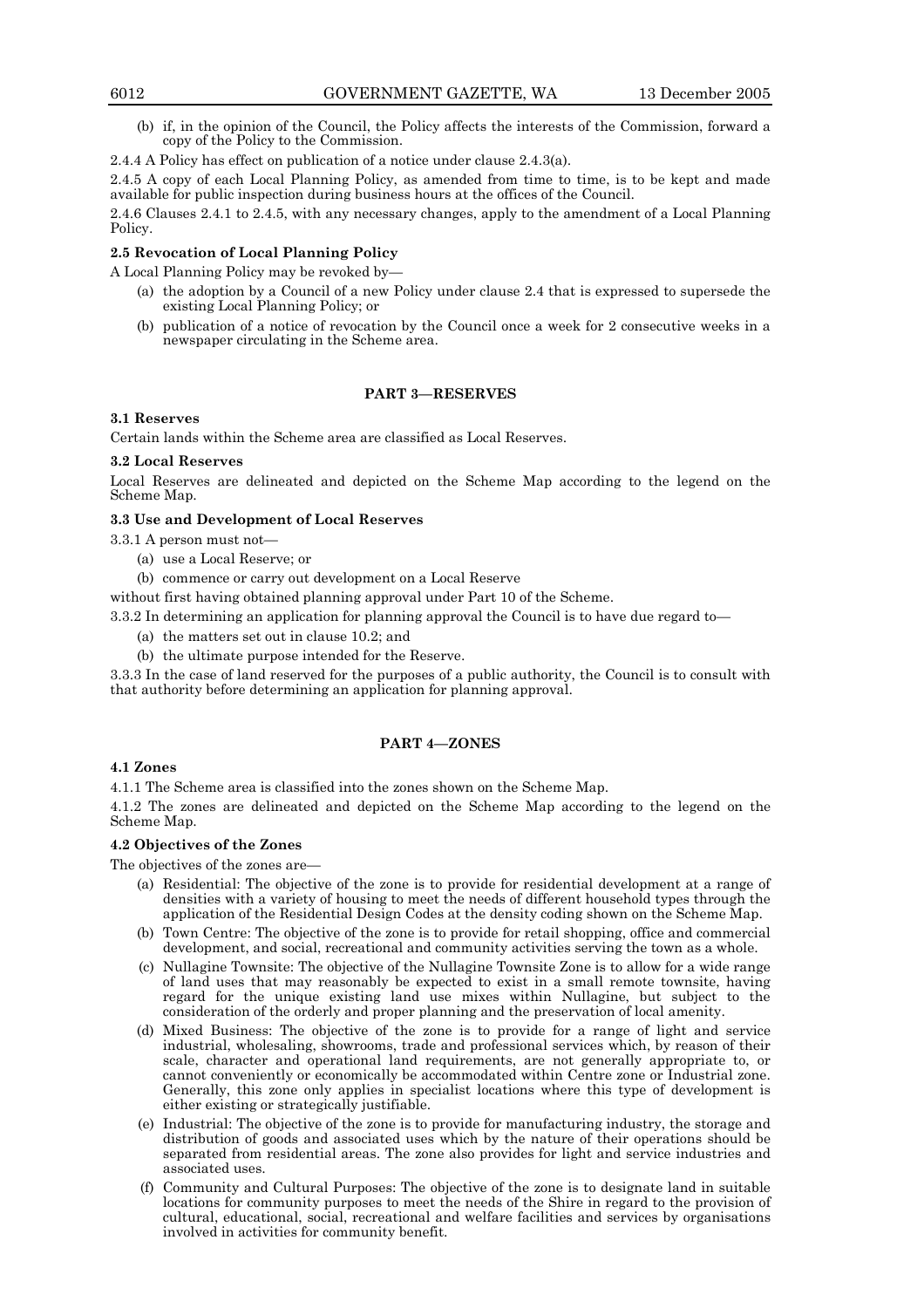- (g) Rural: The objectives of the zone are—
	- to ensure the continuation of rural use encouraging, where appropriate, the retention and expansion of rural activities and associated pursuits that are compatible with the capability of the land and the amenity of the locality;
	- to provide for the orderly and proper planning of Aboriginal communities through the preparation of approved Settlement Plans.
- (h) Rural Living: The objective of the zone is to provide for development of rural settlements on land suitable for such a purpose in a form that protects the rural character and environmental values of the area, and provides a high level of residential amenity.
- (i) Special Use: The objective of the zone is to provide the appropriate development control to a land use or combination of land uses that are consistent with the character and amenity of the locality but by their nature require specific consideration.

#### **4.3 Zoning Table**

4.3.1 The Zoning Table indicates, subject to the provisions of the Scheme, the uses permitted in the Scheme area in the various zones. The permissibility of any uses is determined by cross reference between the list of use classes on the left hand side of the Zoning Table and the list of zones at the top of the Zoning Table.

- 4.3.2 The symbols used in the cross reference in the Zoning Table have the following meanings—
	- 'P' means that the use is permitted by the Scheme providing the use complies with the relevant development standards and the requirements of the Scheme:
	- 'D' means that the use is not permitted unless the Council has exercised its discretion by granting planning approval;
	- 'A' means that the use is not permitted unless the Council has exercised its discretion by granting planning approval after giving special notice in accordance with clause 9.4;
	- 'X' means a use that is not permitted by the Scheme.
- 4.3.3 A change in the use of land from one use to another is permitted if—
	- (a) the Council has exercised its discretion by granting planning approval;
	- (b) the change is to a use which is designated with the symbol 'P' in the cross reference to that zone in the Zoning Table and the proposed use complies with all the relevant development standards and any requirements of the Scheme;
	- (c) the change is an extension of a use within the boundary of the lot which does not change the predominant use of the lot; or
	- (d) the change is to an incidental use that does not change the predominant use of the land.
	- Note: 1. The planning approval of the Council is required for the development of land in addition to any approval granted for the use of land. In normal circumstances one application is made for both the use and development of land.
		- 2. The Council will not refuse a 'P' use because of the unsuitability of the use for the zone but may impose conditions on the use of the land to comply with any relevant development standards or requirements of the Scheme, and may refuse or impose conditions on any development of the land.
		- 3. In considering a 'D' or 'A' use, the Council will have regard to the matters set out in clause 10.2.
		- 4. The Council must refuse to approve any 'X' use of land. Approval to an 'X' use of land may only proceed by way of an amendment to the Scheme.

#### **4.4 Interpretation of the Zoning Table**

4.4.1 Where a specific use is mentioned in the Zoning Table, it is deemed to be excluded from the general terms used to describe any other use.

4.4.2 If a person proposes to carry out on land any use that is not specifically mentioned in the Zoning Table and cannot reasonably be determined as falling within the type, class or genus of activity of any other use category the Council may—

- (a) determine that the use is consistent with the objectives of the particular zone and is therefore permitted;
- (b) determine that the use may be consistent with the objectives of the particular zone and thereafter follow the advertising procedures of clause 9.4 in considering an application for planning approval; or
- (c) determine that the use is not consistent with the objectives of the particular zone and is therefore not permitted.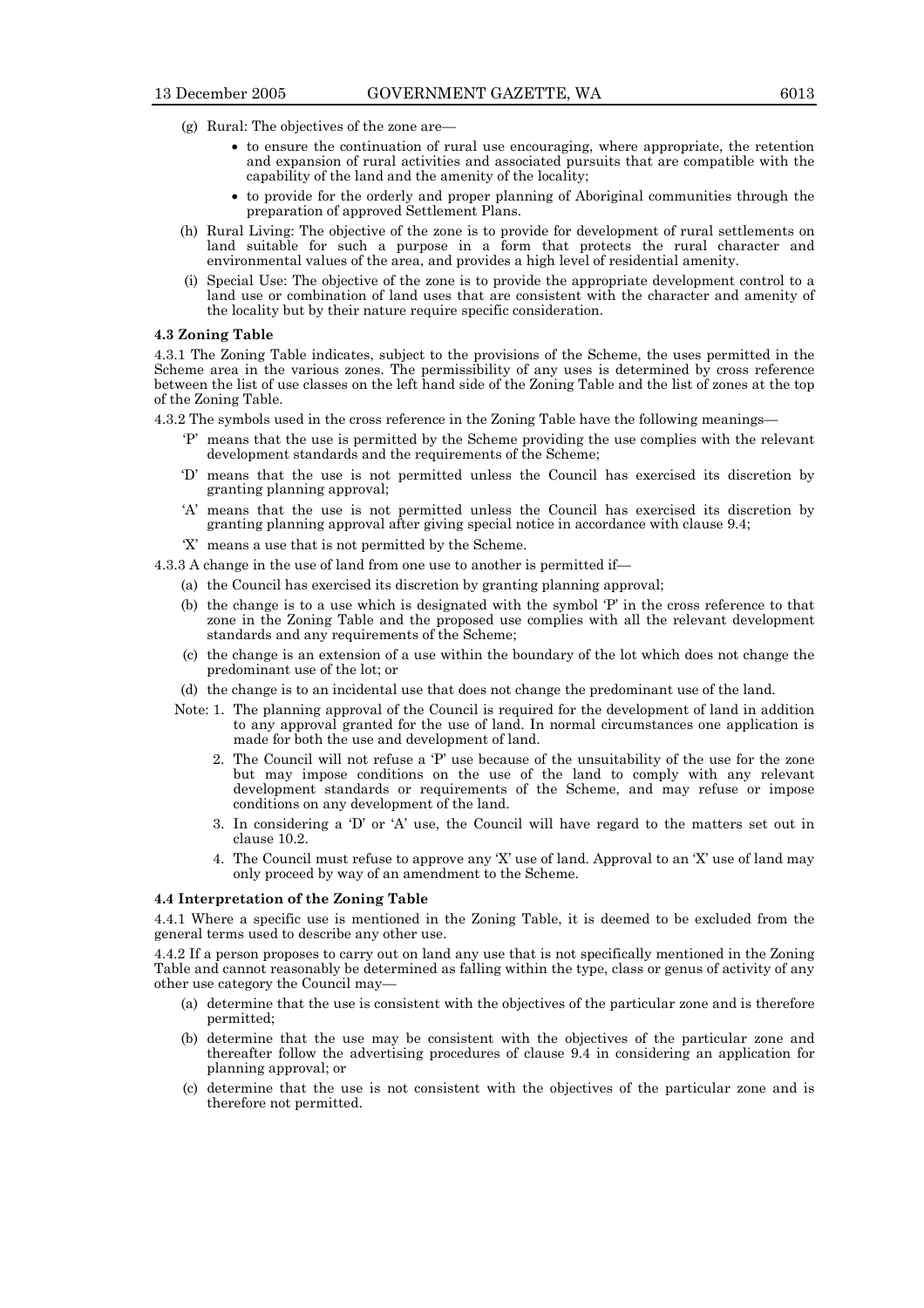| <b>ZONING TABLE</b>                                     |                            |                         |                         |                                      |                              |                                      |                                        |                                                                           |                            |
|---------------------------------------------------------|----------------------------|-------------------------|-------------------------|--------------------------------------|------------------------------|--------------------------------------|----------------------------------------|---------------------------------------------------------------------------|----------------------------|
|                                                         | Town Centre                | Nullagine Townsite Zone | Mixed Business          | Residential                          | Industry                     | Rural                                | Rural Living                           | $\begin{array}{c} \text{Commuty & Cultural} \ \text{Purpose} \end{array}$ | Special Use                |
| <b>RESIDENTIAL USES</b>                                 |                            |                         |                         |                                      |                              |                                      |                                        |                                                                           |                            |
| Aboriginal Settlement<br>Aged/Dependent Person Dwelling | X<br>$\overline{\text{X}}$ | D<br>D                  | X<br>$\mathbf X$        | X<br>D                               | X<br>$\overline{\mathrm{X}}$ | D<br>D                               | X<br>$\overline{X}$                    | X<br>$\mathbf X$                                                          |                            |
| Ancillary Accommodation                                 | X                          | D                       | X                       | D                                    | X                            | D                                    | D                                      | X                                                                         |                            |
| Caretaker Dwelling                                      | D                          | D                       | $\mathbf D$             | $\mathbf X$                          | D                            | D                                    | X                                      | D                                                                         |                            |
| Display Home Centre                                     | $\overline{\mathrm{X}}$    | D                       | $\overline{\mathbf{X}}$ | D                                    | D                            | $\mathbf X$                          | $\overline{\mathrm{X}}$                | $\overline{X}$                                                            |                            |
| <b>Grouped Dwelling</b>                                 | D                          | D                       | D                       | D                                    | X                            | X                                    | $\mathbf X$                            | $\mathbf X$                                                               |                            |
| Home Business                                           | $\overline{X}$             | ${\bf D}$               | $\mathbf X$             | A                                    | $\mathbf X$                  | $\boldsymbol{A}$                     | $\boldsymbol{A}$                       | $\overline{X}$                                                            |                            |
| Home Occupation                                         | X                          | D                       | X                       | P                                    | X                            | P                                    | $\mathbf{P}$                           | $\mathbf X$                                                               |                            |
| Home Office                                             | $\overline{\text{X}}$      | D                       | X                       | P                                    | $\mathbf X$                  | $\mathbf{P}$                         | $\mathbf{P}$                           | X                                                                         |                            |
| <b>Multiple Dwelling</b>                                | D                          | D                       | D                       | D                                    | $\mathbf X$                  | X                                    | $\mathbf X$                            | $\mathbf X$                                                               |                            |
| Residential Building                                    | D                          | D                       | D                       | D                                    | $\mathbf X$                  | $\mathbf X$                          | $\mathbf X$                            | X                                                                         |                            |
| <b>Retirement Village</b>                               | $\overline{X}$             | ${\bf D}$               | $\overline{\mathrm{X}}$ | ${\bf D}$                            | $\overline{X}$               | $\overline{\mathrm{X}}$              | $\overline{X}$                         | $\boldsymbol{A}$                                                          |                            |
| Single House                                            | X                          | P                       | X                       | P                                    | X                            | P                                    | ${\bf P}$                              | X                                                                         |                            |
| Single Persons Quarters                                 | $\Lambda$                  | D                       | $\mathbf X$             | Α                                    | $\mathbf X$                  | X                                    | X                                      | X                                                                         |                            |
| <b>TRAVELLING &amp; VACATIONAL USES</b>                 |                            |                         |                         |                                      |                              |                                      |                                        |                                                                           |                            |
| Camping Area                                            | Χ                          | D                       | X                       | X                                    | Χ                            | D                                    | X                                      | X                                                                         |                            |
| Caravan Park                                            | $\mathbf X$                | ${\bf D}$               | $\mathbf X$             | $\mathbf X$                          | X                            | $\overline{\mathrm{X}}$              | $\mathbf X$                            | $\mathbf X$                                                               |                            |
| Holiday Accommodation                                   | X                          | D                       | X                       | X                                    | X                            | Α                                    | X                                      | X                                                                         |                            |
| Motel                                                   | A                          | D                       | A                       | $\mathbf X$                          | $\mathbf X$                  | X                                    | $\overline{\mathrm{X}}$                | $\overline{\text{X}}$                                                     |                            |
| Park Home Park                                          | X                          | D                       | $\mathbf X$<br>X        | X                                    | $\mathbf X$<br>X             | X                                    | $\overline{\mathrm{X}}$<br>$\mathbf X$ | $\overline{X}$<br>$\mathbf X$                                             |                            |
| Residential Building<br>Residential Hotel               | Α<br>$\boldsymbol{A}$      | D<br>${\bf D}$          | $\boldsymbol{A}$        | Α<br>$\boldsymbol{\rm{A}}$           | $\overline{X}$               | Α<br>$\overline{\mathrm{X}}$         | $\overline{X}$                         | $\overline{X}$                                                            |                            |
| <b>Shared Dwelling</b>                                  | X                          | D                       | X                       | Α                                    | X                            | X                                    | $\mathbf X$                            | $\mathbf X$                                                               |                            |
| Temporary Accommodation                                 | $\overline{\text{X}}$      | D                       | X                       | X                                    | $\mathbf X$                  | D                                    | $\mathbf X$                            | $\overline{\mathrm{X}}$                                                   |                            |
| <b>LICENSED PREMISES</b>                                |                            |                         |                         |                                      |                              |                                      |                                        |                                                                           |                            |
| Drive-in Liquor Store                                   | D                          | D                       | Α                       | X                                    | Χ                            | X                                    | X                                      | X                                                                         | THOSE LISTED IN SCHEDULE 4 |
| Hotel                                                   | D                          | ${\bf D}$               | $\boldsymbol{A}$        | $\overline{\mathrm{X}}$              | $\overline{\mathrm{X}}$      | $\overline{X}$                       | $\overline{X}$                         | $\overline{X}$                                                            |                            |
| Licensed Restaurant                                     | D                          | D                       | D                       | X                                    | Α                            | X                                    | X                                      | X                                                                         |                            |
| Liquor Store                                            | D                          | D                       | Α                       | X                                    | $\mathbf X$                  | $\overline{\text{X}}$                | $\overline{\text{X}}$                  | $\overline{X}$                                                            |                            |
| Night Club                                              | A                          | $\mathbf D$             | $\rm A$                 | $\overline{\text{X}}$                | $\overline{\text{X}}$        | $\overline{\mathrm{X}}$              | $\overline{\mathrm{X}}$                | $\overline{\text{X}}$                                                     |                            |
| Private Hotel                                           | P                          | D                       | Α                       | Α                                    | X                            | $\mathbf X$                          | $\mathbf X$                            | $\mathbf X$                                                               |                            |
| Tavern                                                  | $\mathbf D$                | $\mathbf D$             | Α                       | $\overline{\text{X}}$                | $\overline{\text{X}}$        | $\overline{\text{X}}$                | $\overline{X}$                         | $\overline{\text{X}}$                                                     |                            |
| Wine House                                              | D                          | D                       | Α                       | X                                    | X                            | X                                    | X                                      | X                                                                         |                            |
| <b>COMMERCIAL USES</b>                                  |                            |                         |                         |                                      |                              |                                      |                                        |                                                                           | USES LIMITED TO            |
| Amusement Facility                                      | D                          | D                       | D                       | X                                    | D                            | X                                    | X                                      | D                                                                         |                            |
| Amusement Parlour<br><b>Auction Mart</b>                | D<br>${\bf D}$             | D<br>$\mathbf D$        | D<br>$\mathbf D$        | $\mathbf X$<br>$\overline{\text{X}}$ | Α<br>$\mathbf D$             | $\mathbf X$<br>$\overline{\text{X}}$ | $\mathbf X$<br>$\overline{\text{X}}$   | X<br>$\overline{\text{X}}$                                                |                            |
| Bank                                                    | P                          | D                       | $\, {\bf P}$            | X                                    | X                            | X                                    | $\mathbf X$                            | X                                                                         |                            |
| <b>Betting Agency</b>                                   | D                          | D                       | $\mathbf D$             | $\mathbf X$                          | $\overline{\mathrm{X}}$      | $\overline{\mathrm{X}}$              | $\overline{\mathrm{X}}$                | $\overline{\text{X}}$                                                     |                            |
| $\overline{\text{Car Park}}$                            | $\mathbf{P}$               | D                       | P                       | $\mathbf X$                          | $\mathbf{P}$                 | D                                    | $\mathbf X$                            | $\mathbf D$                                                               |                            |
| Consulting Room                                         | $\mathbf P$                | D                       | $\mathbf P$             | Α                                    | Α                            | $\mathbf X$                          | $\mathbf X$                            | $\overline{X}$                                                            |                            |
| Convenience Store                                       | $\mathbf D$                | ${\bf D}$               | D                       | $\overline{\mathrm{X}}$              | $\boldsymbol{A}$             | $\overline{X}$                       | $\mathbf X$                            | $\mathbf X$                                                               |                            |
| Corner Shop                                             | X                          | D                       | X                       | Α                                    | X                            | X                                    | $\mathbf X$                            | $\mathbf X$                                                               |                            |
| Dry Cleaning Agency                                     | D                          | $\mathbf D$             | $\mathbf D$             | $\mathbf X$                          | $\mathbf D$                  | $\overline{\text{X}}$                | $\overline{\text{X}}$                  | $\overline{\text{X}}$                                                     |                            |
| Fast Food Outlet                                        | $\mathbf P$                | D                       | D                       | $\mathbf X$                          | X                            | $\mathbf X$                          | $\mathbf X$                            | $\mathbf X$                                                               |                            |
| Fish Shop                                               | $\overline{P}$             | D                       | D                       | $\mathbf X$                          | Α                            | $\mathbf X$                          | $\mathbf X$                            | $\overline{X}$                                                            |                            |
| <b>Fuel Filling Station</b>                             | ${\bf D}$                  | ${\rm D}$               | $\mathbf D$             | $\overline{\mathrm{X}}$              | $\mathbf D$                  | ${\bf D}$                            | $\overline{X}$                         | $\overline{X}$                                                            |                            |
| Funeral Parlour                                         | P                          | $\mathbf D$             | $\, {\bf P}$            | X                                    | D                            | X                                    | $\mathbf X$                            | X                                                                         |                            |
| Health Studio                                           | $\mathbf P$                | D                       | $\mathbf D$             | $\mathbf X$                          | D                            | $\mathbf X$                          | $\overline{\mathrm{X}}$                | $\mathbf D$                                                               |                            |
| Hire Service<br>Laundromat                              | D<br>D                     | D<br>D                  | D<br>D                  | $\mathbf X$<br>$\mathbf X$           | P<br>D                       | $\mathbf X$<br>$\mathbf X$           | $\mathbf X$<br>$\mathbf X$             | $\mathbf X$<br>$\overline{X}$                                             |                            |
| Local Shop                                              | $\mathbf P$                | ${\bf D}$               | $\mathbf D$             | $\boldsymbol{A}$                     | $\mathbf D$                  | $\boldsymbol{A}$                     | $\mathbf X$                            | $\mathbf X$                                                               |                            |
| Lunch Bar                                               | ${\bf P}$                  | D                       | $\, {\bf P}$            | X                                    | P                            | X                                    | X                                      | X                                                                         |                            |
| Machinery Sales                                         | D                          | $\mathbf D$             | $\mathbf D$             | $\overline{\text{X}}$                | ${\bf P}$                    | $\overline{\text{X}}$                | $\overline{\text{X}}$                  | $\overline{\text{X}}$                                                     |                            |
| Market                                                  | D                          | D                       | D                       | $\mathbf X$                          | D                            | D                                    | $\overline{X}$                         | D                                                                         |                            |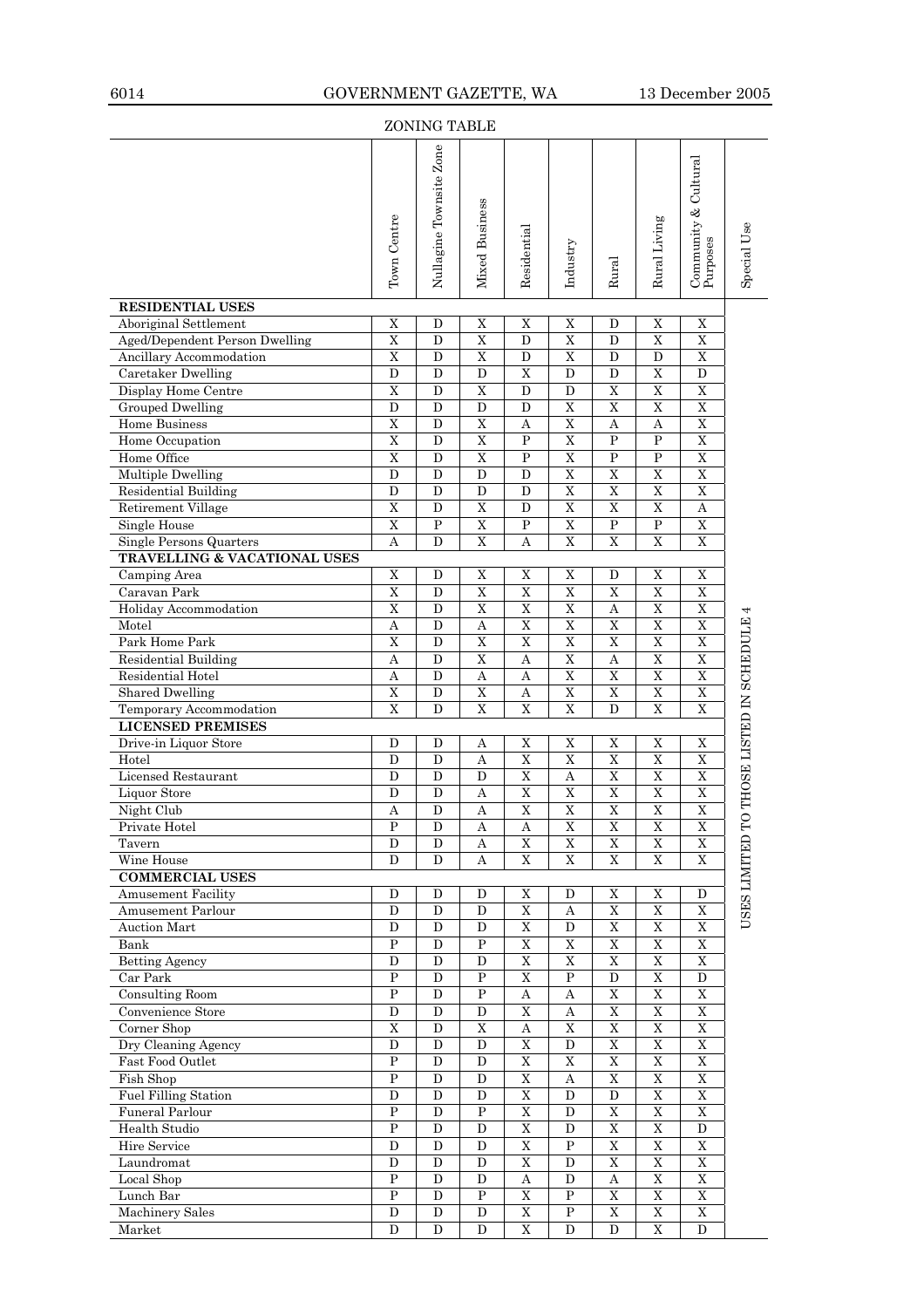# 13 December 2005 GOVERNMENT GAZETTE, WA 6015

|                                          | Town Centre             | Nullagine Townsite Zone | Mixed Business            | Residential      | Industry                  | Rural            | Rural Living                  | & Cultural<br>$\begin{array}{c} \text{Community} \ \text{\&} \\ \text{Purpose} \end{array}$ | Special Use                |
|------------------------------------------|-------------------------|-------------------------|---------------------------|------------------|---------------------------|------------------|-------------------------------|---------------------------------------------------------------------------------------------|----------------------------|
| Medical Centre                           | $\overline{P}$          | D                       | $\overline{P}$            | X                | $\mathbf X$               | X                | $\mathbf X$                   | X                                                                                           |                            |
| Milk Depot                               | X                       | D                       | D                         | X                | D                         | X                | X                             | X                                                                                           |                            |
| Motor Vehicle Hire                       | D                       | D                       | D                         | X                | D                         | X                | $\mathbf X$                   | $\mathbf X$                                                                                 |                            |
| Motor Vehicle Repair                     | Α                       | D                       | А                         | X                | $\mathbf{P}$              | X                | X                             | $\overline{X}$                                                                              |                            |
| Motor Vehicle Wash                       | D                       | D                       | D                         | X                | D                         | $\mathbf X$      | $\mathbf X$                   | $\mathbf X$                                                                                 |                            |
| Motor Vehicle/Boat/Caravan Sales         | D                       | D                       | D                         | X                | P                         | X                | X                             | X                                                                                           |                            |
| Office                                   | $\mathbf{P}$            | D                       | $\mathbf{P}$              | X                | D                         | D                | X                             | X                                                                                           |                            |
| Open Air Display                         | D                       | D                       | D                         | X                | $\mathbf P$               | X                | X                             | X                                                                                           |                            |
| Petrol Filling Station                   | A                       | D                       | $\boldsymbol{A}$          | X                | $\boldsymbol{A}$          | X                | $\mathbf X$                   | X                                                                                           |                            |
| Professional Office                      | $\overline{P}$          | D                       | $\mathbf P$               | X                | D                         | X                | $\mathbf X$                   | X                                                                                           |                            |
| Public Mall                              | $\mathbf P$             | D                       | $\mathbf P$               | $\mathbf X$      | X                         | $\mathbf X$      | $\mathbf X$                   | $\mathbf X$                                                                                 |                            |
| Restaurant/Cafe/Eating House             | $\mathbf{P}$            | D                       | D                         | X                | $\boldsymbol{A}$          | X                | X                             | D                                                                                           |                            |
| <b>Restricted Premises</b>               | Α                       | D                       | А                         | X                | Α                         | X                | X                             | X                                                                                           |                            |
| Roadhouse                                | Α                       | D                       | A                         | X                | A                         | A                | X                             | X                                                                                           |                            |
| Service Station                          | A<br>$\mathbf{P}$       | D                       | $\boldsymbol{A}$          | X<br>X           | $\boldsymbol{A}$<br>X     | X<br>X           | $\mathbf X$<br>X              | X<br>X                                                                                      |                            |
| Shop                                     | $\mathbf P$             | D                       | D                         |                  |                           |                  |                               |                                                                                             |                            |
| Showroom                                 | D                       | D<br>D                  | P<br>D                    | X<br>X           | D<br>P                    | $\mathbf X$<br>X | $\mathbf X$<br>X              | $\mathbf X$<br>X                                                                            |                            |
| Trade Display<br>Video Sales and/or Hire | $\mathbf P$             | D                       | D                         | X                | Χ                         | X                | X                             | X                                                                                           |                            |
| Warehouse                                | D                       | D                       | D                         | X                | P                         | X                | X                             | $\mathbf X$                                                                                 |                            |
| PUBLIC AND COMMUNITY USES                |                         |                         |                           |                  |                           |                  |                               |                                                                                             |                            |
| Airfield                                 | X                       | D                       | X                         | X                | X                         | D                | X                             | X                                                                                           | O THOSE LISTED IN SCHEDULE |
| Arts & Crafts Studio                     | P                       | D                       | D                         | X                | D                         | D                | $\mathbf X$                   | $\mathbf X$                                                                                 |                            |
| Child Day Care Centre                    | D                       | D                       | X                         | Α                | X                         | Α                | X                             | P                                                                                           |                            |
| Cinema/Theatre                           | D                       | D                       | D                         | X                | X                         | Χ                | X                             | Α                                                                                           |                            |
| Civic Use                                | P                       | D                       | X                         | D                | A                         | X                | X                             | P                                                                                           |                            |
| <b>Club Premises</b>                     | D                       | D                       | $\mathbf X$               | X                | $\boldsymbol{A}$          | D                | $\mathbf X$                   | D                                                                                           |                            |
| Community Service Depot                  | $\mathbf{P}$            | D                       | $\mathbf{P}$              | А                | D                         | А                | X                             | P                                                                                           |                            |
| <b>Educational Establishment</b>         | D                       | D                       | ${\bf D}$                 | A                | D                         | $\boldsymbol{A}$ | $\overline{\mathrm{X}}$       | D                                                                                           |                            |
| Family Care Centre                       | D                       | D                       | X                         | Α                | X                         | Α                | X                             | P                                                                                           |                            |
| Hospital                                 | D                       | D                       | X                         | S                | X                         | X                | X                             | P                                                                                           |                            |
| Infant Health Clinic                     | D                       | D                       | X                         | А                | X                         | А                | X                             | Ρ                                                                                           |                            |
| Institutional Building/Home              | $\boldsymbol{A}$        | D                       | $\mathbf X$               | $\boldsymbol{A}$ | $\mathbf X$               | $\boldsymbol{A}$ | $\mathbf X$                   | $\boldsymbol{A}$                                                                            | <b>USES LIMITED 1</b>      |
| Kindergarten                             | D                       | D                       | $\mathbf X$               | Α                | $\mathbf X$               | Α                | $\mathbf X$                   | $\mathbf P$                                                                                 |                            |
| Museum                                   | $\overline{P}$          | D                       | ${\bf P}$                 | $\overline{X}$   | $\boldsymbol{\mathrm{A}}$ | $\mathbf D$      | $\overline{X}$                | $\boldsymbol{A}$                                                                            |                            |
| Nursing Home                             | D                       | $\mathbf D$             | X                         | Α                | X                         | X                | X                             | $\mathbf P$                                                                                 |                            |
| Place of Public Assembly                 | Α                       | D                       | Α                         | X                | D                         | Α                | X                             | D                                                                                           |                            |
| Place of Public Worship                  | $\mathbf P$             | D                       | D                         | A                | $\mathbf D$               | A                | $\overline{\text{X}}$         | D                                                                                           |                            |
| Prison                                   | $\mathbf X$             | D                       | $\mathbf X$               | $\mathbf X$      | $\mathbf X$               | $\boldsymbol{A}$ | $\mathbf X$                   | $\mathbf X$                                                                                 |                            |
| Private Club                             | D                       | D                       | D                         | Α                | D                         | D                | $\overline{X}$                | Α                                                                                           |                            |
| Public Amusement                         | D                       | D                       | D                         | $\overline{X}$   | D                         | D                | $\overline{X}$                | D                                                                                           |                            |
| Public Exhibition                        | $\mathbf P$             | D                       | P                         | X                | D                         | $\mathbf D$      | X                             | P                                                                                           |                            |
| <b>Public Utility</b>                    | $\mathbf P$             | D                       | P                         | P                | P                         | P                | $\, {\bf P}$                  | $\mathbf P$                                                                                 |                            |
| Radio/TV Installation                    | D                       | D                       | D                         | A                | D                         | D                | $\overline{X}$                | $\mathbf X$                                                                                 |                            |
| Reception Centre                         | P                       | D                       | D                         | X                | D                         | D                | X                             | D                                                                                           |                            |
| Recreation-Private                       | D<br>$\overline{P}$     | D                       | D                         | $\mathbf X$      | Α<br>$\overline{P}$       | D<br>$\mathbf P$ | $\mathbf X$<br>$\overline{X}$ | D<br>$\mathbf P$                                                                            |                            |
| Recreation-Public                        |                         | D<br>D                  | D<br>X                    | $\mathbf D$      |                           |                  | X                             | X                                                                                           |                            |
| Reformatory<br>Sports Ground             | A                       | D                       | $\mathbf X$               | X                | Χ<br>D                    | A<br>D           | X                             | $\mathbf P$                                                                                 |                            |
| Zoological Garden                        | Α<br>$\mathbf X$        | D                       | $\mathbf X$               | А<br>$\mathbf X$ | Α                         | D                | $\mathbf X$                   | Α                                                                                           |                            |
| <b>INDUSTRIAL USES</b>                   |                         |                         |                           |                  |                           |                  |                               |                                                                                             |                            |
| Light Industry                           | $\mathbf X$             | D                       | $\mathbf X$               | X                | P                         | D                | X                             | X                                                                                           |                            |
| Service Industry                         | $\overline{\mathbf{s}}$ | D                       | $\boldsymbol{\mathrm{A}}$ | $\overline{X}$   | $\mathbf P$               | $\overline{X}$   | $\overline{X}$                | $\overline{X}$                                                                              |                            |
| General Industry                         | $\mathbf X$             | $\mathbf D$             | X                         | X                | D                         | $\mathbf X$      | X                             | X                                                                                           |                            |
| Hazardous Industry                       | $\mathbf X$             | D                       | X                         | $\mathbf X$      | Α                         | $\mathbf X$      | X                             | X                                                                                           |                            |
| Noxious Industry                         | $\overline{\mathrm{X}}$ | D                       | $\mathbf X$               | $\overline{X}$   | $\mathbf X$               | $\boldsymbol{A}$ | $\mathbf X$                   | $\mathbf X$                                                                                 |                            |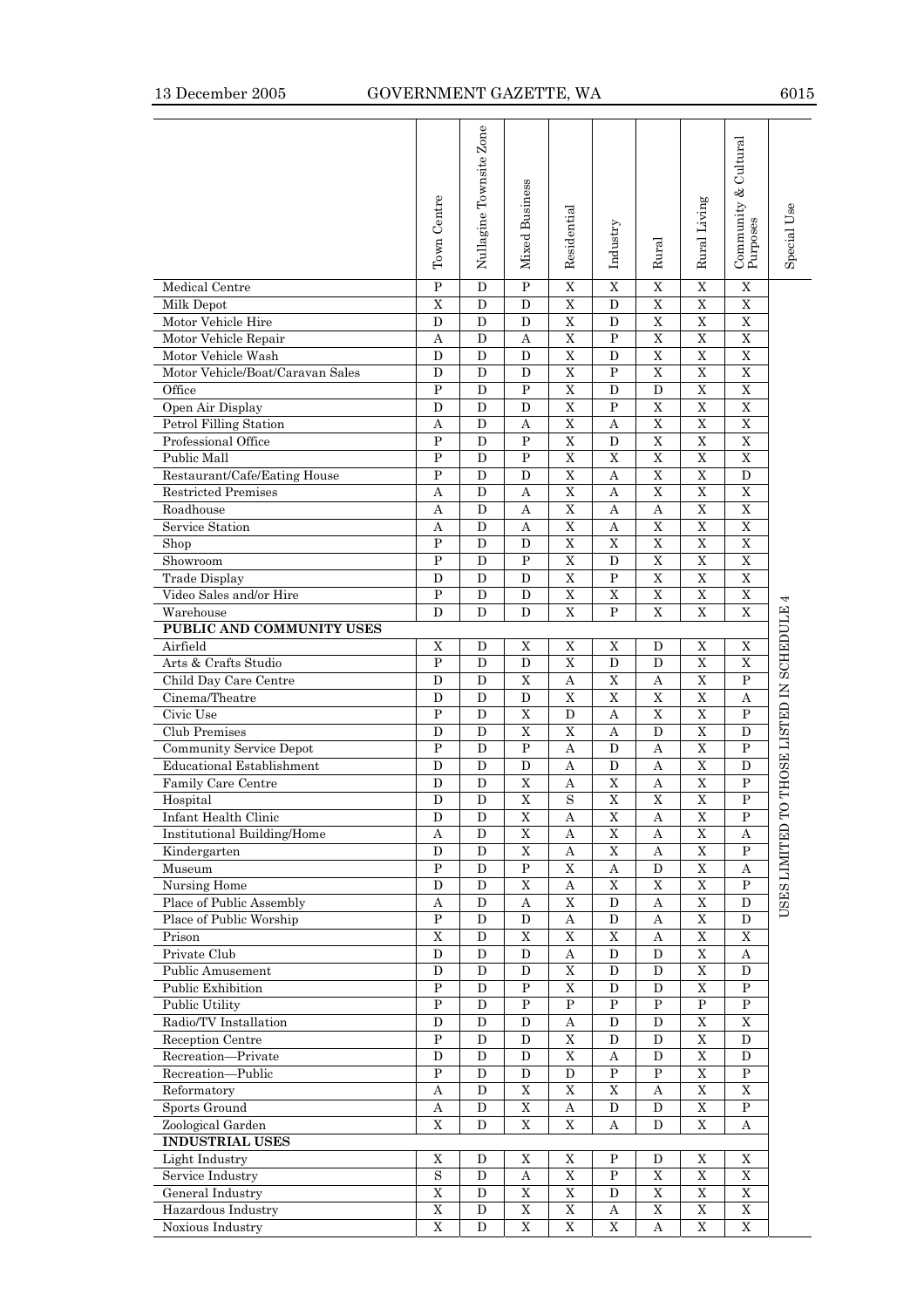# 6016 GOVERNMENT GAZETTE, WA 13 December 2005

|                              | Town Centre             | Nullagine Townsite Zone | Mixed Business          | Residential             | Industry                | Rural                   | Rural Living            | & Cultural<br>$\begin{array}{c} \text{Community} \ \text{}\ \\ \text{Purpose} \end{array}$ | Special Use                              |
|------------------------------|-------------------------|-------------------------|-------------------------|-------------------------|-------------------------|-------------------------|-------------------------|--------------------------------------------------------------------------------------------|------------------------------------------|
| <b>Extractive Industry</b>   | $\overline{X}$          | D                       | $\overline{X}$          | $\overline{X}$          | $\overline{X}$          | D                       | $\overline{X}$          | X                                                                                          |                                          |
| Rural Industry               | $\overline{\mathrm{X}}$ | D                       | $\overline{X}$          | $\overline{X}$          | $\overline{\mathrm{X}}$ | D                       | $\overline{\mathrm{X}}$ | $\overline{X}$                                                                             |                                          |
| Motor Vehicle Wrecking       | $\overline{\mathrm{X}}$ | D                       | $\overline{\text{X}}$   | $\overline{\mathrm{X}}$ | $\overline{D}$          | $\overline{\text{X}}$   | $\overline{\mathrm{X}}$ | $\overline{X}$                                                                             |                                          |
| <b>Fuel Depot</b>            | $\overline{A}$          | D                       | A                       | $\overline{X}$          | D                       | A                       | $\overline{\mathrm{X}}$ | $\overline{\mathbf{x}}$                                                                    |                                          |
| Marine Dealer                | X                       | D                       | $\mathbf X$             | $\mathbf X$             | D                       | X                       | $\mathbf X$             | X                                                                                          |                                          |
| Marine Collectors Yard       | $\overline{X}$          | D                       | $\overline{\text{X}}$   | $\overline{X}$          | D                       | $\overline{X}$          | $\overline{X}$          | $\overline{X}$                                                                             |                                          |
| <b>Transport Depot</b>       | $\overline{\text{X}}$   | D                       | $\overline{X}$          | $\overline{X}$          | $\overline{\mathrm{P}}$ | $\overline{A}$          | $\overline{X}$          | $\overline{X}$                                                                             |                                          |
| Storage Yard                 | $\overline{X}$          | D                       | $\overline{X}$          | $\mathbf X$             | ${\bf P}$               | X                       | $\mathbf X$             | $\overline{X}$                                                                             |                                          |
| Building Storage Yard        | $\overline{X}$          | D                       | $\overline{\text{X}}$   | $\mathbf X$             | $\mathbf{P}$            | $\mathbf X$             | $\overline{\mathrm{X}}$ | $\overline{X}$                                                                             |                                          |
| Contractors Yard             | $\overline{\text{X}}$   | D                       | $\overline{\text{X}}$   | $\overline{\text{X}}$   | $\overline{P}$          | $\overline{\text{X}}$   | $\overline{\mathrm{X}}$ | $\overline{\text{X}}$                                                                      |                                          |
| Salvage Yard                 | $\overline{X}$          | $\mathbf D$             | $\overline{X}$          | $\overline{X}$          | $\mathbf D$             | $\overline{X}$          | $\overline{X}$          | $\overline{X}$                                                                             | USES LIMITED TO THOSE LISTED IN SCHEDULE |
| Factory Unit                 | $\overline{\mathrm{X}}$ | D                       | $\overline{\mathrm{X}}$ | $\overline{\mathrm{X}}$ | $\overline{P}$          | $\overline{\mathrm{X}}$ | $\overline{\mathrm{X}}$ | $\overline{X}$                                                                             |                                          |
| Sawmill                      | $\overline{X}$          | D                       | $\mathbf X$             | $\mathbf X$             | D                       | D                       | $\mathbf X$             | $\overline{\mathbf{X}}$                                                                    |                                          |
| <b>Machinery Sales</b>       | D                       | D                       | D                       | $\mathbf X$             | D                       | $\mathbf X$             | $\mathbf X$             | $\mathbf X$                                                                                |                                          |
| <b>RURAL USES</b>            |                         |                         |                         |                         |                         |                         |                         |                                                                                            |                                          |
| Cattery                      | $\overline{X}$          | D                       | $\overline{X}$          | $\overline{\text{X}}$   | A                       | A                       | $\overline{X}$          | $\overline{\mathbf{X}}$                                                                    |                                          |
| Kennels                      | $\mathbf X$             | D                       | $\mathbf X$             | X                       | A                       | A                       | $\mathbf X$             | $\mathbf X$                                                                                |                                          |
| <b>Stock Yards</b>           | $\overline{X}$          | $\overline{D}$          | $\overline{X}$          | $\overline{\mathrm{X}}$ | $\overline{X}$          | $\overline{P}$          | $\overline{X}$          | $\overline{X}$                                                                             |                                          |
| Veterinary Centre            | А                       | D                       | А                       | $\overline{\mathrm{X}}$ | D                       | D                       | Α                       | $\overline{X}$                                                                             |                                          |
| Sables                       | $\overline{X}$          | D                       | X                       | X                       | $\mathbf X$             | D                       | D                       | $\mathbf X$                                                                                |                                          |
| Equestrian Centre            | $\overline{\mathrm{X}}$ | D                       | $\overline{X}$          | $\overline{\mathrm{x}}$ | $\overline{\mathrm{X}}$ | $\overline{P}$          | $\overline{X}$          | $\overline{X}$                                                                             |                                          |
| Rural Pursuit                | $\overline{X}$          | $\overline{D}$          | $\overline{X}$          | $\overline{\mathrm{X}}$ | $\overline{\mathrm{X}}$ | $\overline{P}$          | $\overline{D}$          | $\overline{\text{X}}$                                                                      |                                          |
| Piggery                      | $\overline{\mathrm{X}}$ | D                       | $\overline{\mathrm{X}}$ | $\overline{\mathrm{X}}$ | $\overline{\mathrm{X}}$ | D                       | $\overline{X}$          | $\overline{X}$                                                                             |                                          |
| <b>Intensive Agriculture</b> | $\overline{\text{X}}$   | D                       | $\overline{\text{X}}$   | $\overline{\text{X}}$   | X                       | $\overline{P}$          | $\mathbf X$             | $\overline{\mathbf{X}}$                                                                    |                                          |
| Poultry Farm                 | $\overline{X}$          | $\overline{D}$          | $\overline{X}$          | $\overline{X}$          | $\overline{X}$          | $\overline{D}$          | $\overline{X}$          | $\overline{X}$                                                                             |                                          |
| Wayside Stall                | $\overline{X}$          | D                       | $\overline{X}$          | $\overline{X}$          | $\overline{X}$          | D                       | $\mathbf D$             | $\overline{X}$                                                                             |                                          |
| Abattoir                     | $\overline{X}$          | D                       | $\overline{X}$          | $\overline{X}$          | $\overline{\mathbf{X}}$ | D                       | $\overline{\mathbf{X}}$ | $\overline{\mathbf{x}}$                                                                    |                                          |
| Aquaculture                  | $\overline{X}$          | D                       | $\overline{\mathrm{X}}$ | $\overline{\mathrm{X}}$ | $\mathbf{A}$            | D                       | D                       | $\mathbf X$                                                                                |                                          |
| Farm Supply Centre           | $\overline{X}$          | D                       | D                       | X                       | D                       | D                       | X                       | X                                                                                          |                                          |
| Produce Store                | $\overline{\mathrm{X}}$ | $\overline{D}$          | $\overline{D}$          | $\overline{\mathrm{X}}$ | $\overline{D}$          | $\overline{D}$          | $\overline{\mathrm{X}}$ | $\overline{X}$                                                                             |                                          |
| Garden Centre                | D                       | D                       | D                       | $\overline{X}$          | D                       | D                       | X                       | X                                                                                          |                                          |
| Nursery                      | D                       | D                       | D                       | $\overline{X}$          | D                       | D                       | A                       | $\overline{\mathbf{X}}$                                                                    |                                          |

# **4.5 Additional Uses**

Despite anything contained in the Zoning Table, the land specified in Schedule 2 may be used for the specific use or uses that are listed, in addition to any uses permissible in the zone in which the land is situated, subject to the conditions set out in Schedule 2 with respect to that land.

Note: An additional use is a land use that is permitted on a specific portion of land in addition to the uses already permissible in that zone that applies to the land.

#### **4.6 Restricted Uses**

Despite anything contained in the Zoning Table, the land specified in Schedule 3 may only be used for the specific use or uses that are listed, and subject to the conditions set out in Schedule 3 with respect to that land.

Note: A restricted use is the only use or uses that is permitted on a specific portion of land and other uses that would otherwise be permissible in the zone are not permitted.

## **4.7 Special Use Zones**

4.7.1 Special use zones are set out in Schedule 4 and are in addition to the zones in the Zoning Table.

4.7.2 A person must not use any land, or any structure or buildings on land, in a special use zone, except for the purpose set out against that land in Schedule 4 and subject to compliance with any conditions set out in Schedule 4 with respect to that land.

Note: Special use zones apply to special categories of land use which do not comfortably sit within any other zone in the Scheme.

# **4.8 Non-conforming Uses**

Except as otherwise provided in the Scheme, no provision of the Scheme is to be taken to prevent —

 (a) the continued use of any land for the purpose for which it was being lawfully used immediately prior to the Gazettal date;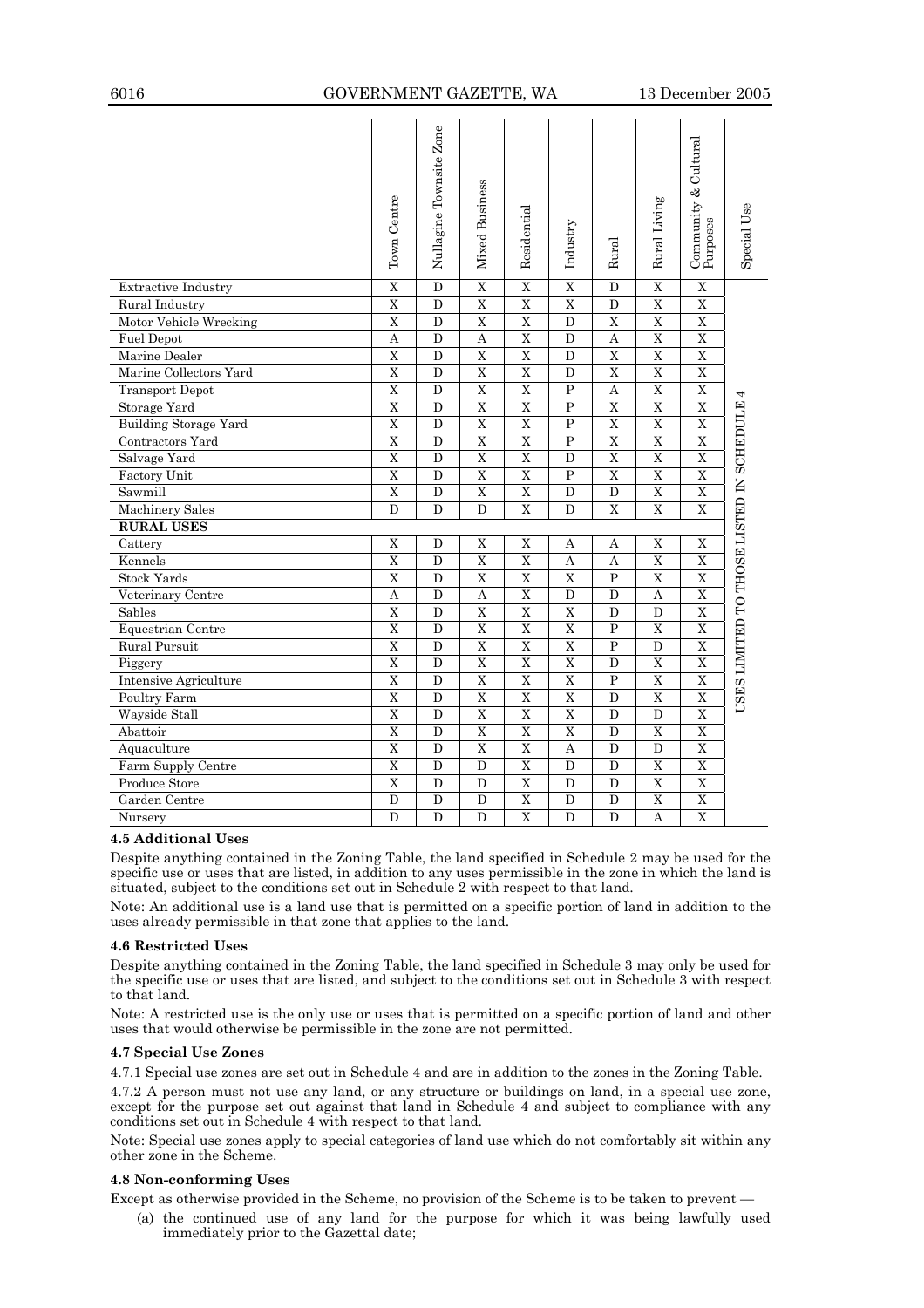- (b) the carrying out of any development on that land for which, immediately prior to the Gazettal date, an approval or approvals, lawfully required to authorize the development to be carried out, were duly obtained and are current; or
- (c) subject to clause 11.2.1, the continued display of advertisements which were lawfully erected, placed or displayed prior to the Gazettal date.
- Note: 'Land' has the same meaning as in the Town Planning Act and includes houses, buildings and other works and structures.

### **4.9 Extensions and Changes to a Non-conforming Use**

4.9.1 A person must not—

- (a) alter or extend a non-conforming use;
- (b) erect, alter or extend a building used in conjunction with or in furtherance of a nonconforming use; or
- (c) change the use of land from a non-conforming use to another non-conforming use, without first having applied for and obtained planning approval under the Scheme.

4.9.2 An application for planning approval under this clause is to be advertised in accordance with clause 9.4.

4.9.3 Where an application is for a change of use from an existing non-conforming use to another nonconforming use, the Council is not to grant its planning approval unless the proposed use is less detrimental to the amenity of the locality than the existing non-conforming use and is, in the opinion of the Council, closer to the intended purpose of the zone.

#### **4.10 Discontinuance of Non-conforming Use**

Where a non-conforming use of any land has been discontinued for a period of 6 months the land must not be used after that period otherwise than in conformity with the provisions of the Scheme.

#### **4.11 Termination of a Non-conforming Use**

The Council may effect the discontinuance of a non-conforming use by the purchase of the land, or by the payment of compensation to the owner or occupier or to both the owner and occupier of that land, and may enter into an agreement with the owner for that purpose.

Note: Section 13 of the Town Planning Act enables the Council to purchase, or, with the consent of the Governor, compulsorily acquire land for the purpose of a town planning scheme, subject to Part 9 of the *Land Administration Act 1997*, that section and the Scheme.

# **4.12 Destruction of Non-conforming Use Buildings**

If a building used for a non-conforming use is destroyed to 75% or more of its value, the building is not to be repaired, rebuilt, altered or added to for the purpose of being used for a non-conforming use or in a manner not permitted by the Scheme, except with the planning approval of the Council.

## **PART 5—GENERAL DEVELOPMENT REQUIREMENTS**

# **5.1 Compliance with Development Standards and Requirements**

Any development of land is to comply with the provisions of the Scheme.

## **5.2 Residential Design Codes**

5.2.1 A copy of the Residential Design Codes is to be kept and made available for public inspection at the offices of the Council.

5.2.2 Unless otherwise provided for in the Scheme, the development of land for any of the residential purposes dealt with by the Residential Design Codes is to conform with the provisions of those Codes.

5.2.3 The Residential Design Codes density applicable to land within the Scheme area is to be determined by reference to the Residential Design Codes density number superimposed on the particular areas contained within the borders shown on the Scheme Map, or where such an area abuts another area having a Residential Planning Code density, as being contained within the area defined by the centre-line of those borders.

## **5.3 Special Application of Residential Design Codes**

5.3.1 Notwithstanding Table 1 of the Residential Design Codes, a single house may have a minimum area of open space of 40% of site area where 10% of the site area is covered by verandahs, patios or similar covered area open to the air.

#### **5.4 Restrictive Covenants**

5.4.1 Subject to clause 5.4.2, a restrictive covenant affecting any land in the Scheme area by which, or the effect of which is that, the number of residential dwellings which may be constructed on the land is limited or restricted to less than that permitted by the Scheme, is hereby extinguished or varied to the extent that it is inconsistent with the provisions of the Residential Design Codes which apply under the Scheme.

5.4.2 Where clause 5.4.1 operates to extinguish or vary a restrictive covenant the Council is not to grant planning approval to the development of the land which would, but for the operation of subclause 5.4.1 have been prohibited unless the application has been dealt with as an 'A' use and has complied with all of the advertising requirements of clause 9.4.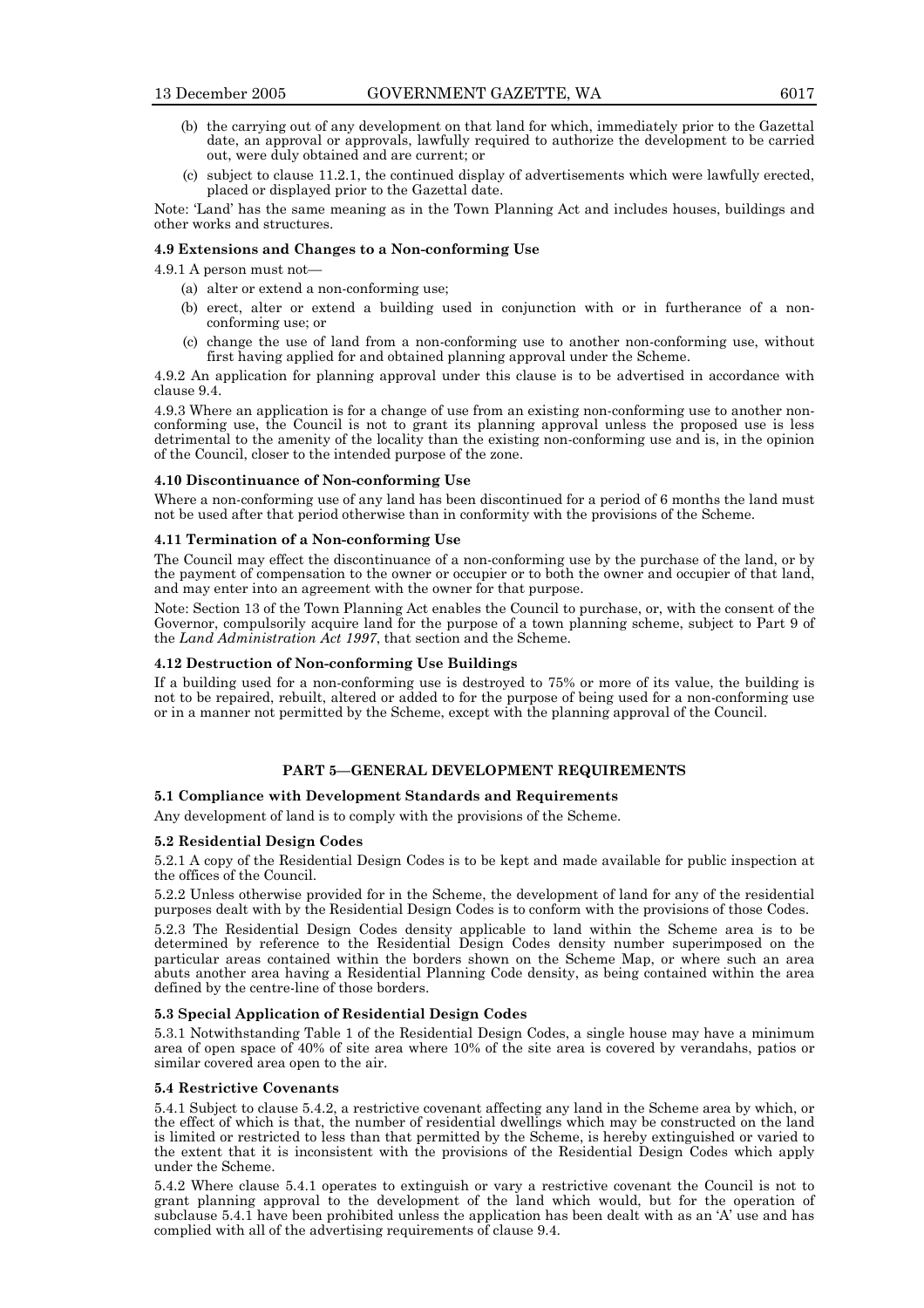### **5.5 Variations to Site and Development Standards and Requirements**

5.5.1 Except for development in respect of which the Residential Design Codes apply, if a development is the subject of an application for planning approval and does not comply with a standard or requirement prescribed under the Scheme, the Council may, despite the non-compliance, approve the application unconditionally or subject to such conditions as the Council thinks fit.

5.5.2 In considering an application for planning approval under this clause, where, in the opinion of the Council, the variation is likely to affect any owners or occupiers in the general locality or adjoining the site which is the subject of consideration for the variation, the Council is to—

- (a) consult the affected parties by following one or more of the provisions for advertising uses under clause 9.4; and
- (b) have regard to any expressed views prior to making its determination to grant the variation.

5.5.3 The power conferred by this clause may only be exercised if the Council is satisfied that—

- (a) approval of the proposed development would be appropriate having regard to the criteria set out in clause 10.2; and
- (b) the non-compliance will not have an adverse effect upon the occupiers or users of the development, the inhabitants of the locality or the likely future development of the locality.

#### **5.6 Environmental Conditions**

5.6.1 Environmental conditions to which the Scheme is, or amendments to the Scheme are, subject are incorporated into the Scheme by Schedule 10 of the Scheme.

5.6.2 Where appropriate, the environmental conditions are indicated on the Scheme Map by the symbol EC to indicate that environmental conditions apply to the land.

5.6.3 The Council is to—

- (a) maintain a register of all relevant statements published under sections 48F and 48G of the EP Act; and
- (b) make the statements available for public inspection at the offices of the Council.

Note: Environmental conditions are those required to be incorporated into a Scheme or an amendment to a Scheme following assessment under the Environmental Protection Act 1986.

#### **5.7 Residential Zone**

5.7.1 Dual Density Code

Where land has a dual density coding, the lower code shall prevail as the maximum permissible residential density for the land unless—

- (a) reticulated sewerage is or becomes available to the land or, where exemption from the requirement for deep sewerage is granted by the Council pursuant to the provisions of any Government Sewerage Policy; and
- (b) development of the land in a manner consistent with the higher density code is in accordance with the Council's Residential Development Policy.

#### **5.8 Town Centre Zone**

Uses permitted by the Scheme will be subject to conformity with a Town Centre Strategy adopted by Council from time to time and with other provisions of the Scheme.

## **5.9 Industrial Zone**

5.9.1 Within the Industrial Zone the following shall apply—

Minimum lot size:  $1,500m^2$ 

Minimum lot frontage: 30 metres

5.9.2 Between the frontage of a lot and the building line, land shall not be used for any purpose other than;

- (a) vehicle parking;
- (b) landscaping;
- (c) with the approval of the Council, Trade Display.
- 5.9.3 Unsewered Industrial Development

5.9.3.1 Unsewered industrial development or land use shall be restricted to low wastewater producing type of industries, that is, industries predicted to produce a daily wastewater volume of less than 540 litres per 200 m2 of lot area intended for disposal on site.

5.9.3.2 Regard shall be given to the capacity for infrastructure to accommodate additional loads (particularly where development involves the expansion of existing operations).

5.9.3.3 Suitable arrangements shall be required to prevent soil and groundwater contamination.

5.9.3.4 Suitable arrangements shall be required to ensure separation of stormwater and process liquids and the onsite containment of process liquids.

## **5.10 Nullagine Townsite Zone**

The objective of the Nullagine Townsite Zone is to allow for a wide range of land uses that may reasonably be expected to exist in a small remote townsite, having regard for the unique existing land use mixes within Nullagine, but subject to the consideration of the orderly and proper planning and the preservation of local amenity.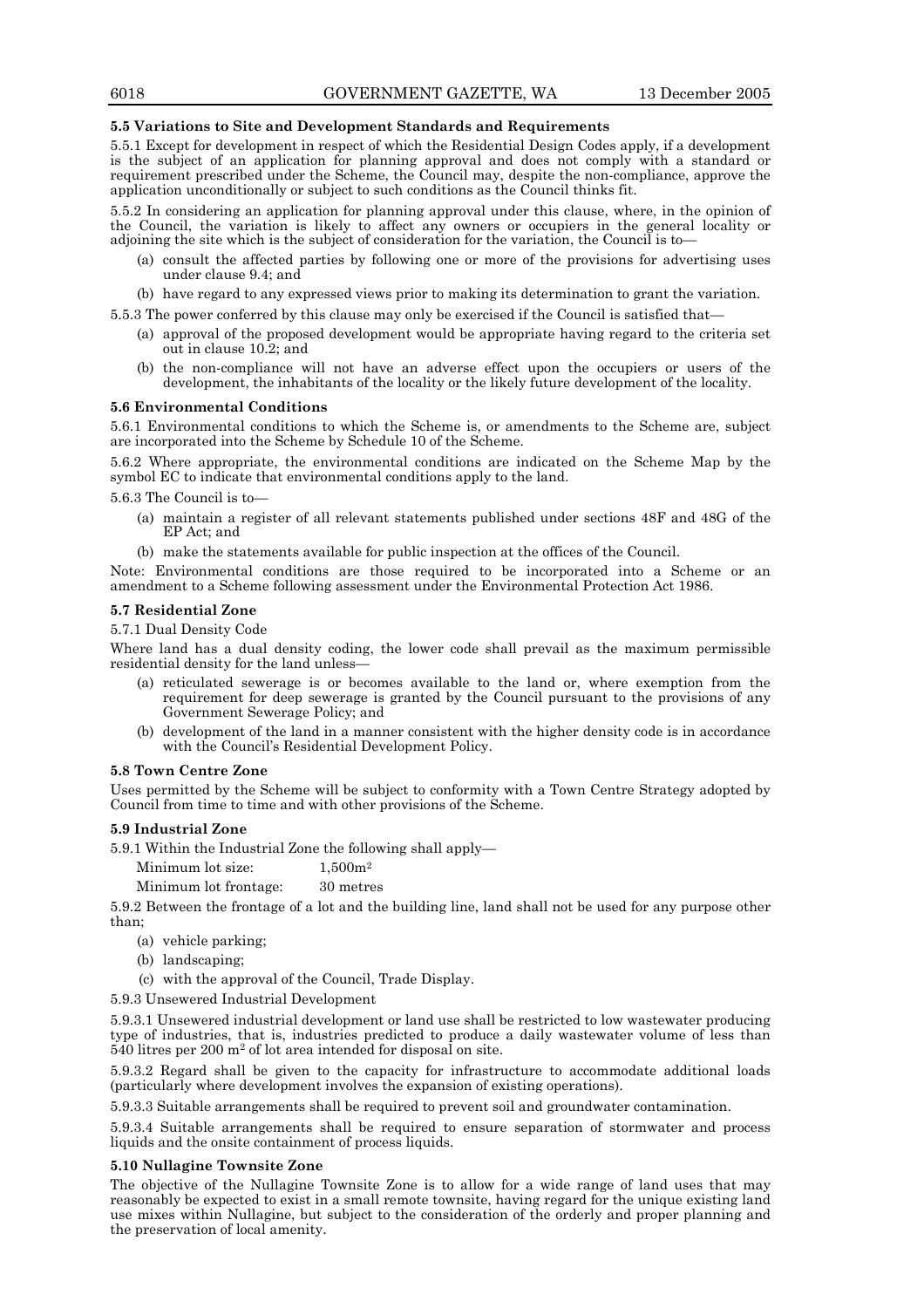Residential development within the Nullagine Townsite zone shall conform to the provisions of the Residential Design Codes in accordance with the R15 Density Code.

In considering any application for subdivision or development, Council shall have regard to the impact of surrounding land use and development.

In considering any application for subdivision or development, Council shall have regard to the potential impact of any land contamination or flooding in Nullagine, based on the best information available.

# **5.11 Building And Car Parking Requirements**

5.11.1 Building Setbacks

Within the Scheme Area, building setbacks shall be in accordance with the following provisions— BUILDING SETBACKS

| <b>Building Line</b>                                                  |  |  |
|-----------------------------------------------------------------------|--|--|
| In accordance with the provisions of the Residential Design<br>Codes. |  |  |
| In accordance with the Town Centre Strategy adopted by<br>Council.    |  |  |
|                                                                       |  |  |
| In accordance with the provisions of the Residential Design<br>Codes. |  |  |
| At Council discretion                                                 |  |  |
| Nil                                                                   |  |  |
| 9 metres                                                              |  |  |
| Front:<br>15 metres<br>Sides:<br>10 metres<br>Rear:<br>15 metres      |  |  |
| 9 metres                                                              |  |  |
| At discretion of Council                                              |  |  |
|                                                                       |  |  |

#### 5.11.2 Car Parking

 (a) Development of land for any of the uses listed in the car parking table shall make provision for on-site car parking spaces constructed in accordance with the requirements of the carparking table and carparking layouts diagram.  $\alpha$ <sub>c</sub>  $\beta$ <sub>c</sub>  $\beta$ <sub>c</sub>  $\beta$ <sub>c</sub>  $\beta$ <sub>c</sub>  $\beta$ <sub>c</sub>  $\beta$ <sub>c</sub>  $\beta$ <sub>c</sub>  $\beta$ <sub>c</sub>  $\beta$ <sub>c</sub>  $\beta$ <sub>c</sub>  $\beta$ <sub>c</sub>  $\beta$ <sub>c</sub>  $\beta$ <sub>c</sub>  $\beta$ <sub>c</sub>  $\beta$ <sub>c</sub>  $\beta$ <sub>c</sub>  $\beta$ <sub>c</sub>  $\beta$ <sub>c</sub>  $\beta$ <sub>c</sub>  $\beta$ <sub>c</sub>  $\beta$ <sub>c</sub>  $\beta$ <sub>c</sub>  $\beta$ <sub>c</sub>  $\beta$ <sub>c</sub>  $\beta$ <sub>c</sub>  $\beta$ <sub>c</sub>  $\beta$ <sub></sub>

| CARPARKING TABLE                           |                                                                                              |
|--------------------------------------------|----------------------------------------------------------------------------------------------|
| Use                                        | Minimum Number of Car Parking Spaces                                                         |
| Residential                                | In accordance with the provisions of the Residential Design<br>Codes.                        |
| Shop                                       | 8 bays for each 100m <sup>2</sup> of gross leasable floor area.                              |
| Office                                     | 1 for each 40m <sup>2</sup> of leasable floor area.                                          |
| Other Commercial Use<br>not listed herein. | At discretion of Council, taking into account the type of use<br>and estimated requirements. |
| Industrial                                 | 1 for each $50m^2$ of gross floor area.                                                      |
| Hotel                                      | 1 space for each bedroom plus 1 space for each $3 \text{ m}^2$ of bar<br>and public area.    |
| Tavern                                     | 1 space for each $3m^2$ of public area.                                                      |
| Motel                                      | 1.5 spaces for each unit.                                                                    |
| Recreational                               | At discretion of Council.                                                                    |
| Other uses not listed above                | At discretion of Council.                                                                    |
|                                            |                                                                                              |

- (b) Notwithstanding the provisions of the carparking table, Council may waive requirements for on site car parking if it is satisfied that adequate constructed car parking has been provided in close proximity to the proposed development. Where constructed car parking is not available Council may accept a cash payment in lieu of provision of parking for a development subject to clause 5.11.2(c) below.
- (c) Any payments made in terms of clause 5.11.2(b) above shall—
	- (i) not be less than the estimated cost of providing and constructing the parking spaces required by the Scheme, plus the value, as estimated by the Chief Valuer of the Department of State Taxation, of the area of land which might have been occupied by the parking spaces;
	- (ii) be paid solely to the provision, construction and maintenance of further car parking facilities in reasonable proximity to the premises from which the monies were derived.

# 5.11.3 Landscaping

5.11.3.1 In addition to the landscaping requirements for residential development specified in the Residential Design Codes, all non-residential development shall provide landscaped areas to be designed, developed and maintained to Council's satisfaction.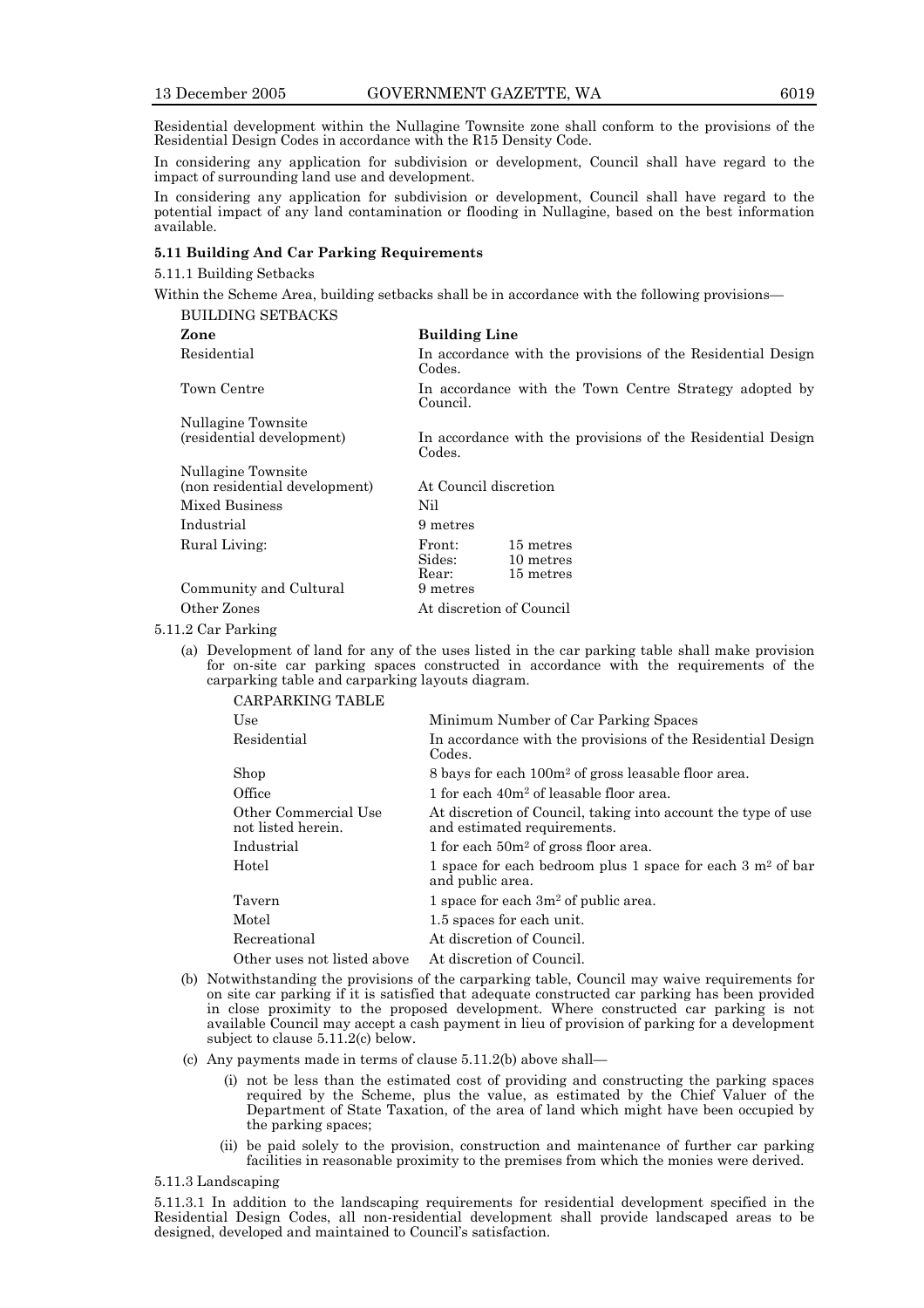5.11.3.2 Council shall require the submission of a landscape plan for its approval prior to commencement of development, indicating the type and location of plants and any other information considered relevant by Council.

# **5.12 Parking of Commercial Vehicles**

5.12.1 A person shall not park a commercial vehicle in excess of 3 tonnes combined tare weight within the Residential Zone except for delivery or loading purposes normally associated with a residential use.

5.12.2 A person may park on a lot in the Residential Zone not more than one commercial vehicle in excess of 3 tonnes combined tare weight with the approval of the Council, provided that—

- (a) on-site provision for housing the vehicle in a garage or parking behind the front building setback line is made in a manner satisfactory to the Council;
- (b) the vehicle and its load does not exceed 3m in height;
- (c) the amenity of the neighbourhood is not prejudicially affected by the emission of light, noise, vibration, smell, fumes, smoke or dust from the vehicle;
- (d) if, in the opinion of Council, a nuisance or annoyance to the owners of land in the neighbourhood is caused, the Council may revoke or refuse to renew its approval;
- (e) the approval is valid for 12 months only but may be renewed annually at the discretion of the Council;
- (f) any other conditions the Council thinks necessary or desirable are satisfied.

# **5.13 Home Occupations and Home Businesses**

Subject to the provisions of the Scheme, where the Council grants approval to carry on a Home Occupation or Home Business, the following provisions shall apply-

- (a) The approval shall be personal to the applicant and shall not be transferred or assigned to any other person;
	- (b) The approval shall not run with the land in respect of which it was granted.

When considering and determining applications for Home Occupations and Home Businesses, the Council shall have regard to its Policy related to 'Home Based Businesses'.

# **5.14 Aboriginal Settlements**

# 5.14.1 Purpose and Intent

To provide a framework for the planning and cohesive development of settlements and communities and also provide a basis for negotiation between Aboriginal communities and Government in order to foster the development of co-operative strategies to improve the general health, safety and amenity of those communities.

# 5.14.2 Settlement Plan

5.14.2.1 Within an Aboriginal Settlement no subdivision or other development should be commenced or carried out until a Settlement Plan has been prepared for the whole of the area within the settlement boundary, or for any particular part or parts as considered appropriate by Council, and such plan has been adopted by Council and the Commission.

5.14.2.2 Subdivision or development of land shall only be supported where it is generally in accordance with an adopted Settlement Plan.

5.14.2.3 The Settlement Plan shall include the proposed layout of development and indicate the proposed land use and construction details of any buildings or works proposed, and any other information as Council deems appropriate.

# 5.14.3 Planning Approval

5.14.3.1 Unless otherwise specified in the adopted Settlement Plan or related policy, development and land use shall not occur within an Aboriginal Settlement without planning consent being issued in writing by the Council.

5.14.3.2 The Council may refuse to issue its planning consent if it considers that a development does not substantially comply with the adopted Settlement Plan.

# **5.15 Caretakers Dwellings**

The provisions of this clause are to apply for all caretakers' dwellings in the Industrial Zone—

- (a) a caretaker's dwelling is not to be developed and/or occupied on a lot unless that lot has been developed and is being used in accordance with the Scheme;
- (b) only one caretaker's dwelling is permitted on a lot; for the purposes of this clause 'lot' excludes a strata lot or survey strata lot created under the Strata Titles Act 1985;
- (c) a caravan or park home is not permitted as a caretaker's dwelling for either permanent or temporary accommodation;
- (d) a caretaker's dwelling is to be screened and/or fenced from the street frontage of the lot to the satisfaction of the Council and wherever possible is to be sited at the rear of other buildings on the lot;
- (e) a caretaker's dwelling is to have a total floor area that does not exceed  $100 \text{ m}^2$  measured from the external face of walls;
- (f) open verandahs may be permitted but must not be enclosed by any means unless the total floor area remains within the  $100 \text{ m}^2$  referred to in paragraph (e).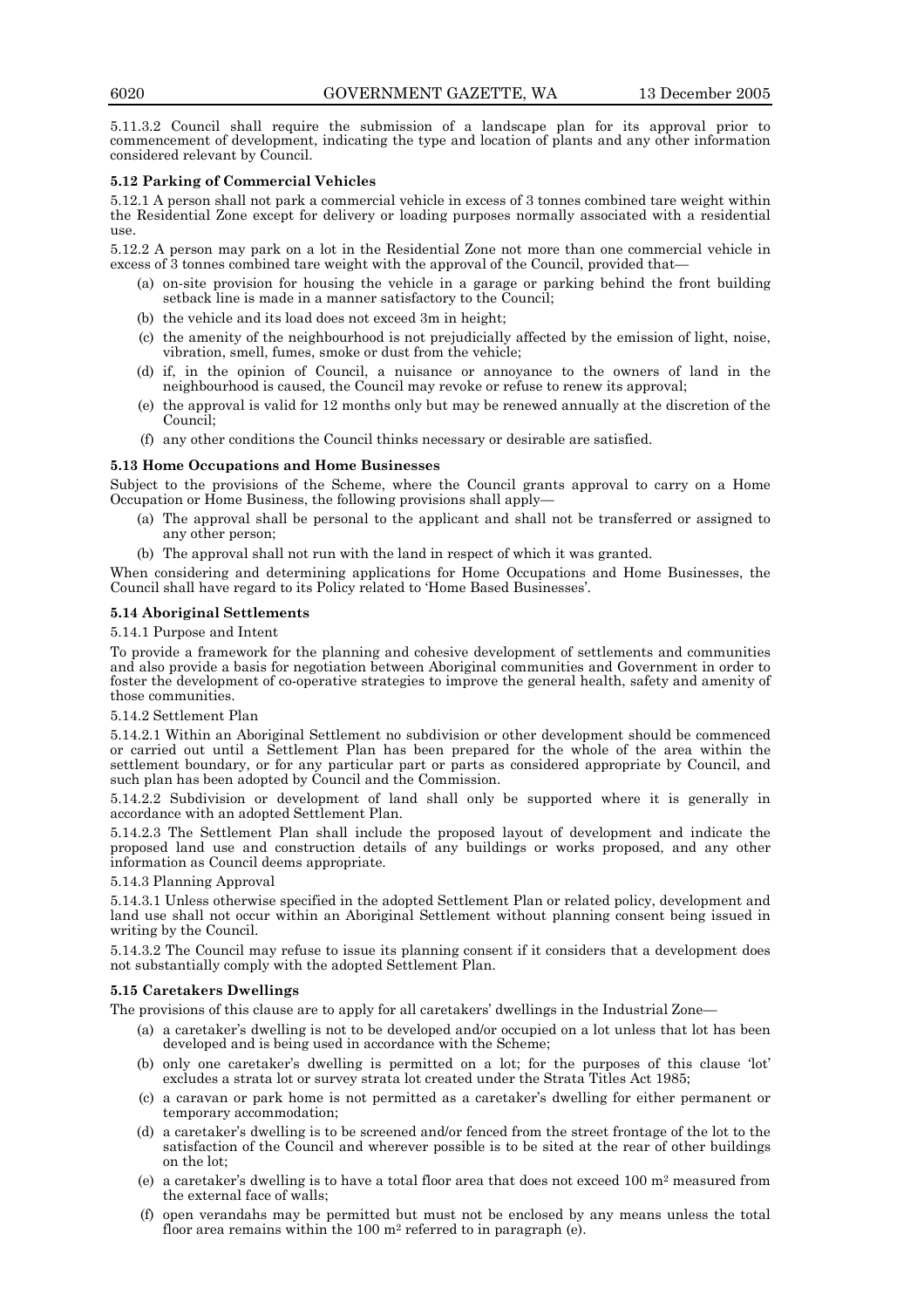## **5.16 Control of Advertisements**

### 5.16.1 Power to Control Advertisements

5.16.1.1 For the purpose of this Scheme, the erection, placement and display of advertisements and the use of land or buildings for that purpose is development within the definition of the Act requiring, except as otherwise provided, the prior approval of the Council. Planning approval is required in addition to any licence pursuant to Council's Signs, Hoarding and Bill Posting By-Laws.

5.16.1.2 Applications for Council's planning approval pursuant to this Part shall be submitted in accordance with the provisions of clause 9.2 of the Scheme and shall be accompanied by a completed Additional Information Sheet in the form set out at Schedule 7 giving details of the advertisement(s) to be erected, placed or displayed on the land.

#### 5.16.2 Existing Advertisements

Advertisements which—

- (a) were lawfully erected, placed or displayed prior to the approval of this Scheme; or
- (b) may be erected, placed or displayed pursuant to a licence or other approval granted by the Council prior to the approval of this Scheme;

hereinafter in this clause referred to as 'existing advertisements', may, except as otherwise provided, continue to be displayed or to be erected and displayed in accordance with the licence or approval as appropriate.

## 5.16.3 Consideration of Applications

Without limiting the generality of the matters which may be taken into account when making a decision upon an application for planning approval to erect, place or display an advertisement, Council shall examine each such application in the light of the objectives of the Scheme and with particular reference to the character and amenity of the locality within which it is to be displayed, including its historic or landscape significance and traffic safety, and the amenity of adjacent areas which may be affected.

5.16.4 Exemptions from the Requirement to Obtain Planning Approval

Subject to the provisions of the Main Roads (Control of Signs) Regulations 1983 and notwithstanding the provisions of sub-clause 5.16.1.1, the Council's prior planning approval is not required in respect of those advertisements listed in Schedule 5 which for the purpose of this clause are referred to as 'exempted advertisements'. The exemptions listed in Schedule 5 do not apply to land, buildings, objects, structures and places included on the Heritage List or within a heritage precinct established or designated under Part 7 of the Scheme.

# 5.16.5 Discontinuance

Notwithstanding the scheme objectives and sub-clause 5.16.4, where the Council can demonstrate exceptional circumstances which cause an exempted or existing advertisement to seriously conflict with the objectives of this clause, it may by notice in writing (giving clear reasons) require the advertiser to remove, relocate, adapt, or otherwise modify the advertisement within a period of time specified in the notice.

#### 5.16.6 Derelict or Poorly Maintained Signs

Where in the opinion of the Council, an advertisement has been permitted to deteriorate to a point where it conflicts with the objectives of the Scheme or it ceases to be effective for the purpose for which it was erected or displayed, Council may, by notice in writing, require the advertiser to-

- (a) repair, repaint or otherwise restore the advertisement to a standard specified by Council in the notice; or
- (b) remove the advertisement.

#### 5.16.7 Notices

5.16.7.1 'The advertiser' shall be interpreted as any one person or any group comprised of the landowner, occupier, licensee or other person having an interest in or drawing benefit from the display of the advertisement concerned.

5.16.7.2 Any notice served in exceptional circumstances pursuant to subclause 5.16.5 or 5.16.6 shall be served upon the advertiser and shall specify—

- (a) the advertisement(s) the subject of the notice;
- (b) full details of the action or alternative courses of action to be taken by the advertiser to comply with the notice;
- (c) the period, not being less than 60 days, within which the action specified shall be completed by the advertiser.

5.16.7.3 Any person upon whom a notice is served pursuant to this clause may within a period of 60 days from the date of the notice appeal to the Hon. Minister for Planning and Infrastructure or the Town Planning Appeal Tribunal in accordance with Part V of the Act, and where any such appeal is lodged the effect of the notice shall be suspended until the decision to uphold, quash or vary the notice is known and shall thereafter have effect according to that decision.

#### 5.16.8 Scheme to Prevail

Where the provisions of this Clause are found to be at variance with the provisions of the Council's Signs, Hoardings and Bill Posting By-Laws, the provisions of the Scheme shall prevail.

#### 5.16.9 Enforcement and Penalties

The offences and penalties specified in clause 11.4 of the Scheme apply to the advertiser in this clause.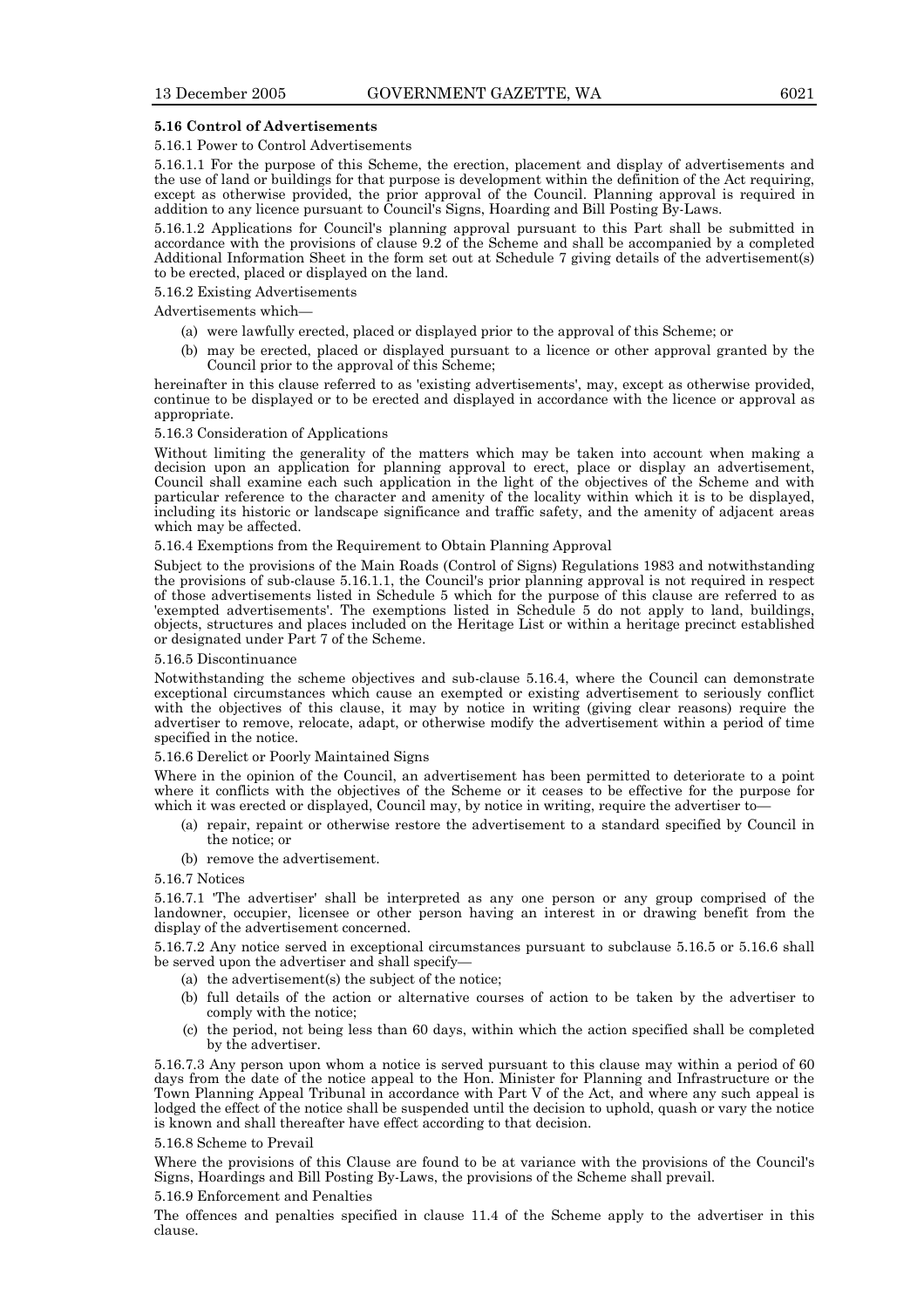# **PART 6— SPECIAL CONTROL AREAS**

# **6.1 Operation of Special Control Areas**

6.1.1 The following Special Control Areas are shown on the Scheme Maps—

(a) Public Drinking Water Source Protection Areas

6.1.2 In respect of a Special Control Area shown on the Scheme Map, the provisions applying to the Special Control Area apply in addition to the provisions applying to any underlying zone or reserve and any general provisions of the Scheme.

# **6.2 Public Drinking Water Source Protection Areas**

All Priority 1, 2 and 3 Public Drinking Water Source Protection Areas (PDWSPAs) are indicated as Special Control Areas (SCA) on the Scheme Maps.

## 6.2.1 Purpose and Intent

The purpose of PDWSPA's is to—

- (a) identify the proclaimed Public Drinking Water Source Protection Areas; and
- (b) ensure that land use and development within PDWSPA's is compatible with the protection and long term management of water resources for public water supply.

## 6.2.2 Referral of Applications

The Council is required to refer any development application which involves the following activities to the Water and Rivers Commission for advice prior to determination of the application—

- (a) potential for increased nutrient loading, in particular point source for nutrients eg. poultry farm, piggery;
- (b) Application of fertilisers and pesticides;
- (c) Storage of chemicals, fuels and other potentially polluting substances;
- (d) Substantial increase in runoff;
- (e) Any other impact which Council considers could have an impact on the quality of public drinking water.

#### 6.2.3 Relevant Considerations

In determining land uses and development proposals within Special Control Areas, the Council will have due regard to relevant State Government policies and the most recent Department of Environment, Water Catchment and Protection (DEWCP), Land Use Compatibility Tables for PDWSPAs.

Notwithstanding the permissibility of land uses in The Zoning Table, the following uses are not permitted within the PDWSPA Special Control Areas: Abattoir, Piggery, Power Station, Fish Processing, Tannery, Woolscourer.

In determining proposals, the Council is to have due regard to any comments or recommendations from DEWCP and may impose relevant conditions to prevent or minimise the potential risk of groundwater contamination. Council should also have regard to the management direction provided by the priority classification of certain areas, noting that—

- (a) Priority 2 (P2) areas are defined to ensure there is no increased risk of pollution to the water source; and
- (b) Priority 3 (P3) areas—are defined to manage the risk of pollution to the water source.

# **PART 7—HERITAGE PROTECTION**

# **7.1 Heritage List**

7.1.1 The Council is to establish and maintain a Heritage List to identify those places within the Scheme area which are of cultural heritage significance and worthy of conservation under the provisions of the Scheme, together with a description of each place and the reasons for its entry.

7.1.2 In the preparation of the Heritage List the Council is to—

- (a) have regard to the municipal inventory prepared by the Council under section 45 of the Heritage of Western Australia Act 1990; and
- (b) include on the Heritage List such of the entries on the municipal inventory as it considers to be appropriate.

7.1.3 In considering a proposal to include a place on the Heritage List the Council is to—

- (a) notify in writing the owner and occupier of the place and provide them with a copy of the description proposed to be used under clause 7.1.1 and the reasons for the proposed entry;
- (b) invite submissions on the proposal from the owner and occupier of the place within 21 days of the day the notice is served;
- (c) carry out such other consultations as it thinks fit; and
- (d) consider any submissions made and resolve to enter the place on the Heritage List with or without modification or reject the proposal after consideration of the submissions.

7.1.4 Where a place is included on the Heritage List, the Council is to give notice of the inclusion to the Commission, the Heritage Council of Western Australia and to the owner and occupier of the place.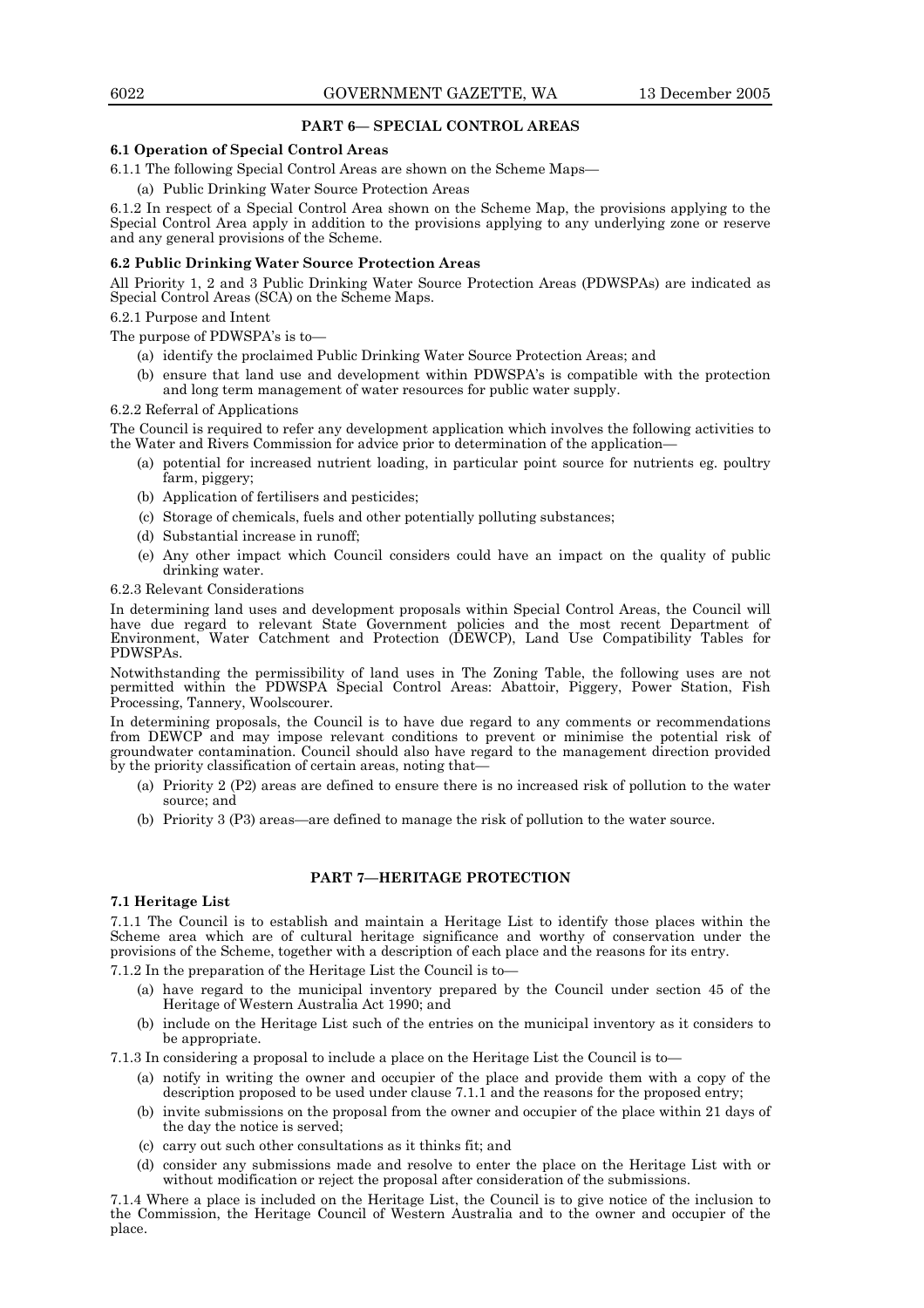7.1.5 The Council is to keep a copy of the Heritage List with the Scheme documents for public inspection.

7.1.6 The Council may remove or modify the entry of a place on the Heritage List by following the procedures set out in clause 7.1.3.

Note: 1. The purpose and intent of the heritage provisions are—

- (a) to facilitate the conservation of places of heritage value; and
- (b) to ensure as far as possible that development occurs with due regard to heritage values.
- 2. A 'place' is defined in Schedule 1 and may include works, buildings and contents of buildings.

#### **7.2 Designation of a Heritage Area**

7.2.1 If, in the opinion of the Council, special planning control is needed to conserve and enhance the cultural heritage significance and character of an area, the Council may, by resolution, designate that area as a heritage area.

7.2.2 The Council is to—

- (a) adopt for each heritage area a Local Planning Policy which is to comprise—
- (b) (i) a map showing the boundaries of the heritage area;
	- (ii) a record of places of heritage significance; and
	- (iii) objectives and guidelines for the conservation of the heritage area; and
- (c) keep a copy of the Local Planning Policy for any designated heritage area with the Scheme documents for public inspection.
- 7.2.3 If a Council proposes to designate an area as a heritage area, the Council is to—
	- (a) notify in writing each owner of land affected by the proposed designation and provide the owner with a copy of the proposed Local Planning Policy for the heritage area;
	- (b) advertise the proposal by—
		- (i) publishing a notice of the proposed designation once a week for 2 consecutive weeks in a newspaper circulating in the Scheme area;
		- (ii) erecting a sign giving notice of the proposed designation in a prominent location in the area that would be affected by the designation; and
		- (iii) such other methods as the Council considers appropriate to ensure widespread notice of the proposal; and
	- (c) carry out such other consultation as the Council considers appropriate.
- 7.2.4 Notice of a proposal under clause 7.2.3(b) is to specify—
	- (a) the area subject of the proposed designation;
	- (b) where the proposed Local Planning Policy which will apply to the proposed heritage area may be inspected; and
	- (c) in what form and in what period (being not less than 21 days from the day the notice is published or the sign is erected, as the case requires) submissions may be made.

7.2.5 After the expiry of the period within which submissions may be made, the Council is to—

- (a) review the proposed designation in the light of any submissions made; and
- (b) resolve to adopt the designation with or without modification, or not to proceed with the designation.

7.2.6 If the Council resolves to adopt the designation, the Council is to forward a copy of the designation to the Heritage Council of Western Australia, the Commission and each owner of land affected by the designation.

7.2.7 The Council may modify or revoke a designation of a heritage area.

7.2.8 Clauses 7.2.3 to 7.2.6 apply, with any necessary changes, to the amendment of a designation of a heritage area.

#### **7.3 Heritage Agreements**

The Council may, in accordance with the *Heritage of Western Australia Act 1990*, enter into a heritage agreement with an owner or occupier of land or a building for the purpose of binding the land or affecting the use of the land or building insofar as the interest of that owner or occupier permits.

- Note: 1. A heritage agreement may include a covenant intended to run with the land relating to the development or use of the land or any part of the land.
	- 2. Detailed provisions relating to heritage agreements are set out in the Heritage of Western Australia Act 1990.

#### **7.4 Heritage Assessment**

Despite any existing assessment on record, the Council may require a heritage assessment to be carried out prior to the approval of any development proposed in a heritage area or in respect of a heritage place listed on the Heritage List.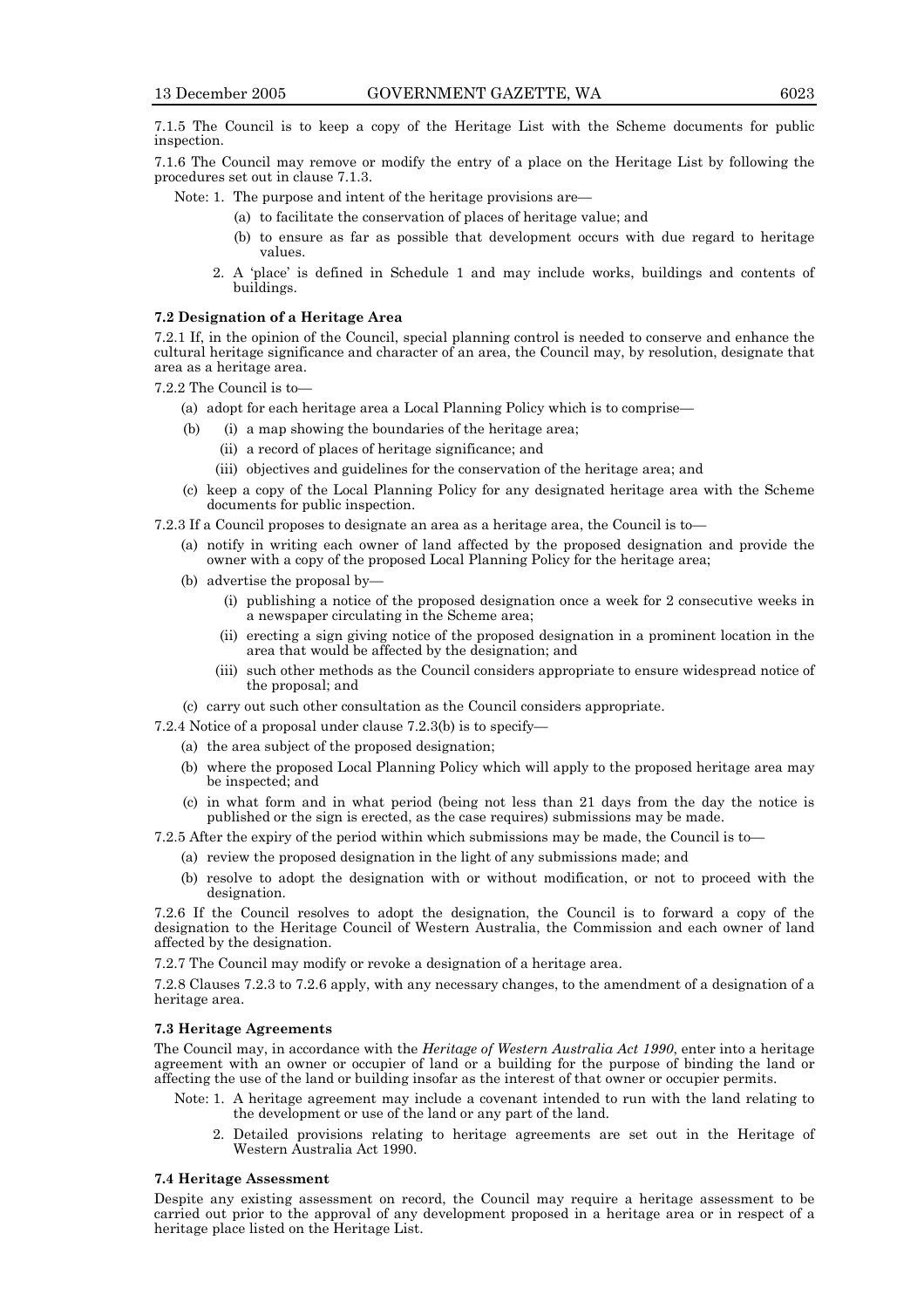## **7.5 Variations to Scheme Provisions for a Heritage Place or Heritage Area**

Where desirable to—

- (a) facilitate the conservation of a heritage place entered in the Register of Places under the *Heritage of Western Australia Act 1990* or listed in the Heritage List under clause 7.1.1; or
- (b) enhance or preserve heritage values in a heritage area designated under clause 7.2.1;

the Council may vary any site or development requirement specified in the Scheme or the Residential Design Codes by following the procedures set out in clause 5.5.2.

# **PART 8—DEVELOPMENT OF LAND**

#### **8.1 Requirement for Approval to Commence Development**

Subject to clause 8.2, all development on land zoned and reserved under the Scheme requires the prior approval of the Council. A person must not commence or carry out any development without first having applied for and obtained the planning approval of the Council under Part 9.

- Note: 1. The planning approval of the Council is required for both the development of land (subject of this Part) and the use of land (subject of Part 4).
	- 2. Development includes the erection, placement and display of any advertisements.

## **8.2 Permitted Development**

Except as otherwise provided in the Scheme, for the purposes of the Scheme the following development does not require the planning approval of Council—

- (a) the carrying out of any building or work which affects only the interior of a building and which does not materially affect the external appearance of the building except where the building is—
	- (i) located in a place that has been entered in the Register of Heritage Places under the *Heritage of Western Australia Act 1990*;
	- (ii) the subject of an order under Part 6 of the *Heritage of Western Australia Act 1990*; or
	- (iii) included on the Heritage List under clause 7.1 of the Scheme;
- (b) the erection on a lot of a single house including any extension, ancillary outbuildings and swimming pools, except where—
	- (i) the proposal requires the exercise of a discretion by the Council under the Scheme to vary the provisions of the Residential Design Codes; or
	- (ii) the development will be located in a heritage area designated under the Scheme;
- (c) the demolition of any building or structure except where the building or structure is—
	- (i) located in a place that has been entered in the Register of Places under the *Heritage of Western Australia Act 1990*;
	- (ii) the subject of an order under Part 6 of the *Heritage of Western Australia Act 1990;*
	- (iii) included on the Heritage List under clause 7.1 of the Scheme; or
	- (iv) located within a heritage area designated under the Scheme;
- (d) a home office;
- (e) any works which are temporary and in existence for less than 48 hours or such longer time as the Council agrees; and
- (f) any of the exempted classes of advertisements listed in Schedule 5 except in respect of a place included in the Heritage List or in a heritage area.

Note: Development carried out in accordance with a subdivision approval granted by the Commission is exempt under section 20D of the Town Planning Act.

## **8.3 Amending or Revoking a Planning Approval**

The Council may, on written application from the owner of land in respect of which planning approval has been granted, revoke or amend the planning approval, prior to the commencement of the use or development subject of the planning approval.

#### **8.4 Unauthorized Existing Developments**

8.4.1 The Council may grant planning approval to a use or development already commenced or carried out regardless of when it was commenced or carried out, if the development conforms to the provisions of the Scheme.

8.4.2 Development which was unlawfully commenced is not rendered lawful by the occurrence of any subsequent event except the granting of planning approval, and the continuation of the development unlawfully commenced is taken to be lawful upon the grant of planning approval.

Note: 1. Applications for approval to an existing development are made under Part 9.

 2. The approval by the Council of an existing development does not affect the power of the Council to take appropriate action for a breach of the Scheme or the Act in respect of the commencement or carrying out of development without planning approval.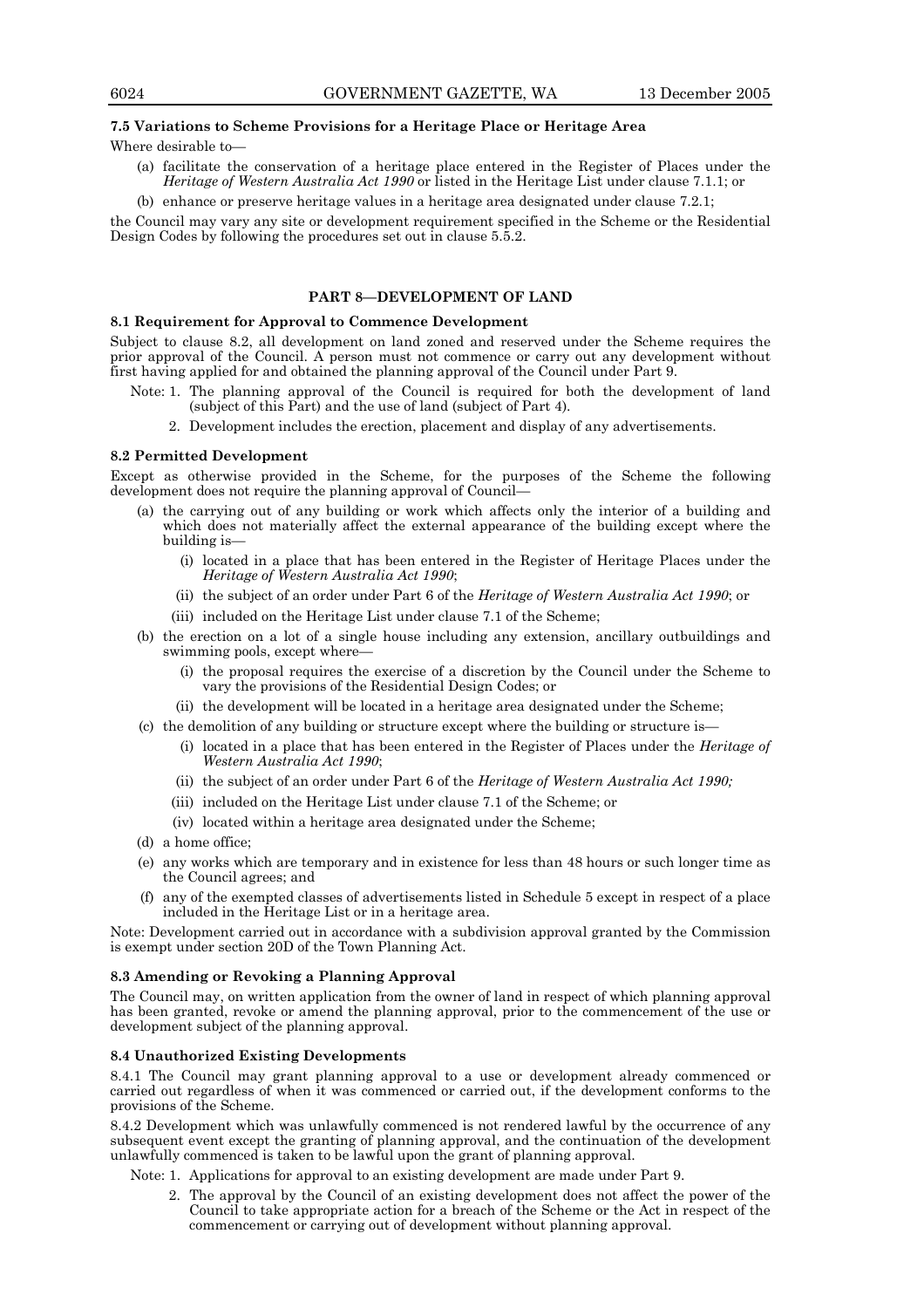## **PART 9—APPLICATION FOR PLANNING APPROVAL**

# **9.1 Form of Application**

- 9.1.1 An application for approval for one or more of the following—
	- (a) a use or commencement of development on a Local Reserve under clause 3.3;
	- (b) commencement of a 'P' use which does not comply with all relevant development standards and requirements of the Scheme as referred to in clause 4.3.2;
	- (c) commencement of a 'D' use or an 'A' use as referred to in clause 4.3.2;
	- (d) commencement of a use not listed in the Zoning Table under clause 4.4.2(b);
	- (e) alteration or extension of a non-conforming use under clause 4.9;
	- (f) a change of a non-conforming use under clause 4.9;
	- (g) continuation of a non-conforming use under clause 4.12;
	- (h) variation of a site or development requirement under clause 5.5;
	- (i) commencement of development under clause 8.1;
	- (j) continuation of development already commenced or carried out under clause 8.4;
	- (k) a subsequent planning approval pursuant to an approval under clause 10.8.1;
	- (l) the erection, placement or display of an advertisement;

is, subject to clause 9.1.2, to be made in the form prescribed in Schedule 6 and is to be signed by the owner, and accompanied by such plans and other information as is required under the Scheme.

9.1.2 An application for the erection, placement or display of an advertisement is to be accompanied by the additional information set out in the form prescribed in Schedule 7.

## **9.2 Accompanying Material**

Unless the Council waives any particular requirement every application for planning approval is to be accompanied by—

- (a) a plan or plans to a scale of not less than 1:500 showing—
	- (i) the location of the site including street names, lot numbers, north point and the dimensions of the site;
	- (ii) the existing and proposed ground levels over the whole of the land the subject of the application and the location, height and type of all existing structures, and structures and vegetation proposed to be removed;
	- (iii) the existing and proposed use of the site, including proposed hours of operation, and buildings and structures to be erected on the site;
	- (iv) the existing and proposed means of access for pedestrians and vehicles to and from the site;
	- (v) the location, number, dimensions and layout of all car parking spaces intended to be provided;
	- (vi) the location and dimensions of any area proposed to be provided for the loading and unloading of vehicles carrying goods or commodities to and from the site and the means of access to and from those areas;
	- (vii) the location, dimensions and design of any open storage or trade display area and particulars of the manner in which it is proposed to develop the same; and
	- (viii) the nature and extent of any open space and landscaping proposed for the site;
- (b) plans, elevations and sections of any building proposed to be erected or altered and of any building it is intended to retain;
- (c) any specialist studies that Council may require the applicant to undertake in support of the application such as traffic, heritage, environmental, engineering or urban design studies; and
- (d) any other plan or information that the Council may require to enable the application to be determined.

#### **9.3 Additional Material for Heritage Matters**

Where an application relates to a place entered on the Heritage List or within a heritage area, the Council may require an applicant to provide one or more of the following to assist the Council in its determination of the application—

- (a) street elevations drawn to a scale not smaller than 1:100 showing the proposed development and the whole of the existing development on each lot immediately adjoining the land the subject of the application, and drawn as one continuous elevation;
- (b) a detailed schedule of all finishes, including materials and colours of the proposed development and, unless the Council exempts the applicant from the requirement or any part of it, the finishes of the existing developments on the subject lot and on each lot immediately adjoining the subject lot.

#### **9.4 Advertising of Applications**

9.4.1 Where an application is made for planning approval to commence a use or commence or carry out development which involves a use which is—

- (a) an 'A' use as referred to in clause 4.3.2; or
- (b) a use not listed in the Zoning Table, the Council is not to grant approval to that application unless notice is given in accordance with clause 9.4.3.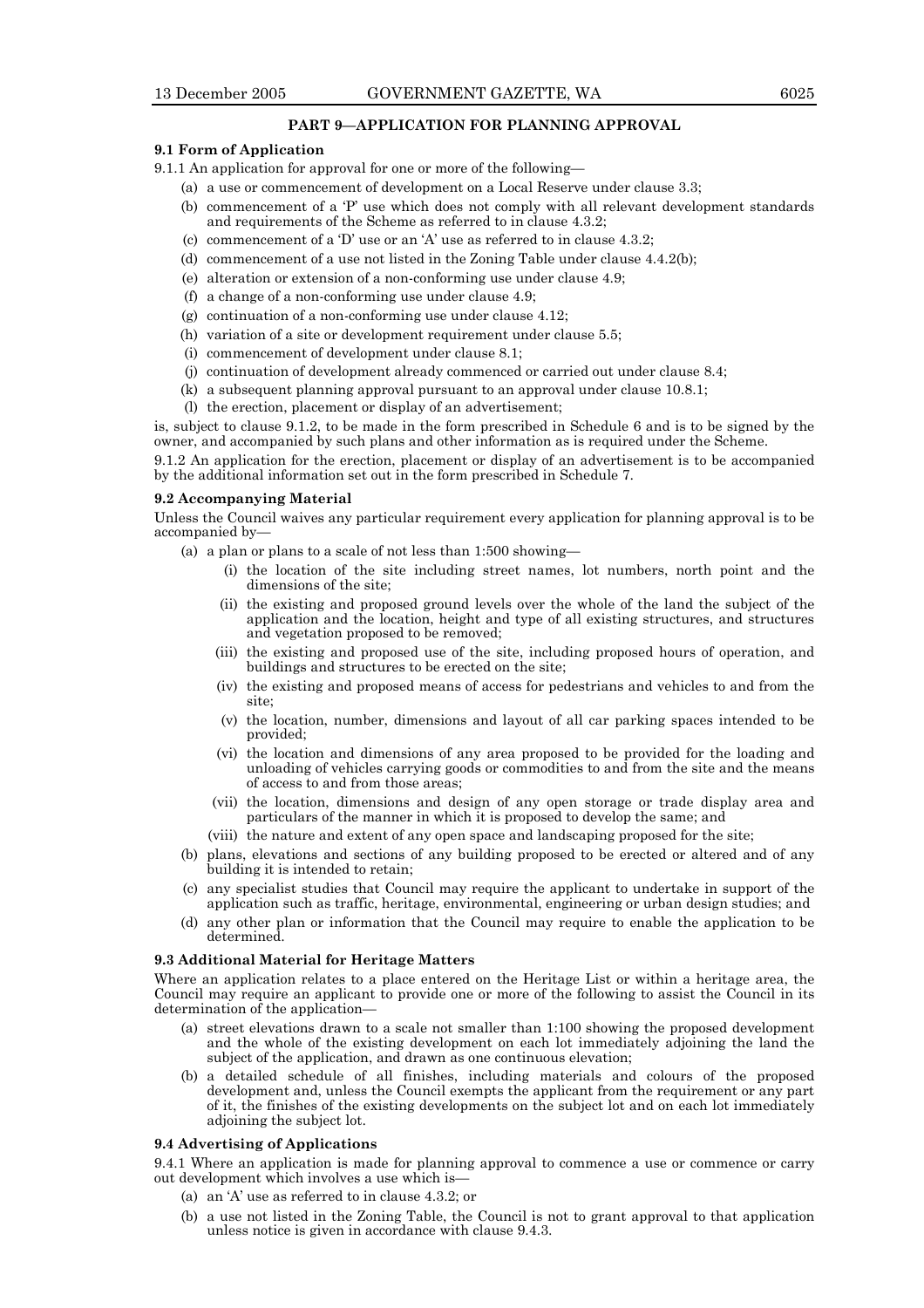9.4.2 Despite clause 9.4.1, where application is made for a purpose other than a purpose referred to in that clause, the Council may require notice to be given in accordance with clause 9.4.3.

9.4.3 The Council may give notice or require the applicant to give notice of an application for planning approval in one or more of the following ways—

- (a) notice of the proposed use or development served on nearby owners and occupiers who, in the opinion of the Council, are likely to be affected by the granting of planning approval, stating that submissions may be made to the Council by a specified date being not less than 14 days from the day the notice is served;
- (b) notice of the proposed use or development published in a newspaper circulating in the Scheme area stating that submissions may be made to the Council by a specified day being not less than 14 days from the day the notice is published;
- (c) a sign or signs displaying notice of the proposed use or development to be erected in a conspicuous position on the land for a period of not less than 14 days from the day the notice is erected.

9.4.4 The notice referred to in clause 9.4.3(a) and (b) is to be in the form prescribed in Schedule 8 with such modifications as are considered appropriate by the Council.

9.4.5 Any person may inspect the application for planning approval referred to in the notice and the material accompanying that application at the offices of the Council.

9.4.6 After the expiration of the specified period from the serving of notice of the application for planning approval, the publication of the notice or the erection of a sign or signs, whichever is the later, the Council is to consider and determine the application.

# **PART 10—PROCEDURE FOR DEALING WITH APPLICATIONS**

## **10.1 Consultation with Other Authorities**

10.1.1 In considering an application for planning approval the Council may consult with any other statutory, public or planning authority it considers appropriate.

10.1.2 In the case of land reserved under the Scheme for the purposes of a public authority, the Council is to consult that authority before making its determination.

#### **10.2 Matters to be Considered by Council**

The Council in considering an application for planning approval is to have due regard to such of the following matters as are in the opinion of the Council relevant to the use or development the subject of the application—

- (a) the aims and provisions of the Scheme;
- (b) the requirements of orderly and proper planning including any relevant proposed new town planning scheme or amendment, or region scheme or amendment, which has been granted consent for public submissions to be sought;
- (c) any approved statement of planning policy of the Commission;
- (d) any approved environmental protection policy under the Environmental Protection Act 1986;
- (e) any relevant policy or strategy of the Commission and any relevant policy adopted by the Government of the State;
- (f) any Local Planning Policy adopted by the Council under clause 2.4, any heritage policy statement for a designated heritage area adopted under clause 7.2.2, and any other plan or guideline adopted by the Council under the Scheme;
- (g) in the case of land reserved under the Scheme, the ultimate purpose intended for the reserve;
- (h) the conservation of any place that has been entered in the Register within the meaning of the Heritage of Western Australia Act 1990, or which is included in the Heritage List under clause 7.1, and the effect of the proposal on the character or appearance of a heritage area;
- (i) the compatibility of a use or development with its setting;
- (j) any social issues that have an effect on the amenity of the locality;
- (k) the cultural significance of any place or area affected by the development;
- (l) the likely effect of the proposal on the natural environment and any means that are proposed to protect or to mitigate impacts on the natural environment;
- (m) whether the land to which the application relates is unsuitable for the proposal by reason of it being, or being likely to be, subject to flooding, tidal inundation, subsidence, landslip, bush fire or any other risk;
- (n) the preservation of the amenity of the locality;
- (o) the relationship of the proposal to development on adjoining land or on other land in the locality including but not limited to, the likely effect of the height, bulk, scale, orientation and appearance of the proposal;
- (p) whether the proposed means of access to and egress from the site are adequate and whether adequate provision has been made for the loading, unloading, manoeuvring and parking of vehicles;
- (q) the amount of traffic likely to be generated by the proposal, particularly in relation to the capacity of the road system in the locality and the probable effect on traffic flow and safety;
- (r) whether public transport services are necessary and, if so, whether they are available and adequate for the proposal;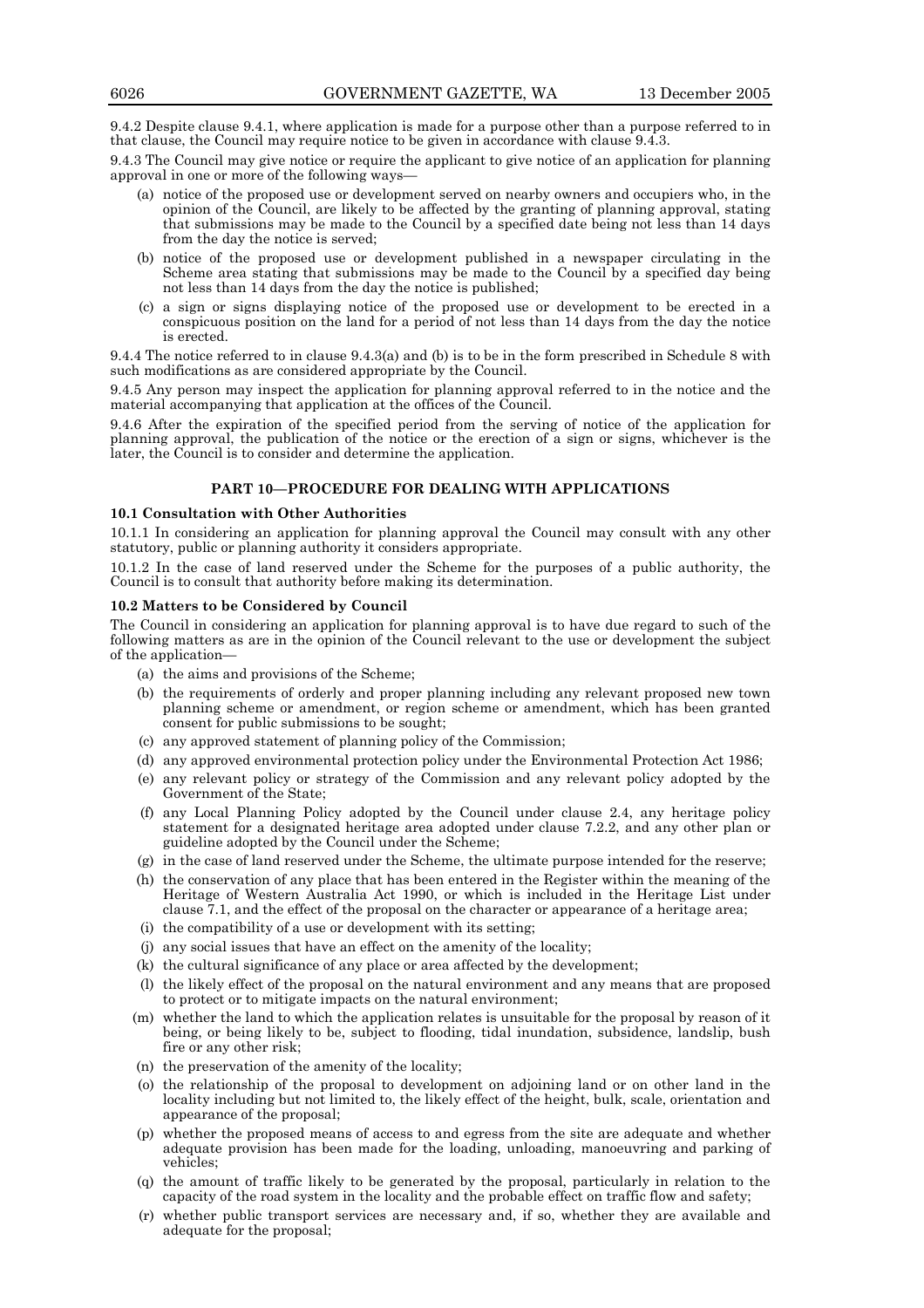- (s) whether public utility services are available and adequate for the proposal;
- (t) whether adequate provision has been made for access for pedestrians and cyclists (including end of trip storage, toilet and shower facilities);
- (u) whether adequate provision has been made for access by disabled persons;
- (v) whether adequate provision has been made for the landscaping of the land to which the application relates and whether any trees or other vegetation on the land should be preserved;
- (w) whether the proposal is likely to cause soil erosion or land degradation;
- (x) the potential loss of any community service or benefit resulting from the planning approval;
- (y) any relevant submissions received on the application;
- (z) the comments or submissions received from any authority consulted under clause 10.1.1;
- (za) any other planning consideration the Council considers relevant.

# **10.3 Determination of Applications**

In determining an application for planning approval the Council may—

- (a) grant its approval with or without conditions; or
- (b) refuse to grant its approval.

## **10.4 Form and Date of Determination**

10.4.1 As soon as practicable after making a determination in relation to the application, the Council is to convey its determination to the applicant in the form prescribed in Schedule 9 and the date of determination is to be the date given in the notice of the Council's determination.

10.4.2 Where the Council refuses an application for planning approval the Council is to give reasons for its refusal.

## **10.5 Term of Planning Approval**

10.5.1 Where the Council grants planning approval for the development of land—

- (a) the development approved is to be substantially commenced within 2 years, or such other period as specified in the approval, after the date of the determination; and
- (b) the approval lapses if the development has not substantially commenced before the expiration of that period.

10.5.2 A written request may be made to the Council for an extension of the term of planning approval at any time prior to the expiry of the approval period in clause 10.5.1.

## **10.6 Temporary Planning Approval**

Where the Council grants planning approval, the Council may impose conditions limiting the period of time for which the approval is granted.

Note: A temporary planning approval is where the Council grants approval for a limited period, for example, where the land may be required for some other purpose in the future, and is different to the term of the planning approval which is the period within which the development must commence.

### **10.7 Scope of Planning Approval**

Planning approval may be granted—

- (a) for the use or development for which the approval is sought;
- (b) for that use or development, except for a specified part or aspect of that use or development; or
- (c) for a specified part or aspect of that use or development.

# **10.8 Approval Subject to Later Approval of Details**

10.8.1 Where an application is for a development that includes the carrying out of any building or works, the Council may grant approval subject to matters requiring the subsequent planning approval of the Council. These matters may include the siting, design, external appearance of the buildings, means of access, landscaping, and such other matters as the Council thinks fit.

10.8.2 In respect of an approval requiring subsequent planning approval, the Council may require such further details as it thinks fit prior to considering the application.

10.8.3 Where the Council has granted approval subject to matters requiring the later planning approval of the Council, an application for approval of those matters must be made not later than 2 years after the date of the determination of the first approval, or such other period as is specified in the approval.

## **10.9 Deemed Refusal**

10.9.1 Subject to clause 10.9.2, an application for planning approval is deemed to have been refused if a determination in respect of that application is not conveyed to the applicant by the Council within 60 days of the receipt of the application by the Council, or within such further time as is agreed in writing between the applicant and the Council.

10.9.2 An application for planning approval which is the subject of a notice under clause 9.4 is deemed to be refused where a determination in respect of that application is not conveyed to the applicant by the Council within 90 days of the receipt of the application by the Council, or within such further time as is agreed in writing between the applicant and the Council.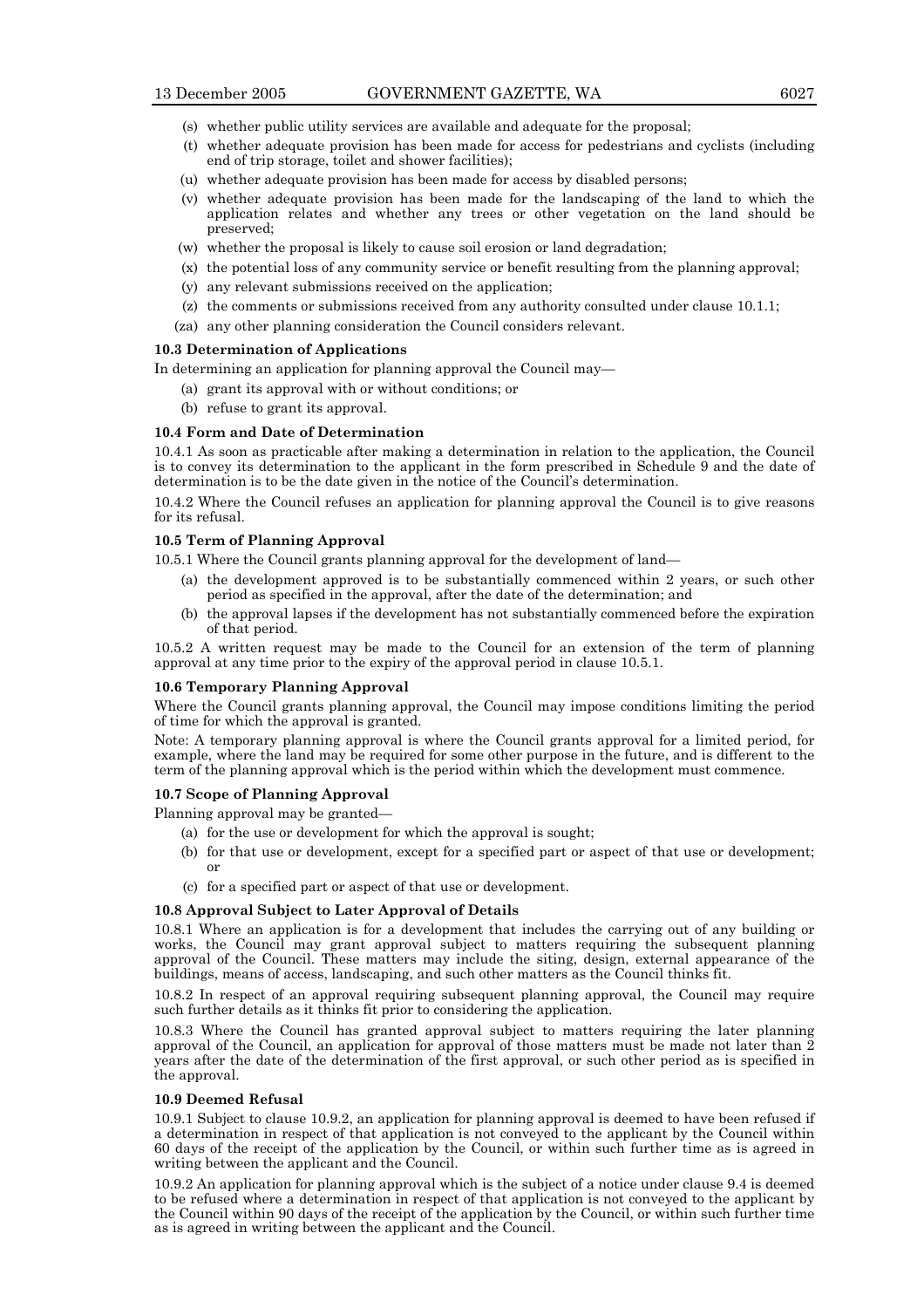10.9.3 Despite an application for planning approval being deemed to have been refused, the Council may issue a determination in respect of the application at any time after the expiry of the period specified in clause 10.9.1 or 10.9.2, as the case requires, and that determination is as valid and effective from the date of determination as if it had been made before the period expired.

#### **10.10 Appeals**

An applicant aggrieved by a determination of the Council in respect of the exercise of a discretionary power under the Scheme may appeal under Part V of the Town Planning Act.

# **PART 11—ENFORCEMENT AND ADMINISTRATION**

## **11.1 Powers of the Council**

11.1.1 The Council in implementing the Scheme has the power to—

- (a) enter into an agreement with any owner, occupier or other person having an interest in land affected by the provisions of the Scheme in respect of any matter pertaining to the Scheme;
- (b) acquire any land or buildings within the Scheme area under the provisions of the Scheme or the Town Planning Act; and
- (c) deal with or dispose of any land which it has acquired under the provisions of the Scheme or the Town Planning Act in accordance with the law and for such purpose may make such agreements with other owners as it considers fit.

11.1.2 An employee of the Council authorized by the Council may, at all reasonable times and with such assistance as may be required, enter any building or land for the purpose of ascertaining whether the provisions of the Scheme are being observed.

#### **11.2 Removal and Repair of Existing Advertisements**

11.2.1 Where an existing advertisement at, or at any time after, the coming into force of the Scheme, is, in the opinion of the Council, in conflict with the amenity of the locality, the Council may by written notice (giving clear reasons) require the advertiser to remove, relocate, repair, adapt or otherwise modify the advertisement.

11.2.2 Where, in the opinion of the Council, an advertisement has deteriorated to a point where it is in conflict with the aims of the Scheme or it ceases to be effective for the purpose for which it was erected or displayed, the Council may by written notice require the advertiser to—

- (a) repair, repaint or otherwise restore the advertisement to a standard specified by the Council in the notice; or
- (b) remove the advertisement.

11.2.3 For the purpose of clauses 11.2.1 and 11.2.2 any notice is to be served on the advertiser and is to specify—

- (a) the advertisement the subject of the notice;
- (b) full details of the action or alternative courses of action to be taken by the advertiser to comply with the notice; and
- (c) the period, being not less than 60 days from the date of the Council's determination, within which the action specified is to be completed by the advertiser.

11.2.4 A person on whom notice is served under this clause may appeal under Part V of the Town Planning Act against the determination of the Council.

#### **11.3 Delegation of Functions**

11.3.1 The Council may, in writing and either generally or as otherwise provided by the instrument of delegation, delegate to a committee or the CEO, within the meaning of those expressions under the Council Act 1995, the exercise of any of its powers or the discharge of any of its duties under the Scheme, other than this power of delegation.

11.3.2 The CEO may delegate to any employee of the Council the exercise of any of the CEO's powers or the discharge of any of the CEO's duties under clause 11.3.1.

11.3.3 The exercise of the power of delegation under clause 11.3.1 requires a decision of an absolute majority as if the power had been exercised under the Council Act 1995.

11.3.4 Sections 5.45 and 5.46 of the Council Act 1995 and the regulations referred to in section 5.46 apply to a delegation made under this clause as if the delegation were a delegation under Division 4 of Part 5 of that Act.

#### **11.4 Person Must Comply with Provisions of Scheme**

A person must not—

- (a) contravene or fail to comply with the provisions of the Scheme;
- (b) use any land or commence or continue to carry out any development within the Scheme area—
	- (i) otherwise than in accordance with the Scheme;
	- (ii) unless all approvals required by the Scheme have been granted and issued;
	- (iii) otherwise than in accordance with any conditions imposed upon the grant and the issue of any approval required by the Scheme; and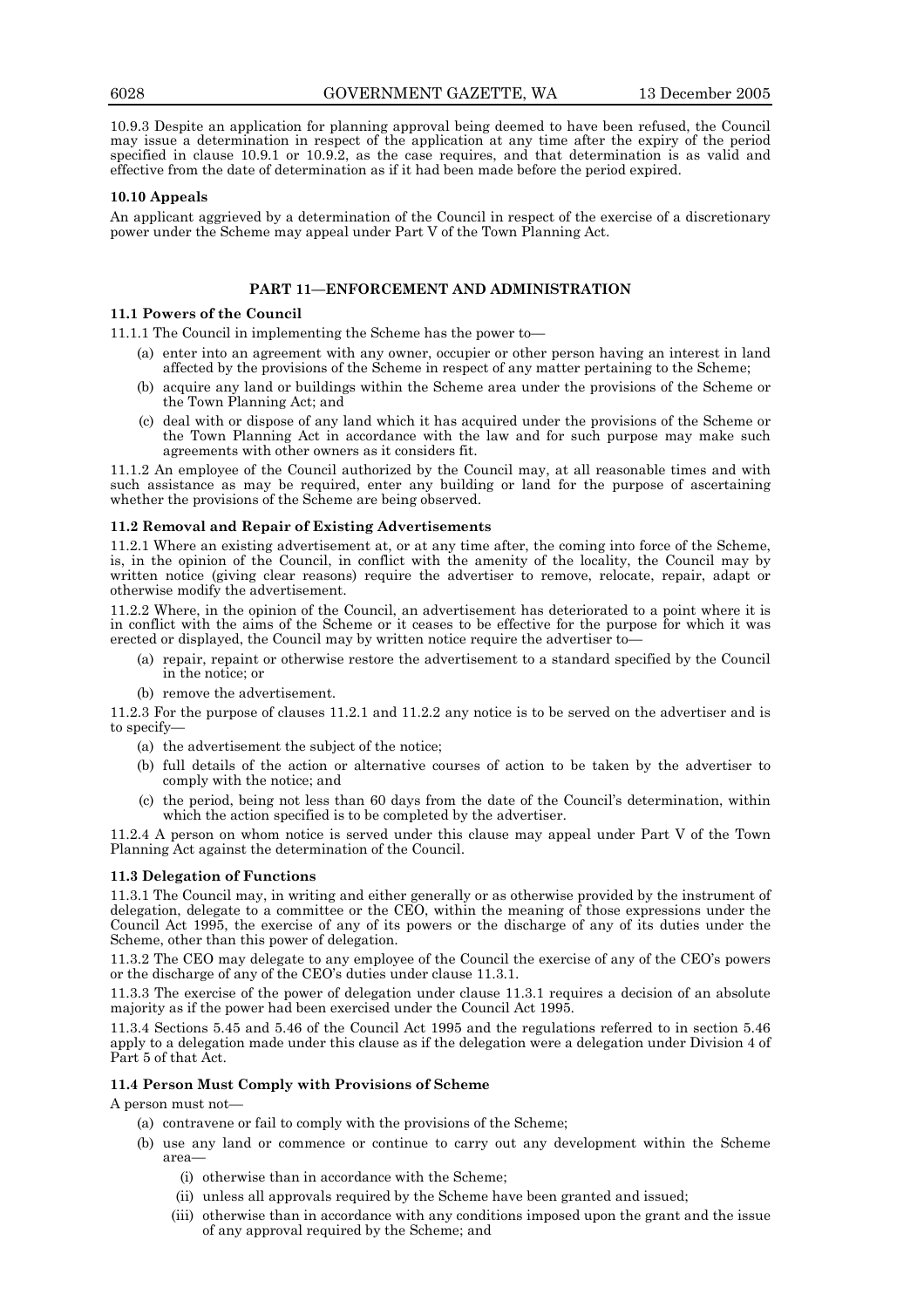(iv) otherwise than in accordance with any standards laid down and any requirements prescribed by the Scheme or determined by the Council under the Scheme with respect to that building or that use.

Note: Section 10(4) of the Town Planning Act provides that a person who—

- (a) contravenes or fails to comply with the provisions of a town planning scheme; or
- (b) commences or continues to carry out any development which is required to comply with a town planning scheme otherwise than in accordance with that scheme or otherwise than in accordance with any condition imposed with respect to the development by the responsible authority pursuant to its powers under that scheme, is guilty of an offence. Penalty: \$50 000, and a daily penalty of \$5 000.

## **11.5 Compensation**

11.5.1 A person whose land or property is injuriously affected by the making or amendment of the Scheme may make a claim for compensation under section  $11(1)$  of the Town Planning Act

- (a) in any case, within 6 months of the date of publication of notice of the approval of the Scheme or the amendment, as the case requires, in accordance with the *Town Planning Regulations 1967*; or
- (b) where the land has been reserved for a public purpose and—
	- (i) an application made under the Scheme for approval to carry out development on the land is refused; or
	- (ii) an application made under the Scheme for approval to carry out development on the land is granted subject to conditions that have the effect of permitting the land to be used or developed for no purpose other than a public purpose, not later than 6 months after the application is refused or the permission granted.

11.5.2 A person whose land or property is injuriously affected by the making of a Scheme may not claim compensation for that injurious affection more than once under clause

Note: A claim for compensation under section 11(1) of the Town Planning Act may be made in the Form No. 7 in Appendix A of the Town Planning Regulations 1967.

## **11.6 Purchase or Taking of Land**

11.6.1 If, where compensation for injurious affection is claimed under the Town Planning Act, the Council elects to purchase or take the land compulsorily the Council is to give written notice of that election to the claimant within 3 months of the claim for compensation being made.

11.6.2 The Council may deal with or dispose of land acquired by it for the purpose of a Local Reserve upon such terms and conditions as it thinks fit but the land must be used, and preserved, for a use compatible with the purpose for which it is reserved.

Note: Section 13 of the Town Planning Act empowers the Council to purchase or compulsorily acquire land comprised in a scheme.

# **11.7 Notice for Removal of Certain Buildings**

11.7.1 Under section 10 (1) of the Town Planning Act, 28 days written notice is prescribed as the notice to be given for the removal of a building or other work referred to in that subsection.

11.7.2 The Council may recover expenses under section 10(2) of the Town Planning Act in a court of competent jurisdiction.

## **SCHEDULES**

- Schedule 1 Dictionary of Defined Words and Expressions
- Schedule 2 Additional Uses
- Schedule 3 Restricted Uses
- Schedule 4 Special Use Zones
- Schedule 5 Exempted Advertisements
- Schedule 6 Form of Application for Planning Approval
- Schedule 7 Additional Information for Advertisements
- Schedule 8 Notice of Public Advertisement of Planning Proposal
- Schedule 9 Notice of Determination on Application for Planning Approval
- Schedule 10 Environmental Conditions

#### **SCHEDULE No. 1—DICTIONARY OF DEFINED WORDS AND EXPRESSIONS**

- **Abattoir:** means land and buildings used for the slaughter of animals for human consumption and the treatment of carcasses, offal and by-products.
- **Aboriginal Settlement:** means any land and buildings used, or proposed to be used for the permanent and exclusive habitation of Aboriginal communities, and may include all appropriate uses and facilities depicted in an adopted Settlement Plan.
- **Absolute Majority:** shall have the same meaning as is given to it in and for the purposes of the Council Act 1960 (as amended).
- **Act:** means the Town Planning and Development Act, 1928 (as amended).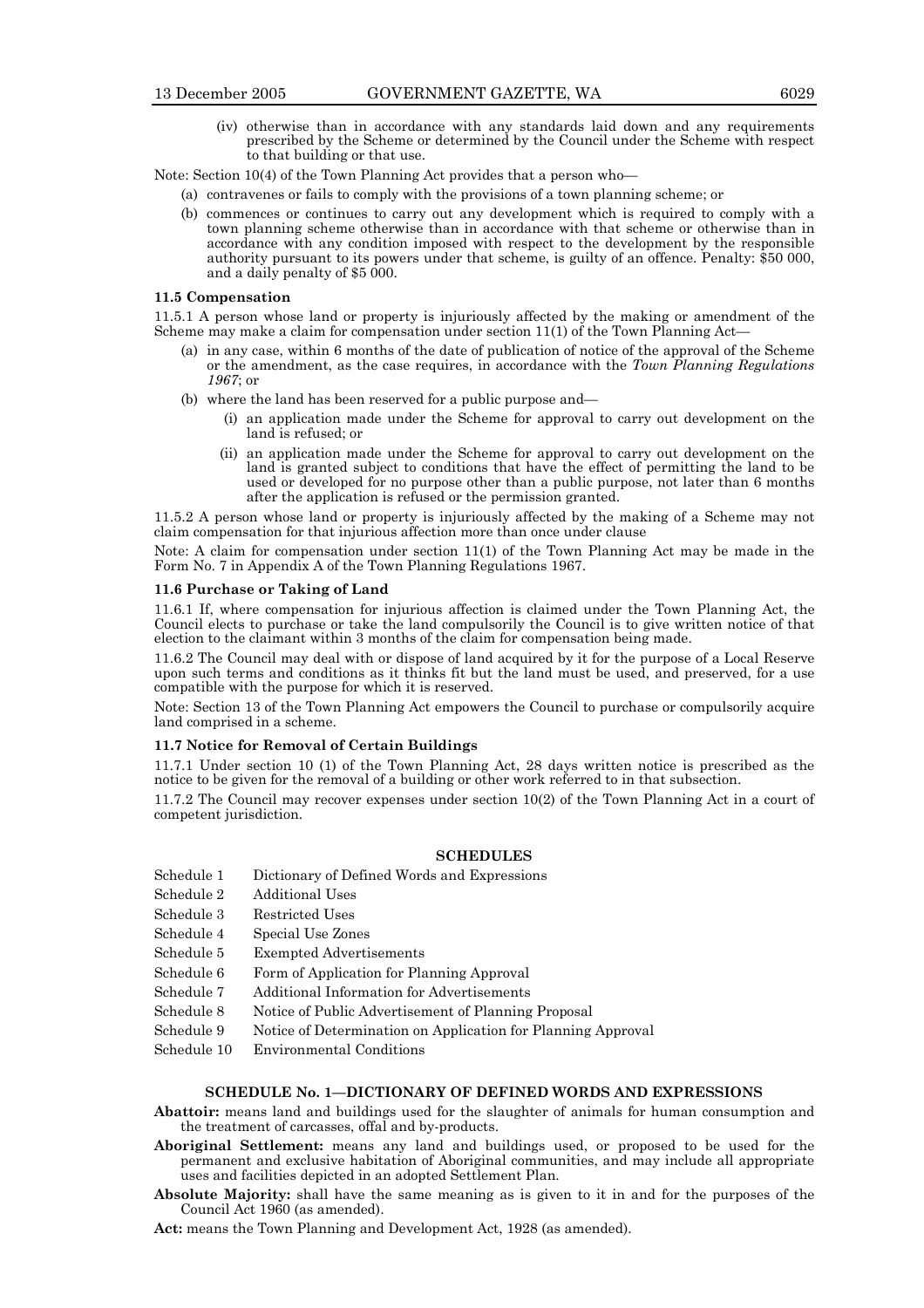- **Advertisement:** means any word, letter, model, sign, placard, board, notice, device or representation, whether illuminated or not, in the nature of, and employed wholly or partly for the purposes of, advertisement, announcement or direction, and includes any hoarding or similar structure used, or adapted for use, for the display of advertisements. The term includes any airborne device anchored to any land or building and any vehicle or trailer or other similar object placed or located so as to serve the purpose of advertising.
- **Airfield:** means land and buildings used in connection with the operation of aeroplanes, including a passenger terminal, offices, parking and servicing of aircraft, and car parking, but not including occasional or seasonal use of temporary facilities for purposes associated with agriculture.
- **Amenity Building:** means a building or part of a building that employees or persons engaged in an industry or business use for their personal comfort, convenience or enjoyment or leisure as distinct from the work of the industry or business.
- Amusement Facility: means land and buildings, open to the public, used for not more than two amusement machines where such use is incidental to the predominant use.
- **Amusement Machine:** means any machine, game or device whether mechanical or electronic or a combination of both operated by one or more players for amusement and recreation.
- **Amusement Parlour:** means land and buildings, open to the public, where the predominant use is amusement by amusement machines and where there are more than two amusement machines operating within the premises.
- **Ancillary Use:** means a use which is incidental to the predominant use of land and buildings.
- **Aquaculture:** means the farming of aquatic organisms including fish, molluscs, crustaceans and aquatic plants. It includes but is not limited to any fish farming operation for which a fish farm licence issued pursuant to the provisions of Part V of the Fisheries Act 1905 (as amended) and the Fisheries Regulations 1938 (as amended) is required.
- **Arts and Crafts Studio:** means a building or part of a building, not in a residential zone, where craft activities are carried out and includes the sale of products created on site.
- **At the time of the development:** means during the period when construction and/or site preparation works are in progress terminating immediately prior to the occupation of the land, including any buildings, for its approved purpose.
- **Auction Mart:** means any land or building on or in which goods are exposed or offered for sale by auction, but does not include a place used for the sale by auction of fresh food, fruit, vegetables or livestock.
- **Authorised Officer:** means an officer of the Council, authorised by the Council to exercise all or some of the powers of the Council under this Scheme.
- **Bank:** means premises used for offices but wherein special provision is made for access by the public for services in the areas of finance and banking.
- **Battle-axe lot:** means a lot having access to a public road by means of an access strip included in the Certificate of Title of that lot.
- **Betting Agency:** means a building operated in accordance with the Totalisator Agency Board Betting Act 1960 (as amended).
- **Building Storage Yard:** means land and buildings used for the storage of building material, pipes, or other similar items related to any trade; and may include manufacture, assembly and dismantling processes incidental to the predominant use.
- **Building:** shall have the same meaning as is given to it in and for the purposes of the Residential Design Codes.
- **Building Code of Australia:** means the Building Code of Australia.
- **Building Envelope:** means an area of land within a lot marked on a plan within which all buildings on the lot must be contained.
- **Building Line:** means the line between which and any public place or public reserve a building may not be erected except by or under the authority of an Act.
- **Camping Area:** means an area of land set aside for the purpose of camping involving the erection of tents and other forms of temporary shelter not involving trailers, caravans, chalets or mobile homes.
- **Caravan:** means a vehicle as defined under the Road Traffic Act 1974—82 maintained in condition suitable for licence under that Act all times and being designed or fitted or capable of use as a habitation or for a dwelling or sleeping purposes.
- **Caravan Park:** means an area of land specifically set aside for the parking of caravans and park homes or for the erection of camps on bays or tent sites allocated for that purpose.
- **Caretaker's Dwelling:** means a building used as a dwelling by a person having the care of the building, plant, equipment or grounds associated with an industry, business, office or recreation area carried on or existing on the same site.
- **Car Park:** means land and buildings used primarily for parking private cars or taxis whether open to the public or not but does not include any part of a public road used for parking or for a taxi rank, or any land or buildings in which cars are displayed for sale.
- **Car Parking:** means an area of land or building specifically set aside for parking of wheeled vehicles and treated and subsequently maintained in a manner satisfactory to Council for the purpose.
- **Car Sales Premises:** means land and buildings used for the display and sale of cars, whether new or second-hand but does not include a workshop.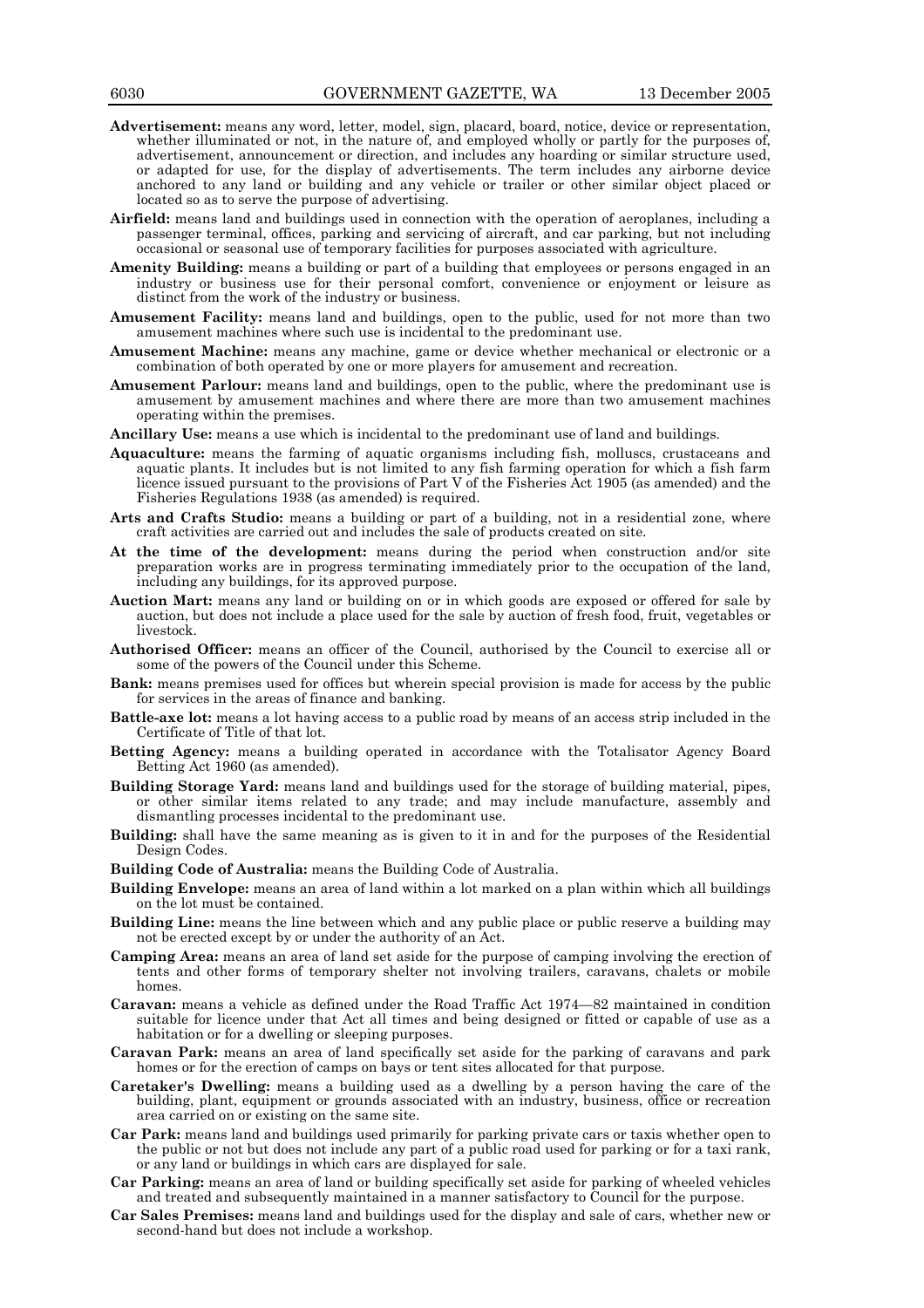- **Cattery:** means the use of an approved out-building constructed in accordance with the Health Act Model By-laws Series 'A' Part One—General Sanitary Provisions (as amended) for the purpose of keeping more than three (3) cats over the age of three (3) months for reward or profit.
- **Child Day Care Centre:** means any land or buildings used for the daily or occasional care of children in accordance with the Child Care Regulations 1968 (as amended) but does not include a Child Family Care Centre.
- **Cinema/Theatre:** means premises where the public may view a motion picture of theatrical production.
- **Child Family Care Centre:** means a Child Minding Centre conducted in a private dwelling where children are received for care but does not include a Child Day Care Centre.
- **Civic Building:** means a building designed, used or intended to be used by a Government Department, an instrumentality of the Crown, or the Council for administrative, recreational or other purpose.
- **Civic Use:** means land and buildings used by a Government Department, an instrumentality of the Crown, or the Council, for administrative, recreational or other purpose.
- **Club Premises:** means land and buildings used or designed for use by a legally constituted club or association or other body of persons united by a common interest whether such building or premises be licensed under the provisions of the Liquor Licensing Act, 1988 (as amended) or not and which building or premises are not otherwise classified under the provisions of the Scheme.
- **Commercial Vehicle:** means a vehicle whether licensed or not and which is used in conjunction with a trade or profession and shall include trailers, tractors and their attachments, buses and earthmoving machines whether self propelled or not but shall not include a passenger car derivative as defined by the Vehicle Sales Regulations 1976 (as amended) a van, utility or light truck which is created by the manufacturer as being suitable to carry loads of up to 1.5 tonnes.
- **Commission:** means the Western Australian Planning Commission constituted under the Western Australian Planning Commission Act 1985.
- **Community Purpose:** means the use of land or buildings designed or adapted primarily for the provision of educational, social and recreational facilities and services by organisations involved in activities for community benefit.
- **Community Service Depot:** means land and buildings used for the garaging of vehicles and equipment used to provide a community service such as a fire brigade, ambulance and the like.
- **Conservation:** means, in relation to any place or heritage precinct, the management of that place or precinct in a manner that will—
	- (a) enable the cultural heritage significance of that place or precinct to be retained; and
	- (b) yield the greatest sustainable benefit for the present community without diminishing the cultural heritage significance of that place or precinct, and may include the preservation, stabilisation, protection, restoration, reconstruction, adaptation and maintenance of that place or precinct in accordance with relevant professional standards, and the provision of an appropriate visual setting.
- **Consulting Rooms:** means premises used by no more than two health consultants for the investigation or treatment of human injuries or ailments and for general outpatient care.
- **Contractors Yard:** means any land or buildings used for the storage of contractor's plant and equipment, including prefabricated or transportable buildings and materials.
- **Convenience Store:** means land and buildings used for the retail sale of convenience goods being those goods commonly sold in supermarkets, delicatessens and newsagents but including the sale of petrol and operated during hours which include but which may extend beyond normal trading hours and providing associated parking. The buildings associated with a convenience store shall not exceed 200m2 gross leasable area.
- **Corner Shop:** means a shop used for the sale of daily grocery needs to persons in the immediate locality, with a gross floor area not exceeding 100m<sup>2</sup>, attached to dwelling residential zones and which is operated as an additional use thereto by the permanent tenants of the building.
- **Council:** means the executive body of the Shire of East Pilbara.
- **Cultural Heritage Significance:** Has the same meaning as in the Heritage of Western Australia Act 1990.
- **Cultural Use:** means any use aimed at the improvement or refinement of people by entertainment and/or education.
- **Curtilage:** in relation to a dwelling means the yard of the dwelling, or an area in the immediate vicinity of the dwelling on the same lot used for purposes ancillary to the dwelling. The curtilage shall not include the area located between the street frontage of the lot and the dwelling thereon except with the special approval of the Council. The term shall a like meaning in relation to land around buildings other than dwellings.

**Development:** shall have the same meaning given it in and for the purposes of the Act.

- **Display Home Centre:** means a group of two or more dwellings which are intended to be open for public inspection.
- strict: means the Municipal District of the Shire of East Pilbara.
- **Drive-In Liquor Store:** means land and buildings wherein specific provision is made for sales of liquor (as defined under Liquor Act 1970 [as amended]) to persons within motor vehicles.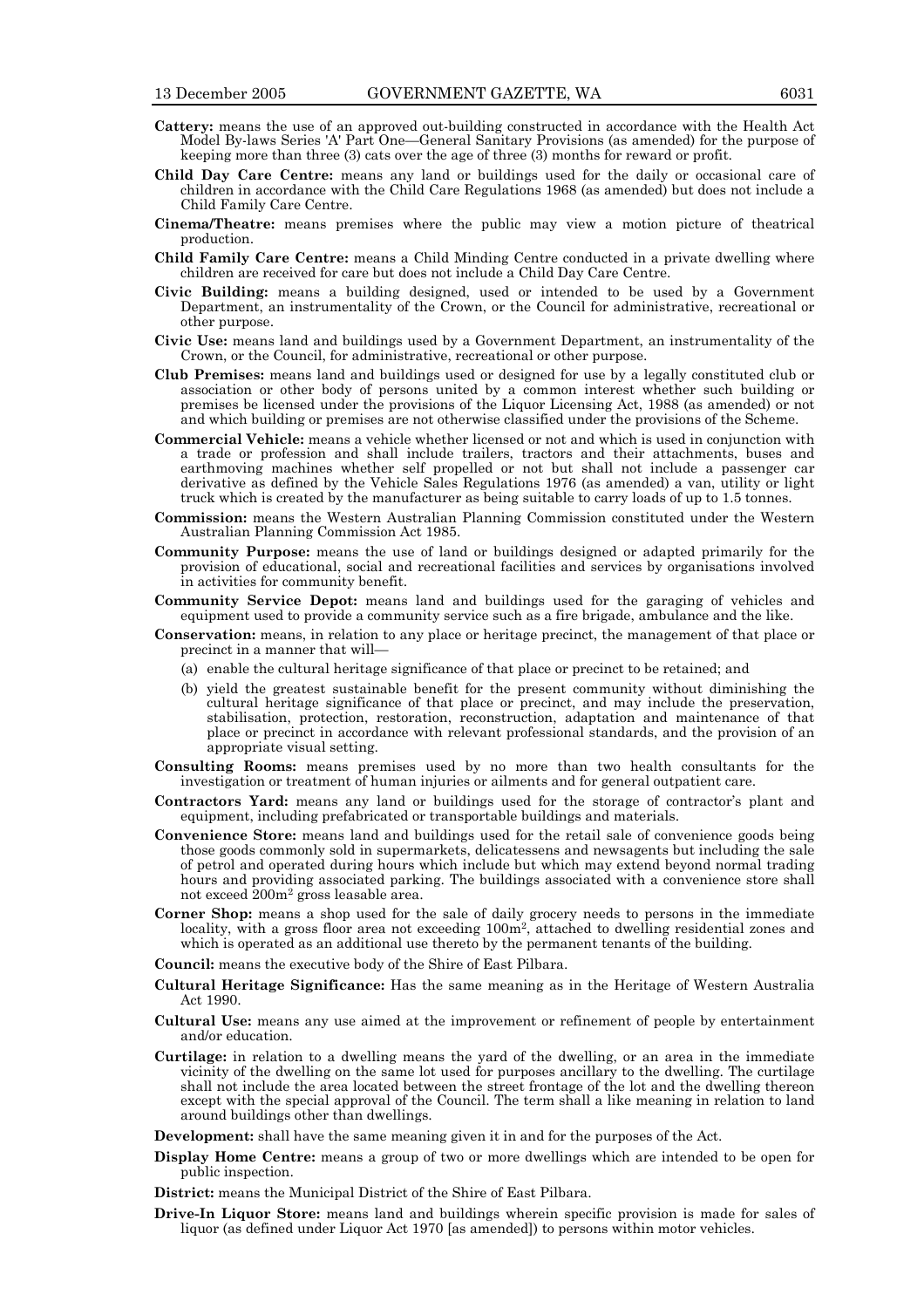- **Dry Cleaning Agency:** means a building at which the public may lodge and receive articles for dry cleaning and where in some instances subject to the provisions of the Health Act a limited amount of dry cleaning may be carried out on the premises.
- **Eating House:** means any house, building or structure or any part thereof in which meals are served to the public for gain or reward and the expression includes a restaurant or cafe. The term does not include—
	- (a) any premises in respect of which an hotel licence, tavern licence, a restaurant licence or winehouse licence has been granted under the Liquor Act;
	- (b) any residential building;
	- (c) any building or structure used temporarily for serving meals to the public at any fair, show, military encampment, races or other sports, games or amusements.
- **Educational Establishment:** means a school, college, university, technical institute, academy or other educational centre, but does not include a reformatory or institutional home.
- **Effective Frontage:** means the width of a lot at the minimum distance from the street alignment at which buildings may be constructed, and shall be calculated as follows—
	- (a) where the side boundaries of a lot are parallel to one another, the length of a line drawn at right angles to such boundaries;
	- (b) where the side boundaries of a lot are not parallel to one another, the length of a line drawn parallel to the street frontage and intersecting the side boundaries at the minimum distance from the street alignment at which buildings may be constructed;
	- (c) where a lot is of such irregular proportions or on such steep grade that neither of the foregoing methods can reasonably be applied, such length as determined by the **Council.**
- **Equestrian Centre:** means land and buildings used for the stabling and exercise of horses and includes facilities for events of a competitive nature.
- **Existing Use:** means use of any land or building for the purpose for which is was lawfully used immediately prior to the gazettal date of the Scheme, in accordance with the conditions set out in Part 7—Non-confirming Use of Land.
- **Facade:** means the exposed faces of a building towards roads or open space or the frontal outward appearance of the building.
- Factory Unit: means an industrial building designed, used or adapted for use as two or more separately occupied production or storage areas.
- **Family Care Centre:** means land and buildings used for the purpose of a Family Care Centre as defined in Child Welfare (Care Centres) Regulations, 1968 (as amended).
- Farm Supply Centre: means the use of land and buildings for the supply of vegetable seed, fertilisers, agricultural chemicals, stock foods, tractors, farm equipment, implements or components, or irrigation equipment
- **Fast Food Outlet:** means land and buildings used for the preparation, sale and serving of food to customers in a form ready to be eaten without further preparation, primarily off the premises, but does not include a fish shop.
- **Fish Shop:** means a shop where the goods are kept, exposed or offered for sale including wet fish or fish fried on the premises for consumption off the premises.
- **Floor Area:** shall have the same meaning given to it and for the purposes of the Building **Code of Australia.**
- **Frontage:** means the boundary line or lines between a site and the street or streets upon which the site abuts.
- **Fuel Depot:** means land and buildings used for the storage and sale in bulk of solid or liquid or gaseous fuel, but does not include a service station and specifically excludes the sale by retail into a vehicle for final use of such fuel from the premises.
- **Fuel Filling Station:** means land, buildings and equipment used for the storage and dispensing of liquid and gaseous fuels for the operation of the predominant use of the land.
- **Funeral Parlour:** means land and buildings occupied by an undertaker where bodies are stored and prepared for burial or cremation.
- Garden Centre: means land and buildings used for the sale and display of garden products, including garden ornaments, plants, seeds, domestic garden implements and motorised implements and the display but not manufacture of pre-fabricated garden buildings.
- **Gazettal Date:** means the date on which this Scheme is published in the *Government Gazette*.
- **Gross Floor Area:** means the aggregate of the total floor area of each level of a building including the thickness of external walls but excluding the space set aside for the parking of wheeled vehicles and for the accommodation of service vehicles where such space is provided within the building.
- **Gross Leasable Area:** means in relation to a building, the area of all floors capable of being occupied by a tenant for his exclusive use, which area is measured from the centre lines of joint partitions or walls and from the outside faces of external walls or the building alignment, including shop fronts, basements, mezzanines and storage areas.
- **Health Studio:** means land and buildings designed and equipped for physical exercise, recreation and sporting activities including outdoor recreation if especially approved by Council.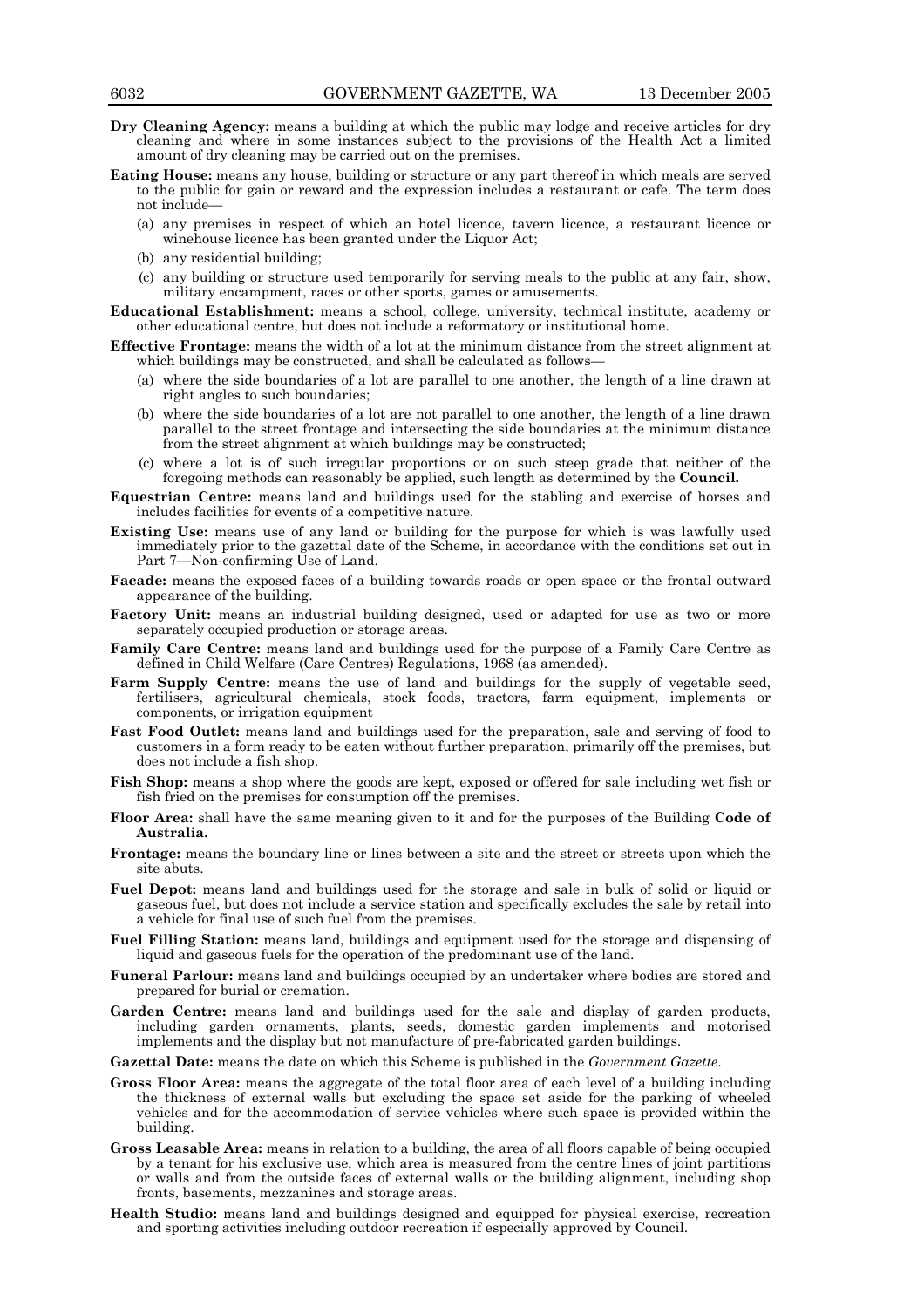**Height:** when used in relation to a building that is used for-

- (a) residential purposes, has the same meaning given to it in and for the purpose of the Residential Design Codes; or
- (b) purposes other than residential purposes, means the measurement taken from the natural ground level immediately in front of the centre of the face of the building to a level of the top of the eaves, parapet or flat roof, whichever is the highest.
- **Height Above Natural Ground Level:** means the distance measured vertically from the centre point of the smallest square or rectangle containing the whole of the proposed new building at the natural ground level, or the ground level created at the time of subdivision or earlier development, as the case may be, to the highest point of the proposed new building.
- **Hire Service:** means land and buildings used for the storage and hire of machinery and other bulky equipment.
- **Holiday Accommodation:** means two or more attached or detached self contained dwellings on one lot let for holiday purposes, none of which is occupied by the same tenant for continuous period of more than four months.
- **Home Based Business:** Means a business, service or profession carried out in a dwelling or on land around a dwelling by an occupier of the dwelling which—
	- (a) does not employ more than two people not members of the occupier's household;
	- (b) will not cause injury to or adversely effect the amenity of the neighbourhood;
	- (c) does not occupy an area greater than  $50 \text{ m}^2$ ;
	- (d) does not involve the retail sale, display or hire of goods of any nature;
	- (e) in relation to vehicles and parking, does not result in traffic difficulties as a result of the inadequacy of parking or an increase in traffic volumes in the neighbourhood, and does not involve the presence, use or calling of a vehicle more than 3.5 tonnes tare weight; and
	- (f) does not involve the use of an essential service of greater capacity than normally required in the zone.

## **Home Occupation:** means an occupation carried out in a dwelling or on land around a dwelling by an occupier of the dwelling which—

- (a) does not employ any person not a member of the occupier's household;
- (b) will not cause injury to or adversely effect the amenity of the neighbourhood;
- (c) does not occupy an area greater than  $20 \text{ m}^2$ :
- (d) does not display a sign exceeding  $0.2 \text{ m}^2$ ;
- (e) does not involve the retail sale, display or hire of goods of any nature;
- (f) in relation to vehicles and parking, does not result in the requirement for a greater number of parking facilities than normally required for a single dwelling or an increase in traffic volume in the neighbourhood, does not involve the presence, use or calling of a vehicle more than 2 tonnes tare weight, and does not include provision for the fuelling, repair or maintenance of motor vehicles; and
- (g) goes not involve the use of an essential service of greater capacity than normally required in the zone.
- **Home Office:** means a home occupation limited to a business carried out solely within a dwelling by a resident of the dwelling but which does not—
	- (a) entail clients or customers travelling to and from the dwelling;
	- (b) involve any advertising signs on the premises; or
	- (c) require any external change to the appearance of the dwelling
- **Hospital:** means a building in which persons are received and lodged for medical treatment or care and includes a maternity hospital.
- **Hotel:** means any land or buildings providing accommodation for the public the subject of a hotel licence granted under the provisions of the Liquor Licensing Act 1988 and may include a betting agency operated in accordance with the Totalisator Agency Betting Board Act 1960, but does not include a motel, tavern or boarding house the subject of a limited hotel licence or other licence granted under that Act.
- **Industry:** means premises used for the manufacture, dismantling, processing, assembly, treating, testing, servicing, maintenance or repairing of goods, products, articles, materials or substances and includes premises on the same land used for—
	- (a) the storage of goods;
	- (b) the work of administration or accounting;
	- (c) the selling of goods by wholesale or retail; or
	- (d) the provision of amenities for employees, incidental to any of those industrial operations.
- **Industry Extractive:** means an industry which involves the extraction, quarrying or removal of sand, gravel, clay, hard rock, stone or similar material from the land and includes the treatment and storage of those materials, or the manufacture of products from those materials on, or adjacent to, the land from which the materials are extracted, but does not include industrymining.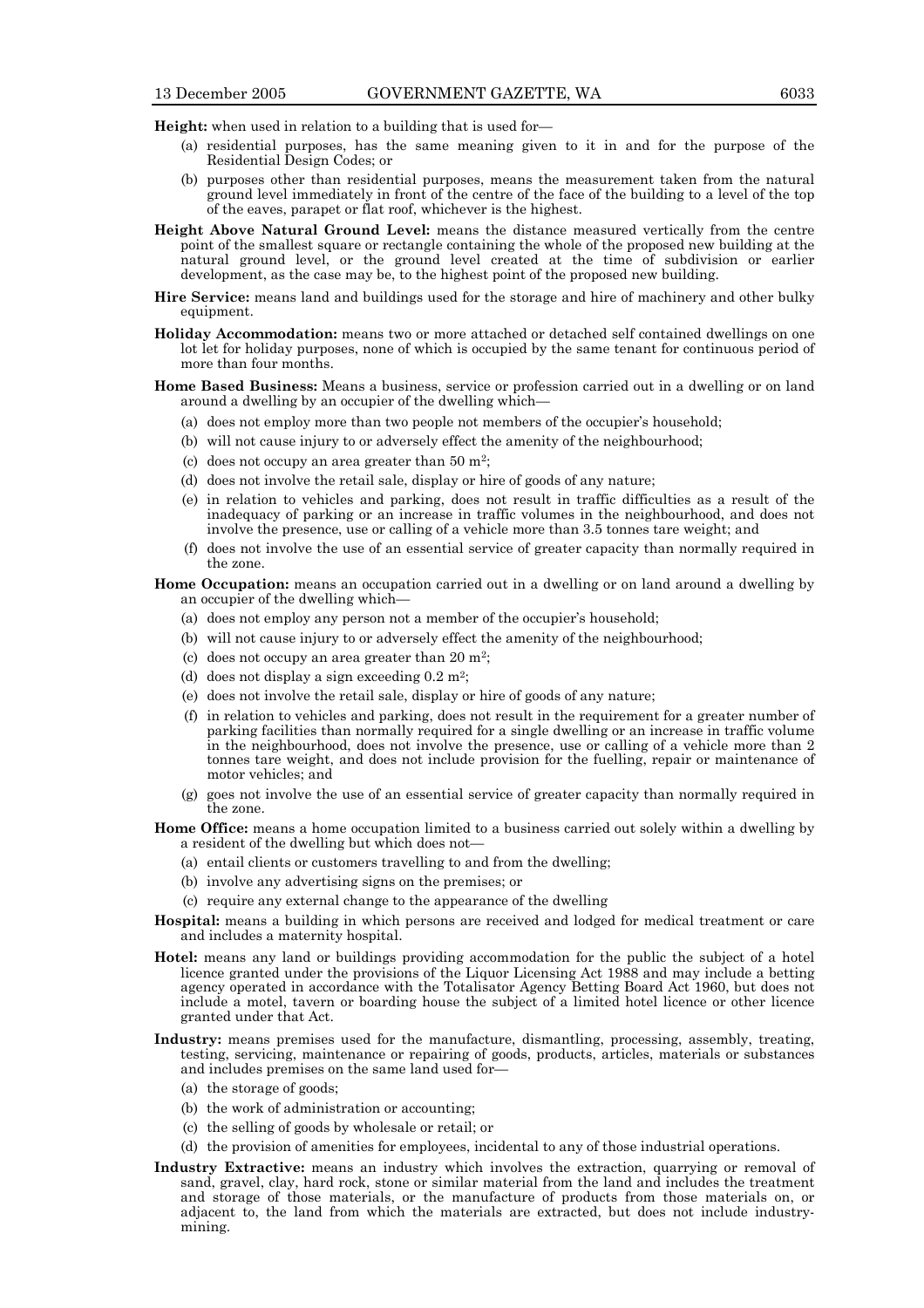- **Industry General:** means an industry other than a cottage, extractive, hazardous, light, noxious, rural or service industry.
- **Industry Hazardous:** means an industry which, when in operation and when all measures proposed to minimise its impact on the locality have been employed (including measures to isolate the industry from existing or likely future development on other land in the locality), would pose a significant risk in relation to the locality, to human health, life or property, or to the biophysical environment. Examples of such industry include oil refineries and chemical plants but would generally exclude light, rural or service industries.

**Industry Light:** means an industry—

- (a) in which the processes carried on, the machinery used, and the goods and commodities carried to and from the premises will not cause any injury to, or will not adversely affect the amenity of the locality by reason of the emission of light, noise, electrical interference, vibration, smell, fumes, smoke, vapour, steam, soot, ash, dust, waste water or other waste products, and
- (b) the establishment of which will not or the conduct of which does not impose an undue load on any existing or projected service for the supply or provision of water, gas, electricity, sewerage facilities, or any other like services.
- **Industry Noxious:** means an industry which is subject to licensing as "Prescribed Premises" under the Environmental Protection Act 1986 (as amended).
- **Industry Rural:** means an industry handling, treating, processing or packing primary products grown, reared or produced in the locality, and a workshop servicing plant or equipment used for rural purposes in the locality.
- **Industry Service:** means a light industry carried out on land or in buildings which may have a retail shop front and from which goods manufactured on the premises may be sold, or land and buildings having a retail shop front and used as a depot for receiving goods to be serviced.
- **Infant Health Clinic:** means premises used for the purpose of an infant advisory service for mothers.
- **Institutional Building:** means a building used or designed for use wholly or principally for the purpose—
	- (a) a hospital or sanatorium for the treatment of infection of contagious disease,
	- (b) a home or other institution for care of State Wards, orphans or persons who are physically or mentally handicapped,
	- (c) a penal or reformative institution,
	- (d) a hospital for treatment or care of the mentally sick, or
	- (e) any other similar use.
- **Institutional Home:** means residential building for the care and maintenance of children, the aged or the infirm, and includes a benevolent institution, but does not include a hospital or mental institution.
- **Intensive Agriculture:** means the use of land for the purposes of trade, commercial reward or gain, including such buildings and earthworks normally associated with the following—
	- (a) the production of grapes, vegetables, flowers, exotic and native plants, fruit and nuts;
	- (b) the establishment and operation of plant and fruit nurseries;
	- (c) the development of land for irrigated fodder production and irrigated pasture (including turf farms);
	- (d) the development of land for the keeping, rearing or fattening of pigs, poultry (for either egg or meat production), rabbits (for either meat, or fur production), and other livestock in feedlots;
	- (e) dairy milking sheds;
	- (f) the development of land for the keeping, rearing or fattening of other livestock above those stocking rates recommended by the Department of Agriculture in consultation with surrounding farmers for the applicable pasture type;
	- (g) aquaculture.
- **Kennels:** means land and buildings used for the purpose of keeping, breeding, and temporary care of dogs except that the expression shall not include the keeping of up to two dogs by a land owner for his own use and enjoyment. The maximum number of dogs which may be kept in kennels shall be determined in each case by the Council.
- **Kindergarten:** means land and buildings set aside for use for the care and teaching of pre-school children.
- **Land:** shall have the same meaning given to it in and for the purposes of, the Act.
- **Laundromat:** means any land or building, open to the public in which washing machines, with or without provision for drying clothes, are available for use.
- **Licensed Restaurant:** shall have the same meaning ascribed to it under the Liquor Licensing Act 1988 (as amended).
- **Liquor Store:** means any land or buildings the subject of a Store Licence granted under the provisions of the Liquor Licensing Act 1988 (as amended).
- Local Shop: means a shop with or without an attached dwelling wherein the only goods offered for sale are foodstuffs, normally available from a delicatessen, toiletries, stationery or goods of a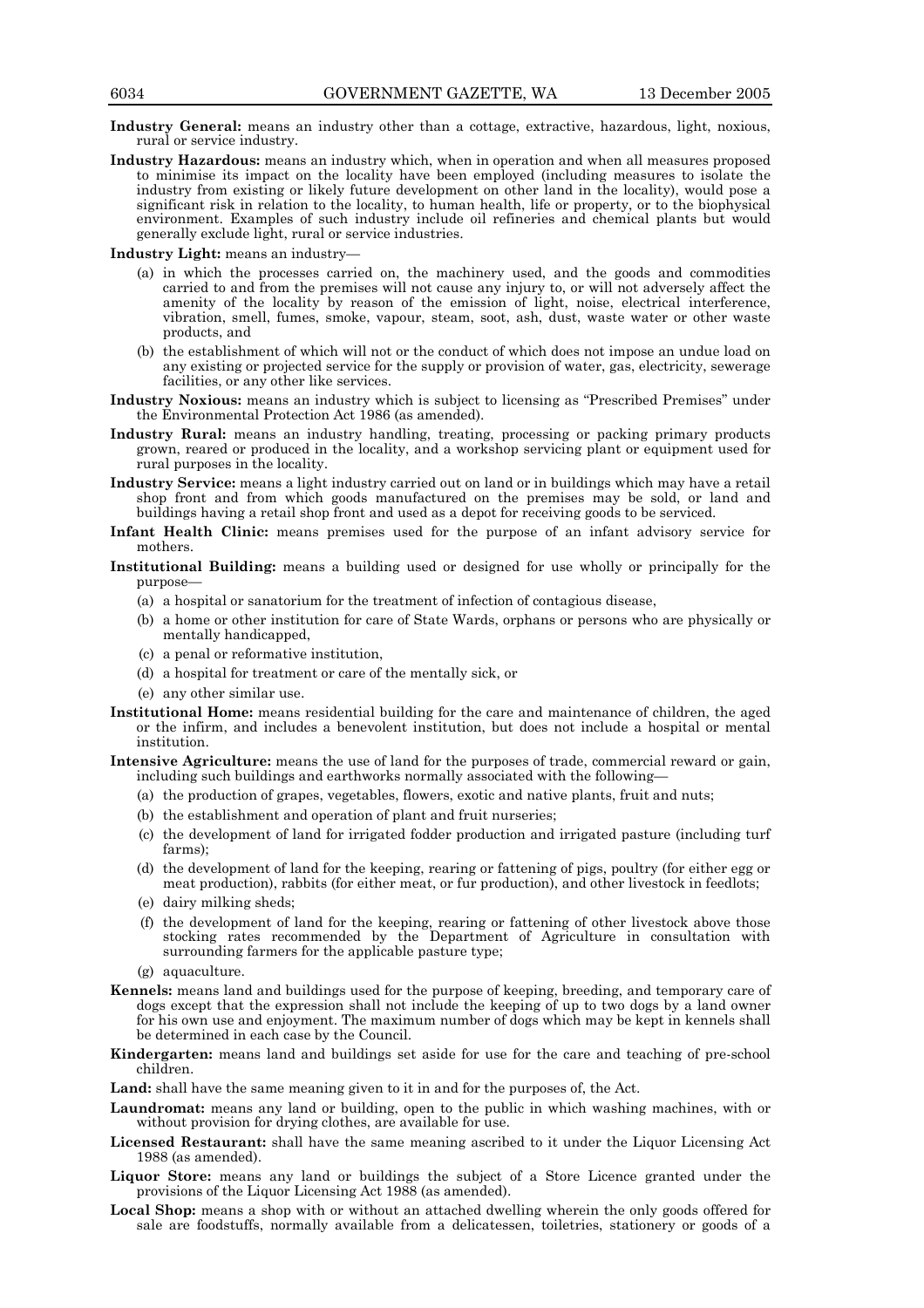similar domestic nature intended for day to day consumption or use by persons living or working in the locality of the shop.

- Lot: shall have the same meaning given to it in and for the purposes of, the Act and "allotment" has the same meaning.
- **Lunch Bar:** Means premises or part of premises used for the sale of take-away food (in a form ready to be consumed without further preparation) within industrial or commercial areas.
- **Machinery Sales:** means land or a building or buildings used for the display or sale of machinery and industrial implements whether new or second-hand and the workshop incidental to the servicing of that equipment.
- **Marine Collector's Yard:** means land and buildings used for the storage of marine stores under the provisions of the Marine Stores Act, 1902 (as amended) and land Marine Dealer's Yard and Marine Store have the same meaning.
- **Marine Dealer:** means land and buildings occupied for the purpose of storing, sorting, packing and sale of secondhand or waste materials, including metals, paper, rags, bottles and glass whether for waste disposal or recycling elsewhere, but does not include premises used for motor vehicle wrecking or a refuse disposal yard.
- **Market:** means land and buildings used for a fair, a farmers' or producers' market, or a swap-meet in which the business or selling carried on or the entertainment provided is by independent operators or stall holders carrying on their business or activities independently of the market operator save for the payment where appropriate of a fee or rental.
- **Medical Centre:** Means premises, other than a hospital, used by one or more health consultant(s) for the investigation or treatment of human injuries or ailments and for general outpatient care (including preventative care, diagnosis, medical and surgical treatment, and counselling).
- **Milk Depot:** means land and buildings to which milk is delivered for distribution to consumers but in which milk is not processed or pasteurised.
- **Minister**: means a Minister for Planning or such other member of Executive Council as is for the time being charged by the Governor with the administration of the Town Planning and Development Act.
- **Motel:** means land and buildings used or intended to be used to accommodate patrons in a manner similar to a Hotel or Boarding House but in which special provision is made for the accommodation of patrons with motor vehicles, and to which a licence under the Liquor Licensing Act 1988 may have been granted.
- **Motor Vehicle, Boat and Caravan Sales Premises:** means land and buildings used for the display and sale of new or second hand motorcycles, cars, trucks, caravans and boats or any one or more of them and may include, the servicing of motor vehicles sold from the site.
- **Motor Vehicle Hire:** means land and buildings used for the hiring out of motor vehicles and when conducted on the same site, the storage and cleaning of motor vehicles for hire but does not include mechanical repair or servicing of such vehicles.
- **Motor Vehicle Repair:** means land and buildings used for the mechanical repair and overhaul of motor vehicles including tyre recapping, retreading, panel beating, spray painting and chassis reshaping.
- **Motor Vehicle Wash:** means land and buildings where vehicles are washed and cleaned by or primarily by mechanical means.
- **Motor Vehicle Wrecking:** means land and buildings used for the storage, breaking up or dismantling of motor vehicles and includes the sale of second-hand motor vehicle accessories and spare parts.
- **Multiple Occupancy:** means the use and occupation of a rural holding at a residential density higher than normally associated with traditional rural living and which may be characterised by the following—
	- (a) an approved agreement for management of and for the whole or parts of the holding;
	- (b) more than one separate dwelling unit for use by families or unrelated groups of persons;
	- (c) a defined area for separate occupation for residential and ancillary uses.
- **Museum:** means land and buildings used for storing and exhibiting objects illustrative of antiquities, natural history, art, nature and curiosities.
- **Net Lettable Area (NLA):** means the area of all floors confined within the finished surfaces or permanent walls but excludes the following areas—
	- (a) all stairs, toilets, cleaners cupboards, lift shafts and motor rooms, escalators, tea rooms and plant rooms, and other service areas;
	- (b) lobbies between lifts facing other lifts serving the same floor;
	- (c) areas set aside as public space or thoroughfares and not for the exclusive use of occupiers of the floor or building;
	- (d) areas set aside for the provision of facilities or services to the floor or building where such facilities are not for the exclusive use of occupiers of the floor or building.
- **Night Clubs:** means a building or part of a building where entertainment and refreshments are provided to patrons and the normal hours of business are later at night to early in the morning.
- **Non-conforming Use:** means a use of land which, though lawful immediately prior to the coming into operation of this Scheme, is not in conformity with the Scheme.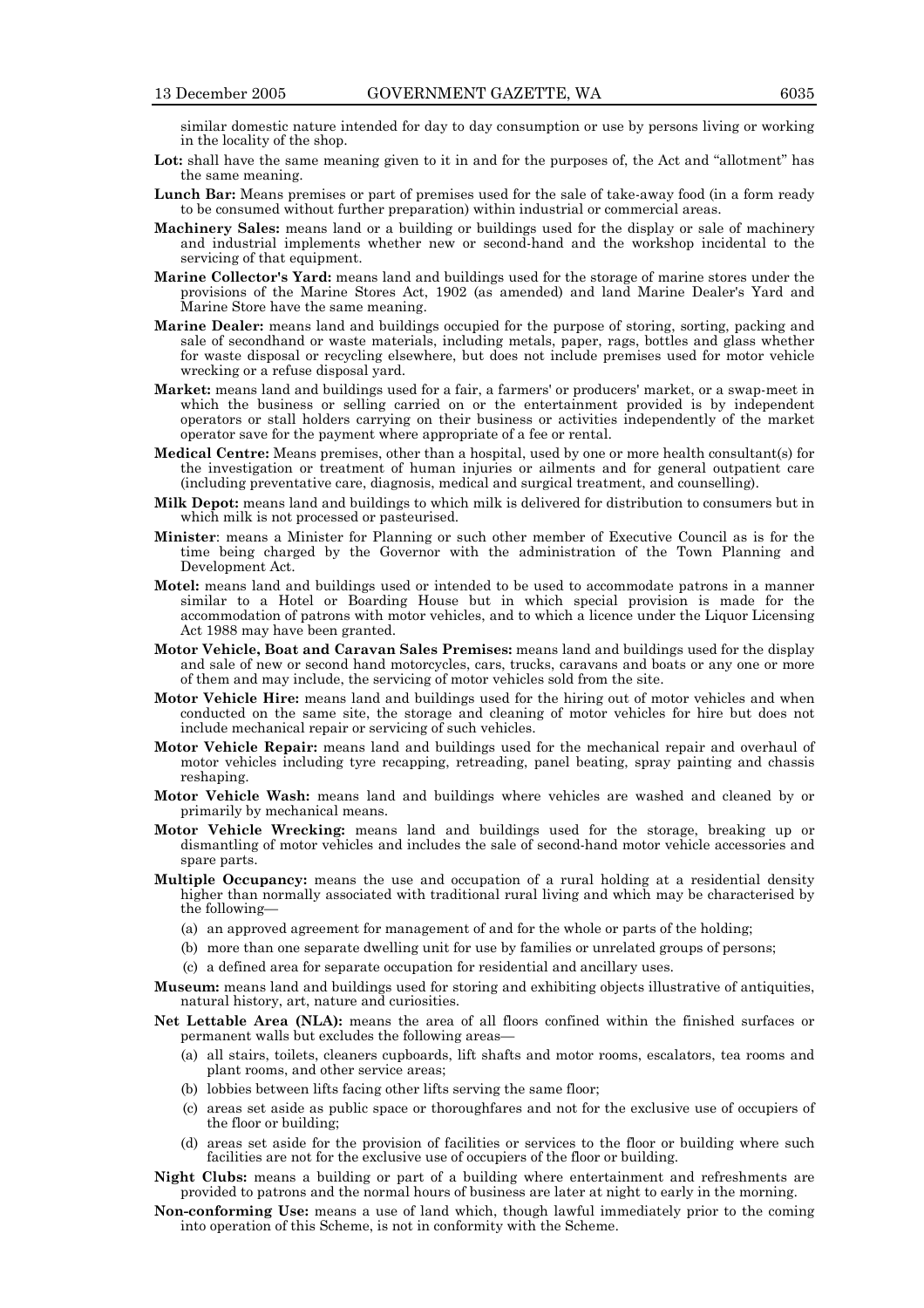- **Nursery:** means land and buildings used for the propagation, rearing and sale of products associated with horticultural and garden decor.
- **Nursing Home:** means any building, used for the medical treatment or care of sick persons, whether resident or not, but does not include consulting rooms.
- **Office:** means a building or part of a building used for the conduct of administration, the practise of a professional, the carrying on of agencies, a post office, bank, building society, insurance office, estate agency, typist and secretarial services, or services of a similar nature, and where not conducted on the site thereof, the administration of or the accounting in connection with a commercial or industrial undertaking.
- **Open Air Display:** means the use of land as a site for the display and/or sale of goods and equipment.
- **Owner:** in relation to any land includes the Crown and every person who jointly or severally whether at law or in equity—
	- (a) is entitled to the land for an estate in fee simple in possession; or
	- (b) is a person to whom the Crown has lawfully contracted to grant the fee simple of the land; or
	- (c) is a lessor or licensee from the Crown; or
	- (d) is entitled to receive or is in receipt of, or if the land were let to a tenant, would be entitled to receive the rents and profits thereof, whether as a beneficial owner, trustee, mortgagee in possession, or otherwise.
- Park Home: means a movable dwelling, not being a vehicle as defined under the Road Traffic Act 1974—1982 but constructed and maintained on its own chassis and wheels and capable of mobility at all times although stabilised by jacks and provided with skirtings and so designed and constructed as to permit independent occupancy for dwelling purposes.
- **Park Home Park:** means means an area of land set aside exclusively for the parking of park homes occupied for residential purposes whether fro short or long stay purposes, but includes the provision of buildings and uses incidental to the predominant use of the land , including ablution blocks, recreation areas office and storage space and, as approved by Council, a shop or kiosk and refuelling facilities, but the term shall be interpreted to exclude the parking of caravans, camper trailers and the erection of tents.
- **Petrol Filling Station:** means land and buildings used for the supply of petroleum products and motor vehicle accessories.
- **Piggery:** shall have the same meaning given to it in and for the purposes of the Health Act, 1911- 1979 (as amended).
- Place: means an area of land sufficiently identified by survey, description or otherwise as to be readily ascertainable, and includes—
	- (a) an area of land situated below low water mark on the seashore or on the bank or tidal waters, or in the bed of any watercourse, lake or estuary;
	- (b) any works or buildings situated there, their contents relevant to the purpose of this Scheme, and such of their immediate surroundings as may be required for the purposes of the conservation of those works or buildings; and
	- (c) as much of the land beneath the place as is required for the purposes of its conservation.
- **Place of Natural Beauty:** means the natural beauties of the area including lakes and other inland water, banks of rivers, foreshores of harbours, frontal dunes, and other parts of the sea, hill slopes and summits and valleys.
- **Plant Nursery:** means any land or buildings used for the propagation, rearing and sale of plants and the storage and sale of products associated with horticultural and garden decor.
- **Plot Ratio:** shall have the same meaning given to the term in the Building Code of Australia except for residential dwellings where the term shall have the same meaning given to it in the Residential Design Codes.
- **Potable Water:** means water in which level of physical, chemical and bacteriological constituents do not exceed the maximum permissible levels set out in "International Standards for Drinking Water" published by the World Health Organisation.
- **Poultry Farm:** means land and buildings used for hatching, rearing or keeping of poultry for either egg or meat production which does not constitute an offensive trade within the meaning of the Health Act, 1911-1979 (as amended).
- **Prison:** shall have the same meaning given to it in and for the purposes of the Prisons Act, 1981 (as amended).
- **Private Club:** means land and/or buildings controlled exclusively by an organisation comprised of a restricted membership and to which the public is not normally admitted except by the express permission of the organisation concerned.
- **Private Hotel:** means any land or buildings used for residential purposes the subject of a Limited Hotel Licence granted under the provisions of the Liquor Licensing Act 1988 (as amended).
- **Private Recreation:** means land used for parks, gardens, playgrounds, sports arenas, or other grounds for recreation which are not normally open to the public without charge.
- **Produce Store:** means land and buildings wherein fertilisers and grain are displayed and offered for sale.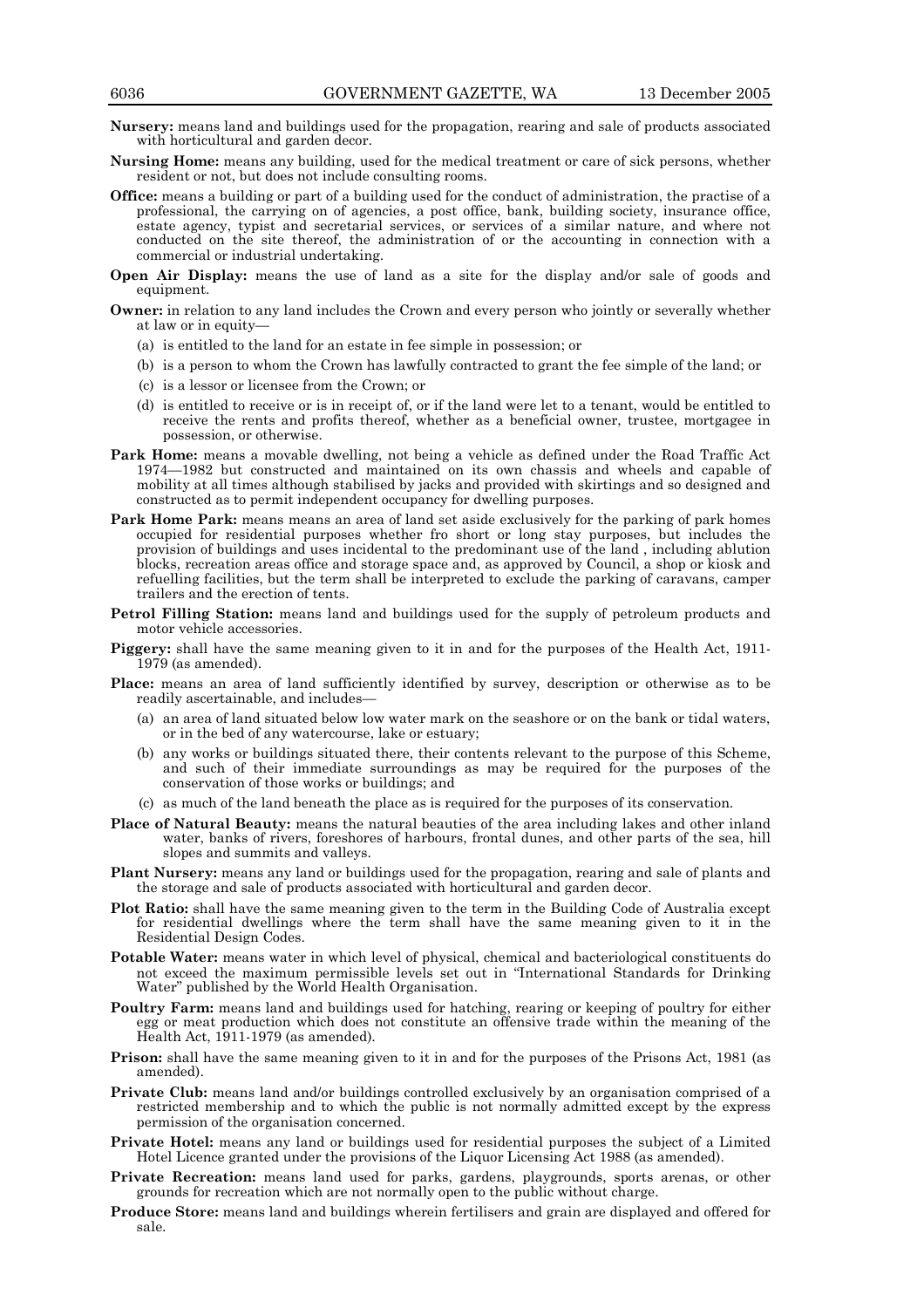- **Professional Office:** means a building used for the purposes of his profession by an accountant, architect, artist, author, barrister, chiropodist, consular official, dentist, doctor, engineer, masseur, nurse, physiotherapist, quantity surveyor, solicitor, surveyor, teacher (other than a dancing teacher or a music teacher), town planner, or valuer, or a person having an occupation of a similar nature, and Professional Person has a corresponding interpretation.
- **Public Amusement:** means land and buildings used for the amusement or entertainment of the public, with or without charge.
- **Public Assembly—Place of:** means any land or buildings used as a special place of assembly including grounds for athletics, all sports grounds with spectator provision, race courses, trotting tracks, stadium or showgrounds.
- **Public Authority:** shall have the same meaning given to it in and for the purposes of the Act.
- **Public Exhibition:** means any building or land used for the display of materials, for promotion of artistic, cultural or educational purposes.
- **Public Mall:** means any public street or right-of-way designed especially for pedestrians who shall have the right of way and vehicle access shall be restricted to service vehicles at times specified by the **Council.**
- **Public Recreation:** means land used for a public park, public gardens, foreshore reserve, playground or other grounds for recreation which are normally open to the public without charge.
- **Public Utility:** means any work or undertaking constructed or maintained by a public authority or the Council as may be required to provide water, sewerage, electricity, gas, drainage, communications or other similar services.
- Public Worship-Place Of: means land and buildings used for the religious activities of a church but does not include an institution for primary, secondary, or higher education or a residential training institution.
- **R Codes:** means the Residential Design Codes.
- **Radio and TV Installation:** means land and buildings used for the transmission, relay and reception of signals and pictures, both commercial and domestic, but does not include domestic radio and television receivers.
- **Reception Centre:** means land and buildings used by parties for functions on formal or ceremonious occasions, but not for unhosted use for general entertainment purposes.
- **Redevelopment:** means revision or replacement of an existing land use according to a controlled plan.
- **Reformatory:** means land and buildings used for the confinement or detention in custody of juvenile offenders against the law with a view to their reformation.
- **Reserve:** means any land reserved for a public purpose.
- **Residential Building:** means a building or portion of a building, together with rooms and outbuildings separate from such building but ancillary thereto; such building being used or intended, adapted or designed to be used for the purpose of human habitation—
	- temporarily by two or more persons, or
	- permanently by seven or more persons,

who do not comprise a single family; but does not include a hospital or sanatorium, a prison, a hotel, a motel or a residential school.

- **Residential Hotel:** means a building in which accommodation is provided for either permanent or temporary residents for hire or reward and the terms Boarding House and Guest House shall have the same interpretation, except that no such use shall include premises requiring a licence pursuant to the Liquor Act 1970 (as amended).
- **Residential Design Codes:** means the Residential Design Codes in Appendix 2 to the Western Australian Planning Commission Statement of Planning Policy No. 1, as amended form time to time.
- **Restaurant:** means a building wherein food is prepared for sale and consumption within the building and the expression shall include a licensed restaurant, and a restaurant at which food for consumption outside the building is sold where the sale of food for consumption outside the building is not the principal part of the business.
- Restoration: means any work or process on at or in respect of a building structure or place which wholly or partly brings back the building structure or place to its original condition or which reinstates its historic or natural character either by rebuilding or repairing its fabric or by removing accretions or additions.
- **Restricted Premises:** means any premises, part or parts thereof, used or designed to be used primarily for the sale by retail or wholesale, or the offer for hire, loan or exchange, or the exhibition, display or delivery of—
	- (a) publications that are classified as restricted publications pursuant to the Indecent Publications and a Articles Act 1902 (as amended); or
	- (b) materials, compounds, preparations or articles which are used or intended to be used primarily in or in connection with any form of sexual behaviour or activity.
- **Retail:** means the sale or hire of products, goods or services to the public generally in small quantities and from a shop, showroom or fast food outlet.
- **Retirement Village:** means a development containing accommodation for aged persons together with ancillary facilities.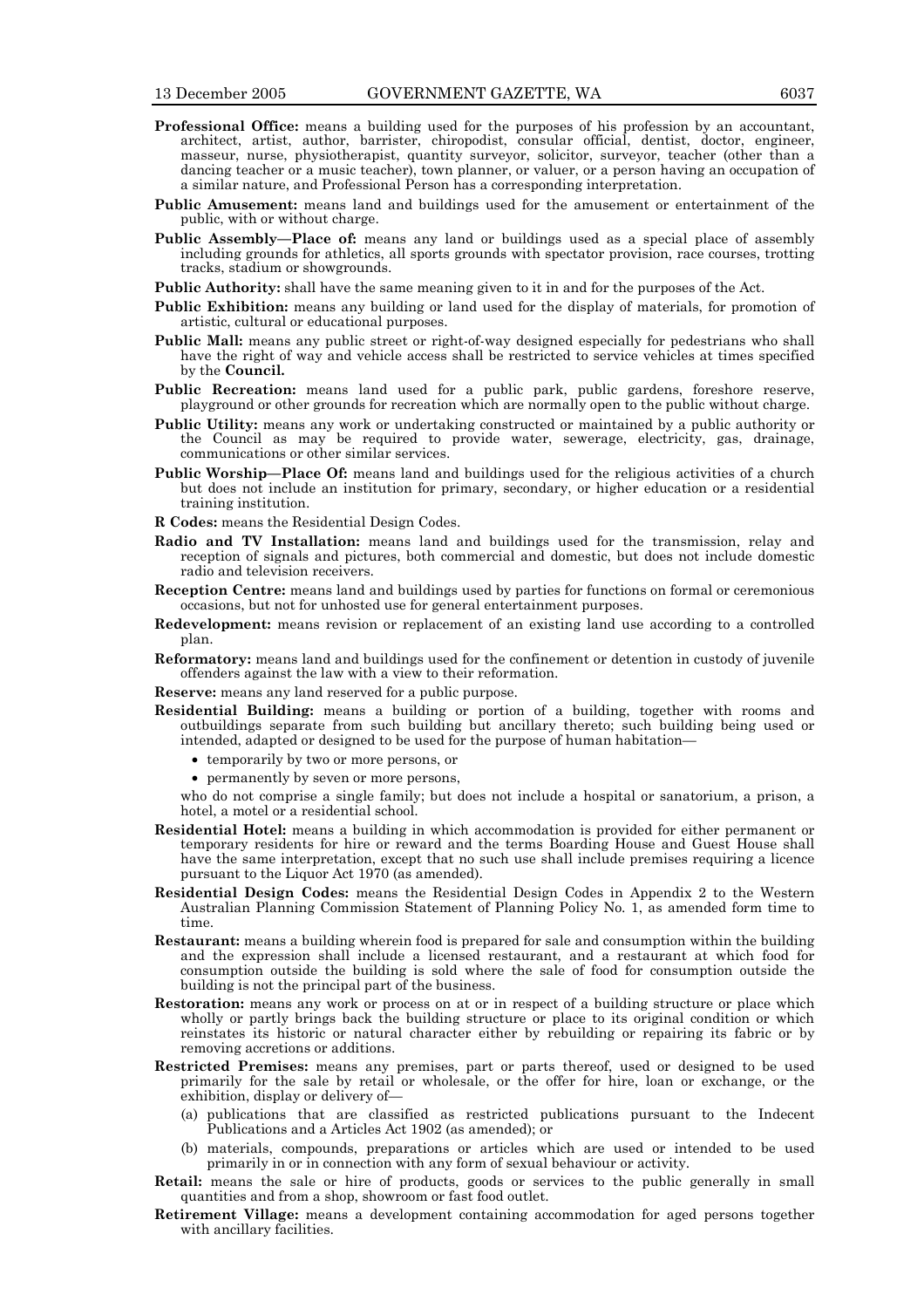- **Roadhouse:** means land and a building or buildings used primarily as a service station but with a supplementary use as a restaurant, take-away food outlet or as a shop providing an approved limited range of day-to-day travel commodities and services.
- **Rural Pursuit:** means the use of land for any of the purposes set out hereunder and shall include such buildings normally associated therewith—
	- (a) the growing of vegetables, fruit, cereals or food crops;
	- (b) the rearing or agistment of goats, sheep, cattle or beasts of burden;
	- (c) the stabling, agistment or training of horses;
	- (d) the growing of trees, plants, shrubs, or flowers for replanting in domestic, commercial or industrial gardens;
	- (e) the sale of produce grown solely on the lot;
	- but does not include the following except as approved by the Council—
	- (i) the keeping of pigs;
	- (ii) poultry farming;
	- (iii) the processing, treatment or packing of produce;
	- (iv) the breeding, rearing or boarding of domestic pets.
- **Salvage Yard:** means land and buildings used for the storage and sale of materials salvaged from the erection, demolition, dismantling or renovating of, or fire or flood damage to structures including (but without limiting the generality of the foregoing) buildings, machinery, vehicles and boats.
- **Sawmill:** means land and buildings where logs or large pieces of timber are sawn but does not include a joinery works.
- **Schedule:** means a schedule to the Scheme.
- **Service Station:** means land and buildings used for the supply of petroleum products and motor vehicle accessories and for carrying out greasing, tyre repairs and minor mechanical repairs and may include a cafeteria, restaurant or shop incidental to the primary use, but does not include transport depot, panel beating, spray painting, major repairs or wrecking.
- Setback Line: means a line fixed by means of horizontal measured distance from any lot boundary including a street alignment or new street alignment.
- **Shared Dwelling:** means a building used primarily for living purposes by not more than five persons residing therein as a single household; the term also includes such outbuildings and recreational uses and gardens as are ordinarily used therewith, but does not include a private hotel, motel or boarding house.
- **Shire:** means the Shire of East Pilbara.
- **Single Persons Quarters:** means buildings used for the accommodation of single persons including such ancillary uses as laundry facilities, toilet blocks, messing facilities, car parks and recreation.
- **Shop:** means any building wherein goods are kept, exposed or offered for sale by retail, or within which services of a personal nature are provided (including a hairdresser, beauty therapist or manicurist) but does not include a showroom, fast food outlet or any other premises specifically defined elsewhere in this part.
- **Showroom:** means a building wherein goods are displayed and may be offered for sale by wholesale and/or by retail of**:** foodstuffs, liquor or beverages; items of clothing or apparel, magazines, books or paper products; medical or pharmaceutical products; china, glassware or domestic hardware; and items of personal adornment.
- **Site Coverage:** means the proportion of a lot which may be covered by buildings and is expressed in this Scheme as a percentage of the total lot area.
- **Sports Ground:** means any land used for any sport, but does not include land within the curtilage of a dwelling, if not used commercially.
- **Stables:** means premises used for the keeping, breeding, and rearing of horses and ponies involving the erection of buildings, corrals, and compounds and their use for those purposes, except that the expression shall not include land used solely for agistment of horses.
- **Stockyards:** means any land, building or other structure used for holding and/or sale of animal stock.
- **Storage Yard:** means any land used for the storage of goods.
- **Storey:** means for other than residential development, that portion of a building which is situated between the top of the floor next above it**:** and if there is no floor above it, that portion between the top of the floor and the ceiling above it.
- **Street Alignment:** means the boundary between the land comprising a street and the land that abuts thereon, but where a new street alignment is prescribed, means the new street alignment so prescribed.
- **Structure Plan:** means a plan which indicates broad land use options for the development and subdivision of an area and provides a policy framework for such subdivision and development.
- **Tavern:** means land and buildings the subject of a Tavern Licence granted under the provisions of the Liquor Act, 1970 (as amended).
- **Temporary Accommodation:** means any habitable building not permanently affixed to the ground and includes any caravan, transportable dwelling, or any structure used for habitation for the purposes of accommodation for a period not exceeding six months.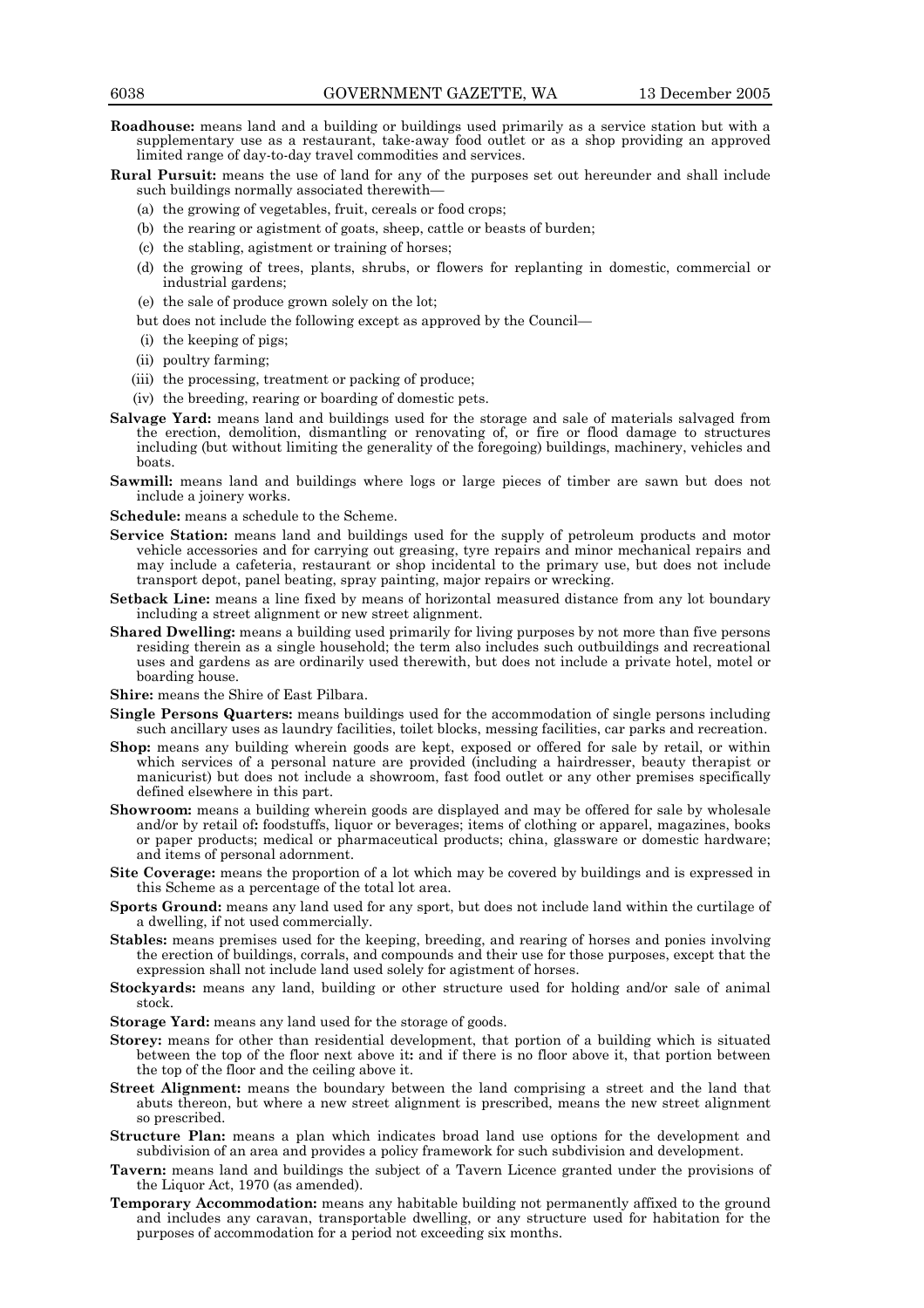- **Trade Display:** means land and buildings used for the display of trade goods and equipment for the purposes of advertisement.
- **Transport Depot:** means land and buildings used for the garaging of motor vehicles used or intended to be used for carrying goods or persons for hire or reward or for any consideration, or for the transfer of goods or persons from one such motor vehicle to another of such motor vehicles and includes maintenance, management and repair of the vehicles used, but not of other vehicles.

**Transportable Home:** means any structure designed for human habitation that is partly or wholly prefabricated at any place other than on the lot upon which it is to be erected.

**Vehicle:** includes a tractor.

- **Veterinary Centre:** means premises used to diagnose animal diseases or disorders, to surgically or medically treat animals, or for the prevention of animal diseases or disorders.
- **Video Sales and /or Hire:** means premises used for the sale or hire of video equipment or tapes used in video recorders
- **Warehouse:** means any building or enclosed land, or part of a building or enclosed land, used for storage of goods and the carrying out of commercial transactions involving the sale of such goods by wholesale.
- **Waterway:** means an artificial channel, lake, harbour or embayment, for the navigational, irrigational, ornamental, and recreation purposes, or for any of those purposes; and includes any addition to or alteration of a waterway as so defined.
- **Wayside Stall:** means a stall located adjacent to a street, but not in the road reserve, in which only fruit, vegetables and artefacts grown, produced or made on the land upon which it is located are sold or offered for sale.
- **Wholesale:** means the sale of any goods to any person or persons other than the ultimate consumer of those goods by a person or his trustee, registered as a 'wholesale merchant' for Sales Tax purposes under the provisions of the Sales Tax Assessment Act No. l 1930, (as amended).
- **Wine House:** means any land or buildings the subject of a Wine House Licence granted under the provisions of the Liquor Licensing Act 1988 (as amended).
- **Zone:** means a portion of the Scheme area shown on the map by distinctive colouring, patterns, symbols, hatching, or edging for the purpose of indicating the restrictions imposed by the Scheme on the erection and use of buildings or for the use of land, but does not include reserved land.
- **Zoological Gardens:** means land, structures and buildings used for the keeping of animals and birds, and for the growing of plants for inspection and observation by the public at large, and where a charge may be made for submission.

| No. | Description of land | Additional use                             | Conditions                                                                                                                                                                                              |
|-----|---------------------|--------------------------------------------|---------------------------------------------------------------------------------------------------------------------------------------------------------------------------------------------------------|
|     | Lot 12 Gunn Place   | Service Industry,<br>Office, Trade Display | Any non-residential<br>uses permitted under<br>this schedule to require<br>planning approval and<br>to be accommodated<br>within the existing<br>building or immediate<br>curtilage of the<br>building. |

## **SCHEDULE 2—ADDITIONAL USES [CL. 4.5]**

# **SCHEDULE 3—RESTRICTED USES [CL. 4.6]**

| No.                                                                 |  | Description of land | Restricted use | Conditions |
|---------------------------------------------------------------------|--|---------------------|----------------|------------|
|                                                                     |  |                     |                |            |
| There are currently no Restricted Uses applying to the Scheme Area. |  |                     |                |            |
|                                                                     |  |                     |                |            |

| No. | Description of Land          | Special Use                                                        | Conditions             |
|-----|------------------------------|--------------------------------------------------------------------|------------------------|
| 1.  | Loc 1655 Cowra Drive, Newman | Nursery and Botanic<br>Gardens                                     | As required by Council |
| 2.  | Loc 1656 Cowra Drive, Newman | Animal Sanctuary                                                   | As required by Council |
| 3.  | Loc 1148 Kalga Drive, Newman | Caravan Park, Single<br>Persons Quarters, Holiday<br>Accommodation | As required by Council |
| 4.  | Loc 1983 Cowra Drive, Newman | Caravan Park, Single<br>Persons Quarters, Holiday<br>Accommodation | As required by Council |

# **SCHEDULE 4—SPECIAL USE ZONES [CL. 4.7.1]**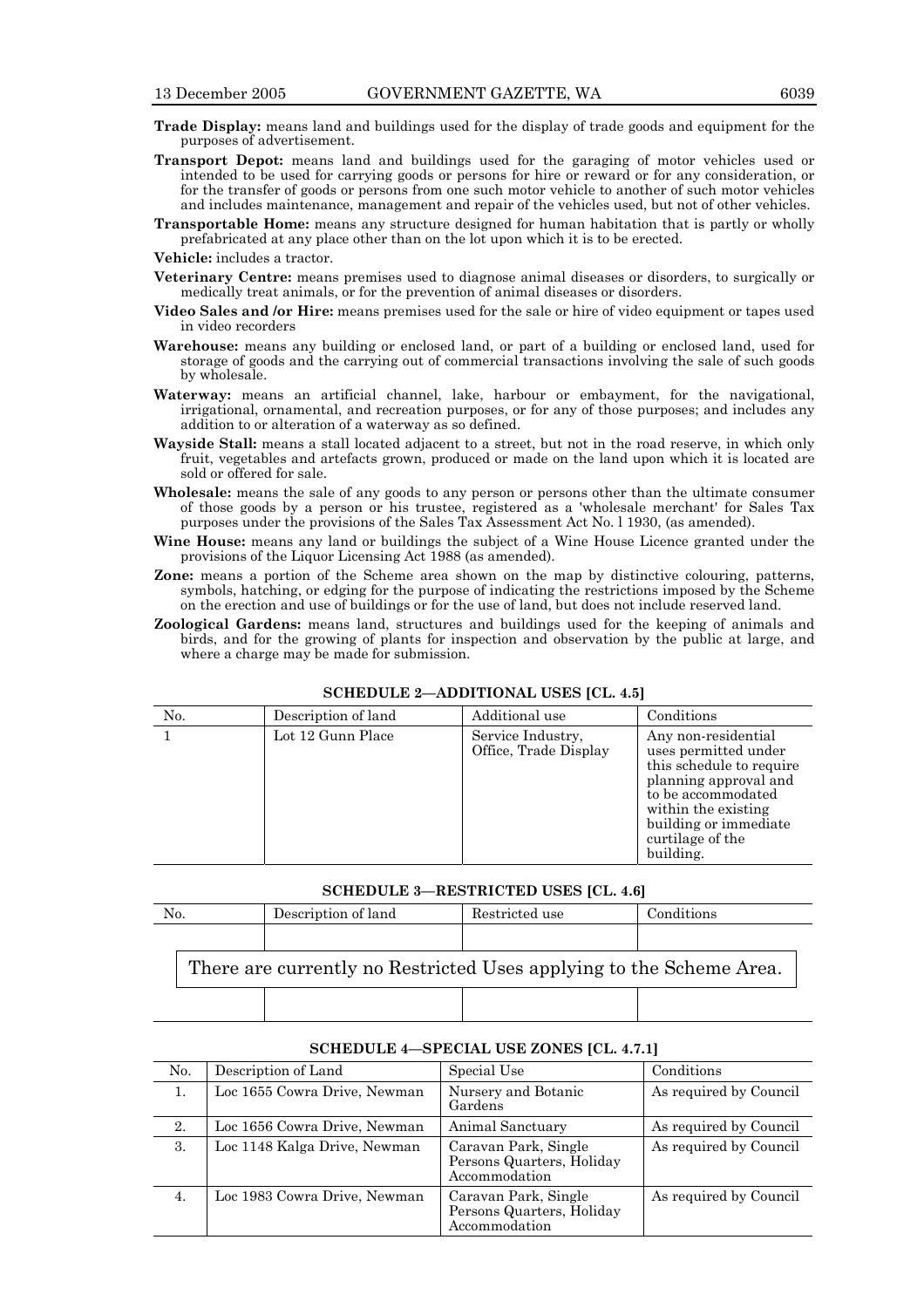6040 GOVERNMENT GAZETTE, WA 13 December 2005

| No. | Description of Land                                            | Special Use                                                                                     | Conditions             |
|-----|----------------------------------------------------------------|-------------------------------------------------------------------------------------------------|------------------------|
| 5.  | Lot 1 Cowra Drive, Newman                                      | Service Station                                                                                 | As required by Council |
| 6.  | Reserve 27496 Gallop Road,<br>Nullagine                        | Caravan Park                                                                                    | As required by Council |
| 7.  | Lot 170 Great Northern Hwy,<br>Cnr Walker Street, Nullagine    | Service Station/Roadhouse                                                                       | As required by Council |
| 8.  | Lot 264 Contest Street, Marble<br>Bar                          | Caravan Park                                                                                    | As required by Council |
| 9.  | Lot 232 Halse Road, Marble Bar                                 | Service Station, Road<br>House, Accommodation                                                   | As required by Council |
| 10. | Lots $1 \& 2$ Francis Street.<br>Marble Bar                    | Service Station/Road House                                                                      | As required by Council |
| 11. | Reserve 36587 McFie Street,<br>Nullagine                       | Aboriginal Settlement                                                                           | As required by Council |
| 12. | Lot 1982 Intersection of Newman<br>Drive & Cowra Drive, Newman | Caravan Park, Motel,<br>Chalet Park, Tavern,<br>Grouped Dwellings and<br>Ancillary Uses thereto | As required by Council |

|  |  | SCHEDULE 5-EXEMPTED ADVERTISEMENTS [CL. 8.2(F)] |
|--|--|-------------------------------------------------|
|--|--|-------------------------------------------------|

| <b>LAND USE AND/OR</b><br><b>DEVELOPMENT</b>                                                                  | <b>EXEMPTED SIGN</b>                                                                                                                                                                                                                                                                                                            | <b>MAXIMUM SIZE</b>                                                                                                                                |
|---------------------------------------------------------------------------------------------------------------|---------------------------------------------------------------------------------------------------------------------------------------------------------------------------------------------------------------------------------------------------------------------------------------------------------------------------------|----------------------------------------------------------------------------------------------------------------------------------------------------|
| Dwellings                                                                                                     | One professional name-plate as appropriate.                                                                                                                                                                                                                                                                                     | 0.2m <sup>2</sup>                                                                                                                                  |
| Home Occupation                                                                                               | One advertisement describing the nature of the<br>home occupation                                                                                                                                                                                                                                                               | 0.2m <sup>2</sup>                                                                                                                                  |
| Places of Worship,<br>Meeting Halls and<br>Places of Public<br>Assembly                                       | One advertisement detailing the function and/or the<br>activities of the institution concerned.                                                                                                                                                                                                                                 | 0.2m <sup>2</sup>                                                                                                                                  |
| Cinemas, Theatres and<br>Drive-In Theatres                                                                    | Two signs (illuminated or non-illuminated)<br>detailing the entertainment being presented from<br>time to time at the venue upon which the signs are<br>displayed                                                                                                                                                               | Each<br>advertisement<br>sign not to exceed<br>5m <sup>2</sup>                                                                                     |
| Shops, Showrooms and<br>other uses appropriate<br>to a Shopping Area                                          | All advertisements affixed to the building below the<br>top the awning or, in the absence of an awning or,<br>in the absence of an awning, below a line measured<br>at 5 metres from the ground floor level of the<br>building subject to compliance with the<br>requirements of the Signs Hoarding and Bill<br>Posting Bylaws. | N/A                                                                                                                                                |
| Industrial and<br>Warehouse Premises                                                                          | A maximum of 4 advertisements applied to or<br>affixed to the walls of the building but not including<br>signs which project above the eaves of the ridge of<br>the roof of the building, and excluding signs<br>projecting from a building whether or not those<br>signs are connected to a pole, wall or other building.      | Total area of any<br>such<br>advertisements.<br>shall not exceed<br>1.5m.                                                                          |
|                                                                                                               | A maximum of two free-standing advertisement<br>signs not exceeding 5m in height above ground<br>level.                                                                                                                                                                                                                         | Maximum<br>permissible total<br>area shall not<br>exceed $10m^2$ and<br>individual<br>advertisement<br>signs shall not<br>exceed 6m <sup>2</sup> . |
| Showroom, race<br>courses, major racing<br>tracks, sports stadia,<br>major sporting grounds<br>and complexes. | All signs provided that, in each case, the<br>advertisement is not visible from outside the<br>complex or facility concerned either from other<br>private land or from public places and streets.                                                                                                                               | N/A                                                                                                                                                |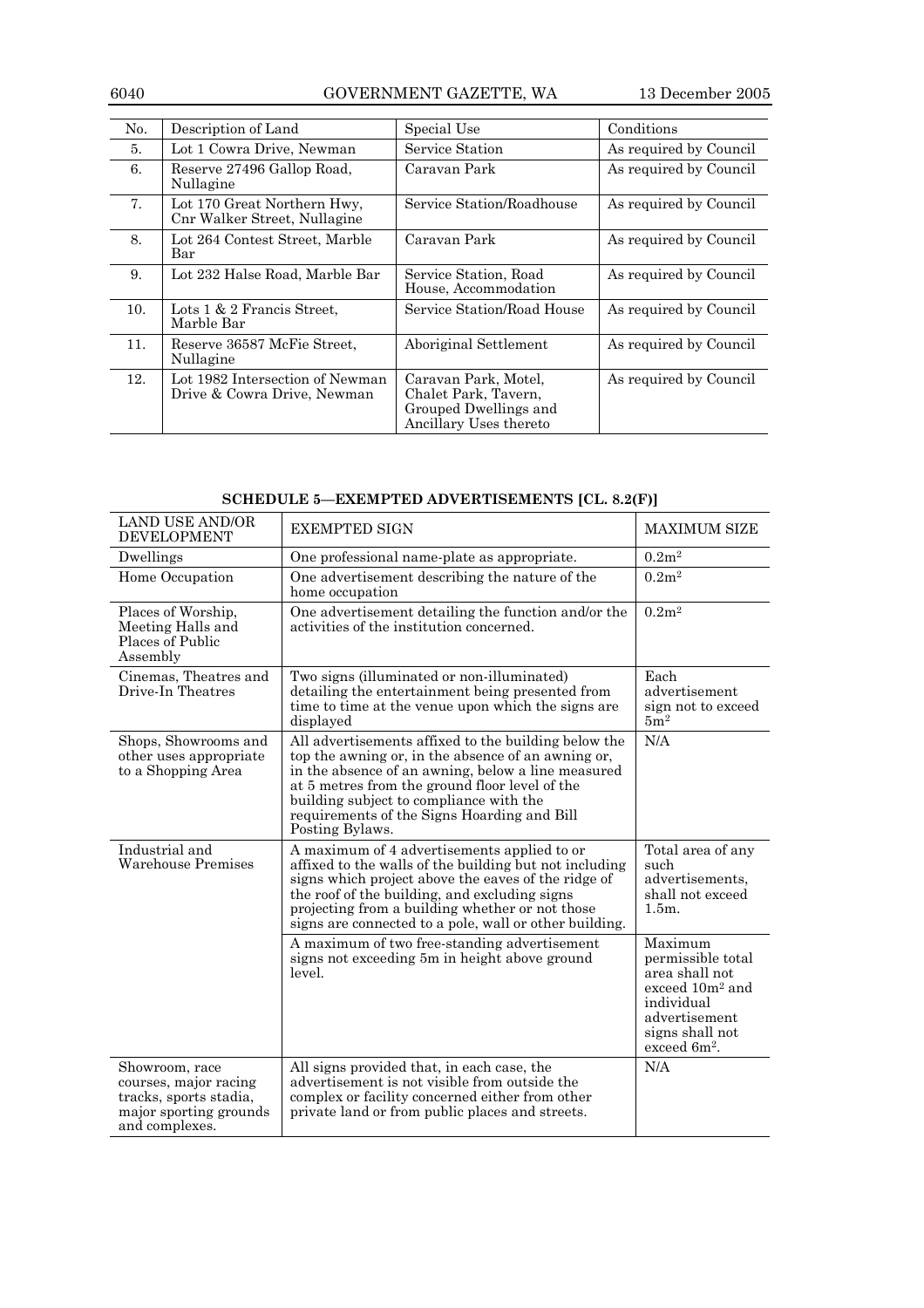| <b>LAND USE AND/OR</b><br><b>DEVELOPMENT</b>                      | <b>EXEMPTED SIGN</b>                                                                                                                                                                                                                                                                                                                                                        | <b>MAXIMUM SIZE</b>                        |
|-------------------------------------------------------------------|-----------------------------------------------------------------------------------------------------------------------------------------------------------------------------------------------------------------------------------------------------------------------------------------------------------------------------------------------------------------------------|--------------------------------------------|
| Public Places and<br>Reserves                                     | (a) Advertised signs (illuminated and non-<br>illuminated) relating to the functions of<br>government, a public authority or local<br>government of a municipality excluding those<br>of a promotional nature constructed or<br>exhibited by, or on behalf of any such body, and                                                                                            | N/A                                        |
|                                                                   | (b) Advertisement signs (illuminated and non-<br>illuminated) required for the management or<br>control of traffic on any public road, car park,<br>cycleway, railway or waterway where such<br>advertisement has been constructed or<br>exhibited by or at the direction of a<br>Government department, public authority or<br>the local government of a municipality, and | N/A                                        |
|                                                                   | (c) Advertisement signs (illuminated and non-<br>illuminated) required to be exhibited by or<br>pursuant to any statute or regulation or the<br>like made pursuant to powers contained within<br>a Statute provided that any such<br>advertisement is constructed and/or exhibited<br>strictly in accordance with the requirements<br>specified therein.                    | N/A                                        |
| Railway Property and<br>Reserves                                  | Advertisement signs exhibited on such land<br>provided that each such advertisement is directed<br>only at persons at or upon a railway station.                                                                                                                                                                                                                            | No sign shall<br>exceed $2m^2$ in<br>area. |
| Advertisements within<br>buildings                                | All advertisements placed or displayed within<br>buildings which cannot ordinarily been seen by a<br>person outside of those buildings.                                                                                                                                                                                                                                     | N/A                                        |
| All classes of buildings<br>other than single<br>family dwellings | One advertisement sign containing the name,<br>number and address of the building, the purpose for<br>which the building is used or the name and address<br>of the management agent thereof.                                                                                                                                                                                | 0.2m <sup>2</sup>                          |

| <b>TEMPORARY SIGNS</b>                                                                                                             | EXEMPTED SIGN—TYPE AND NUMBER<br>(All non-illuminated unless otherwise stated)                                                                                                                                                                           | <b>MAXIMUM</b><br>AREA |
|------------------------------------------------------------------------------------------------------------------------------------|----------------------------------------------------------------------------------------------------------------------------------------------------------------------------------------------------------------------------------------------------------|------------------------|
| <b>Building Construction</b><br>Sites advertisement<br>signs displayed only for<br>the duration of the<br>construction as follows: |                                                                                                                                                                                                                                                          |                        |
| (a) Dwellings.                                                                                                                     | One Advertisement per street frontage containing<br>details of the project and the contractors<br>undertaking the construction work.                                                                                                                     | 2m <sup>2</sup>        |
| Multiple<br>(b)<br>Dwellings, Shops,<br>Commercial and<br>Industrial<br>projects.                                                  | One sign as for (a) above                                                                                                                                                                                                                                | 5m <sup>2</sup>        |
| (c) Large<br>Development or                                                                                                        | One sign as for (a) above                                                                                                                                                                                                                                | 10 <sup>m²</sup>       |
| redevelopment<br>projects involving<br>shopping centres,<br>office or other<br>buildings<br>exceeding 3<br>storeys in height.      | One additional sign showing the name of the project<br>builder.                                                                                                                                                                                          | 5m <sup>2</sup>        |
| Sales of Goods or<br>Livestock                                                                                                     | One sign per lot displayed for a period not<br>exceeding 3 months advertising the sale of goods or<br>livestock upon any land or within any building upon<br>which the sign is exhibited provided that the land is<br>not normally used for that purpose | 2m <sup>2</sup>        |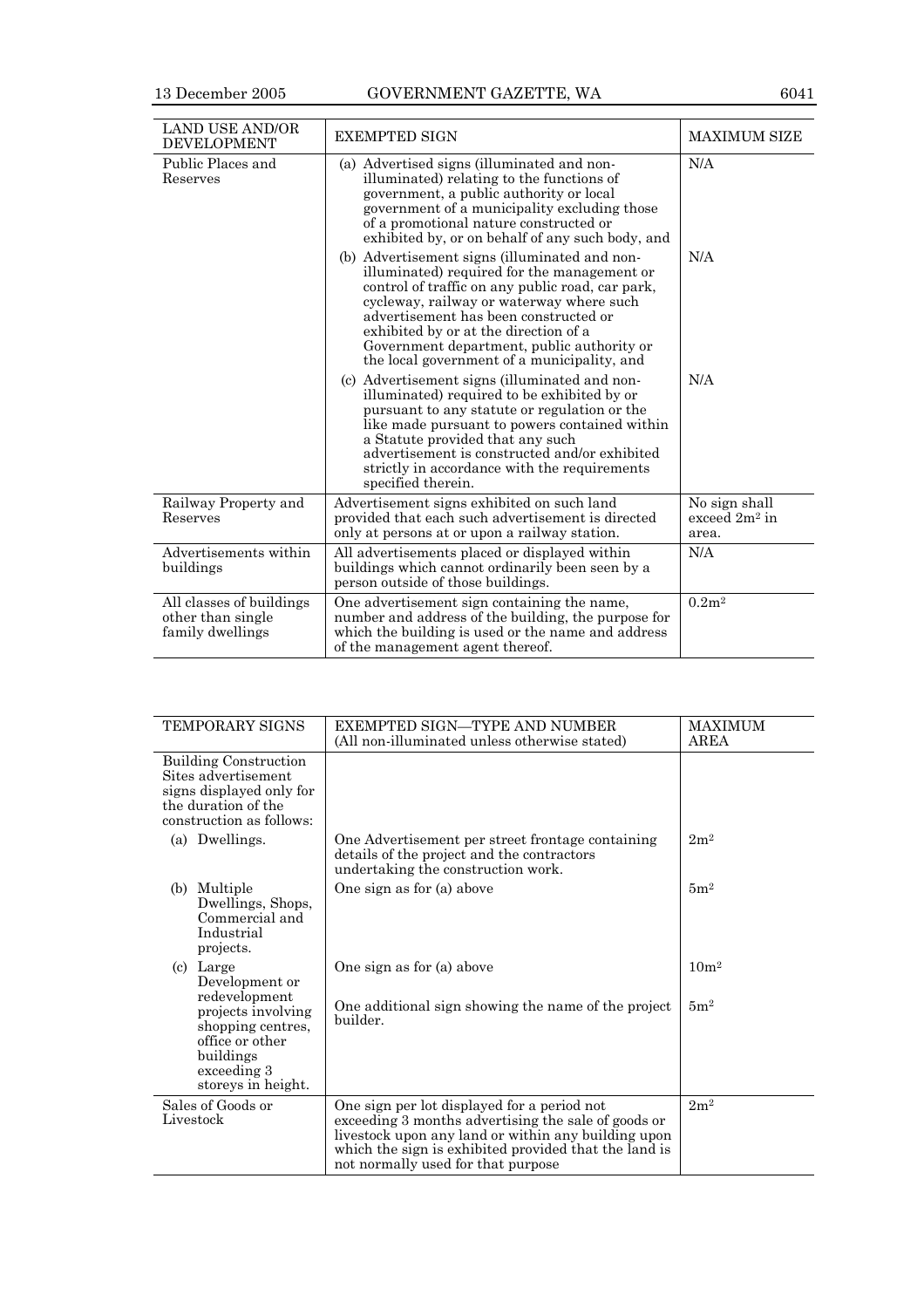# 6042 GOVERNMENT GAZETTE, WA 13 December 2005

| <b>TEMPORARY SIGNS</b>                                                                                                                                 | EXEMPTED SIGN—TYPE AND NUMBER<br>(All non-illuminated unless otherwise stated)                                                                                                                                                                                        | <b>MAXIMUM</b><br>AREA                                         |                 |
|--------------------------------------------------------------------------------------------------------------------------------------------------------|-----------------------------------------------------------------------------------------------------------------------------------------------------------------------------------------------------------------------------------------------------------------------|----------------------------------------------------------------|-----------------|
| Property Transactions.<br>Advertisement signs                                                                                                          |                                                                                                                                                                                                                                                                       |                                                                |                 |
| displayed for the<br>duration of the period<br>over which property<br>transactions are offered<br>and negotiated as<br>follows:                        |                                                                                                                                                                                                                                                                       |                                                                |                 |
| Dwellings<br>(a)                                                                                                                                       | One sign per street frontage for each property<br>relating to the sale, leading or impending auction of<br>the property at or upon which the sign is or the<br>signs are displayed.                                                                                   | Each sign shall<br>not exceed an<br>area of 2m <sup>2</sup> .  |                 |
| (b)<br>Multiple<br>Dwellings, Shops,<br>Commercial and<br>Industrial<br>Properties                                                                     | One sign as for (a) above                                                                                                                                                                                                                                             | Each sign shall<br>not exceed an<br>area of $5m^2$ .           |                 |
| Large properties<br>(c)<br>comprised of<br>shopping centres,<br>buildings in<br>excess of four<br>storeys and rural<br>properties in<br>excess of 5ha. | One sign as for (a) above                                                                                                                                                                                                                                             | Each sign shall<br>not exceed an<br>area of 10m <sup>2</sup> . |                 |
| Display Homes                                                                                                                                          |                                                                                                                                                                                                                                                                       |                                                                | 2m <sup>2</sup> |
| Advertisement signs<br>displayed for the period<br>over which homes are<br>on display for public<br>inspection.                                        | One sign for each dwelling on display<br>(i)<br>(ii)<br>In addition to (i) above one sign for each group of dwellings<br>displayed by a single project builder giving details of the<br>project building company and details of the range of<br>dwellings on display. |                                                                | 5m <sup>2</sup> |

# **SCHEDULE 6—FORM OF APPLICATION FOR PLANNING APPROVAL [CL. 9.1.1]**

| <b>OWNER DETAILS</b>                                                                                                        |               |           |
|-----------------------------------------------------------------------------------------------------------------------------|---------------|-----------|
| Name:                                                                                                                       |               |           |
| Address:                                                                                                                    |               | Postcode: |
| Phone (work):                                                                                                               | Phone (home): |           |
| Phone (mobile):                                                                                                             | Fax:          |           |
| Email:                                                                                                                      |               |           |
| Contact Person:                                                                                                             |               |           |
| Signature:                                                                                                                  |               | Date:     |
| Signature:                                                                                                                  |               | Date:     |
| The signature of the owner(s) is required on all applications.<br>This application will not proceed without that signature. |               |           |

APPLICANT DETAILS Name: Address: Postcode: Phone (work): Phone (home): Phone (mobile): Fax: Email: Contact Person: Signature:  $\qquad \qquad$  Date: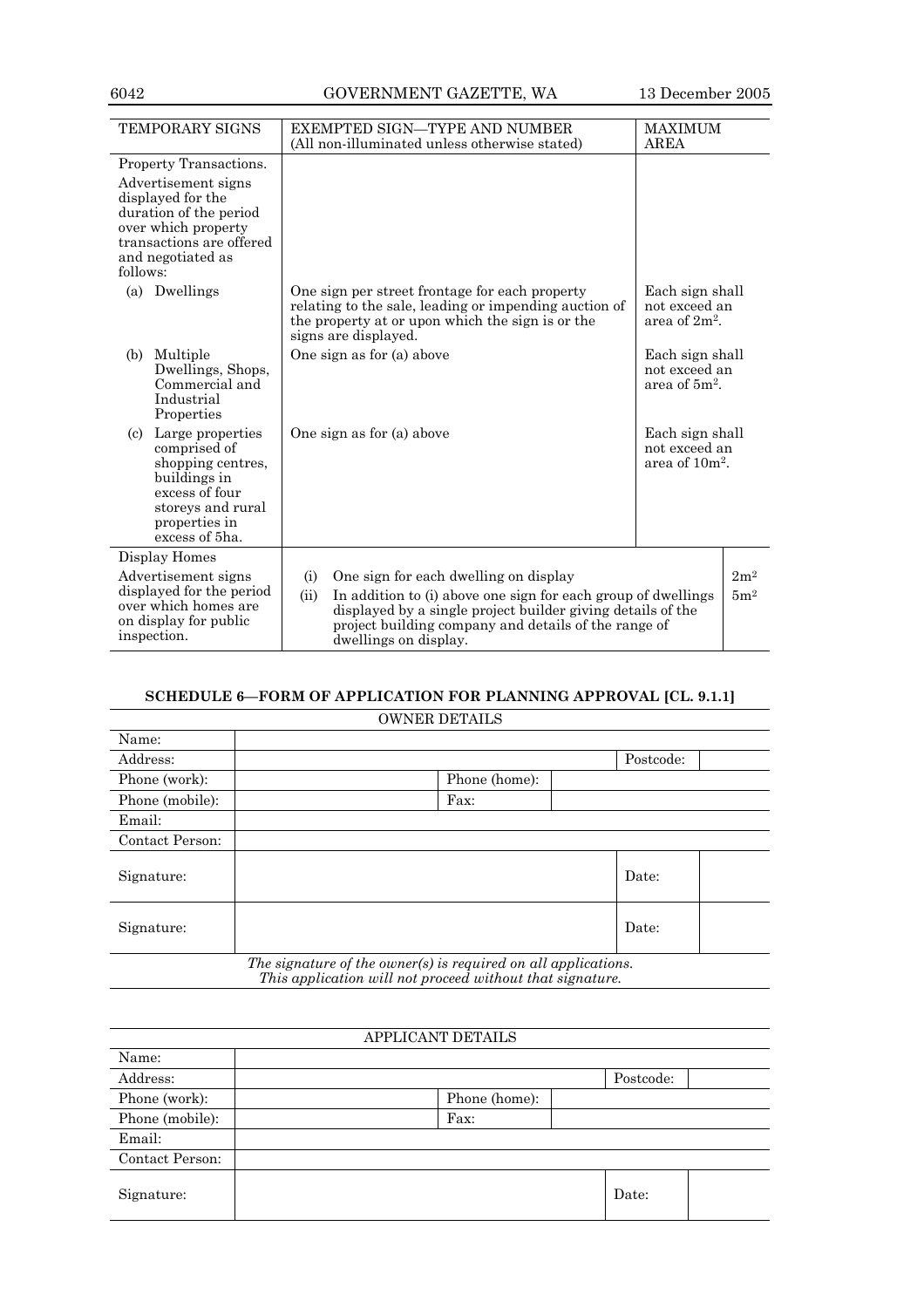| <b>Property Details</b> |                               |              |  |
|-------------------------|-------------------------------|--------------|--|
| Lot No:                 | House/Street No:              | Location No- |  |
| Diagram or Plan No:     | Certificate of Title Vol. No: | Folio-       |  |
| Diagram or Plan No:     | Certificate of Title Vol. No: | Folio-       |  |

Title encumbrances (e.g. easements, restrictive covenants)—

| Street name: | Suburb- |
|--------------|---------|
|              |         |

Nearest street intersection—

Existing building/land use—

Description of proposed development and/or use—

Nature of any existing buildings and/or use—

Approximate cost of proposed development—

Estimated time of completion:

*OFFICE USE ONLY*

Acceptance Officer's initials: Date received:

Council reference no:

*(The content of the form of application must conform to Schedule 6 but minor variations may be permitted to the format.)*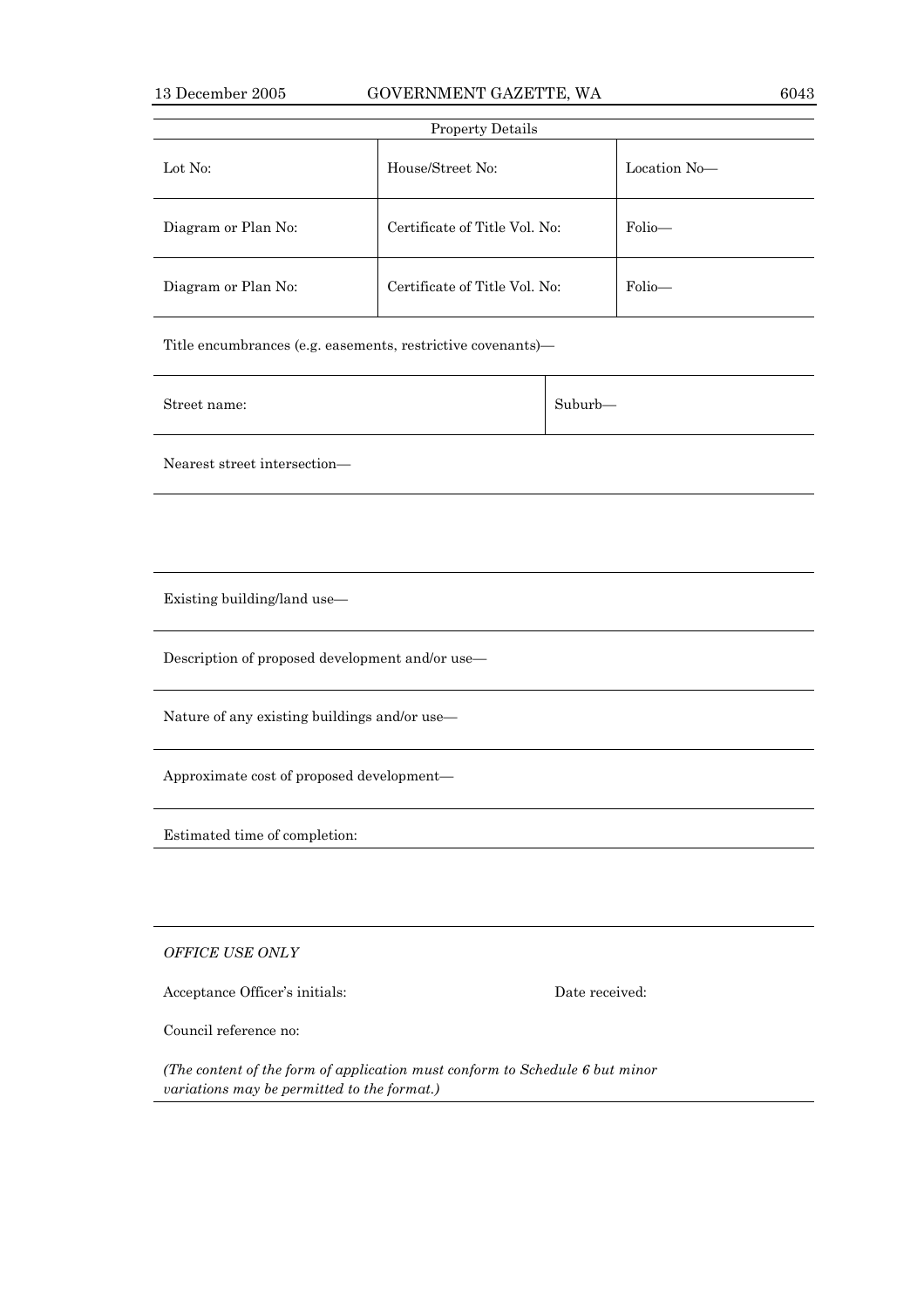## **SCHEDULE 7—ADDITIONAL INFORMATION FOR ADVERTISEMENTS [CL. 9.1.2]**

*Note: to be completed in addition to the Application for Planning Approval form* 

1. Description of property upon which advertisement is to be displayed including full details of its proposed position within that property—

| 2.                        | Details of proposed sign:                                                                                                                                                                                                      |
|---------------------------|--------------------------------------------------------------------------------------------------------------------------------------------------------------------------------------------------------------------------------|
| (a)                       | Type of structure on which advertisement is to be erected (i.e. freestanding, wall<br>mounted, other)—                                                                                                                         |
| (b)                       | Height:<br>Width:<br>$Depth:\ldots:\ldots:\ldots:\ldots$                                                                                                                                                                       |
| $\left( \text{c} \right)$ | Colours to be used:                                                                                                                                                                                                            |
| (d)                       | Height above ground level:                                                                                                                                                                                                     |
|                           | (to top of advertisement):                                                                                                                                                                                                     |
|                           | (to underside):                                                                                                                                                                                                                |
| (e)                       | Materials to be used:                                                                                                                                                                                                          |
|                           | Illuminated: Yes / No                                                                                                                                                                                                          |
|                           | If yes, state whether steady, moving, flashing, alternating, digital, animated or<br>scintillating and state intensity of light source—                                                                                        |
| 3.                        | Period of time for which advertisement is required-                                                                                                                                                                            |
| 4.                        | Details of signs (if any) to be removed if this application is approved—                                                                                                                                                       |
| Note:                     | This application should be supported by a photograph or photographs of the premises<br>showing superimposed thereon the proposed position for the advertisement and those<br>advertisements to be removed detailed in 4 above. |
|                           | Signature of advertiser(s) (if different from land owners)—                                                                                                                                                                    |
|                           |                                                                                                                                                                                                                                |

# **SCHEDULE 8—NOTICE OF PUBLIC ADVERTISEMENT OF PLANNING PROPOSAL [CL. 9.4.4]**

*Town Planning Act 1928*  SHIRE OF EAST PILBARA

# **NOTICE OF PUBLIC ADVERTISEMENT OF PLANNING PROPOSAL**

The Council has received an application to use and/or develop land for the following purpose and public comments are invited.

| Lot No.: | $\sim$<br>street: | Suburb: |
|----------|-------------------|---------|
|----------|-------------------|---------|

Proposal—

Details of the proposal are available for inspection at the Council office. Comments on the proposal may be submitted to the Council in writing on or before the.................... day of..........................................................................................

Signed**:** .......................................................................................................

Dated:

for and on behalf of the Shire of East Pilbara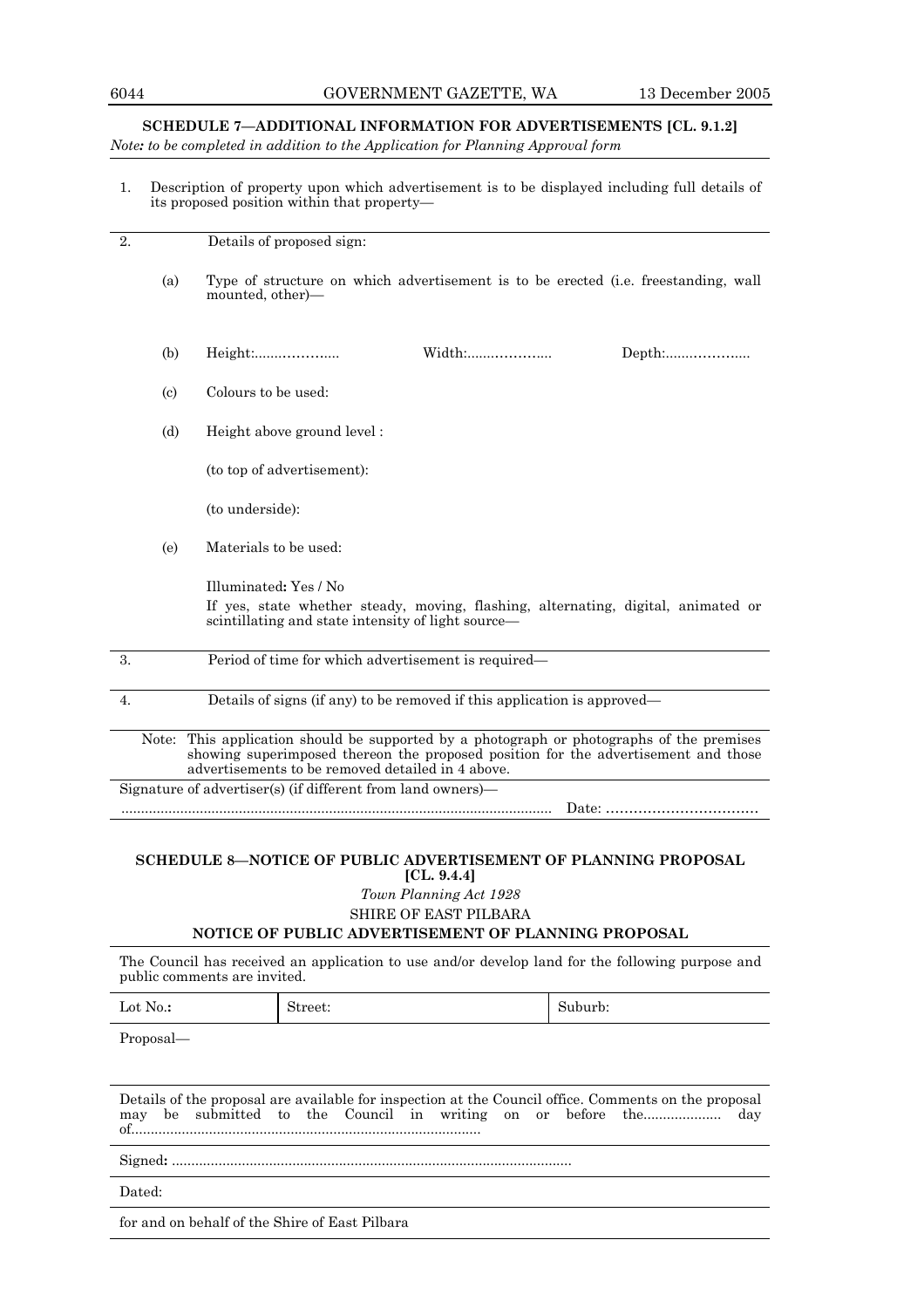# **SCHEDULE 9—NOTICE OF DETERMINATION ON APPLICATION FOR PLANNING APPROVAL [CL. 10.4.1]**  *Town Planning Act 1928*  SHIRE OF EAST PILBARA

**DETERMINATION ON APPLICATION FOR PLANNING APPROVAL** 

| Location: |  |
|-----------|--|
|           |  |

| $_{\rm Lot:}$     | Plan/Diagram: |
|-------------------|---------------|
| Vol. No.:         | Folio No.:    |
| Application date: | Received on:  |

Description of proposed development:

The application for planning approval is:

 granted subject to the following conditions: refused for the following reasons(s):

Conditions/reasons for refusal—

| Note 1:    | If the development the subject of this approval is not substantially commenced within<br>a period of 2 years, or such other period as specified in the approval after the date of<br>the determination, the approval shall lapse and be of no further effect. |
|------------|---------------------------------------------------------------------------------------------------------------------------------------------------------------------------------------------------------------------------------------------------------------|
| Note $2$ : | Where an approval has so lapsed, no development shall be carried out without the<br>further approval of the Council having first been sought and obtained.                                                                                                    |
| Note $3$ : | If an applicant is aggrieved by this determination there is a right of appeal under Part<br>V of the Town Planning Act 1928. An appeal must be lodged within 60 days of the<br>determination.                                                                 |
| Signed:    |                                                                                                                                                                                                                                                               |
| Dated:     |                                                                                                                                                                                                                                                               |

for and on behalf of the Shire of East Pilbara

*(The content of the determination notice must conform to Schedule 9 but minor variations may be permitted to the format.)*

|  | SCHEDULE 10-ENVIRONMENTAL CONDITIONS [CL. 5.6.1] |  |  |
|--|--------------------------------------------------|--|--|
|--|--------------------------------------------------|--|--|

| Scheme or Amendment No.<br>Gazettal Date                                       |  | Environmental Conditions |
|--------------------------------------------------------------------------------|--|--------------------------|
|                                                                                |  |                          |
| There are currently no Environmental Conditions applying to the<br>Scheme Area |  |                          |
|                                                                                |  |                          |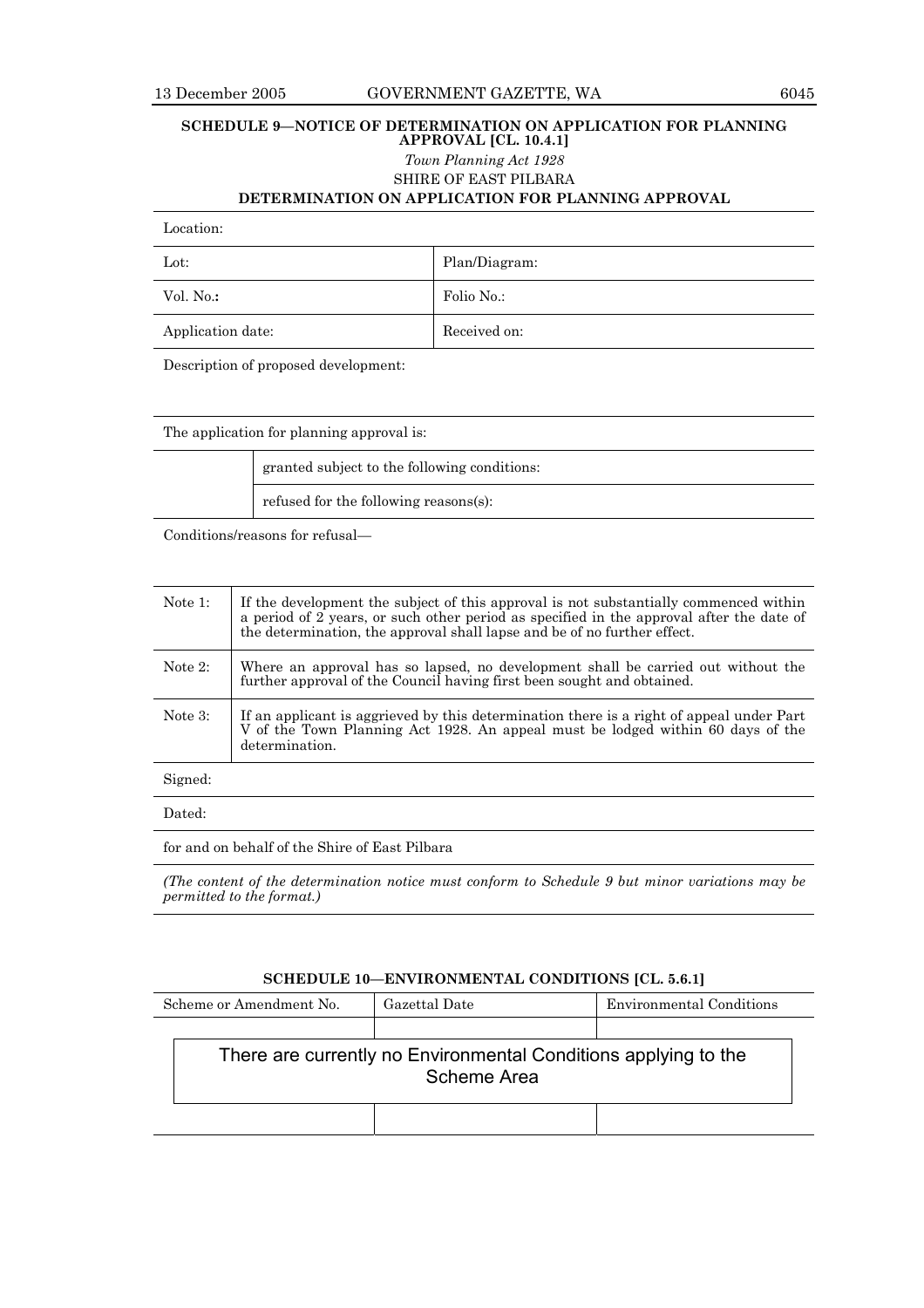| 6046                                | GOVERNMENT GAZETTE, WA                                                                                                                                                                                                                                        | 13 December 2005                    |
|-------------------------------------|---------------------------------------------------------------------------------------------------------------------------------------------------------------------------------------------------------------------------------------------------------------|-------------------------------------|
| ADOPTION-                           |                                                                                                                                                                                                                                                               |                                     |
| held on the 24th day of April 1998. | Adopted by resolution of the Council of the Shire of East Pilbara at the April meeting of the Council                                                                                                                                                         |                                     |
| Dated 9 November 2005.              |                                                                                                                                                                                                                                                               | L. CRAIGIE, Shire President.        |
| Dated 9 November 2005.              |                                                                                                                                                                                                                                                               | A. COOPER, Chief Executive Officer. |
|                                     |                                                                                                                                                                                                                                                               |                                     |
| FINAL APPROVAL—                     |                                                                                                                                                                                                                                                               |                                     |
|                                     | (1) Adopted by Resolution of the Council of the Shire of East Pilbara at the October meeting of the<br>Council held on the 23rd day of October 2003, and the seal of the Municipality was pursuant to that<br>resolution hereunto affixed in the presence of- |                                     |
|                                     |                                                                                                                                                                                                                                                               | L. CRAIGIE, Shire President.        |
| Dated 9 November 2005.              |                                                                                                                                                                                                                                                               | A. COOPER, Chief Executive Officer. |
| Dated 9 November 2005.              |                                                                                                                                                                                                                                                               |                                     |
|                                     | (2) Recommended/Submitted for final approval by the Western Australian Planning Commission—                                                                                                                                                                   |                                     |
| Dated 29 November 2005.             | J. BELL, Delegated under S.20 of the WAPC Act 1985.                                                                                                                                                                                                           |                                     |
| (3) Final approval granted—         |                                                                                                                                                                                                                                                               |                                     |
|                                     | ALANNAH MacTIERNAN, Minister for Planning and Infrastructure.                                                                                                                                                                                                 |                                     |

# **WATER/SEWERAGE**

Dated 5 December 2005.

# **WATER AGENCIES (POWERS) ACT 1984**

NARNGULU WASTEWATER TREATMENT PLANT

*Shire of Greenough* 

Proposal to Construct a New Wastewater Treatment Plant with a Capacity of 3.5ML/d

To allow treatment of increased wastewater flows due to the infill sewerage programme, the Water Corporation proposes to construct the following works: a 3.5 ML/d High Performance Aerated Lagoon (HPAL) System, comprising of one reactor basin and three settling basins; enclosed screenings facilities complete with screenings handling system (washing, compaction and dewatering) and manual bypass screen; treated wastewater pump station for transferring treated wastewater to infiltration ponds; five infiltration ponds with a total area of  $30,500m^2$ ; two sludge drying beds, with proposed dimensions of 50m x 60m x 1.5m; and a groundwater monitoring system comprising of seven bores.

The location of the proposed works is at the Narngulu Industrial Estate, Victoria Locations 150 and 1782.

The proposed works are scheduled to commence in June, 2006 and will continue for approximately 8 months.

Construction of the proposed works will be by major earthwork excavation equipment with excess excavated material being removed from the site by earthmoving trucks.

A copy of this Notice of Proposal (referred to as HZ25-0-1) is available for viewing, during office hours, at the Water Corporation's Geraldton Regional Office, 45 Cathedral Avenue, Geraldton, WA 6530.

Further information may also be obtained by contacting the Project Manager, Stephen Horrocks on telephone (08) 9420 2777.

Objections to the proposed works will be considered if lodged in writing, addressed to the Project Manager, PO Box 100, Leederville 6902, Western Australia, before close of business Monday, 16 January 2006.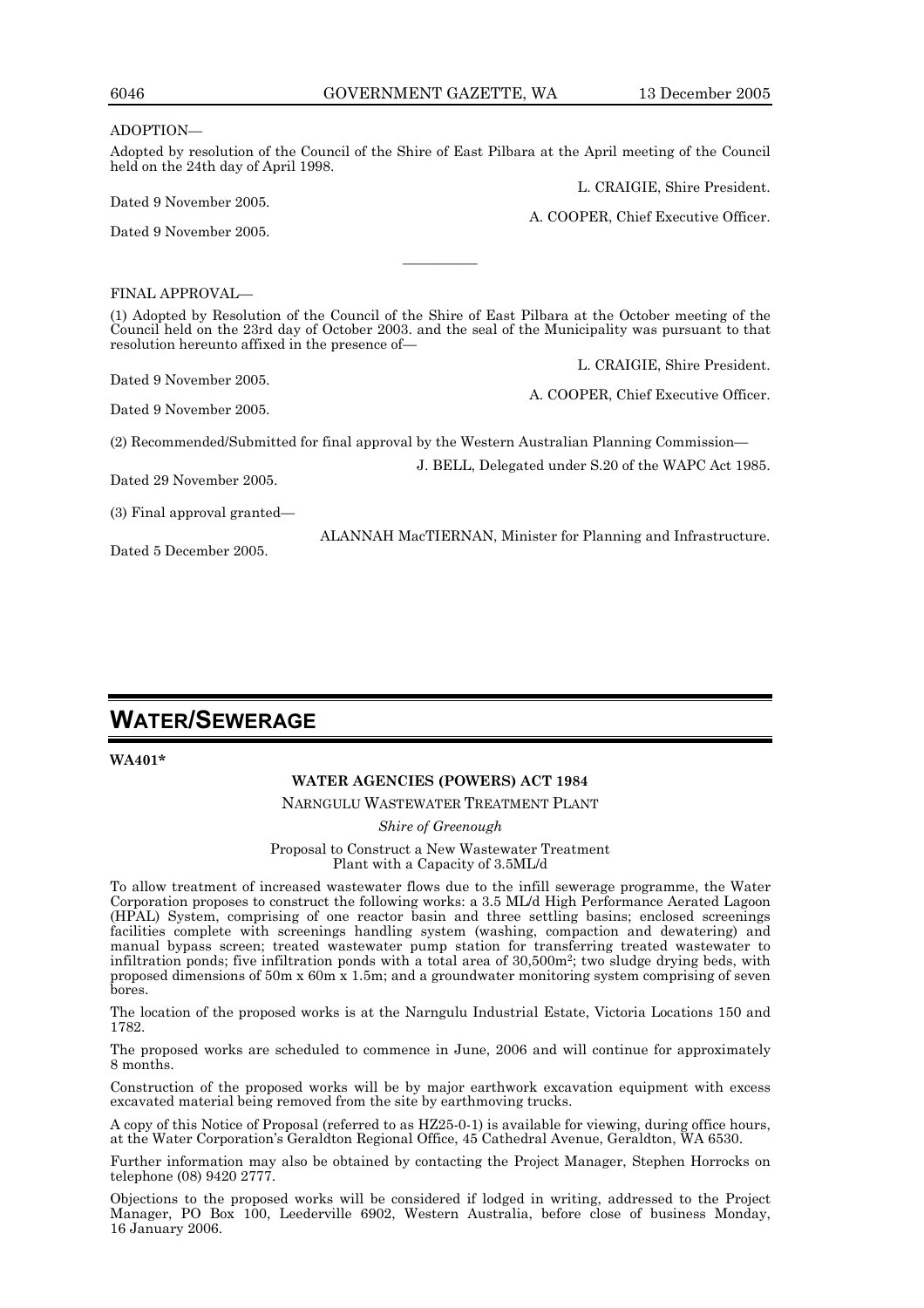

### **DECEASED ESTATES**

**ZX401** 

#### **TRUSTEES ACT 1962**

DECEASED ESTATES

Notice to Creditors and Claimants

In the matter of the Estate of Graham John Lahiff, late of Unit 18, 30-34 Wellington Street, Mosman Park and also of Wooden Boat Works, Slip Street, Fremantle in the State of Western Australia, Boat Builder, deceased.

Creditors and other persons having claims (to which Section 63 of the Trustees Act 1962 relates) in respect of the estate of the deceased who died on 18 May 2005 or in respect of Lay Charter Co Pty Ltd trading as Wooden Boat Works are required by the Executor Kevin Arthur Wealand of care of Brian C Sierakowski, Barristers and Solicitors, GPO Box T1660, Perth WA 6000 to send particulars of their claims to him by no later than 13 January 2006 after which date the Executor may distribute the assets having regard only to the claims of which he then has notice.

> BRIAN C. SIERAKOWSKI. Telephone: 9221 3936.

### **PUBLIC NOTICES**

**ZZ401** 

#### DISSOLUTION OF PARTNERSHIP

W.A. Universal Rigging Co

Notice is given that the partnership previously existing between Finefettle Pty Ltd (ACN 101065285), Tropico Nominees Pty Ltd (ACN 101071425), Moreview Holdings Pty Ltd (ACN 101093145), Topway Nominees Pty Ltd (ACN 101079814) and Dasher Nominees Pty Ltd (ACN 101093501) carrying on the business of rigging and steel erection at 36 Baretta Road, Malaga. Western Australia under the name of W.A. Universal Rigging Co has been dissolved as and from 30 November 2005 so far as concerns Tropico Nominees Pty Ltd who retires from the partnership. All debts due to and owing by that partnership will be received and paid for by Finefettle Pty Lid, Moreview Holdings Pty Ltd, Topway Nominees Pty Ltd and Dasher Nominees Pty Ltd who will continue to carry on the business in partnership under the name WA. Universal Rigging Co.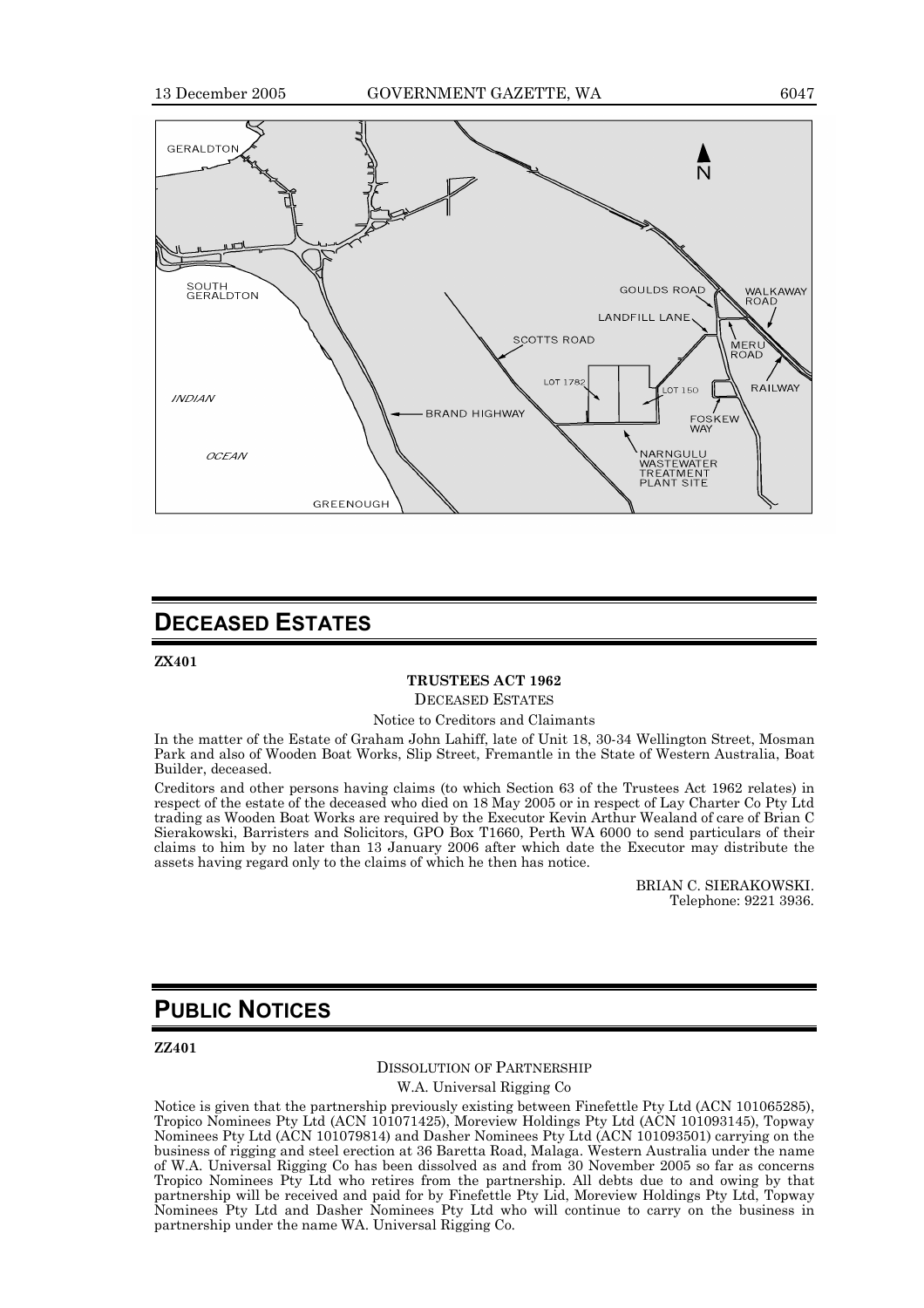<u>, 1981, 1981, 1982, 1983, 1983, 1983, 1983, 1983, 1983, 1983, 1983, 1983, 1983, 1983, 1983, 1983, 1983, 1983, 1983, 1983, 1983, 1983, 1983, 1983, 1983, 1983, 1983, 1983, 1983, 1983, 1983, 1983, 1983, 1983, 1983, 1983, 198</u>

# **Order your Bound Volumes of Government Gazette 2005**

## An attractively presented set of 4 Bound Volumes of Government Gazette

For Government Departments and private firms who presently arrange binding for their copies of Government Gazettes, the State Law Publisher is now offering a subscription covering 4 Quarterly Volumes at a cost of \$1,098.90.

The Gazettes will be bound in black cloth with gold foil lettering on the spine and personalised by the addition of the client's name in gold lettering on the front cover.

#### **PLEASE NOTE**

On the rare occasion where extra gazettes are published in one quarter, a fifth volume may be required. In this instance the extra cost involved will be borne by the State Law Publisher and not passed on to clients.

For further information please contact:

## **State Law Publisher Telephone: 9321 7688**

的复数人民的第三人民的英国的复数形式 医阿尔伯氏试验检尿 医阿尔伯氏试验检尿 医阿尔伯氏征 医阿尔伯氏征 医阿尔伯氏征 医阿尔伯氏征 医阿尔伯氏征 医阿尔伯氏征 医阿尔伯氏征 医阿尔伯氏征 医阿尔伯氏征 医阿尔伯氏征 医阿尔伯氏征 医阿尔伯氏征 医阿尔伯氏征 医阿尔伯氏征 医阿尔伯氏征 医阿尔伯氏征 医阿尔伯氏征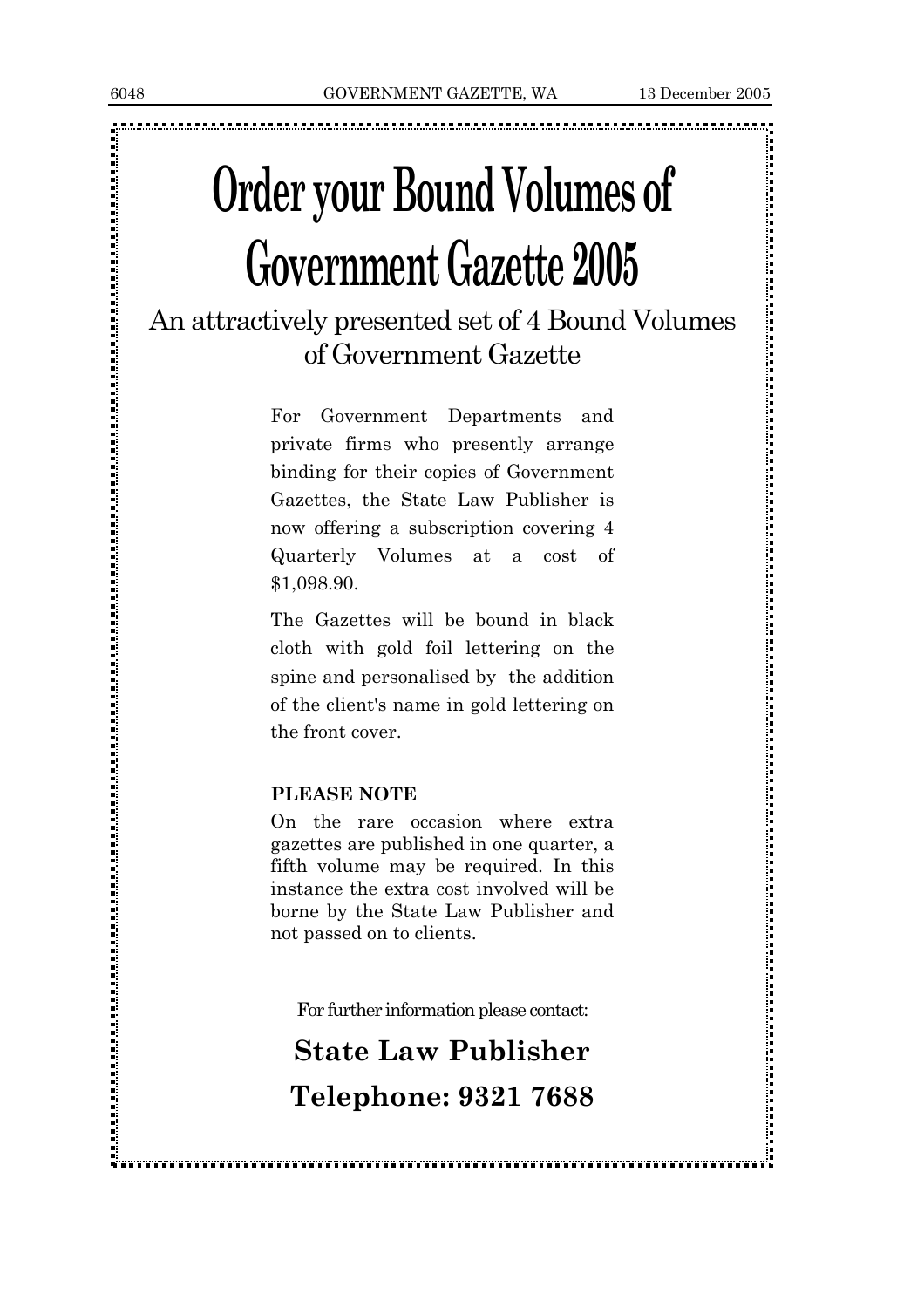# **PERTH OBSERVATORY**



THE W.A. SPECIALISTS IN ASTRONOMICAL

RESEARCH & EDUCATIONAL ASTRONOMY Public Tours (day and night) Field Nights, Lectures

Astronomical Information

Astronomical Handbook Sun rise & set; Moon rise & set Legal advice Chronometer calibration Astronomical souvenirs *SERVING WESTERN AUSTRALIA SINCE 1896*

## **WALNUT ROAD, BICKLEY 6076 TELEPHONE 9293 8255 FAX 9293 8138**